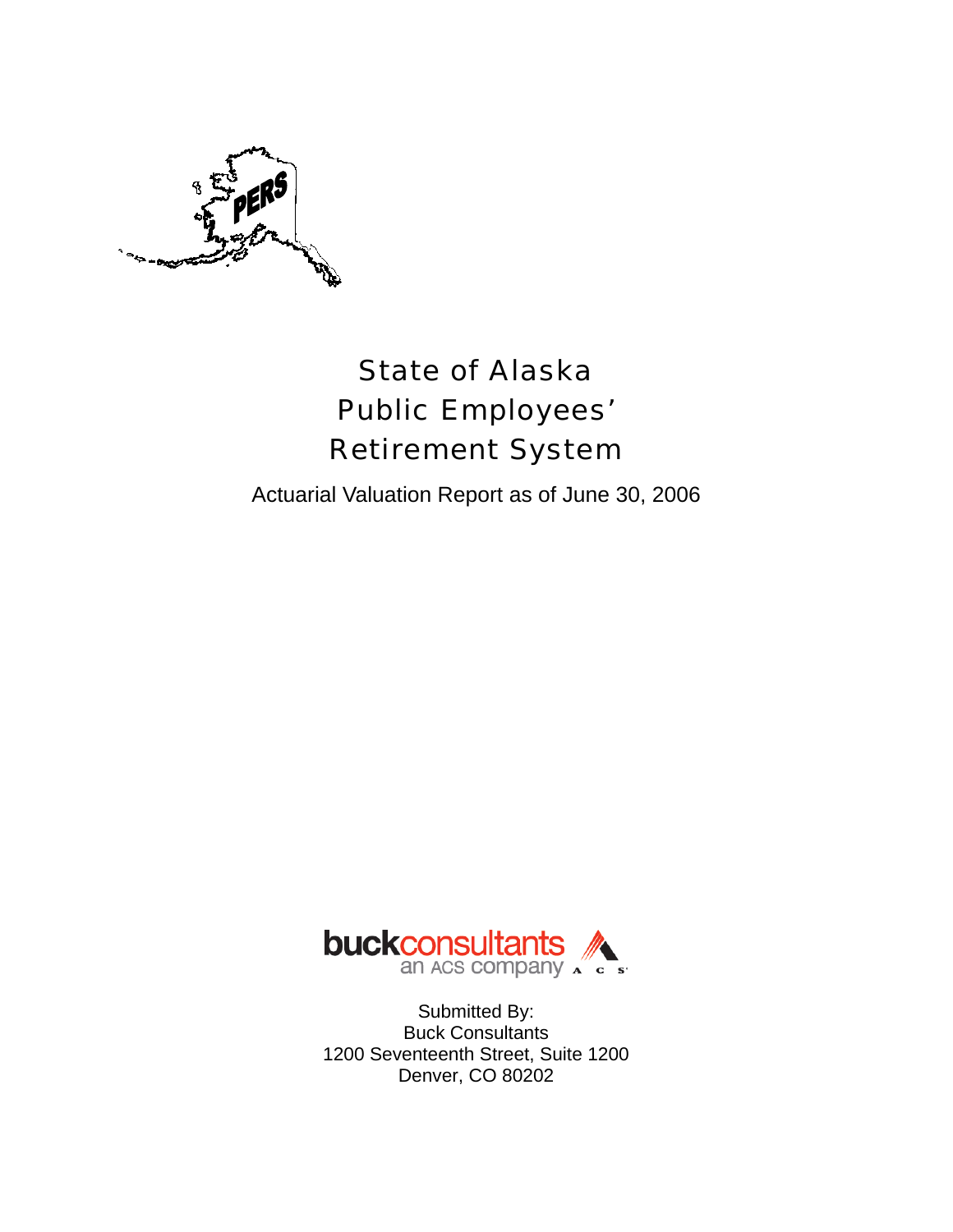

October 11, 2007

State of Alaska Alaska Retirement Management Board Department of Administration Division of Retirement and Benefits P.O. Box 110203 Juneau, AK 99811-0203

Dear Members of the Board:

#### **Actuarial Certification**

The annual actuarial valuation required for the State of Alaska Public Employees' Retirement System has been prepared as of June 30, 2006 by Buck Consultants. The purposes of the report include:

- (1) a presentation of the valuation results of the Plan as of June 30, 2006;
- (2) a review of experience under the Plan for the year ended June 30, 2006;
- (3) a determination of the appropriate contribution rate for each employer in the System which will be applied for the fiscal year ending June 30, 2009; and
- (4) the provision of reporting and disclosure information for financial statements, governmental agencies, and other interested parties.

The following schedules that we have prepared are included in this report:

- (1) Summary of actuarial assumptions and methods (Section 2.3)
- (2) Schedule of active member valuation data (Section 2.2(d) and (f))
- (3) Schedule of benefit recipients added to and removed from rolls (Section 2.2(p) and  $2.2(q)$ )
- (4) Solvency test (Section 3.3)
- (5) Analysis of financial experience (Section 3.1)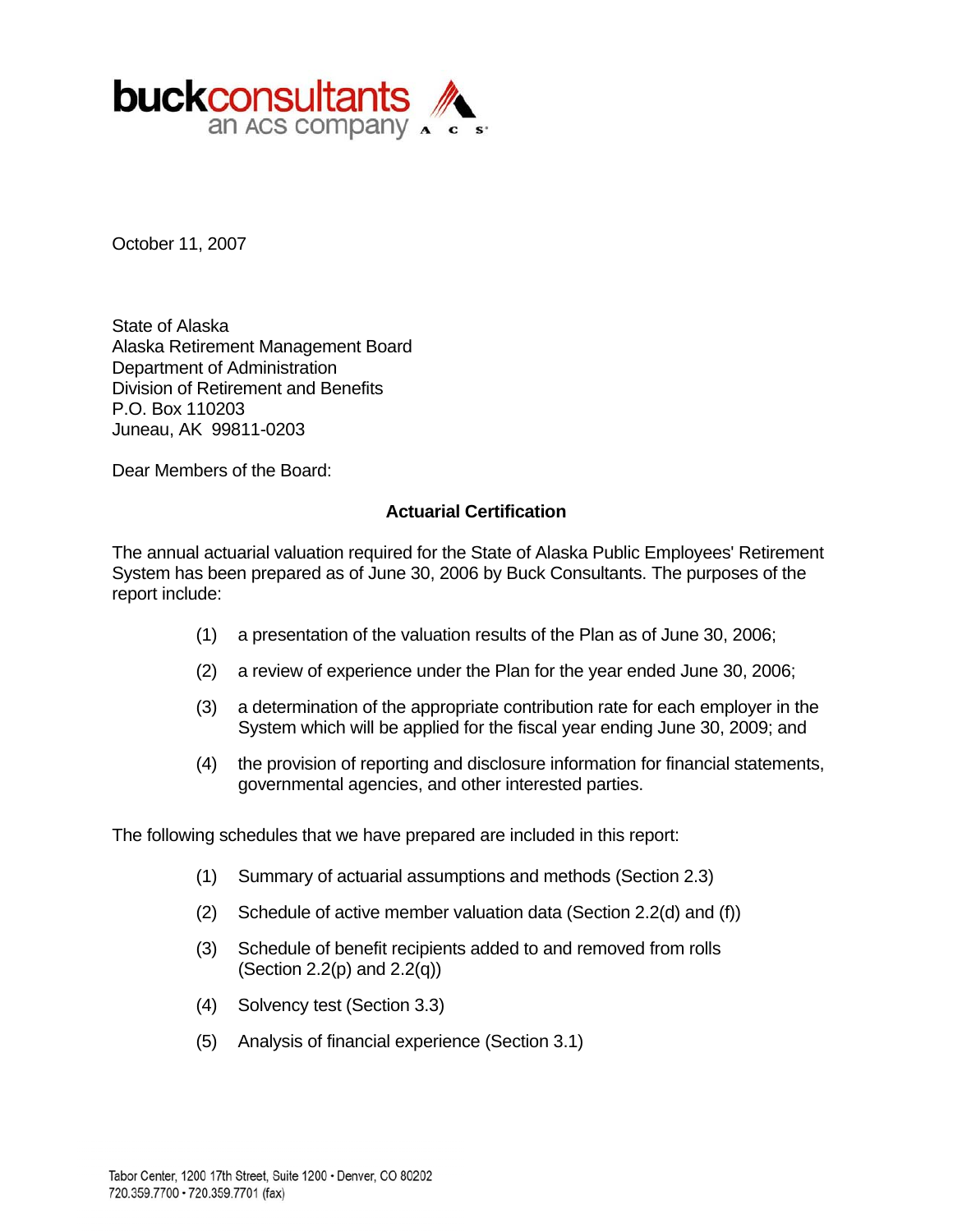Alaska Retirement Management Board October 11, 2007 Page 2

In preparing this valuation, we have employed generally accepted actuarial methods and assumptions, in conjunction with employee data provided to us by the Division of Retirement and Benefits and financial information provided in the financial statements audited by KPMG LLP, to determine a sound value for the System liability. The employee data has not been audited, but it has been reviewed and found to be consistent, both internally and with prior years' data. The actuarial assumptions are based on the results of an experience study presented to and adopted by the Board in October 2006. Actuarial methods, medical cost trend, and assumed blended medical premiums were also reviewed and revised during the experience analysis.

The contribution requirements are determined as a percentage of payroll, and reflect the cost of benefits accruing in FY07 and a fixed 25-year amortization as level percentage of payroll of the initial unfunded accrued liability and subsequent gains/losses. The amortization period is set by the Board. Contribution levels are recommended by the Actuary and adopted by the Board each year. The ratio of valuation assets to liabilities decreased from 65.7% to 62.8% during the year. This report provides an analysis of the factors that led to the decrease. This report also provides a history of the funding ratio of the System.

A summary of the actuarial assumptions and methods is presented in Section 2.3 of this report. The assumptions, when applied in combination, fairly represent past and anticipated future experience of the System.

Future contribution requirements may differ from those determined in the valuation because of:

- (1) differences between actual experience and anticipated experience based on the assumptions;
- (2) changes in actuarial assumptions or methods;
- (3) changes in statutory provisions; or
- (4) differences between the contribution rates determined by the valuation and those adopted by the Board.

The undersigned are members of the American Academy of Actuaries and the Society of Actuaries, are fully qualified to provide actuarial services to the State of Alaska, and are available to answer questions regarding this report.

We believe that the assumptions and methods used for funding purposes and for the disclosures presented in this report satisfy the parameter requirements set forth in the Government Accounting Standards Board (GASB) Statement Nos. 25 and 43.

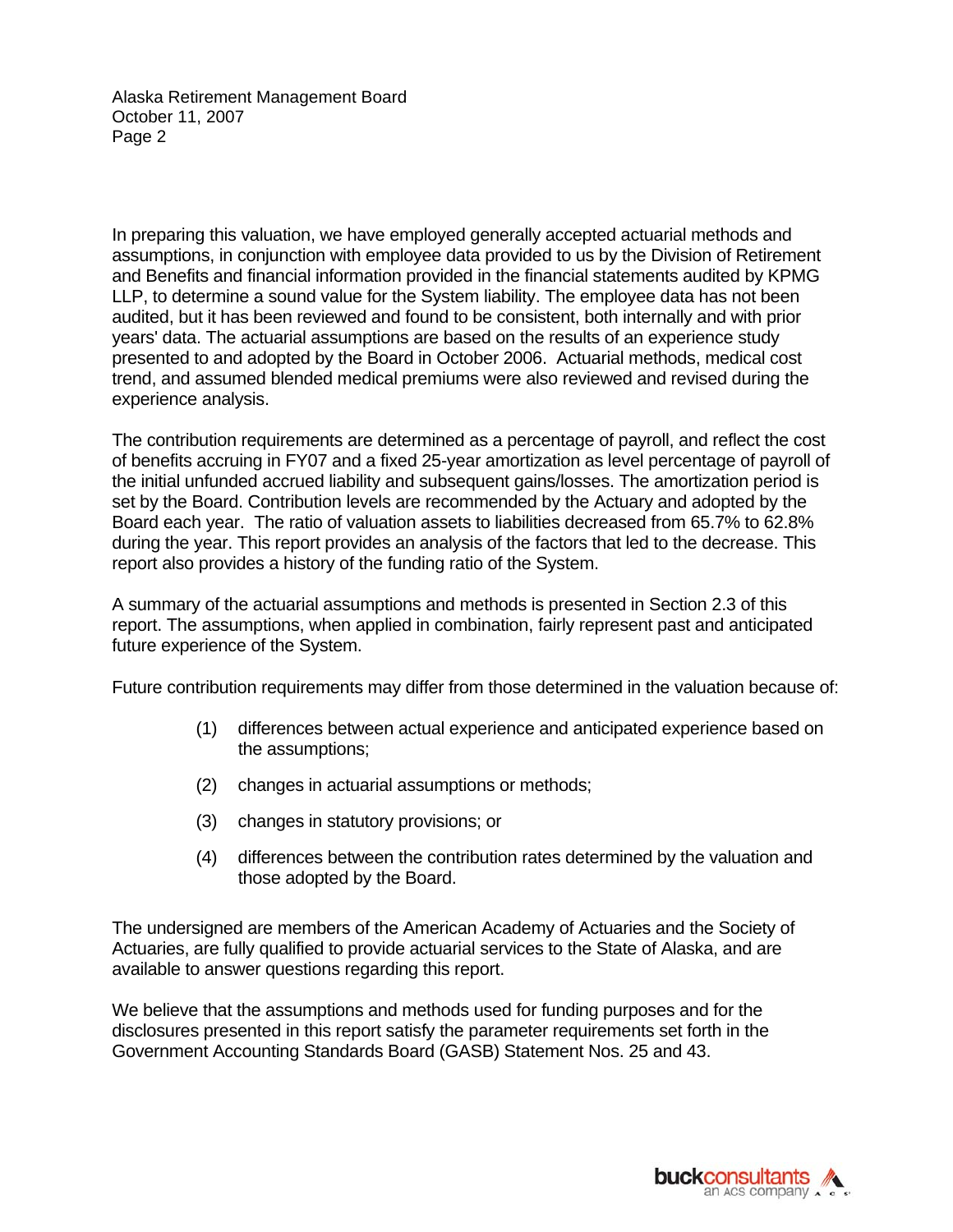Alaska Retirement Management Board October 11, 2007 Page 3

We believe that this report conforms with the requirements of the Alaska statutes, and where applicable, other federal and accounting laws, regulations and rules, as well as generally accepted actuarial principles and practices.

Sincerely,

David H. Alaskinsky

Principal, Consulting Actuary **Director, Consulting Actuary** 

Minuu ma

David H. Slishinsky, ASA, EA, MAAA Michelle Reding DeLange/FSA, EA, MAAA

The undersigned actuary is responsible for all assumptions related to the average annual per capita health claims cost and the health care cost trend rates, and hereby affirms her qualification to render opinions in such matters, in accordance with the qualification standards of the American Academy of Actuaries.

Melissa Krumholz, ASA, MAAA Senior Consultant, Health & Welfare

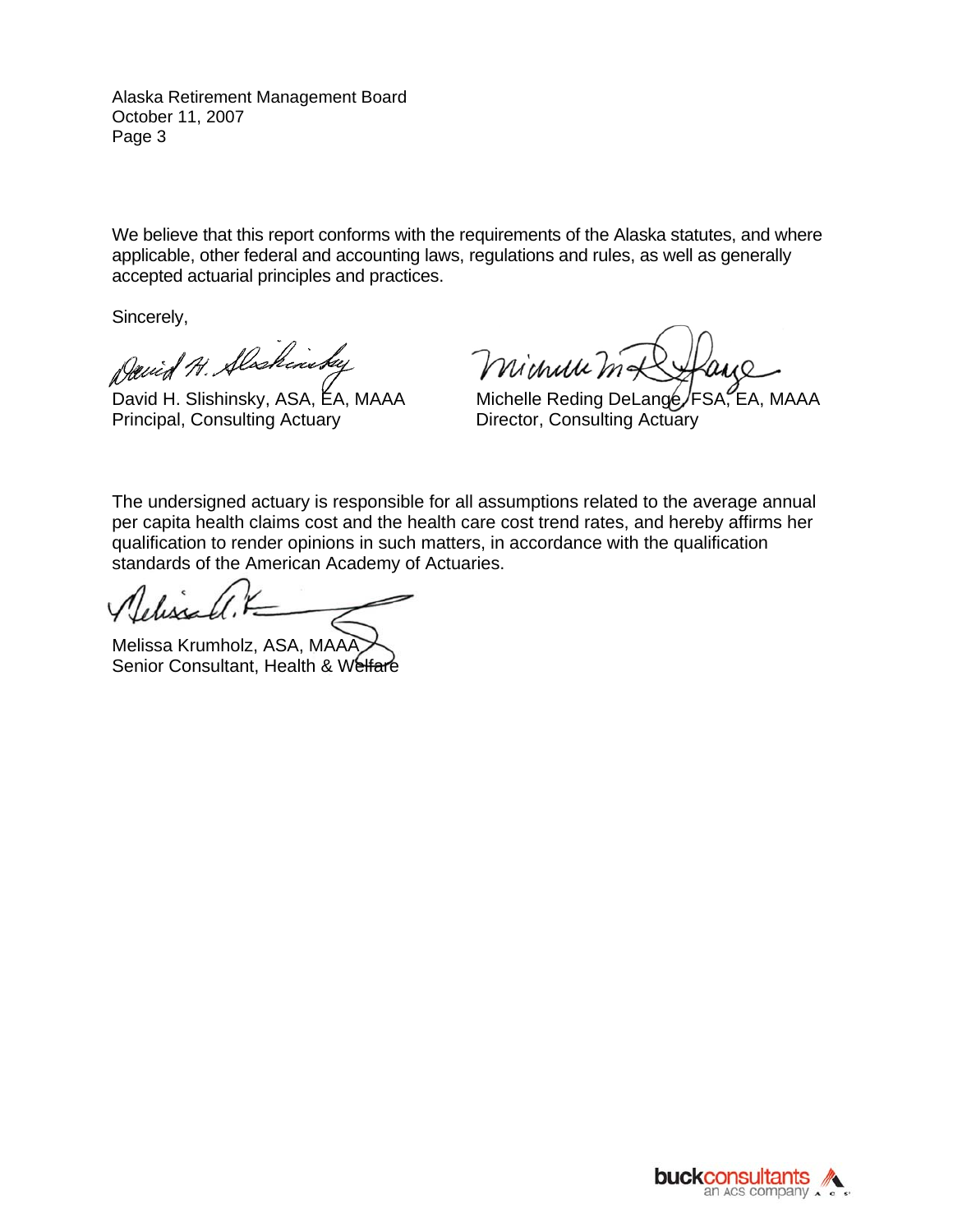# **Contents**

| Section 1: |                                                                                       |  |
|------------|---------------------------------------------------------------------------------------|--|
| 1.1(a)     |                                                                                       |  |
| 1.1(b)     |                                                                                       |  |
| 1.1(c)     |                                                                                       |  |
| 1.2(a)     |                                                                                       |  |
| 1.2(b)     |                                                                                       |  |
| 1.2(c)     |                                                                                       |  |
| 1.3(a)     | Average Employer Contribution Rate - FY09 Peace Officer/Firefighter  19               |  |
| 1.3(b)     |                                                                                       |  |
| 1.3(c)     |                                                                                       |  |
| 1.4        |                                                                                       |  |
| 1.5(a)     | Actuarial Projections - Projections at Calculated Rate                                |  |
|            |                                                                                       |  |
| 1.5(b)     | Actuarial Projections - Projections at Current Rate                                   |  |
|            |                                                                                       |  |
| 1.5(c)     | Actuarial Projections – Effect of Economic Scenarios                                  |  |
|            |                                                                                       |  |
| Section 2: |                                                                                       |  |
| 2.1        | Summary of the Alaska Public Employees' Retirement System Plan Provisions 40          |  |
| 2.2(a)     |                                                                                       |  |
| 2.2(b)     |                                                                                       |  |
| 2.2(c)     |                                                                                       |  |
| 2.2(d)     | Schedule of Active Member Valuation Data – Peace Officer/Firefighter  54              |  |
| 2.2(e)     |                                                                                       |  |
| 2.2(f)     |                                                                                       |  |
| 2.2(g)     |                                                                                       |  |
| 2.2(h)     | Schedule of Average Benefit Payments - New Benefit Recipients - Peace                 |  |
|            |                                                                                       |  |
| 2.2(i)     |                                                                                       |  |
| 2.2(j)     | Schedule of Average Benefit Payments - New Benefit Recipients - Others 60             |  |
| 2.2(k)     |                                                                                       |  |
| 2.2(1)     | Distribution of Annual Benefits for Benefit Recipients - Peace Officer/Firefighter 64 |  |
| 2.2(m)     | Schedule of Benefit Recipients by Type of Benefit and Option Selected - Peace         |  |
| 2.2(n)     |                                                                                       |  |
| 2.2(0)     | Schedule of Benefit Recipients by Type of Benefit and Option Selected - Others 67     |  |
| 2.2(p)     | Schedule of Benefit Recipients Added to and Removed from Rolls - Peace                |  |
|            |                                                                                       |  |
| 2.2(q)     | Schedule of Benefit Recipients Added to and Removed from Rolls - Others  69           |  |
| 2.3        |                                                                                       |  |
|            |                                                                                       |  |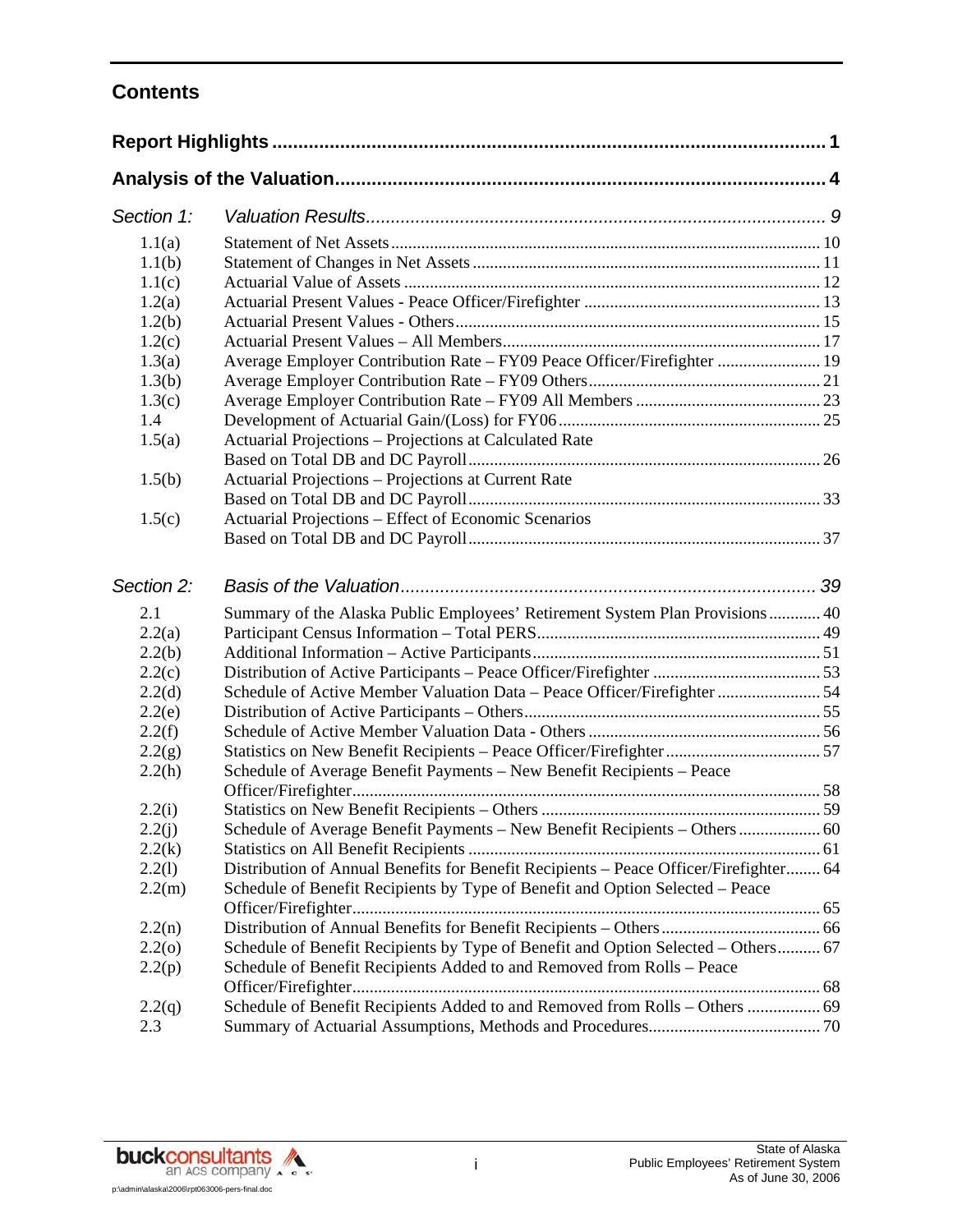| 3.1    |  |
|--------|--|
| 3.2(a) |  |
| 3.2(b) |  |
| 3.2(c) |  |
| 3.3    |  |

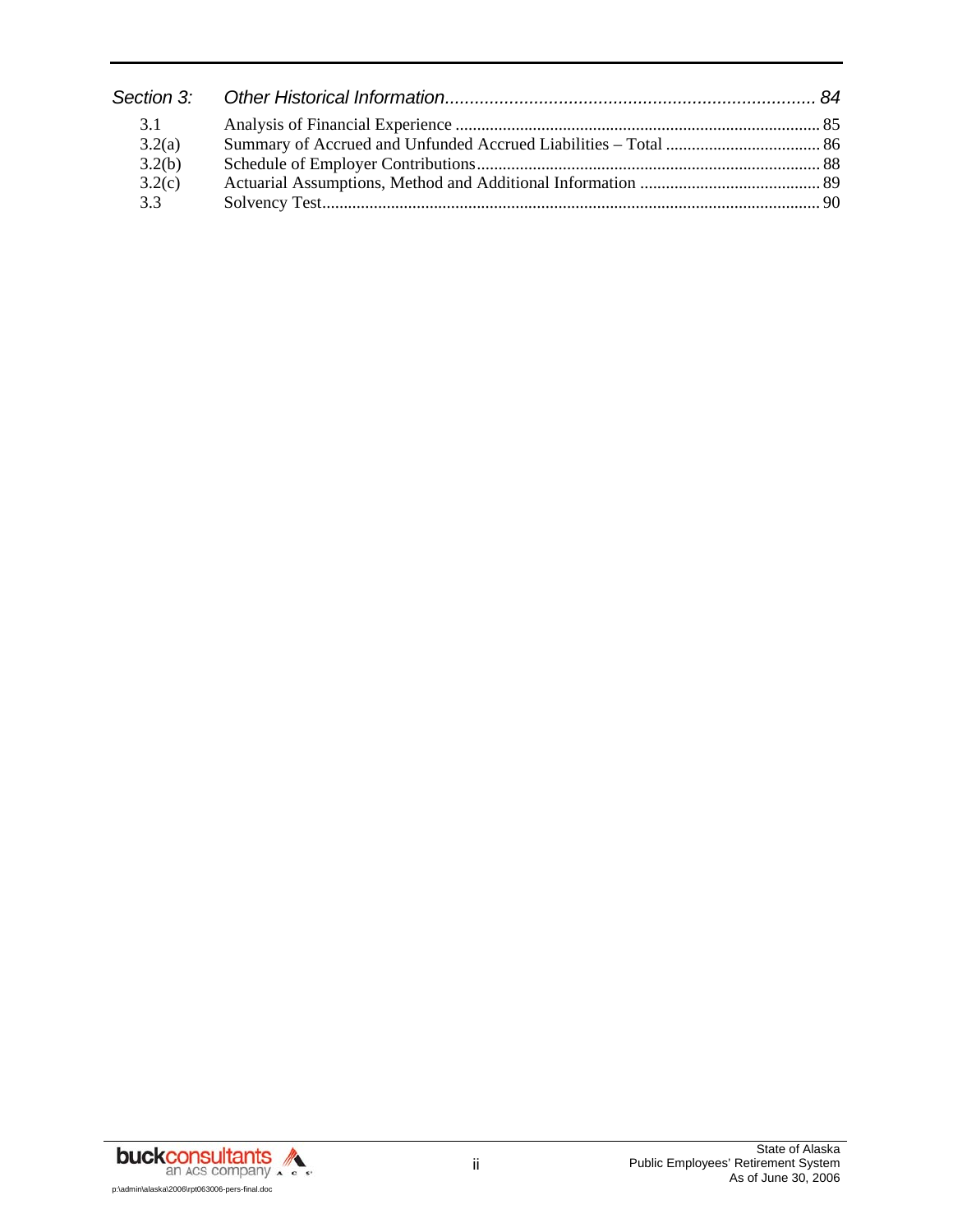# **Report Highlights**

This report has been prepared by Buck Consultants for the State of Alaska Public Employees' Retirement System to:

- (1) Present the results of a valuation of the Alaska Public Employees' Retirement System as of June 30, 2006;
- (2) Review experience under the plan for the year ended June 30, 2006;
- (3) Determine the appropriate contribution rate for each employer in the System; and
- (4) Provide reporting and disclosure information for financial statements, governmental agencies, and other interested parties.

This report is divided into three sections. Section 1 contains the results of the valuation. It includes the experience of the plan during the 2006 Fiscal Year, the current annual costs, and reporting and disclosure information.

Section 2 describes the basis of the valuation. It summarizes the plan provisions, provides information relating to the plan participants, and describes the funding methods and actuarial assumptions used in determining liabilities and costs.

Section 3 contains additional exhibits showing historical information on system experience and unfunded liabilities.

The principal results are as follows:

|     | <b>Funding Status as of June 30</b>                     |    | 2005       | 2006             |  |
|-----|---------------------------------------------------------|----|------------|------------------|--|
| (a) | Valuation Assets <sup>1</sup>                           | \$ | 8,442,919  | \$<br>9,040,908  |  |
| (b) | Accrued Liability                                       | S  | 12,844,841 | \$<br>14,388,413 |  |
| (c) | Unfunded Accrued Liability                              | \$ | 4,401,922  | \$<br>5,347,505  |  |
| (d) | Funding Ratio based on Valuation Assets, $(a) \div (b)$ |    | 65.7%      | 62.8%            |  |
| (e) | Market Value of Assets                                  | S  | 8.590.752  | \$<br>9,379,471  |  |
| (f) | Funding Ratio based on Market Assets, $(e) \div (b)$    |    | 66.9%      | 65.2%            |  |

l

*<sup>1</sup> In thousands.*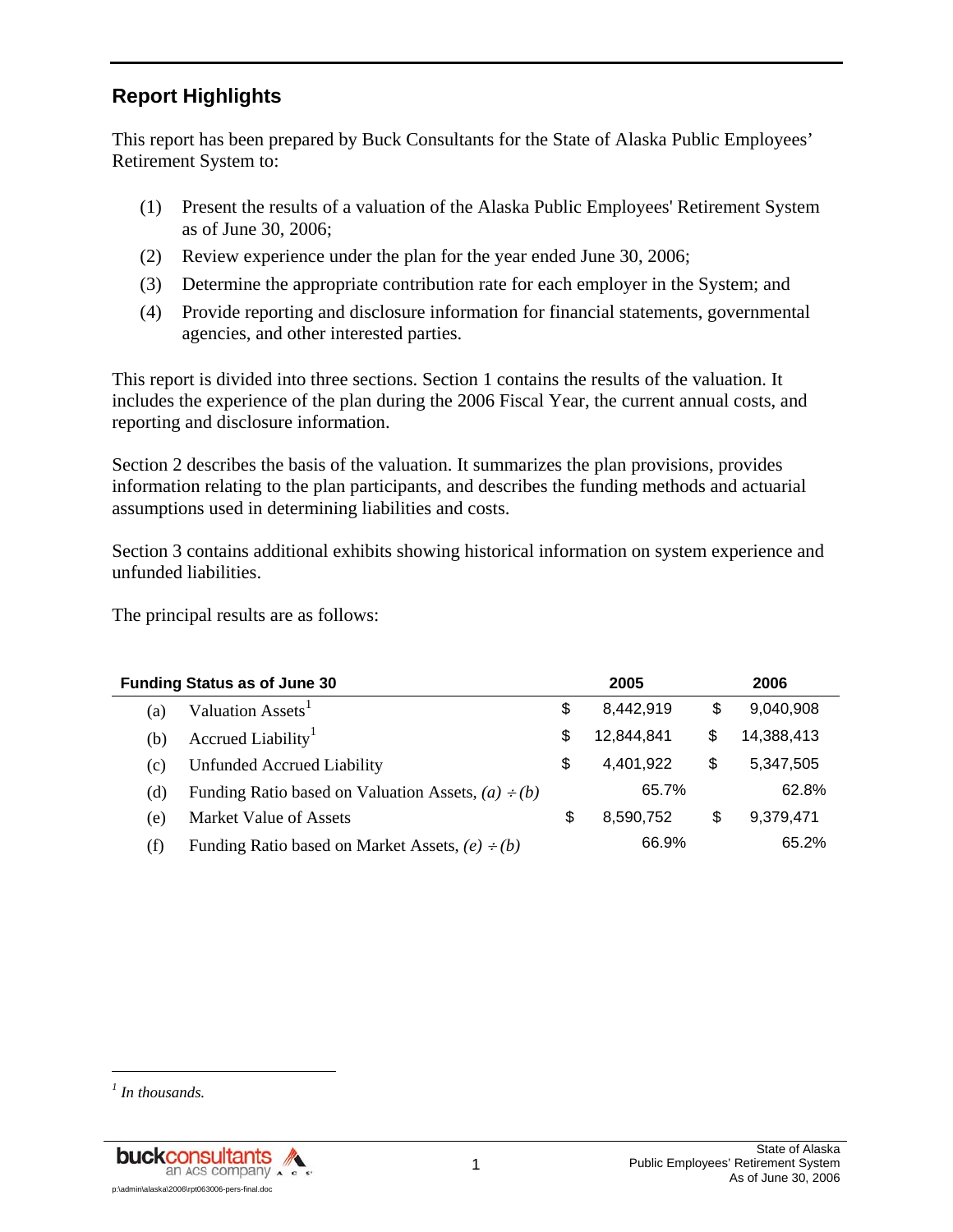# **Report Highlights** *(continued)*

# **PERS Funding Ratio History**

**(Based on Valuation Assets)** 



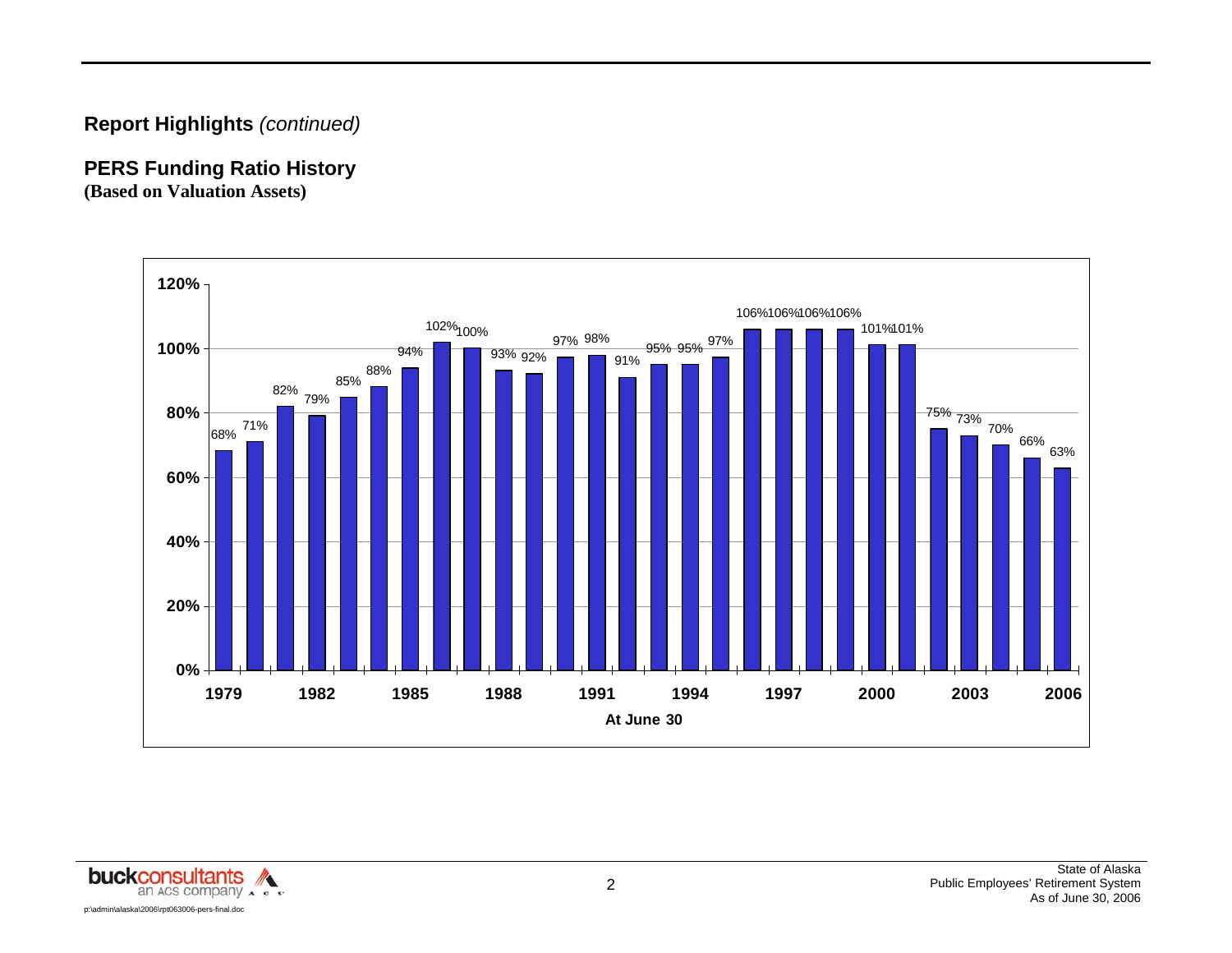# **Report Highlights** *(continued)*

|     | <b>Total Employer Contribution Rates for Fiscal Year:</b>                                   | 2008   | 2009   |
|-----|---------------------------------------------------------------------------------------------|--------|--------|
| (a) | <b>Consolidated Employer Normal Cost Rate</b>                                               | 14.48% | 13.72% |
| (b) | Average Past Service Rate                                                                   | 18.03% | 21.50% |
| (c) | Average Employer Contribution Rate $(a) + (b)$                                              | 32.51% | 35.22% |
| (d) | Board Adopted Average Employer Contribution Rate                                            | 32.51% | 35.22% |
|     | <b>Employer Contribution Rates for Pension for Fiscal Year:</b>                             | 2008   | 2009   |
| (e) | <b>Consolidated Employer Normal Cost Rate</b>                                               | 4.57%  | 3.82%  |
| (f) | <b>Average Past Service Rate</b>                                                            | 4.38%  | 7.09%  |
| (g) | Average Employer Contribution Rate $(a) + (b)$                                              | 8.95%  | 10.91% |
| (h) | Board Adopted Average Employer Contribution Rate                                            | 8.95%  | 10.91% |
|     | <b>Employer Contribution Rates for</b><br><b>Postemployment Healthcare for Fiscal Year:</b> | 2008   | 2009   |
| (i) | <b>Consolidated Normal Cost Rate</b>                                                        | 9.91%  | 9.90%  |
| (j) | Average Past Service Rate                                                                   | 13.65% | 14.41% |
| (k) | Average Employer Contribution Rate $(a) + (b)$                                              | 23.56% | 24.31% |
| (1) | Board Adopted Average Employer Contribution Rate                                            | 23.56% | 24.31% |

The rates shown above are for funding purposes which differ from the Annual Required Contribution for GASB No. 43 reporting purposes. Under GASB No. 43, postemployment healthcare liabilities are gross of the retiree drug subsidy and are calculated with a discount rate for a partially funded plan.

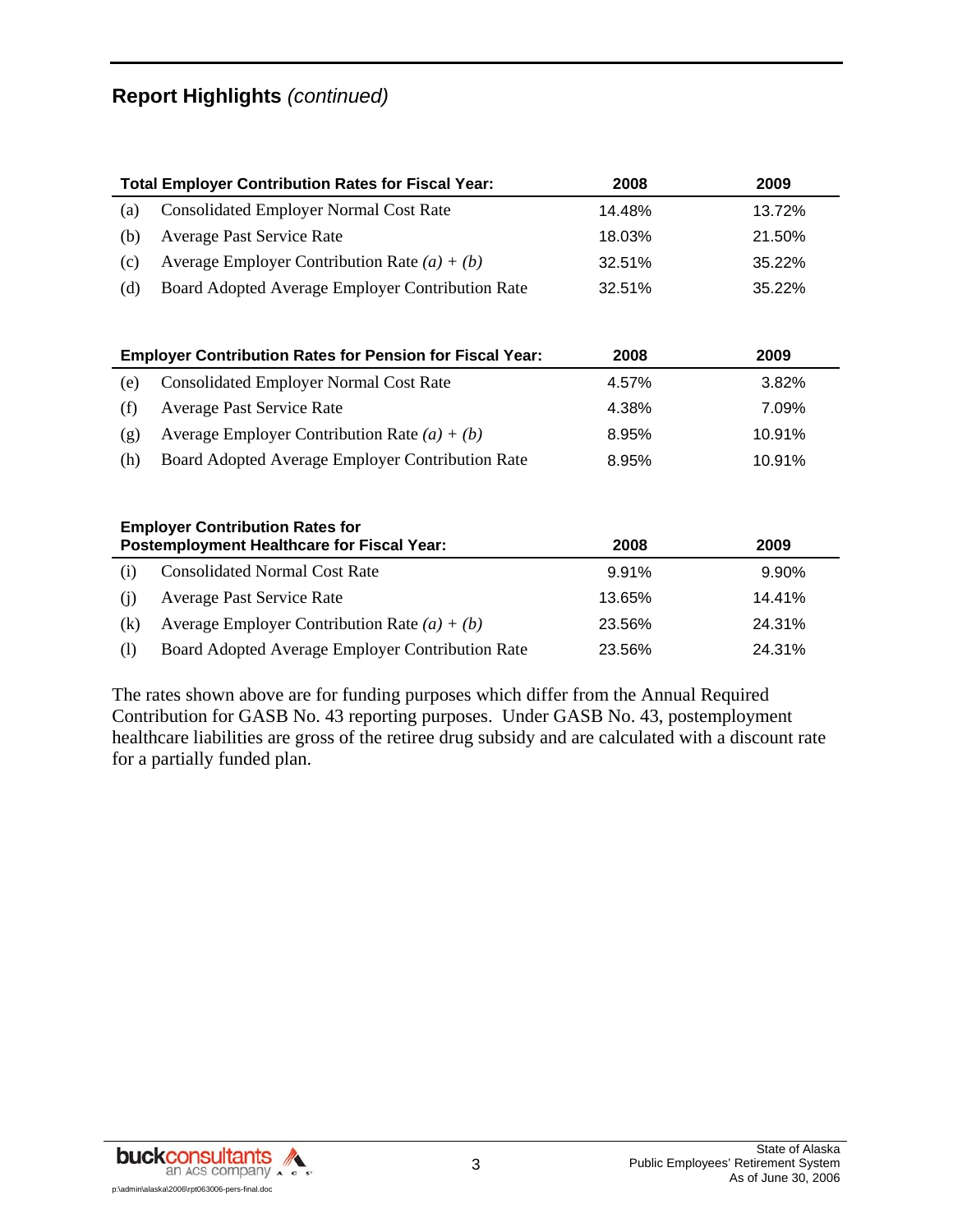## **Analysis of the Valuation**

As shown in the Highlights section of the report, the funding ratio based on valuation assets as of June 30, 2006 has decreased from 65.7% to 62.8%, a decrease of 2.9%. The average calculated employer contribution rate has increased from 32.51% of payroll for FY08 to 35.22% for FY09, an increase of 2.71% of payroll. The reasons for the change in the funded status and average contribution rate are explained below.

#### **(1) Retiree Medical Costs and Assumptions**

The following table summarizes the monthly premium per benefit recipient since 1977.

| <b>Time</b><br><b>Period</b> | <b>Monthly Premium</b><br><b>Per Retiree</b><br>For Health Coverage | <b>Annual</b><br>Percentage<br>Change | <b>Average Compound</b><br><b>Annual Increase</b><br><b>Since FY78</b> |
|------------------------------|---------------------------------------------------------------------|---------------------------------------|------------------------------------------------------------------------|
| $2/1/77 - 1/31/78$           | \$<br>57.64                                                         | 66%                                   | 44                                                                     |
| $2/1/78 - 1/31/79$           | 69.10                                                               | 20%                                   | 20%                                                                    |
| $2/1/79 - 1/31/80$           | 64.70                                                               | $-6%$                                 | 6%                                                                     |
| $2/1/80 - 1/31/81$           | 96.34                                                               | 49%                                   | 19%                                                                    |
| $2/1/81 - 1/31/82$           | 96.34                                                               | 0%                                    | 14%                                                                    |
| $2/1/82 - 1/31/83$           | 115.61                                                              | 20%                                   | 15%                                                                    |
| $2/1/83 - 1/31/84$           | 156.07                                                              | 35%                                   | 18%                                                                    |
| $2/1/84 - 1/31/85$           | 191.85                                                              | 23%                                   | 19%                                                                    |
| $2/1/85 - 1/31/86$           | 168.25                                                              | $-12%$                                | 14%                                                                    |
| $2/1/86 - 1/31/87$           | 165.00                                                              | $-2%$                                 | 12%                                                                    |
| $2/1/87 - 1/31/88$           | 140.25                                                              | $-15%$                                | 9%                                                                     |
| $2/1/88 - 1/31/89$           | 211.22                                                              | 51%                                   | 13%                                                                    |
| $2/1/89 - 1/31/90$           | 252.83                                                              | 20%                                   | 13%                                                                    |
| 2/1/90-1/31/91               | 243.98                                                              | $-4%$                                 | 12%                                                                    |
| $2/1/91 - 1/31/92$           | 243.98                                                              | 0%                                    | 11%                                                                    |
| $2/1/92 - 1/31/93$           | 226.90                                                              | $-7%$                                 | 10%                                                                    |
| $2/1/93 - 1/31/94$           | 309.72                                                              | 37%                                   | 11%                                                                    |
| $2/1/94 - 1/31/95$           | 336.05                                                              | 9%                                    | 11%                                                                    |
| $2/1/95 - 1/31/96$           | 350.50                                                              | 4%                                    | 11%                                                                    |
| $2/1/96 - 1/31/97$           | 350.50                                                              | 0%                                    | 10%                                                                    |
| $2/1/97 - 1/31/98$           | 368.00                                                              | 5%                                    | 10%                                                                    |
| 2/1/98-12/31/98              | 368.00                                                              | 0%                                    | 9%                                                                     |
| 1/1/99-12/31/99              | 442.00                                                              | 20%                                   | 10%                                                                    |
| $1/1/00 - 12/31/00$          | 530.00                                                              | 20%                                   | 10%                                                                    |
| $1/1/01 - 12/31/01$          | 610.00                                                              | 15%                                   | 10%                                                                    |
| 1/1/02-12/31/02              | 668.00                                                              | 10%                                   | 10%                                                                    |
| 1/1/03-12/31/03              | 720.00                                                              | 8%                                    | 10%                                                                    |
| 1/1/04-12/31/04              | 806.00                                                              | 12%                                   | 10%                                                                    |
| $1/1/05 - 12/31/05$          | 850.00                                                              | 5%                                    | 10%                                                                    |
| 1/1/06-12/31/06              | 876.00                                                              | 3%                                    | 10%                                                                    |
| $1/1/07 - 12/31/07$          | 876.00                                                              | 0%                                    | 10%                                                                    |

As you can see from the above table, the monthly retiree medical premium for the January 1, 2007 to December 31, 2007 time period remained at \$876.00. Although this represents no change over the previous year's medical premium, our expectation is that medical costs will increase at higher rates in the future. The health cost trend used for this valuation is described in Section 2.3. Over the last 10 years, annual premium rate changes have ranged from no change to up to 20%. Also, over the last ten years, the increase in the premium rate has been about 9.1% compounded annually.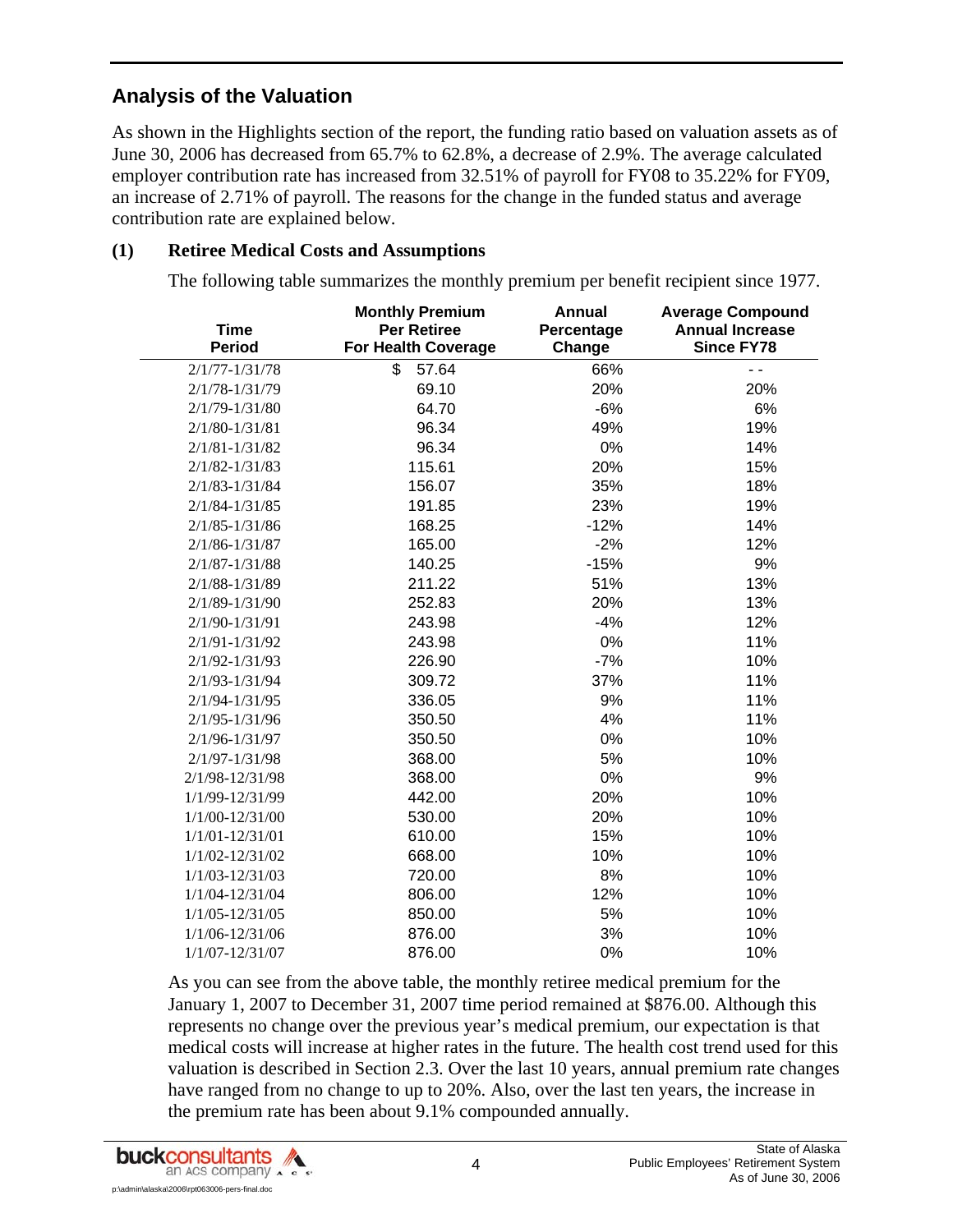To help avoid the volatility in the funding and solvency of the System from bringing large health-related gains and losses into the System every year, the health cost trend assumption was being used to determine actuarial liabilities for retiree medical benefits. On June 30, 2002, the assumed total blended premium was reset to the actual total blended premium for FY03.

Effective with the 2004 valuation, the assumptions used to value liabilities for retiree medical benefits were changed. The revised methods and assumptions more accurately measured retiree medical liabilities and incorporated the expected impact on System liabilities of changes in the Medicare program. In particular, changes were made to the following elements in calculating medical liabilities:

- Claims cost methodology and development
- **Offset for Medicare**
- Aging factors
- **Trend rates**

An analysis of medical costs was completed based on claims information provided by Aetna and enrollment data provided by the Division of Retirement and Benefits. Costs for medical services and prescriptions were analyzed separately, and separate trend rates were developed to project expected future medical and prescription costs. An offset for costs expected to be reimbursed by Medicare was incorporated beginning at age 65. Average medical claims were then distributed across the population based on expected increases in medical expenses that occur with age.

For the 2006 valuation, we updated claim cost and Medicare offset analyses using additional claims and enrollment information, and the same methodology as used for the 2005 Experience Analysis. This methodology differs from that used for the 2005 valuation to better reflect Medicare offsets based on eligibility for Medicare Parts A and B. We developed assumptions regarding the number of members with Medicare Part A coverage and associated claims costs. A lower average claims cost was applied to retirees assumed to be covered by both Medicare Part A and B vs. retirees assumed to be covered only by Medicare Part B. The assumed lag used to adjust claims data from a paid to incurred basis was changed from 3 months to 2 months, per our June 30, 2006 lag study for retiree healthcare. The trend assumption varies by year, declining to an ultimate rate equal to inflation (3.5%) plus 1.5%, or 5%, for FY15 and later. We recommend no changes to the healthcare trend assumption set used for 2005. Retired member contribution rate trend assumptions have been updated for the 2006 valuation to better reflect recent and anticipated Board action regarding retiree contribution rates.

Since 2004 the valuation also reflects the impact of the Medicare Part D subsidy in the projection of the prescription drug benefits. Based on our understanding and interpretation of the Medicare Prescription Drug, Improvement and Modernization Act of 2003 (MMA), the prescription drug benefits appear to meet the actuarial equivalence requirements and will qualify to receive the federal Part D subsidy. As noted above, Part D subsidies are not reflected for accounting purposes under GASB No. 43.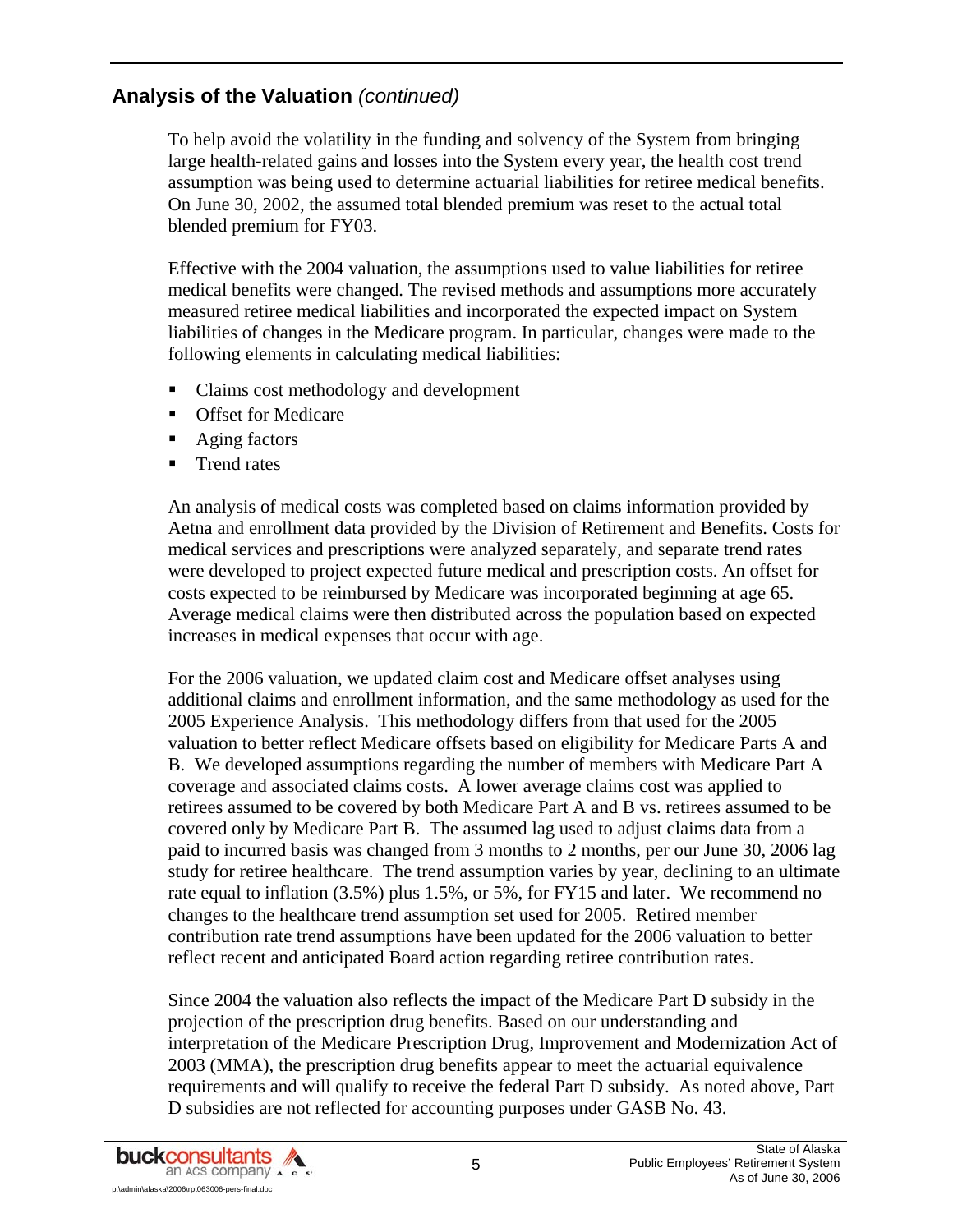These opinions do not constitute full actuarial attestations. A full actuarial attestation of the plan's actuarial equivalence status based on final regulations and guidance will need to be included with a subsidy application to the Centers for Medicare and Medicaid Services, which must be submitted no later than 90 days prior to the start of each plan year to be eligible to receive a subsidy for that plan year.

There were no changes to the methods and assumptions for healthcare since the 2005 Experience Analysis except for updating the trend rate table for the retiree medical contributions and changing the assumed lag between medical claims incurred and paid dates from 3 months to 2 months.

#### **(2) Investment Experience**

The approximate FY06 investment return based on market values was 11.36% compared to the expected investment return of 8.25%. This resulted in a gain of approximately \$267 million to the System from investment experience. The asset valuation method recognizes 20 percent of this gain (\$53.4 million) this year and an additional 20 percent in each of the next 4 years. In addition, 20 percent of the FY03 investment loss, 20 percent of the FY04 investment gain and 20% of the FY05 investment gain were recognized this year. The net result was an investment gain which increased the funding ratio by 0.37% and decreased the average employer contribution rate by 0.29%.

#### **(3) Salary Increase**

During the period from June 30, 2005 to June 30, 2006, salary increases for continuing active members were more than anticipated in the valuation assumptions. Higher accrued liabilities caused the funding ratio to decrease by 0.01%. The net effect of higher normal cost was an increase of 0.02% in the average employer contribution rate.

#### **(4) Demographic Experience**

Section 2.2 provides statistics on active participants. The number of active participants increased 1.0%, from 33,730 at June 30, 2005 to 34,071 at June 30, 2006. The average age of active participants increased from 44.82 to 45.04 and average credited service increased from 8.72 to 8.92 years.

The number of benefit recipients increased 5.8%, from 20,703 to 21,901, and their average age increased from 65.21 to 65.40. There was a 1.9% increase in the number of vested terminated participants, from 6,105 to 6,219. Their average age increased from 48.46 to 48.76.

The overall effect of these participant data changes, along with the healthcare experience, was an actuarial gain to the System, resulting in a decrease in the average employer contribution rate equal to 3.01% of total payroll. The gain/loss by decrement on the accrued liability is shown on the summary page.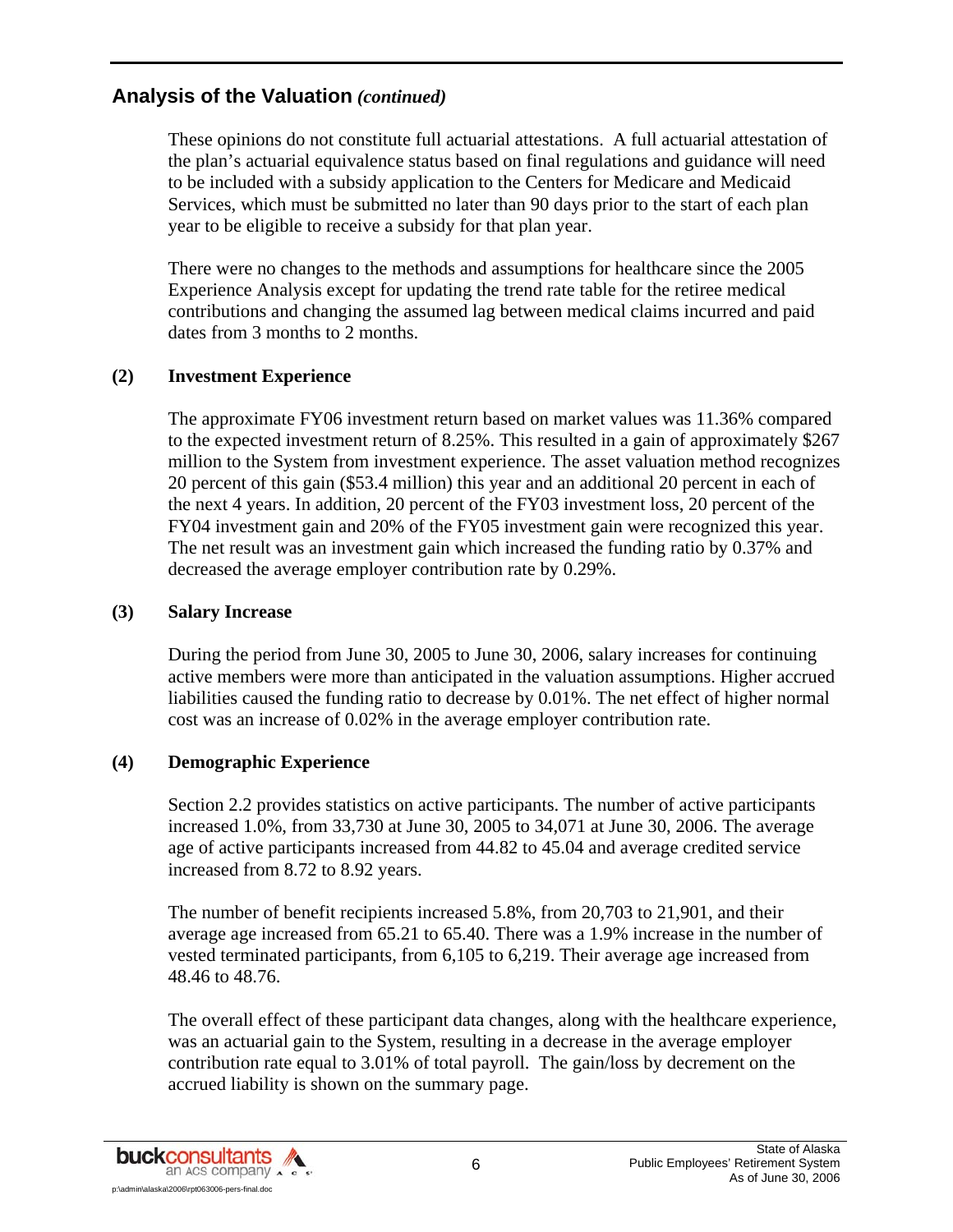#### **(5) Contribution Shortfall Compared to Average Employer Calculated Rate**

As of June 30, 2005 the average employer calculated rate was 32.51% for FY08 employer contributions. Since average employer contribution rates are determined two years prior to the fiscal year, the June 30, 2003 average employer rate of 16.77% was contributed during FY06. The difference between the two calculated rates, 32.51% and 16.77%, created a contribution shortfall to the System. This shortfall increased the average employer contribution rate by 1.01%.

#### **(6) Actuarial Projections**

At the Fall 1991 Board Meetings, the PERS Board approved the use of an enhanced actuarial projection system. The same actuarial cost method is used, but the enhanced system projects the associated liabilities 30 years into the future. By also projecting plan assets, this report in effect produces an actuarial valuation for each of the next 30 years. Section 1.5, Actuarial Projections, contains the results of this analysis.

This type of information can be especially useful to multi-tiered systems, such as PERS. No new plan entrants are anticipated. As you can see in Section 1.5, based on the actuarial assumptions and asset valuation method, contribution rates are expected to decrease going forward.

#### **(7) Changes in Methods from the Prior Valuation**

The actuarial cost method was changed from Projected Unit Credit to Entry Age Normal effective with the June 30, 2006 valuation.

#### **(8) Changes in Assumptions from the Prior Valuation**

Effective for the June 30, 2006 valuation, the Board adopted the changes to the demographic and economic assumptions recommended by the actuary based on the results of an experience analysis performed on the population experience from June 30, 2001 through June 30, 2005. The changes in assumptions were adopted by the Board during the October 2006 Board meeting. Additionally, the trend rate table for the retiree medical contributions was updated and the assumed lag between the medical claims incurred and paid dates was changed from 3 months to 2 months.

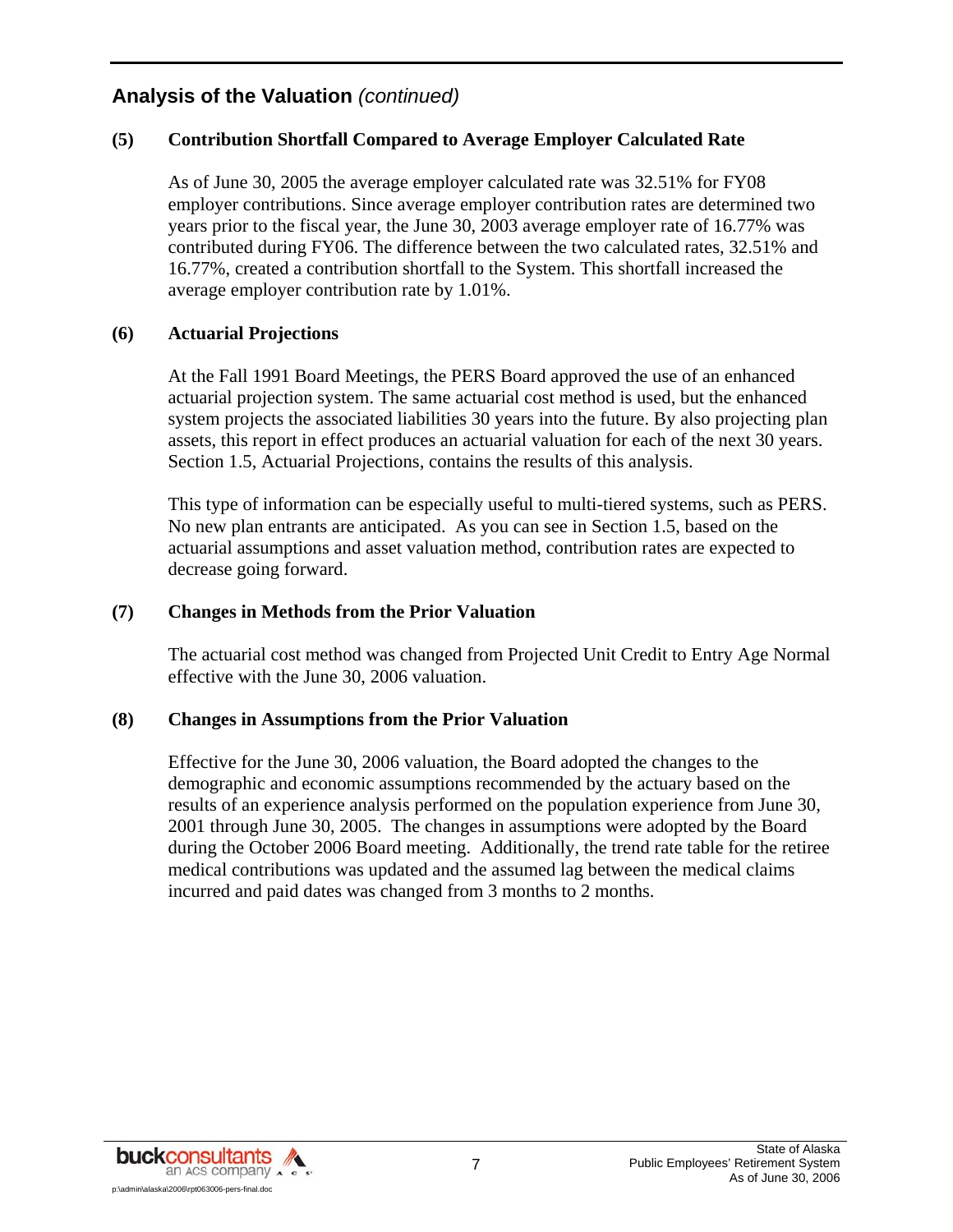#### **Summary**

The following table summarizes the sources of change in the average employer contribution rate:

|    |                                                           | <b>Pension</b> | <b>Healthcare</b> | <b>Total</b> |
|----|-----------------------------------------------------------|----------------|-------------------|--------------|
| 1. | Last year's average employer contribution rate            | 8.95%          | 23.56%            | 32.51%       |
| 2. | Change due to:                                            |                |                   |              |
|    | New assumptions and methods<br>a.                         | 1.51%          | 3.47%             | 4.98%        |
|    | Contribution shortfall compared to average employer<br>b. |                |                   |              |
|    | contribution rate                                         | $(0.81)\%$     | 1.82%             | 1.01%        |
|    | Investment experience<br>c.                               | 0.19%          | (0.48)%           | (0.29)%      |
|    | Salary increases<br>d.                                    | 0.02%          | $0.00\%$          | 0.02%        |
|    | Demographic and medical experience<br>e.                  | 1.05%          | $(4.06)\%$        | $(3.01)\%$   |
| 3. | Average employer contribution rate this year              | 10.91%         | 24.31%            | 35.22%       |

| The following table shows the gain/(loss) on total accrued liability (in thousands): | <b>Amount</b> |
|--------------------------------------------------------------------------------------|---------------|
| - Retirement Experience                                                              | \$<br>(201)   |
| - Termination Experience                                                             | (13, 747)     |
| - Mortality Experience                                                               | (8,218)       |
| - Disability Experience                                                              | (534)         |
| - Other Demographic Experience                                                       | (9,909)       |
| - Salary Increases                                                                   | (20, 209)     |
| - Medical Experience                                                                 | 601,238       |
| - Total                                                                              | \$<br>548.420 |

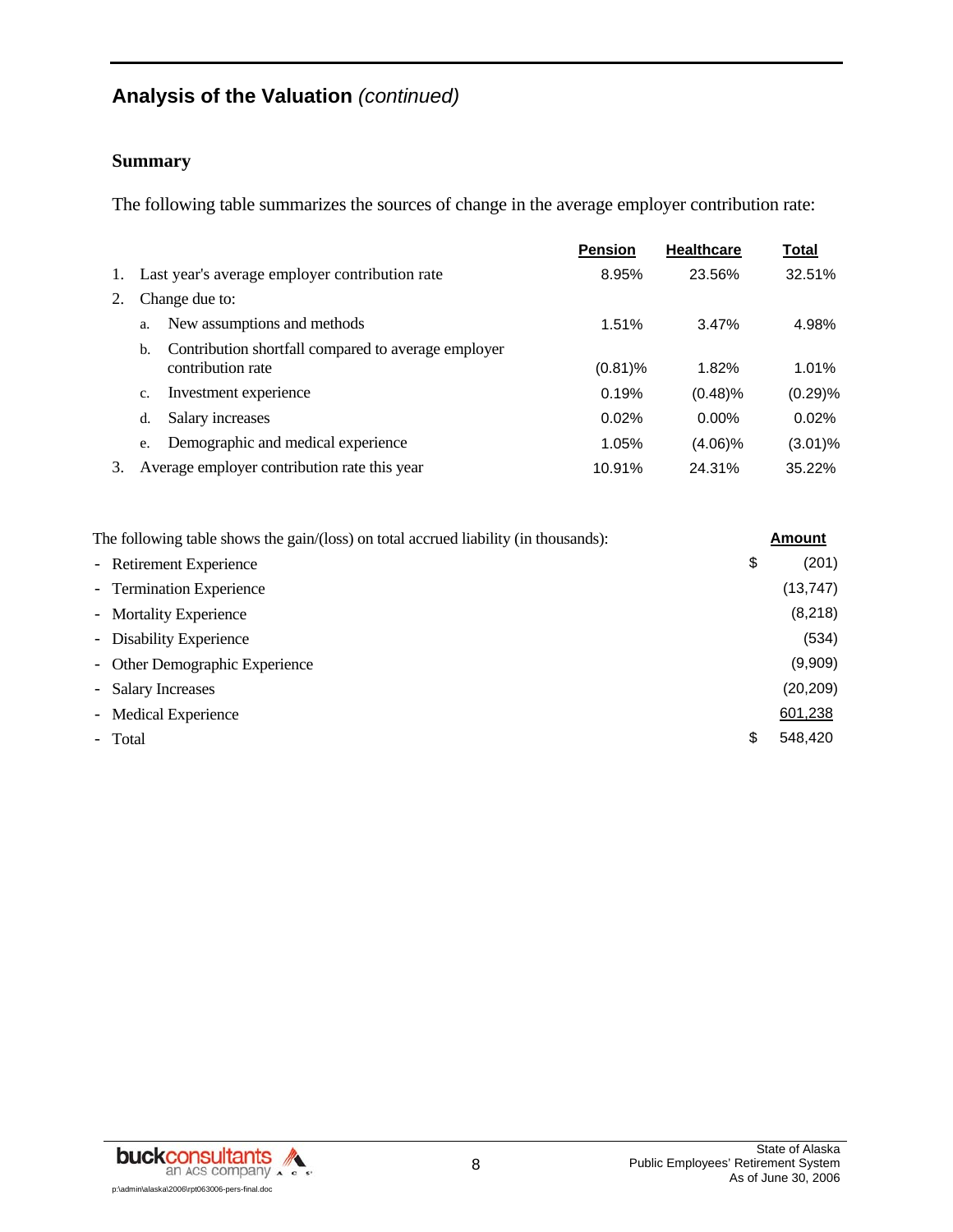#### *Valuation Results*

## **Section 1**

This section sets forth the results of the actuarial valuation.

- Section 1.1(a) Statement of net assets.
- Section 1.1(b) Statement of changes in net assets during FY06 and investment return during FY06.
- Section 1.1(c) Actuarial value of assets.
- Section 1.2(a) Actuarial present values for Peace Officer/Firefighter.
- Section 1.2(b) Actuarial present values for Others.
- Section 1.2(c) Actuarial present values for All Members.
- Section 1.3(a) Average employer contribution rate for Peace Officer/Firefighter for FY09.
- Section 1.3(b) Average employer contribution rate for Others for FY09.
- Section 1.3(c) Average employer contribution rate for all members for FY09.
- Section 1.4 Development of actuarial gain or loss for FY06.
- Section 1.5(a) Actuarial Projections –Projections at Calculated Rate. Based on Total DB and DC Payroll.
- Section 1.5(b) Actuarial Projections Projections at Current Rate. Based on Total DB and DC Payroll.
- Section 1.5(c) Actuarial Projections Effect of Economic Scenarios. Based on Total DB and DC Payroll.

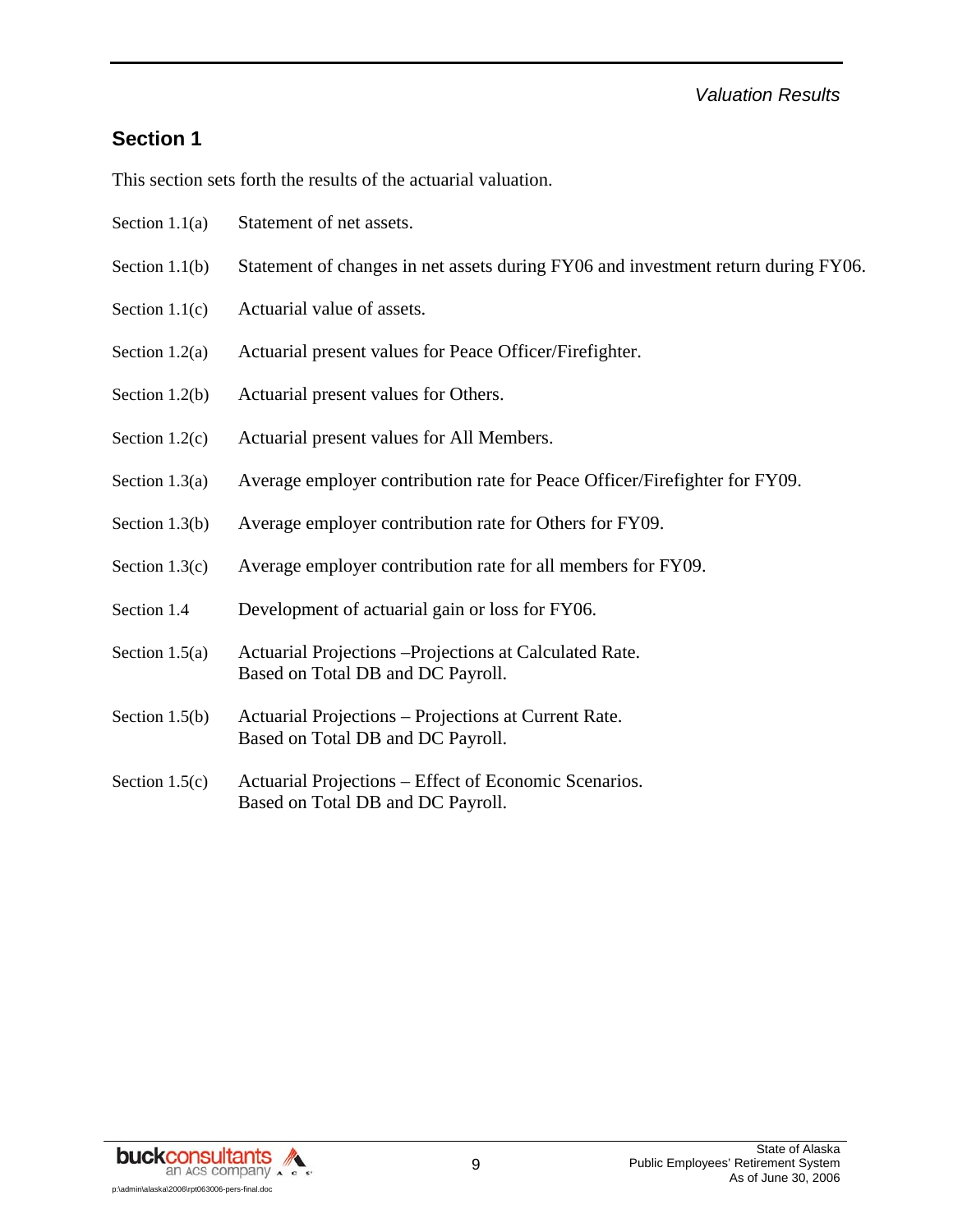# **1.1(a) Statement of Net Assets**

| As of June 30, 2006 (in thousands)    |    | <b>Pension</b> |                | Postemployment<br><b>Healthcare</b> | <b>Total</b><br><b>Market Value</b> |
|---------------------------------------|----|----------------|----------------|-------------------------------------|-------------------------------------|
| Cash and Cash Equivalents             | \$ | 336            | \$             | 224                                 | \$<br>560                           |
| <b>Domestic Equity Pool</b>           |    | 3,091,953      |                | 487,950                             | 3,579,903                           |
| Domestic Fixed Income Pool            |    | 1,214,397      |                | 811,660                             | 2,026,057                           |
| <b>International Equity Pool</b>      |    | 855,180        |                | 571,572                             | 1,426,752                           |
| <b>Real Estate Pool</b>               |    | 563,987        |                | 376,949                             | 940,936                             |
| International Fixed Income Pool       |    | 117,676        |                | 78,651                              | 196,327                             |
| Private Equity Pool                   |    | 338,860        |                | 226,483                             | 565,343                             |
| <b>Emerging Markets Equity Pool</b>   |    | 108,084        |                | 72,240                              | 180,324                             |
| Absolute Return Pool                  |    | 143,332        |                | 95,798                              | 239,130                             |
| High Yield Pool                       |    | 87,688         |                | 58,608                              | 146,296                             |
| <b>Other Investments Pool</b>         |    | 42,577         |                | 28,457                              | 71,034                              |
| Loans and Mortgages (Net of Reserves) |    | 3              |                |                                     | 4                                   |
| <b>Net Accrued Receivables</b>        |    | 4,077          |                | 2,728                               | 6,805                               |
| <b>Net Assets</b>                     | \$ | 6,568,150      | $\mathfrak{L}$ | 2,811,321                           | \$<br>9,379,471                     |

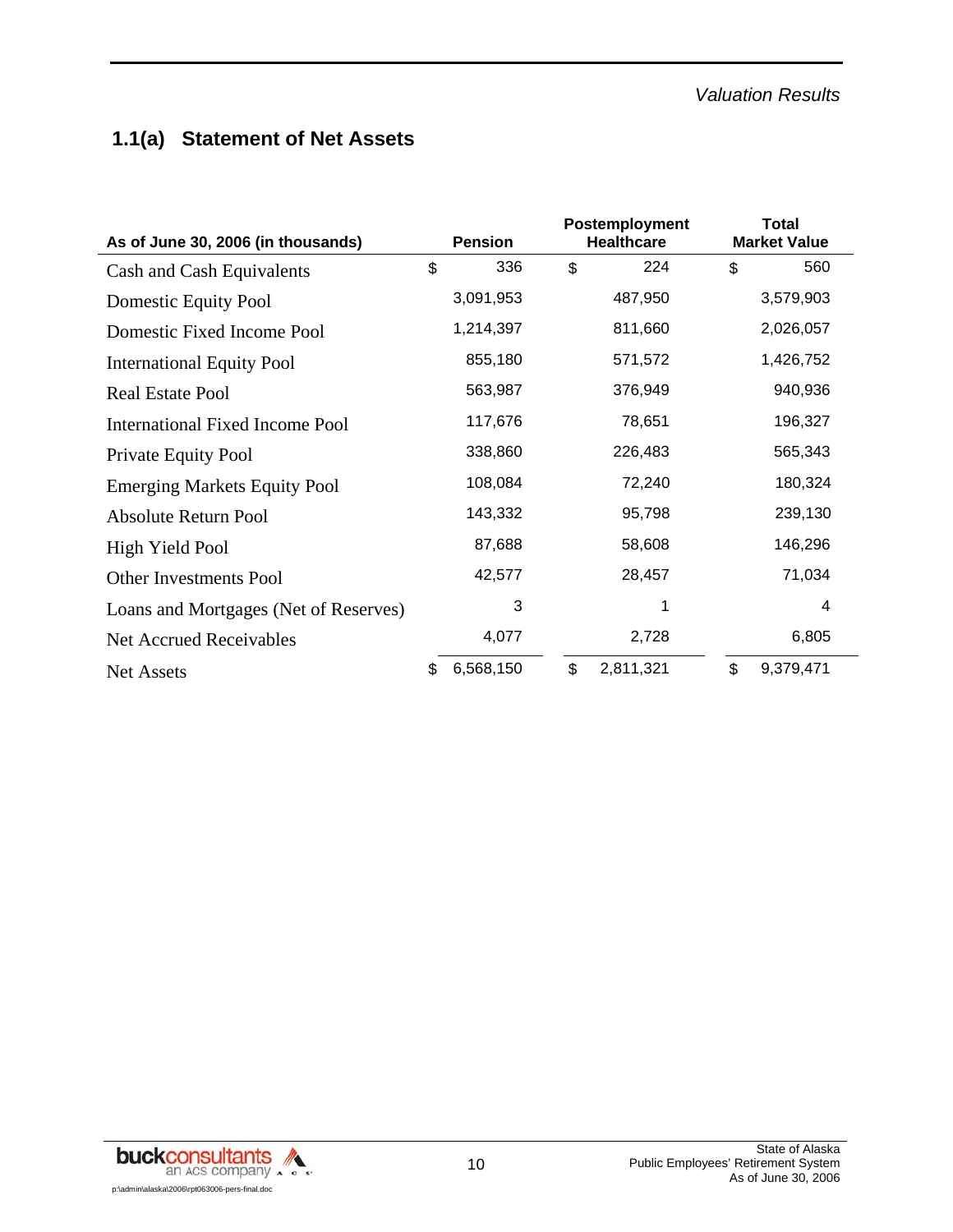#### *Valuation Results*

| Fiscal Year 2006 (in thousands) |                                                        | <b>Pension</b>  | Postemployment<br><b>Healthcare</b> | <b>Total</b><br><b>Market Value</b> |             |
|---------------------------------|--------------------------------------------------------|-----------------|-------------------------------------|-------------------------------------|-------------|
| (1)                             | Net Assets, June 30, 2005                              |                 |                                     |                                     |             |
|                                 | (market value)                                         | \$6,122,064     | \$2,468,688                         |                                     | \$8,590,752 |
| (2)                             | Additions:                                             |                 |                                     |                                     |             |
|                                 | (a) Plan Member Contributions                          | \$<br>71,666    | \$<br>47,900                        | \$                                  | 119,566     |
|                                 | (b) Employer Contributions                             | 163,243         | 109,106                             |                                     | 272,349     |
|                                 | (c) Interest and Dividend Income                       | 171,344         | 114,520                             |                                     | 285,864     |
|                                 | (d) Net Appreciation in Fair<br>Value of Investments   | 424,780         | 283,908                             |                                     | 708,688     |
|                                 | (e) Other <sup>1</sup>                                 | 22,141          | 14,798                              |                                     | 36,939      |
|                                 | (f) Total Additions                                    | \$<br>853,174   | \$<br>570,232                       |                                     | \$1,423,406 |
| (3)                             | Deductions:                                            |                 |                                     |                                     |             |
|                                 | (a) Medical Benefits                                   | \$<br>$\pmb{0}$ | \$<br>210,613                       | \$                                  | 210,613     |
|                                 | (b) Retirement Benefits                                | 381,672         | 0                                   |                                     | 381,672     |
|                                 | (c) Refunds of Contributions                           | 8,429           | 5,634                               |                                     | 14,063      |
|                                 | (d) Investment Expenses                                | 13,510          | 9,028                               |                                     | 22,538      |
|                                 | (e) Administrative Expenses                            | 3,477           | 2,324                               |                                     | 5,801       |
|                                 | (f) Total Deductions                                   | \$<br>407,088   | \$<br>227,599                       | \$                                  | 634,687     |
| (4)                             | Net Assets, June 30, 2006                              |                 |                                     |                                     |             |
|                                 | (market value)                                         | \$6,568,150     | \$2,811,321                         |                                     | \$9,379,471 |
|                                 | Approximate Market Value Investment Return Rate During |                 |                                     |                                     |             |
|                                 | FY06, Net of All Expenses                              |                 |                                     |                                     | 11.4%       |

# **1.1(b) Statement of Changes in Net Assets**

<sup>1</sup> Includes the transfer of \$34,635 in from Retiree Health Fund



l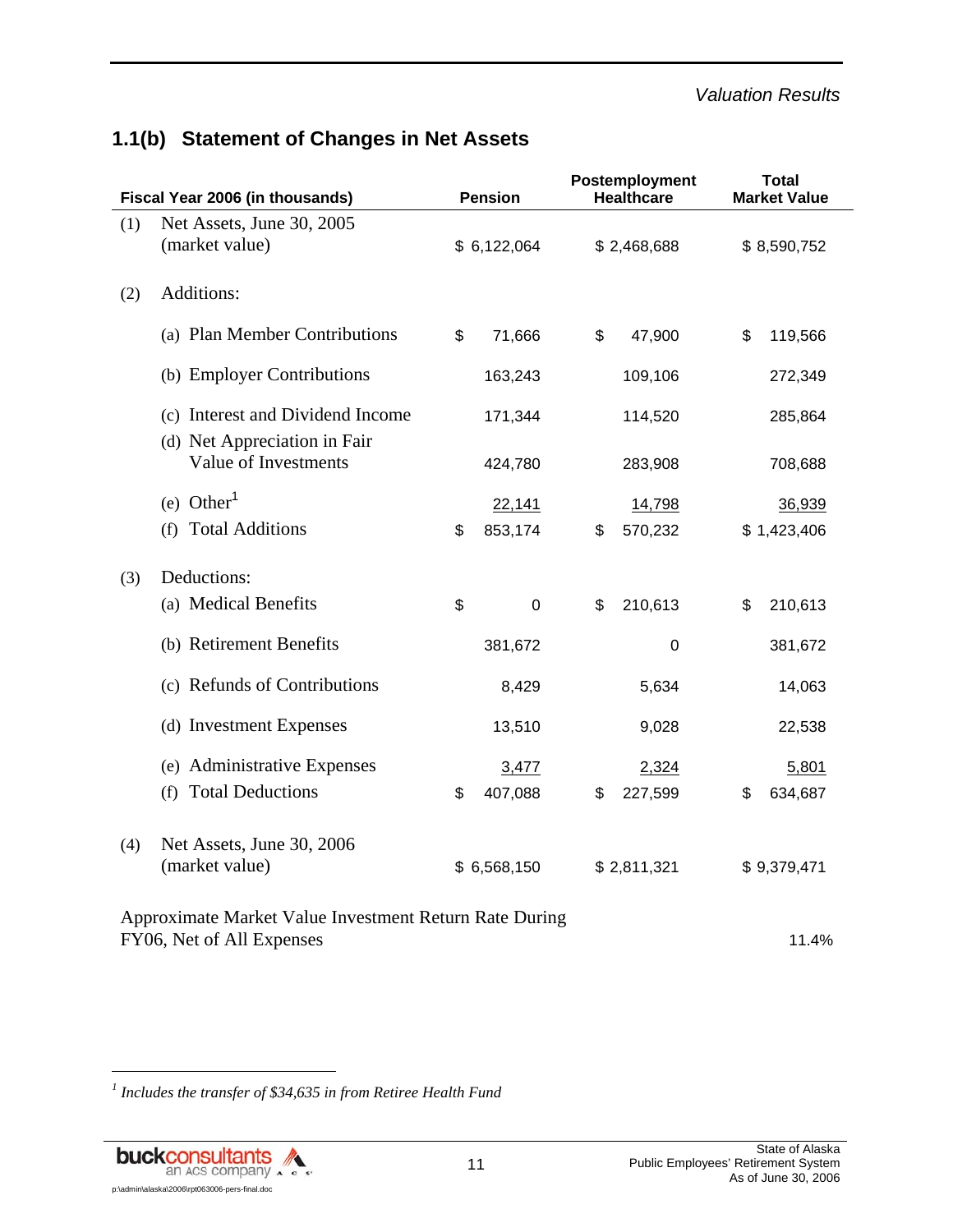# **1.1(c) Actuarial Value of Assets**

The actuarial value of assets was set equal to the market value at June 30, 2002. Future investment gains and losses will be recognized 20% per year over 5 years. In no event may valuation assets be less than 80% or more than 120% of market value as of the current valuation date.

|     |                                                                  | In Thousands    |
|-----|------------------------------------------------------------------|-----------------|
|     | (1) Deferral of Investment Return for FY06                       |                 |
| (a) | Market Value, June 30, 2005                                      | \$<br>8,590,752 |
| (b) | Contributions for FY06                                           | 391,915         |
|     | - Weighted for Timing                                            | 195,958         |
| (c) | Benefit Payments for FY06 <sup>1</sup>                           | 571,713         |
|     | - Weighted for Timing                                            | 285,857         |
| (d) | Investment Return (net of expenses)                              | 968,517         |
| (e) | Expected Return Rate (net of expenses)                           | 8.25%           |
| (f) | Expected Return - Weighted for Timing $[(a. + b. - c.) x e.]$    | 701,320         |
| (g) | Investment Gain/(Loss) for the Year $(d. -f.)$                   | 267,197         |
| (h) | Deferred Investment Return <sup>2</sup>                          | 338,563         |
|     | (2) Actuarial Value, June 30, 2006                               |                 |
| (a) | Market Value, June 30, 2006                                      | \$<br>9,379,471 |
| (b) | 2006 Deferred Investment Return                                  | 338,563         |
| (c) | Preliminary Actuarial Value, June 30, 2006 (a. - b.)             | 9,040,908       |
| (d) | Upper Limit: 120% of Market Value, June 30, 2006                 | 11,255,365      |
| (e) | Lower Limit: 80% of Market Value, June 30, 2006                  | 7,503,577       |
| (f) | Actuarial Value, June 30, 2006 (c. limited by d. and e.)         | \$<br>9,040,908 |
| (g) | Ratio of Actuarial Valuation of Assets to Market Value of Assets | 96.39%          |
| (h) | <b>Pension Actuarial Value of Assets</b>                         | 6,331,065       |
| (i) | <b>Healthcare Actuarial Value of Assets</b>                      | 2,709,843       |
|     |                                                                  |                 |

*1 Net of transfer in from Retiree Health Fund.* 

l

<sup>2</sup> The table below shows the development of gain/(loss) to be recognized in the current year.

| <b>Plan Year Ended</b> | <b>Asset Gain/(Loss)</b> | Gain/(Loss) Recognized<br>in Prior Years |            | Gain/(Loss)<br><b>Recognized This Year</b> | Gain/(Loss) Deferred to<br><b>Future Years</b> |
|------------------------|--------------------------|------------------------------------------|------------|--------------------------------------------|------------------------------------------------|
| 6/30/2003              | (369, 782)               | \$                                       | (221, 868) | \$<br>(73,956)                             | (73,958)                                       |
| 6/30/2004              | 460.952                  |                                          | 184.380    | \$<br>92.190                               | 184.382                                        |
| 6/30/2005              | 23.969                   | \$                                       | 4.794      | \$<br>4.794                                | 14.381                                         |
| 6/30/2006              | 267.197                  | \$                                       |            | \$<br>53.439                               | 213.758                                        |
| Total                  | 382.336                  |                                          | (32, 694)  | 76.467                                     | 338,563                                        |

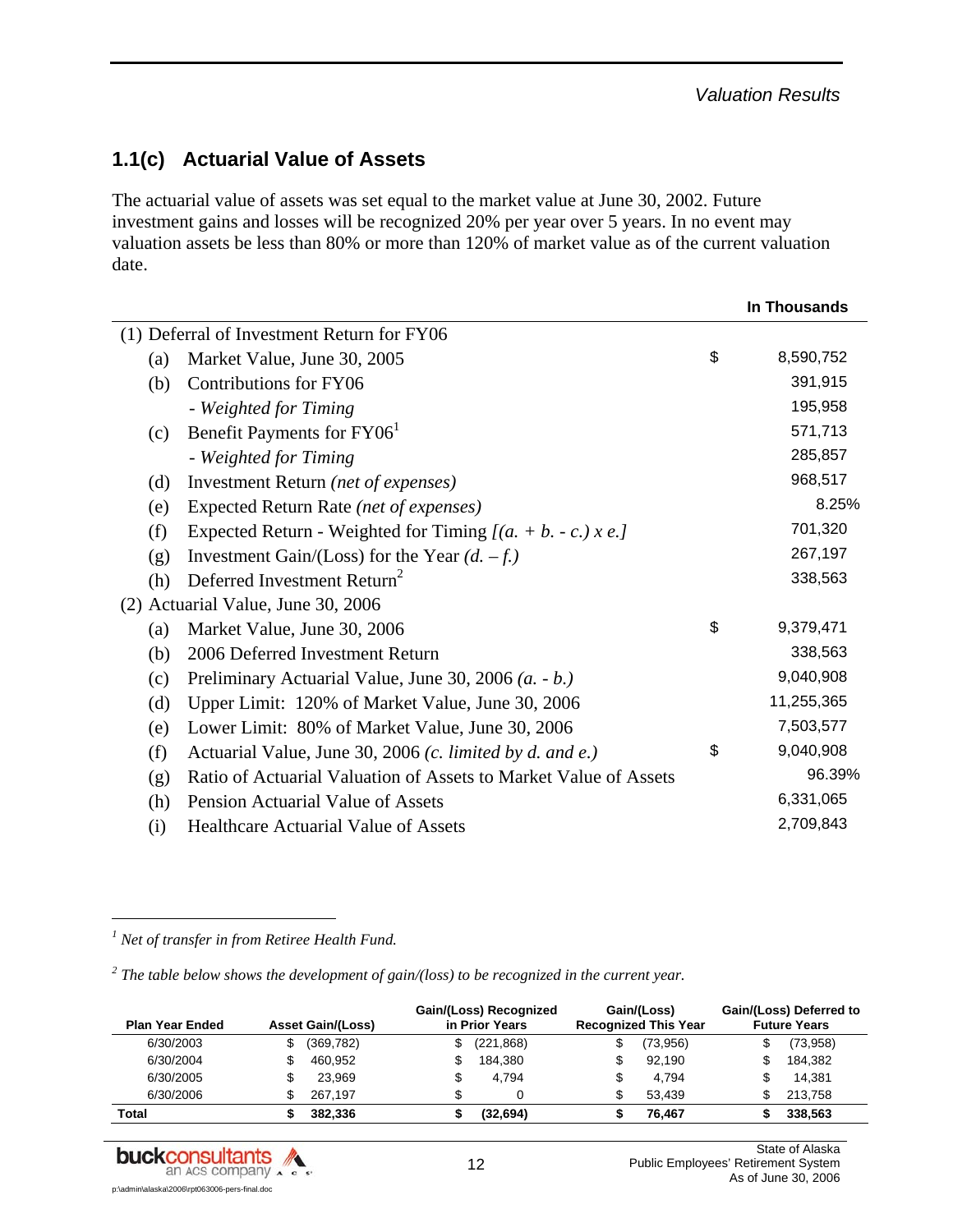|  | 1.2(a) Actuarial Present Values - Peace Officer/Firefighter |  |
|--|-------------------------------------------------------------|--|
|--|-------------------------------------------------------------|--|

| As of June 30, 2006 (in thousands)          |                                          | <b>Normal</b><br>Cost | <b>Accrued</b><br>Liability |
|---------------------------------------------|------------------------------------------|-----------------------|-----------------------------|
| <b>Active Members</b>                       |                                          |                       |                             |
| <b>Retirement Benefits</b>                  |                                          | \$<br>18,534          | \$<br>368,357               |
| <b>Termination Benefits</b>                 |                                          | 2,682                 | 10,259                      |
| <b>Disability Benefits</b>                  |                                          | 1,019                 | 8,083                       |
| <b>Death Benefits</b>                       |                                          | 636                   | 5,390                       |
| <b>Return of Contributions</b>              |                                          | 1,484                 | (3,400)                     |
| Medical and Prescription Drug Benefits      |                                          | 16,616                | 237,648                     |
| Medicare Part D Subsidy                     |                                          | (1,047)               | (13, 975)                   |
| Indebtedness                                |                                          | N/A                   | (7, 243)                    |
| Subtotal                                    |                                          | \$<br>39,924          | \$<br>605,119               |
| <b>Inactive Members</b>                     |                                          |                       |                             |
| <b>Not Vested</b>                           |                                          |                       | \$<br>1,641                 |
| <b>Vested Terminations</b>                  | - Retirement Benefits                    |                       | 15,288                      |
|                                             | - Medical and Prescription Drug Benefits |                       | 30,149                      |
|                                             | - Medicare Part D Subsidy                |                       | (1,358)                     |
|                                             | - Indebtedness                           |                       | (629)                       |
| Retirees & Beneficiaries                    | - Retirement Benefits                    |                       | 905,812                     |
|                                             | - Medical and Prescription Drug Benefits |                       | 444,730                     |
|                                             | - Medicare Part D Subsidy                |                       | (31, 784)                   |
| Subtotal                                    |                                          |                       | \$<br>1,363,849             |
| <b>Total</b>                                |                                          | \$<br>39,924          | \$<br>1,968,968             |
| <b>Total Pension</b>                        |                                          | \$<br>24,355          | \$<br>1,303,558             |
| <b>Total Medical, Net of Part D Subsidy</b> |                                          | \$<br>15,569          | \$<br>665,410               |

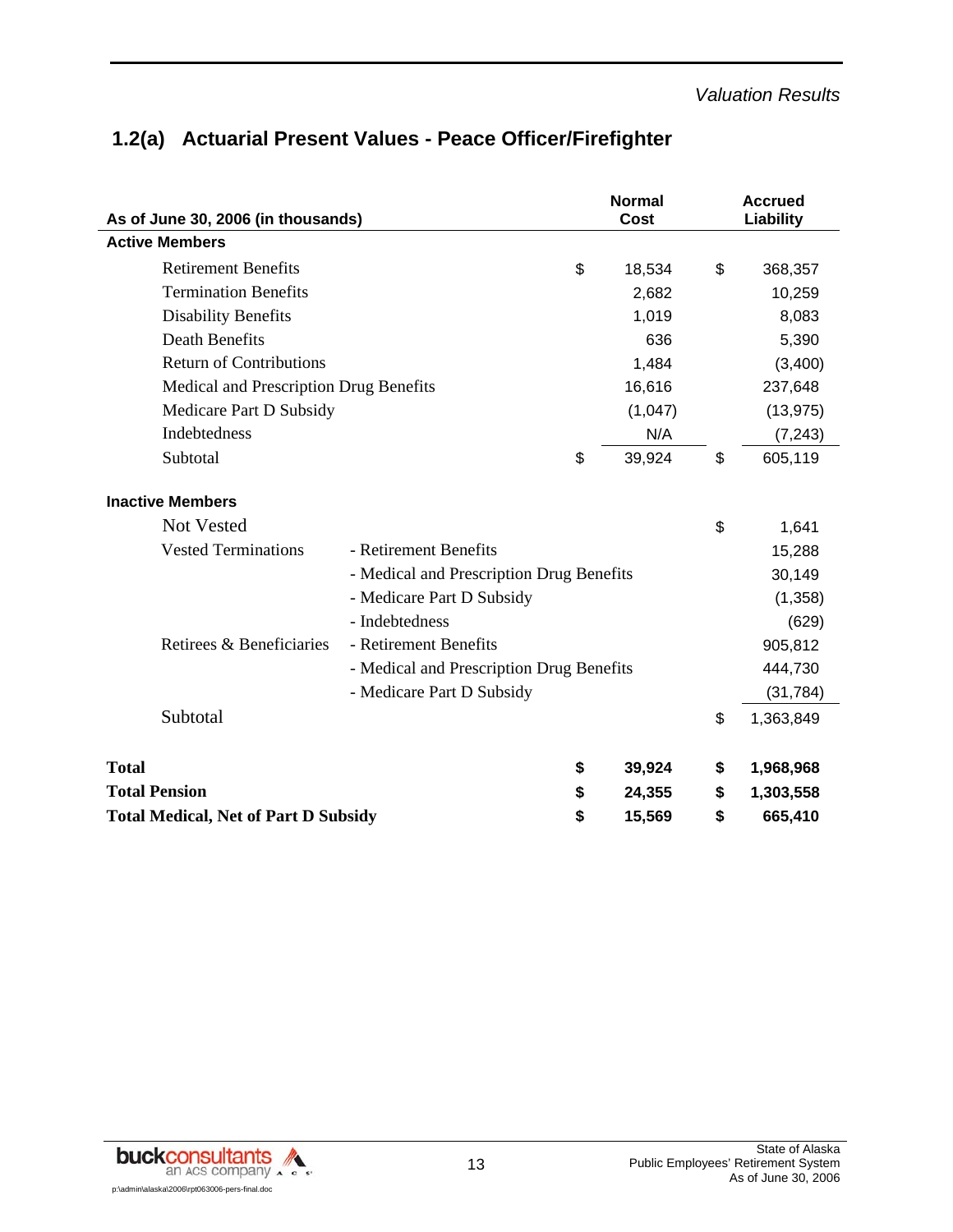| As of June 30, 2006 (in thousands) | <b>Normal</b><br>Cost | <b>Accrued</b><br><b>Liabilities</b> |
|------------------------------------|-----------------------|--------------------------------------|
| <b>By Tier</b>                     |                       |                                      |
| Tier 1                             |                       |                                      |
| \$<br>- Pension                    | 3,660                 | \$<br>1,015,367                      |
| - Medical, Net of Part D Subsidy   | 2,142                 | 477,974                              |
| Tier 2                             |                       |                                      |
| - Pension                          | 7,719                 | 211,321                              |
| - Medical, Net of Part D Subsidy   | 3,469                 | 123,243                              |
| Tier 3                             |                       |                                      |
| - Pension                          | 12,976                | 76,870                               |
| - Medical, Net of Part D Subsidy   | 9,958                 | 64,193                               |
| \$<br><b>Total</b>                 | 39,924                | \$<br>1,968,968                      |

# **1.2(a) Actuarial Present Values – Peace Officer/Firefighter**

*(continued)*

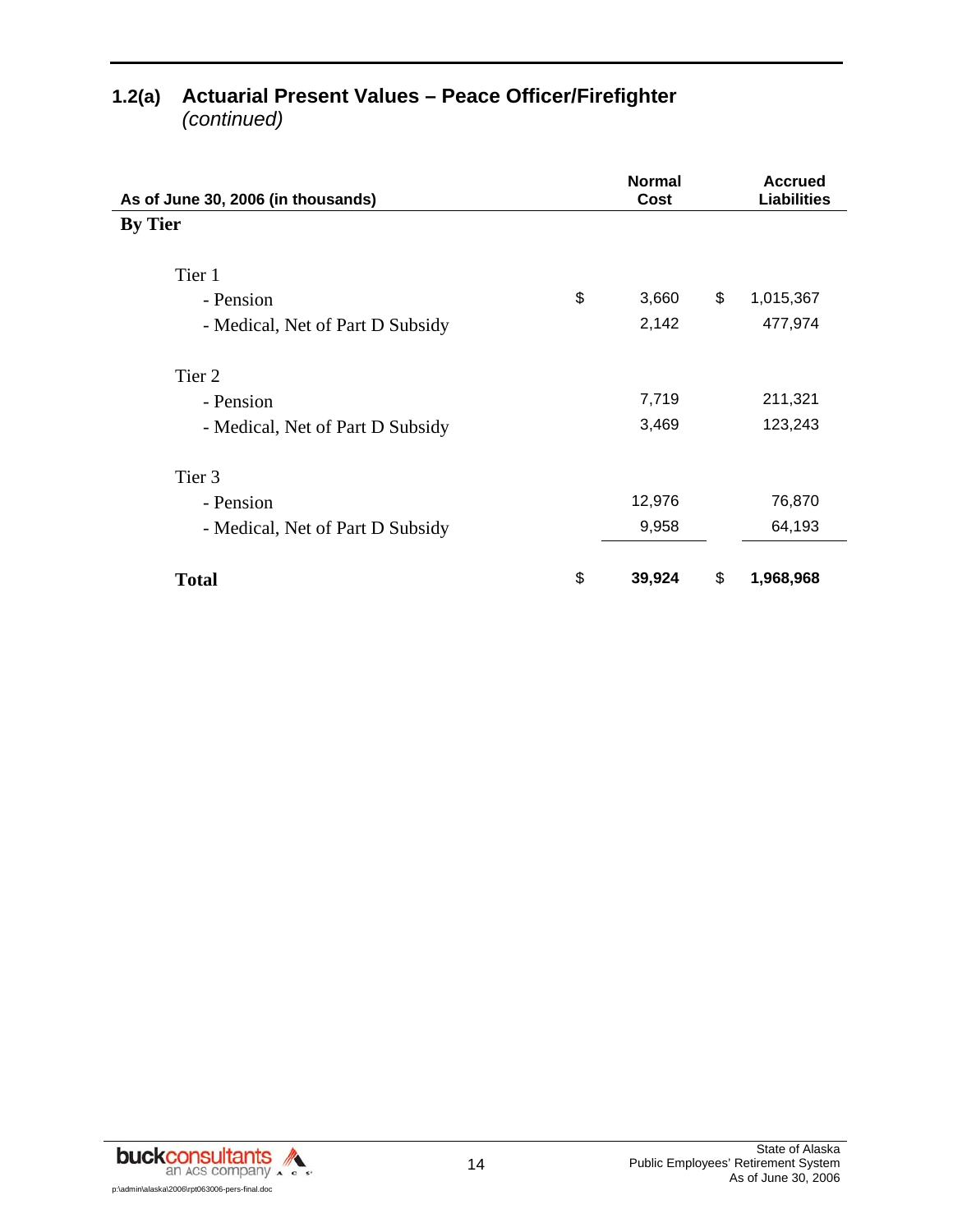#### *Valuation Results*

# **1.2(b) Actuarial Present Values - Others**

| As of June 30, 2006 (in thousands)          |                                          | <b>Normal</b><br><b>Cost</b> | <b>Accrued</b><br>Liability |
|---------------------------------------------|------------------------------------------|------------------------------|-----------------------------|
| <b>Active Members</b>                       |                                          |                              |                             |
| <b>Retirement Benefits</b>                  |                                          | \$<br>102,391                | \$<br>2,694,566             |
| <b>Termination Benefits</b>                 |                                          | 24,913                       | 149,848                     |
| <b>Disability Benefits</b>                  |                                          | 3,446                        | 49,168                      |
| <b>Death Benefits</b>                       |                                          | 1,605                        | 23,869                      |
| <b>Return of Contributions</b>              |                                          | 21,950                       | (74, 299)                   |
| Medical and Prescription Drug Benefits      |                                          | 160,620                      | 2,236,464                   |
| Medicare Part D Subsidy                     |                                          | (10, 265)                    | (155, 969)                  |
| Indebtedness                                |                                          | N/A                          | (64, 164)                   |
| Subtotal                                    |                                          | \$<br>304,660                | \$<br>4,859,483             |
| <b>Inactive Members</b>                     |                                          |                              |                             |
| Not Vested                                  |                                          |                              | \$<br>53,218                |
| <b>Vested Terminations</b>                  | - Retirement Benefits                    |                              | 423,778                     |
|                                             | - Medical and Prescription Drug Benefits |                              | 1,171,768                   |
|                                             | - Medicare Part D Subsidy                |                              | (65, 497)                   |
|                                             | - Indebtedness                           |                              | (11, 894)                   |
| Retirees & Beneficiaries                    | - Retirement Benefits                    |                              | 3,546,395                   |
|                                             | - Medical and Prescription Drug Benefits |                              | 2,704,375                   |
|                                             | - Medicare Part D Subsidy                |                              | (262, 181)                  |
| Subtotal                                    |                                          |                              | \$<br>7,559,962             |
| <b>Total</b>                                |                                          | \$<br>304,660                | \$<br>12,419,445            |
| <b>Total Pension</b>                        |                                          | \$<br>154,305                | \$<br>6,790,485             |
| <b>Total Medical, Net of Part D Subsidy</b> | \$<br>150,355                            | \$<br>5,628,960              |                             |

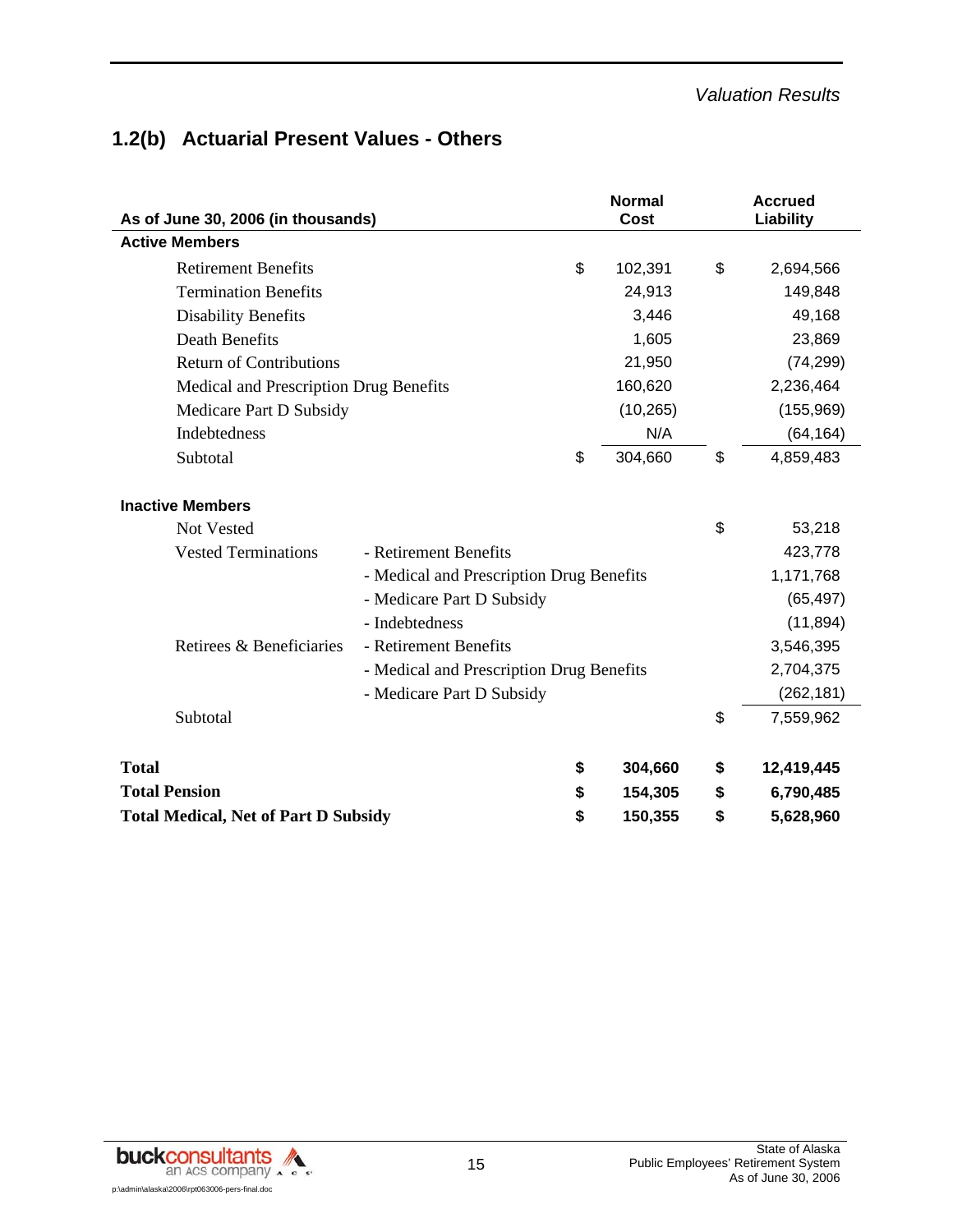# **1.2(b) Actuarial Present Values - Others**

*(continued)*

| As of June 30, 2006 (in thousands) | <b>Normal</b><br>Cost | <b>Accrued</b><br><b>Liabilities</b> |
|------------------------------------|-----------------------|--------------------------------------|
| <b>By Tier</b>                     |                       |                                      |
| Tier 1                             |                       |                                      |
| - Pension                          | \$<br>40,642          | \$<br>5,128,890                      |
| - Medical, Net of Part D Subsidy   | 37,543                | 3,750,914                            |
| Tier 2                             |                       |                                      |
| - Pension                          | 40,406                | 1,244,966                            |
| - Medical, Net of Part D Subsidy   | 30,463                | 1,284,861                            |
| Tier 3                             |                       |                                      |
| - Pension                          | 73,257                | 416,629                              |
| - Medical, Net of Part D Subsidy   | 82,349                | 593,185                              |
| <b>Total</b>                       | \$<br>304,660         | \$<br>12,419,445                     |

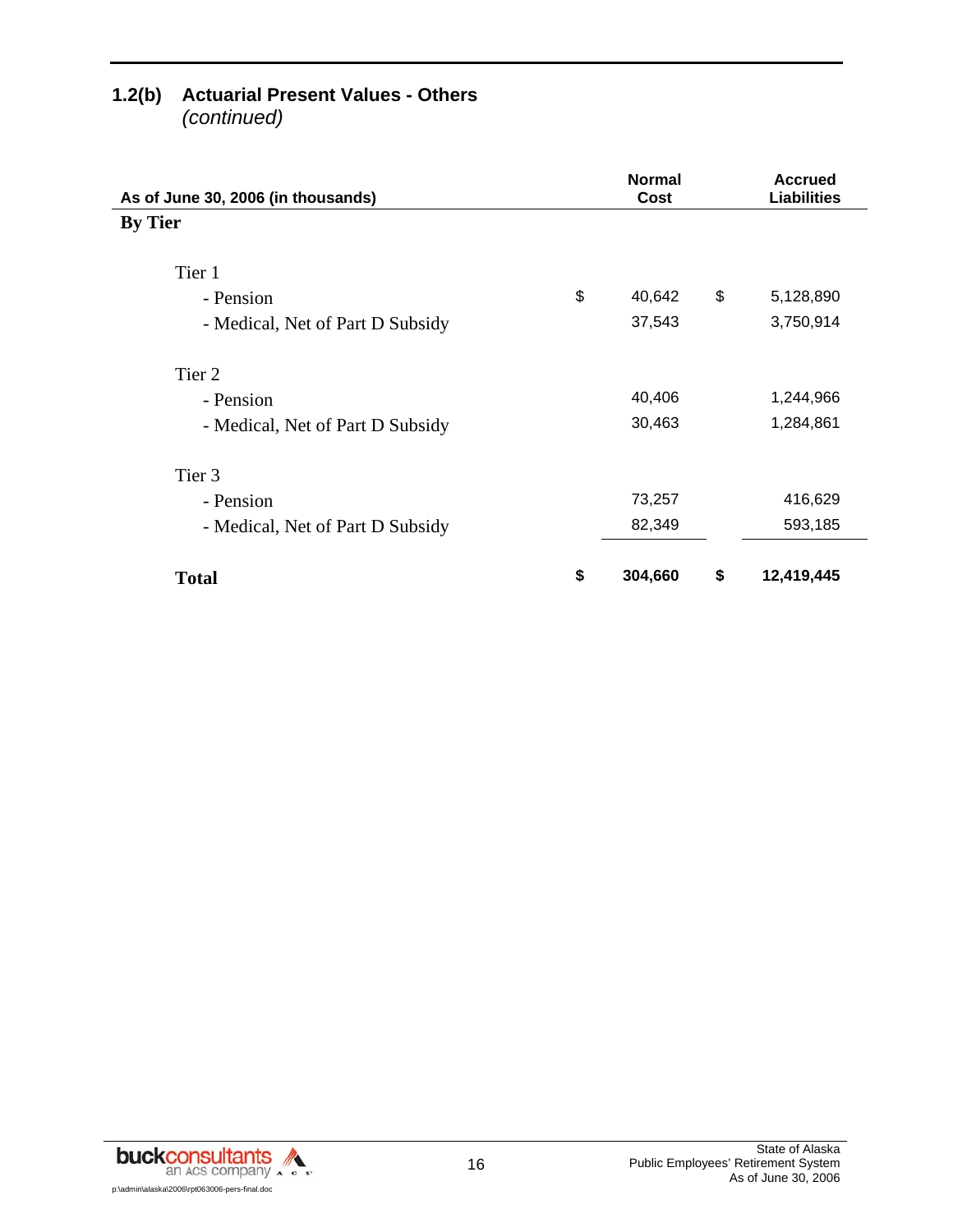# **1.2(c) Actuarial Present Values – All Members**

| As of June 30, 2006 (in thousands)          |                                          | <b>Normal</b><br>Cost | <b>Accrued</b><br>Liability |
|---------------------------------------------|------------------------------------------|-----------------------|-----------------------------|
| <b>Active Members</b>                       |                                          |                       |                             |
| <b>Retirement Benefits</b>                  | \$                                       | 120,925               | \$<br>3,062,923             |
| <b>Termination Benefits</b>                 |                                          | 27,595                | 160,107                     |
| <b>Disability Benefits</b>                  |                                          | 4,465                 | 57,251                      |
| <b>Death Benefits</b>                       |                                          | 2,241                 | 29,259                      |
| <b>Return of Contributions</b>              |                                          | 23,434                | (77, 699)                   |
| Medical and Prescription Drug Benefits      |                                          | 177,236               | 2,474,112                   |
| Medicare Part D Subsidy                     |                                          | (11, 312)             | (169, 944)                  |
| <b>Indebtedness</b>                         |                                          | N/A                   | (71, 407)                   |
| Subtotal                                    | \$                                       | 344,584               | \$<br>5,464,602             |
| <b>Inactive Members</b>                     |                                          |                       |                             |
| Not Vested                                  |                                          |                       | \$<br>54,859                |
| <b>Vested Terminations</b>                  | - Retirement Benefits                    |                       | 439,066                     |
|                                             | - Medical and Prescription Drug Benefits |                       | 1,201,917                   |
|                                             | - Medicare Part D Subsidy                |                       | (66, 855)                   |
|                                             | - Indebtedness                           |                       | (12, 523)                   |
| Retirees & Beneficiaries                    | - Retirement Benefits                    |                       | 4,452,207                   |
|                                             | - Medical and Prescription Drug Benefits |                       | 3,149,105                   |
|                                             | - Medicare Part D Subsidy                |                       | (293, 965)                  |
| Subtotal                                    |                                          |                       | \$<br>8,923,811             |
| <b>Total</b>                                | \$                                       | 344,584               | \$<br>14,388,413            |
| <b>Total Pension</b>                        | \$                                       | 178,660               | \$<br>8,094,043             |
| <b>Total Medical, Net of Part D Subsidy</b> | \$                                       | 165,924               | \$<br>6,294,370             |

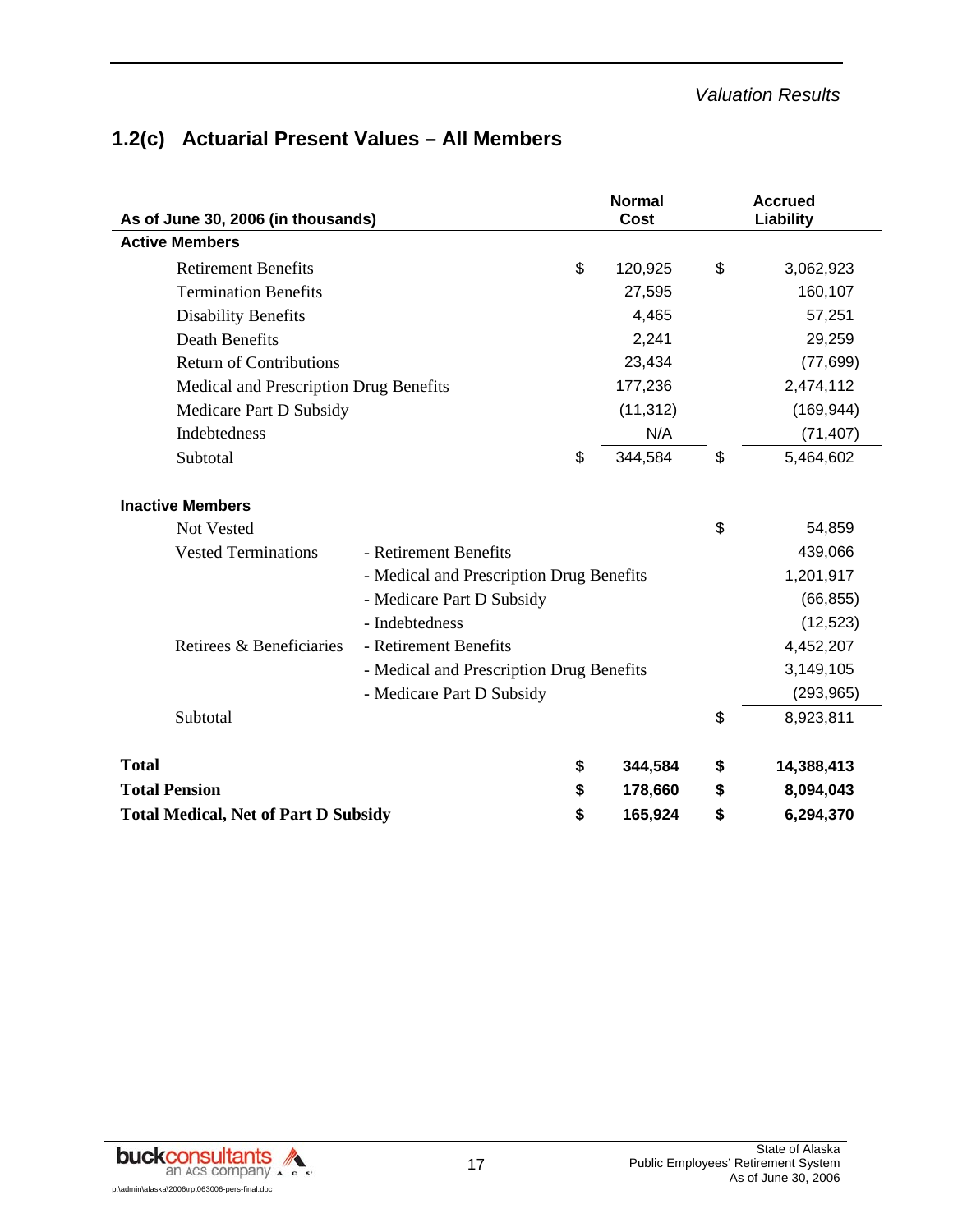# **1.2(c) Actuarial Present Values – All Members**

*(continued)*

| As of June 30, 2006 (in thousands) | <b>Normal</b><br>Cost | <b>Accrued</b><br><b>Liabilities</b> |
|------------------------------------|-----------------------|--------------------------------------|
| <b>By Tier</b>                     |                       |                                      |
| Tier 1                             |                       |                                      |
| - Pension                          | \$<br>44,302          | \$<br>6,144,256                      |
| - Medical, Net of Part D Subsidy   | 39,686                | 4,228,887                            |
| Tier 2                             |                       |                                      |
| - Pension                          | 48,125                | 1,456,288                            |
| - Medical, Net of Part D Subsidy   | 33,932                | 1,408,104                            |
| Tier <sub>3</sub>                  |                       |                                      |
| - Pension                          | 86,233                | 493,499                              |
| - Medical, Net of Part D Subsidy   | 92,306                | 657,379                              |
| <b>Total</b>                       | \$<br>344,584         | \$<br>14,388,413                     |

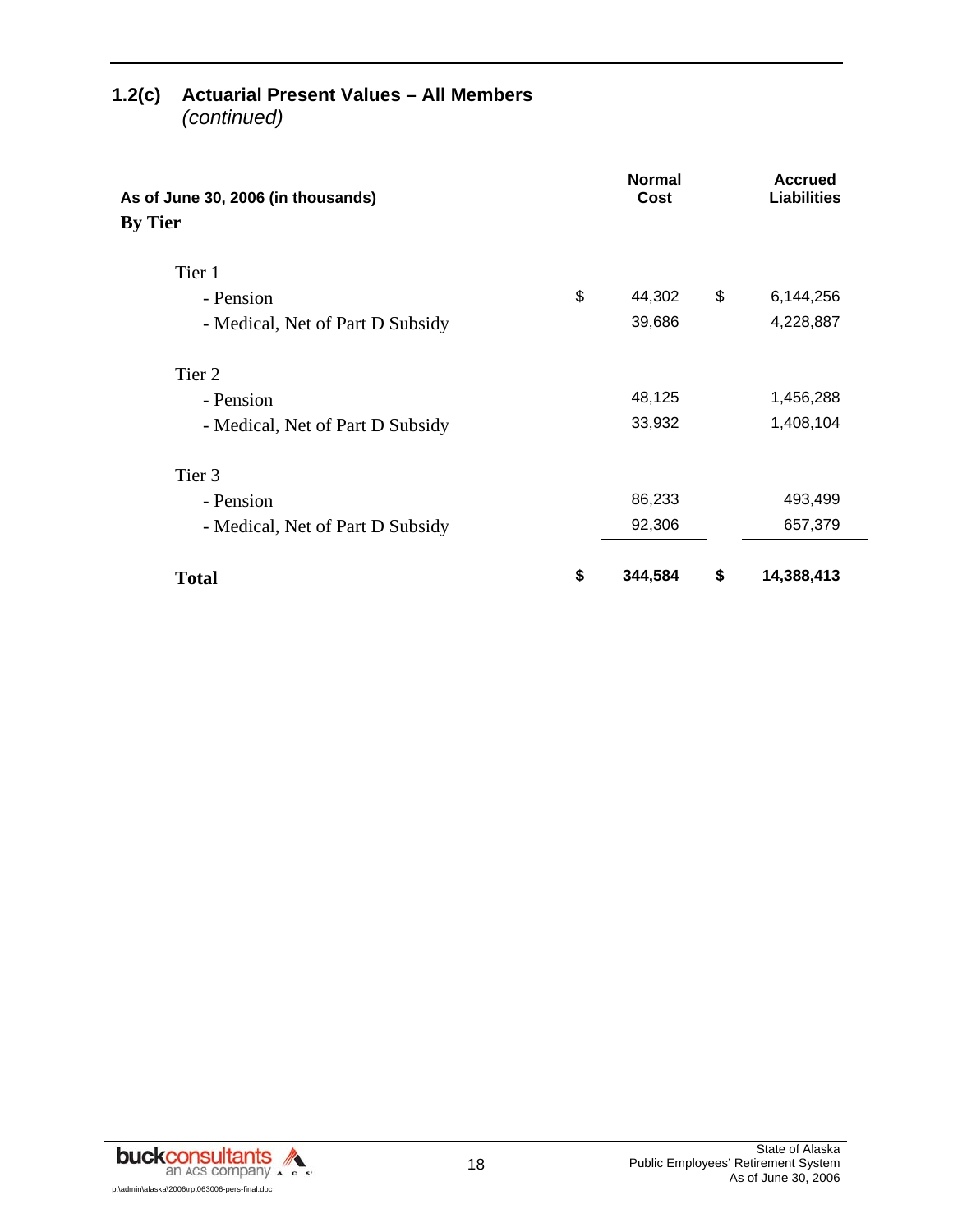### **1.3(a) Average Employer Contribution Rate – FY09 Peace Officer/Firefighter (in thousands)**

| <b>Consolidated Normal Cost Rate</b>                                         | <b>Pension</b> |           | <b>Healthcare</b> |    | <b>Total</b> |  |
|------------------------------------------------------------------------------|----------------|-----------|-------------------|----|--------------|--|
| (1) Total Normal Cost                                                        | \$             | 24,355    | \$<br>15,569      | \$ | 39,924       |  |
| (2) Total Salaries                                                           |                | 191,335   | 191,335           |    | 191,335      |  |
| (3) Normal Cost Rate for Peace<br>Officer/Firefighter, $(1) \div (2)$        |                | 12.73%    | 8.14%             |    | 20.87%       |  |
| (4) Member Contribution Rate (Peace<br>Officer/Firefighter)                  |                | 7.50%     | 0.00%             |    | 7.50%        |  |
| (5) Consolidated Employer Normal Cost<br>Rate For Peace Officer/Firefighter, |                |           |                   |    |              |  |
| $(3)-(4)$                                                                    |                | 5.23%     | 8.14%             |    | 13.37%       |  |
| <b>Past Service Rate</b>                                                     |                |           |                   |    |              |  |
| (1) Accrued Liability                                                        | \$             | 1,303,558 | \$<br>665,410     | \$ | 1,968,968    |  |
| (2) Valuation Assets <sup>1</sup>                                            |                | 1,019,628 | 286,471           |    | 1,306,099    |  |
| (3) Unfunded Liability, $(1) - (2)$                                          |                | 283,930   | 378,939           |    | 662,869      |  |
| (4) Past Service Cost Amortization                                           |                |           |                   |    |              |  |
| Payment*                                                                     |                | 19,135    | 26,160            |    | 45,295       |  |
| (5) Total Salaries                                                           |                | 191,335   | 191,335           |    | 191,335      |  |
| (6) Past Service Rate, $(4) \div (5)$                                        |                | 10.00%    | 13.67%            |    | 23.67%       |  |
| <b>Average Employer Contribution Rate</b>                                    |                | 15.23%    | 21.81%            |    | 37.04%       |  |
| <b>Normal Cost Rate by Tier</b>                                              |                |           |                   |    |              |  |
| Tier 1                                                                       |                | 13.59%    | 7.95%             |    | 21.54%       |  |
| Tier <sub>2</sub>                                                            |                | 12.44%    | 5.59%             |    | 18.03%       |  |
| Tier 3                                                                       |                | 12.68%    | 9.73%             |    | 22.41%       |  |

\*Amortized as a level percent of pay.

<sup>&</sup>lt;sup>1</sup> Allocated between Peace Officer/Firefighters and Others in proportion to accrued liability.



l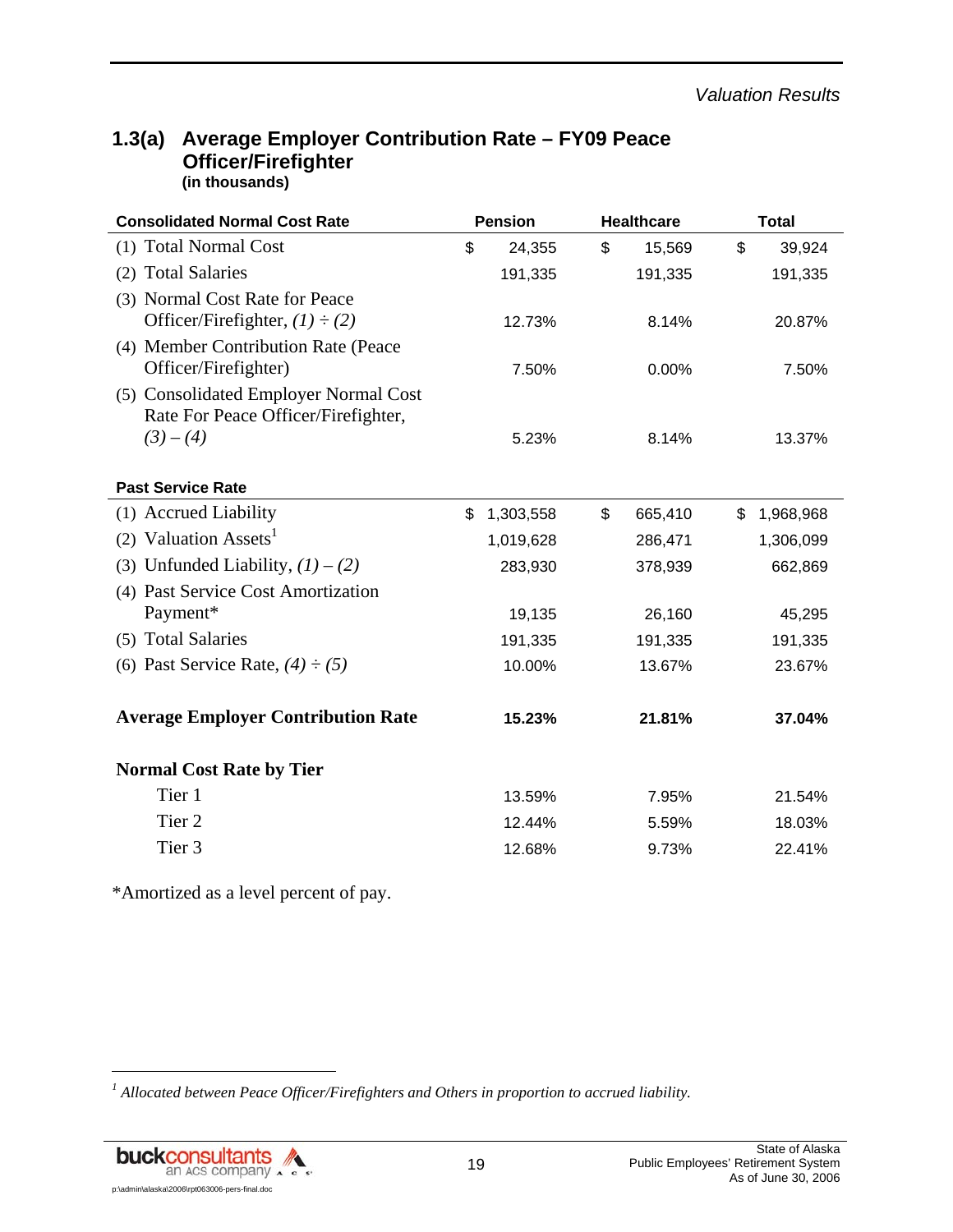## **1.3(a) Average Employer Contribution Rate – FY09 Peace Officer/Firefighter** *(continued)*

|                                      | <b>Amortization Period</b> |                   | <b>Balances</b> |                |    |             |    |                                            |
|--------------------------------------|----------------------------|-------------------|-----------------|----------------|----|-------------|----|--------------------------------------------|
|                                      | <b>Date Created</b>        | <b>Years Left</b> |                 | <b>Initial</b> |    | Outstanding |    | <b>Beginning-of-Year</b><br><b>Payment</b> |
| <b>Initial Unfunded</b>              |                            |                   |                 |                |    |             |    |                                            |
| Liability                            | 6/30/2002                  | 21                | \$              | 404,908        | \$ | 426,805     | \$ | 29,858                                     |
| FY03 Loss                            | 6/30/2003                  | 22                |                 | 17,917         |    | 18,689      |    | 1,270                                      |
| FY04 Loss                            | 6/30/2004                  | 23                |                 | 90,690         |    | 93,440      |    | 6,183                                      |
| FY05 Loss                            | 6/30/2005                  | 24                |                 | 113,158        |    | 114,954     |    | 7,418                                      |
| FY06 Loss                            | 6/30/2006                  | 25                |                 | 9,098          |    | 9,098       |    | 573                                        |
| Change in<br>Assumptions/<br>Methods | 6/30/2006                  | 25                |                 | (117)          |    | (117)       |    | (7)                                        |
|                                      |                            |                   |                 |                |    |             |    |                                            |
| <b>Total</b>                         |                            |                   |                 |                | \$ | 662,869     | \$ | 45,295                                     |

#### **Schedule of Past Service Cost Amortizations – Peace Officer/Firefighter**

The amortization factor for 25 years is 15.864073. The weighted average amortization factor is 14.634485. The amortization method is on a level percent of pay basis.

The equivalent single amortization period is 22 years.

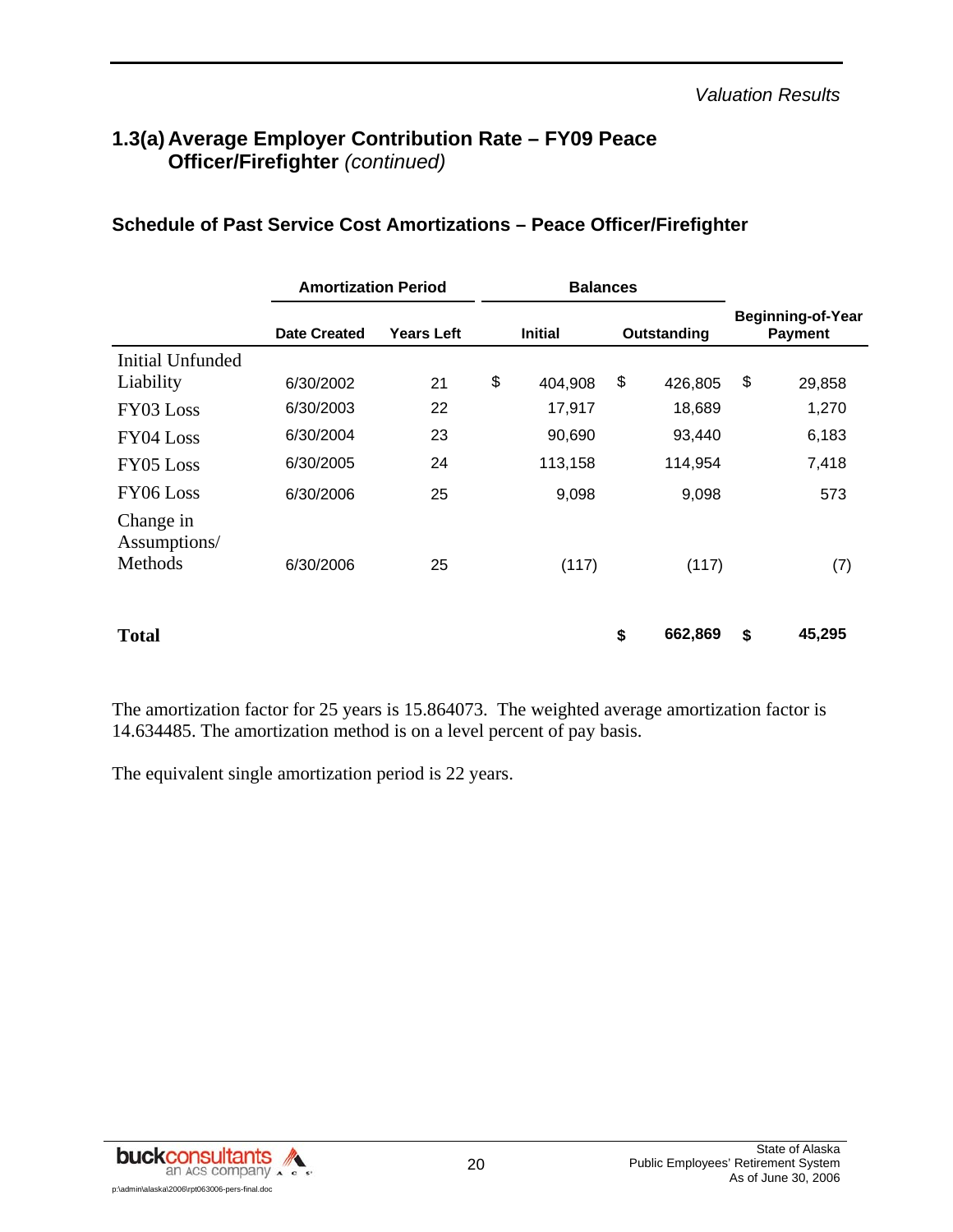| <b>Consolidated Normal Cost Rate</b>                                  | <b>Pension</b>  | <b>Healthcare</b> | <b>Total</b>  |  |  |
|-----------------------------------------------------------------------|-----------------|-------------------|---------------|--|--|
| (1) Total Normal Cost                                                 | \$<br>154,305   | \$<br>150,355     | \$<br>304,660 |  |  |
| <b>Total Salaries</b><br>(2)                                          | 1,484,983       | 1,484,983         | 1,484,983     |  |  |
| (3) Normal Cost Rate for Others, $(1) \div (2)$                       | 10.39%          | 10.13%            | 20.52%        |  |  |
| (4) Member Contribution Rate (Others)                                 | 6.75%           | 0.00%             | 6.75%         |  |  |
| (5) Consolidated Employer Normal Cost<br>Rate For Others, $(3) - (4)$ | 3.64%           | 10.13%            | 13.77%        |  |  |
| <b>Past Service Rate</b>                                              |                 |                   |               |  |  |
| (1) Accrued Liability                                                 | \$<br>6,790,485 | \$5,628,960       | \$12,419,445  |  |  |
| (2) Valuation Assets <sup>1</sup>                                     | 5,311,437       | 2,423,372         | 7,734,809     |  |  |
| (3) Unfunded Liability, $(1) - (2)$                                   | 1,479,048       | 3,205,588         | 4,684,636     |  |  |
| (4) Past Service Cost Amortization<br>Payment*                        | 99,680          | 215,416           | 315,096       |  |  |
| (5) Total Salaries                                                    | 1,484,983       | 1,484,983         | 1,484,983     |  |  |
| (6) Past Service Rate, $(4) \div (5)$                                 | 6.71%           | 14.51%            | 21.22%        |  |  |
| <b>Average Employer Contribution Rate</b>                             | 10.35%          | 24.64%            | 34.99%        |  |  |
| <b>Normal Cost Rate by Tier</b>                                       |                 |                   |               |  |  |
| Tier 1                                                                | 10.93%          | 10.10%            | 21.03%        |  |  |
| Tier <sub>2</sub>                                                     | 10.13%          | 7.64%             | 17.77%        |  |  |
| Tier 3                                                                | 10.25%          | 11.53%            | 21.78%        |  |  |

## **1.3(b) Average Employer Contribution Rate – FY09 Others (in thousands)**

\*Amortized as a level percent of pay.

<sup>&</sup>lt;sup>1</sup> Allocated between Peace Officer/Firefighter and Others in proportion to accrued liability.



l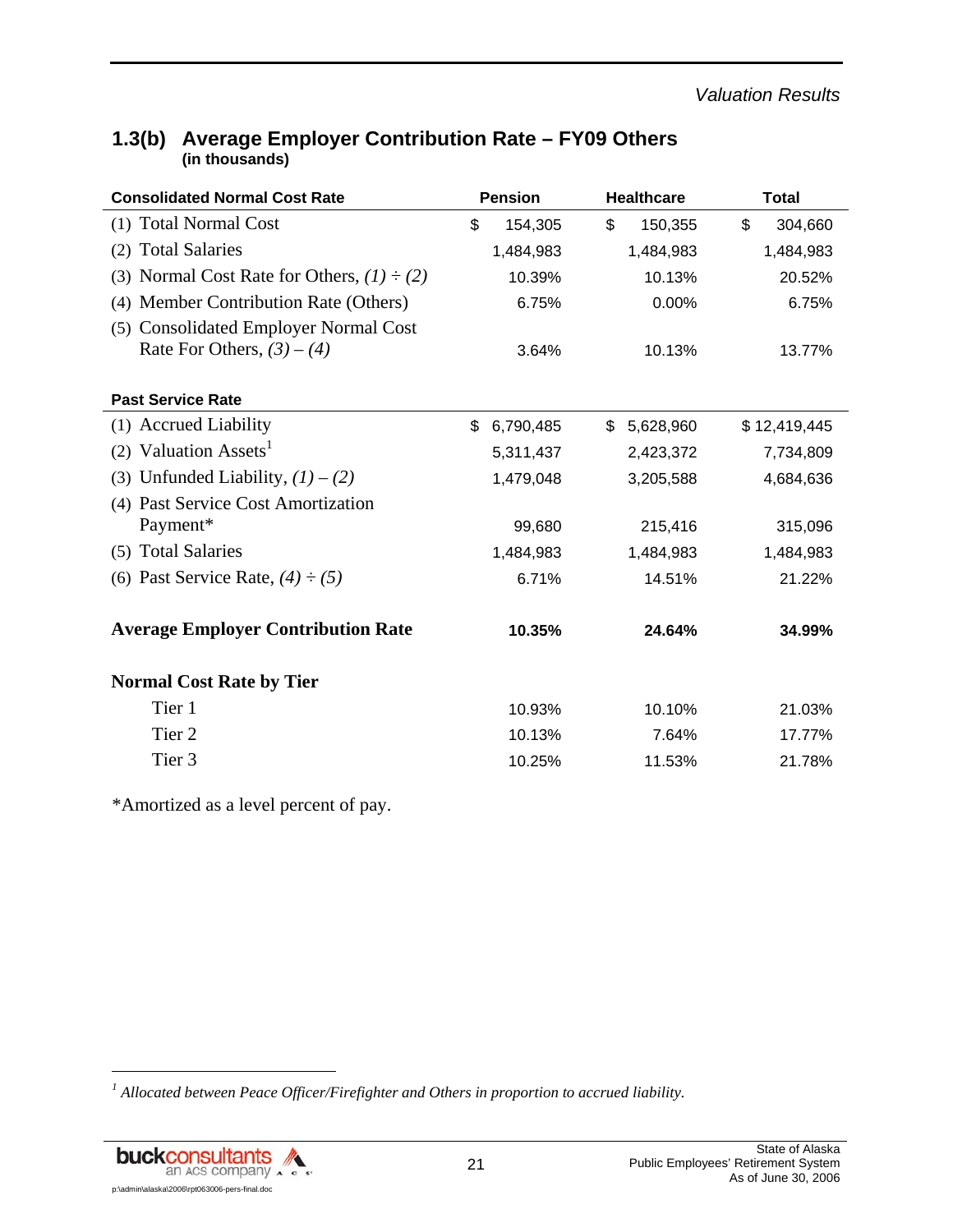# **1.3(b) Average Employer Contribution Rate – FY09 Others** *(continued)*

|                           | <b>Amortization Period</b> |                   | <b>Balances</b> |                |             |            |                                            |           |
|---------------------------|----------------------------|-------------------|-----------------|----------------|-------------|------------|--------------------------------------------|-----------|
|                           | Date Created               | <b>Years Left</b> |                 | <b>Initial</b> | Outstanding |            | <b>Beginning-of-Year</b><br><b>Payment</b> |           |
| Initial Unfunded          |                            |                   |                 |                |             |            |                                            |           |
| Liability                 | 6/30/2002                  | 21                | \$              | 2,239,042      | \$          | 2,360,115  | \$                                         | 165,108   |
| FY03 Loss                 | 6/30/2003                  | 22                |                 | 170,540        |             | 177,898    |                                            | 12,093    |
| FY04 Loss                 | 6/30/2004                  | 23                |                 | 407,220        |             | 419,572    |                                            | 27,765    |
| FY05 Loss                 | 6/30/2005                  | 24                |                 | 830,745        |             | 843,931    |                                            | 54,462    |
| Change in<br>Assumptions/ |                            |                   |                 |                |             |            |                                            |           |
| Methods                   | 6/30/2006                  | 25                |                 | 1,261,396      |             | 1,261,396  |                                            | 79,512    |
| FY06 Gain                 | 6/30/2006                  | 25                |                 | (378, 276)     |             | (378, 276) |                                            | (23, 844) |
|                           |                            |                   |                 |                |             |            |                                            |           |
| <b>Total</b>              |                            |                   |                 |                | \$          | 4,684,636  | \$                                         | 315,096   |

#### **Schedule of Past Service Cost Amortizations – All Others**

The amortization factor for 25 years is 15.864073. The weighted average amortization factor is 14.867329. The amortization method is on a level percent of pay basis.

The equivalent single amortization period is 22 years.

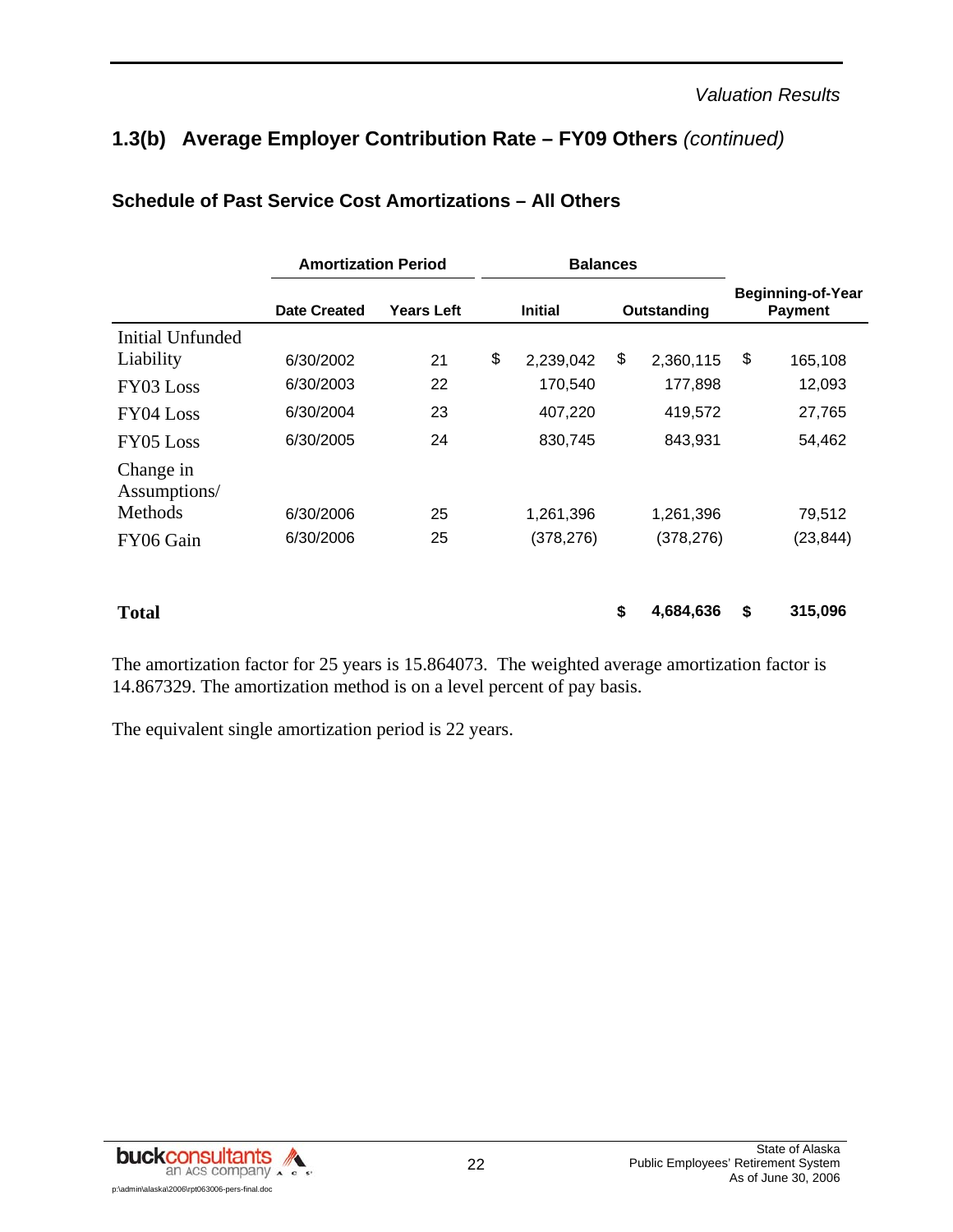| <b>Consolidated Normal Cost Rate</b>                                       | <b>Pension</b>  | <b>Healthcare</b> | <b>Total</b>  |
|----------------------------------------------------------------------------|-----------------|-------------------|---------------|
| (1) Total Normal Cost                                                      | \$<br>178,660   | 165,924<br>\$     | \$<br>344,584 |
| <b>Total Salaries</b><br>(2)                                               | 1,676,318       | 1,676,318         | 1,676,318     |
| (3) Normal Cost Rate for All                                               |                 |                   |               |
| Members, $(1) \div (2)$                                                    | 10.66%          | 9.90%             | 20.56%        |
| (4) Member Contribution Rate                                               | 6.84%           | 0.00%             | 6.84%         |
| (5) Consolidated Employer Normal Cost<br>Rate For All Members, $(3) - (4)$ | 3.82%           | 9.90%             | 13.72%        |
| <b>Past Service Rate</b>                                                   |                 |                   |               |
| (1) Accrued Liability                                                      | 8,094,043<br>\$ | \$<br>6,294,370   | \$14,388,413  |
| (2) Valuation Assets                                                       | 6,331,065       | 2,709,843         | 9,040,908     |
| (3) Total Unfunded Liability, $(1) - (2)$                                  | 1,762,978       | 3,584,527         | 5,347,505     |
| (4) Past Service Cost Amortization                                         |                 |                   |               |
| Payment*                                                                   | 118,815         | 241,576           | 360,391       |
| (5) Total Salaries                                                         | 1,676,318       | 1,676,318         | 1,676,318     |
| (6) Past Service Rate, $(4) \div (5)$                                      | 7.09%           | 14.41%            | 21.50%        |
| <b>Average Employer Contribution Rate</b>                                  | 10.91%          | 24.31%            | 35.22%        |
| <b>Normal Cost Rate by Tier</b>                                            |                 |                   |               |
| Tier 1                                                                     | 11.12%          | 9.95%             | 21.07%        |
| Tier <sub>2</sub>                                                          | 10.45%          | 7.36%             | 17.81%        |
| Tier <sub>3</sub>                                                          | 10.56%          | 11.30%            | 21.86%        |

# **1.3(c) Average Employer Contribution Rate – FY09 All Members (in thousands)**

\*Amortized as a level percent of pay.

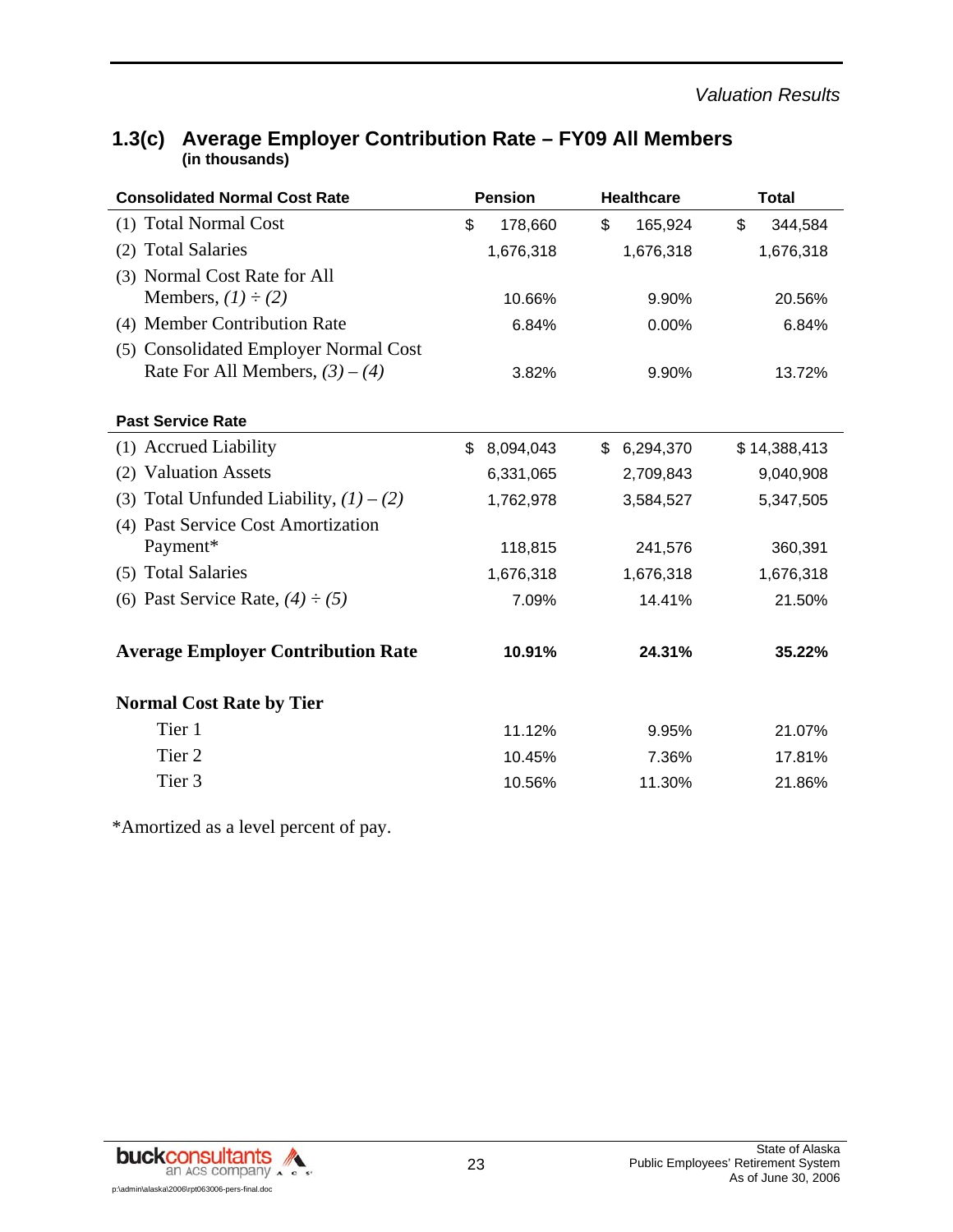# **1.3(c) Average Employer Contribution Rate – FY09 All Members** *(continued)*

|                           | <b>Amortization Period</b> |                   | <b>Balances</b> |                |             |            |    |                                            |
|---------------------------|----------------------------|-------------------|-----------------|----------------|-------------|------------|----|--------------------------------------------|
|                           | Date Created               | <b>Years Left</b> |                 | <b>Initial</b> | Outstanding |            |    | <b>Beginning-of-Year</b><br><b>Payment</b> |
| <b>Initial Unfunded</b>   |                            |                   |                 |                |             |            |    |                                            |
| Liability                 | 6/30/2002                  | 21                | \$              | 2,643,950      | \$          | 2,786,920  | \$ | 194,966                                    |
| FY03 Loss                 | 6/30/2003                  | 22                |                 | 188,457        |             | 196,587    |    | 13,363                                     |
| FY04 Loss                 | 6/30/2004                  | 23                |                 | 497,910        |             | 513,012    |    | 33,948                                     |
| FY05 Loss                 | 6/30/2005                  | 24                |                 | 943,903        |             | 958,885    |    | 61,880                                     |
| Change in<br>Assumptions/ |                            |                   |                 |                |             |            |    |                                            |
| Methods                   | 6/30/2006                  | 25                |                 | 1,261,279      |             | 1,261,279  |    | 79,505                                     |
| FY06 Gain                 | 6/30/2006                  | 25                |                 | (369, 178)     |             | (369, 178) |    | (23, 271)                                  |
| <b>Total</b>              |                            |                   |                 |                | \$          | 5,347,505  | \$ | 360,391                                    |

#### **Schedule of Past Service Cost Amortizations – All Members**

The amortization factor for 25 years is 15.864073. The weighted average amortization factor is 14.838065. The amortization method is on a level percent of pay basis.

The equivalent single amortization period is 22 years.

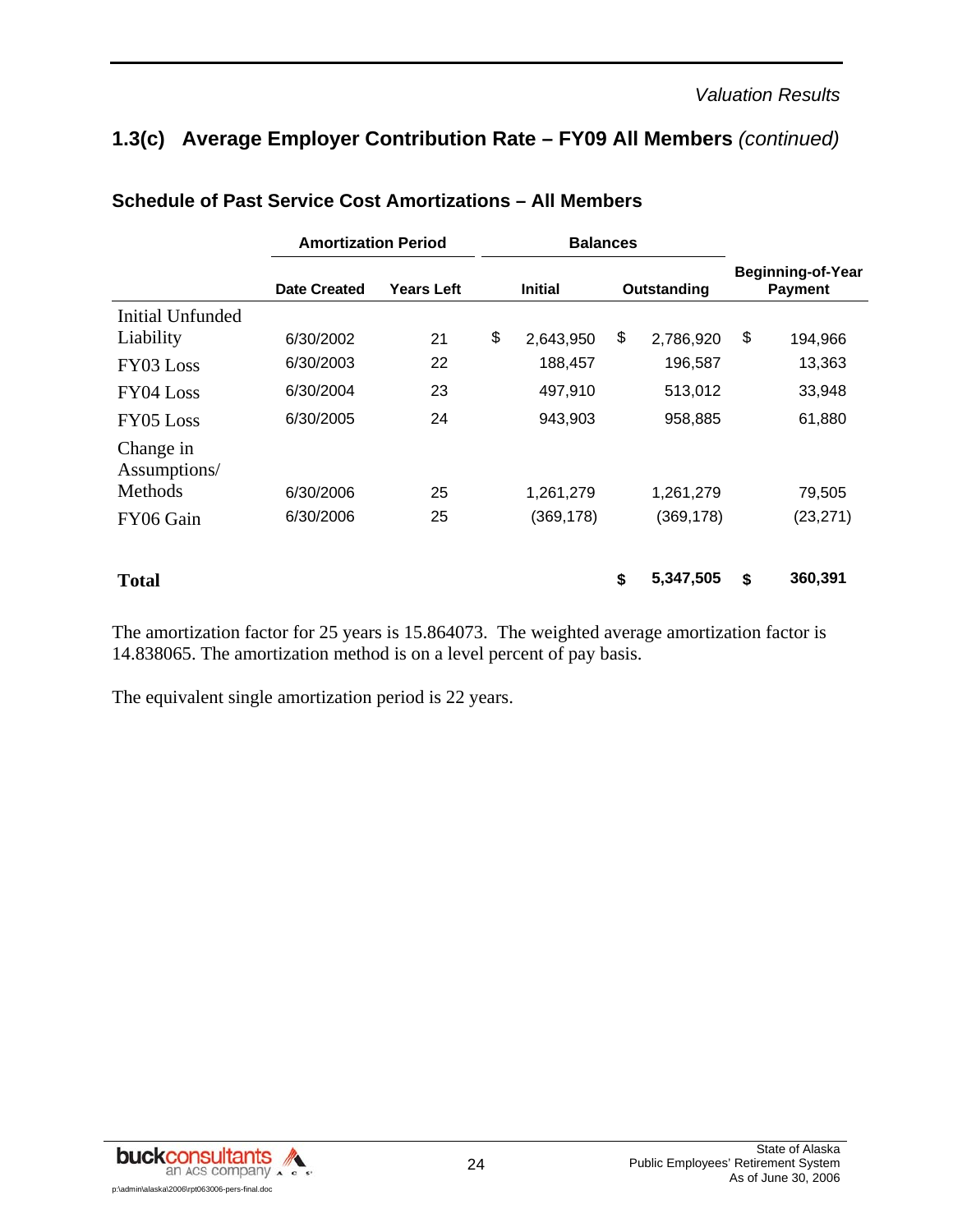#### **1.4 Development of Actuarial Gain/(Loss) for FY06 In Thousands**

|     |                                               |                                                        |           | <b>Pension</b> |           | <b>Healthcare</b> |            | Total        |
|-----|-----------------------------------------------|--------------------------------------------------------|-----------|----------------|-----------|-------------------|------------|--------------|
| (1) |                                               | <b>Expected Actuarial Accrued Liability</b>            |           |                |           |                   |            |              |
|     | (a)                                           | Accrued Liability, June 30, 2005                       |           | \$7,087,191    |           | \$5,757,650       |            | \$12,844,841 |
|     | (b)                                           | Normal Cost for FY06                                   |           | 181,187        |           | 157,205           |            | 338,392      |
|     | (c)                                           | Interest on ( <i>a</i> ) and ( <i>b</i> ) at 8.25%     |           | 599,641        |           | 487,976           |            | 1,087,617    |
|     | (d)                                           | Benefit Payments for FY06 <sup>1</sup>                 |           | 360,912        |           | 196,738           |            | 557,650      |
|     | (e)                                           | Refund of Contributions for FY06                       |           | 8,429          |           | 5,634             |            | 14,063       |
|     | (f)                                           | Interest on (d) and (e) at 8.25% for one-half year     |           | 15,235         |           | 8,348             |            | 23,583       |
|     | (g)                                           | Change in Assumptions and Methods                      |           | (557, 782)     |           | (703, 497)        |            | (1,261,279)  |
|     | (h)                                           | Expected Accrued Liability as of June 30, 2006         |           |                |           |                   |            |              |
|     |                                               | $(a) + (b) + (c) - (d) - (e) - (f) - (g)$              | 8,041,225 |                | 6,895,608 |                   | 14,936,833 |              |
| (2) |                                               | Actual Accrued Liability, June 30, 2006                | 8,094,043 |                | 6,294,370 |                   | 14,388,413 |              |
| (3) |                                               | Liability Gain/(Loss), $(1)(h) - (2)$                  | \$        | (52, 818)      | \$        | 601,238           | S.         | 548,420      |
| (4) |                                               | <b>Expected Actuarial Asset Value</b>                  |           |                |           |                   |            |              |
|     | (a)                                           | Actuarial Asset Value, June 30, 2005                   |           | \$6,016,713    |           | \$2,426,206       |            | \$8,442,919  |
|     | (b)                                           | Interest on ( <i>a</i> ) at 8.25%                      |           | 496,379        |           | 200,162           |            | 696,541      |
|     | (c)                                           | <b>Employee Contributions for FY06</b>                 |           | 71,666         |           | 47,900            |            | 119,566      |
|     | (d)                                           | <b>Employer Contributions for FY06</b>                 |           | 163,243        |           | 109,106           |            | 272,349      |
|     | (e)                                           | Interest on $(c)$ and $(d)$ at 8.25% for one-half year |           | 9,690          |           | 6,476             |            | 16,166       |
|     | (f)                                           | <b>Benefit Payments for FY06</b>                       | 360,912   |                | 196,738   |                   | 557,650    |              |
|     | (g)                                           | Refund of Contributions for FY06                       | 8,429     |                | 5,634     |                   | 14,063     |              |
|     | (h)                                           | Interest on (f) and (g) at 8.25% for one-half year     |           | 15,235         |           | 8,348             |            | 23,583       |
|     | (i)                                           | Expected Actuarial Asset Value, June 30, 2006          |           |                |           |                   |            |              |
|     |                                               | $(a) + (b) + (c) + (d) + (e) - (f) - (g) - (h)$        | 6,373,115 |                | 2,579,130 |                   | 8,952,245  |              |
| (5) |                                               | Actuarial Asset Value, June 30, 2006                   | 6,331,065 |                |           | 2,709,843         |            | 9,040,908    |
| (6) | Actuarial Asset Gain/(Loss), $(5) - (4)(i)$   |                                                        | \$        | (42,050)       | \$        | 130,713           | \$         | 88,663       |
| (7) | Actuarial Gain/(Loss), $(3) + (6)$            |                                                        | \$        | (94, 868)      | \$        | 731,951           | \$         | 637,083      |
| (8) | (Shortfall) Between Actuarial and Actual      |                                                        |           |                |           |                   |            |              |
|     | <b>Contributions</b>                          |                                                        | \$        | 216,579        | S         | (484, 484)        | \$         | (267, 905)   |
| (9) | FY06 Gain/(Loss) to be Amortized, $(7) + (8)$ |                                                        | \$        | 121,711        | S         | 247,467           | \$         | 369,178      |

<sup>1</sup> Net of transfer of \$34,635 in from Retiree Health Fund.

**buckconsultants** 

p:\admin\alaska\2006\rpt063006-pers-final.doc

l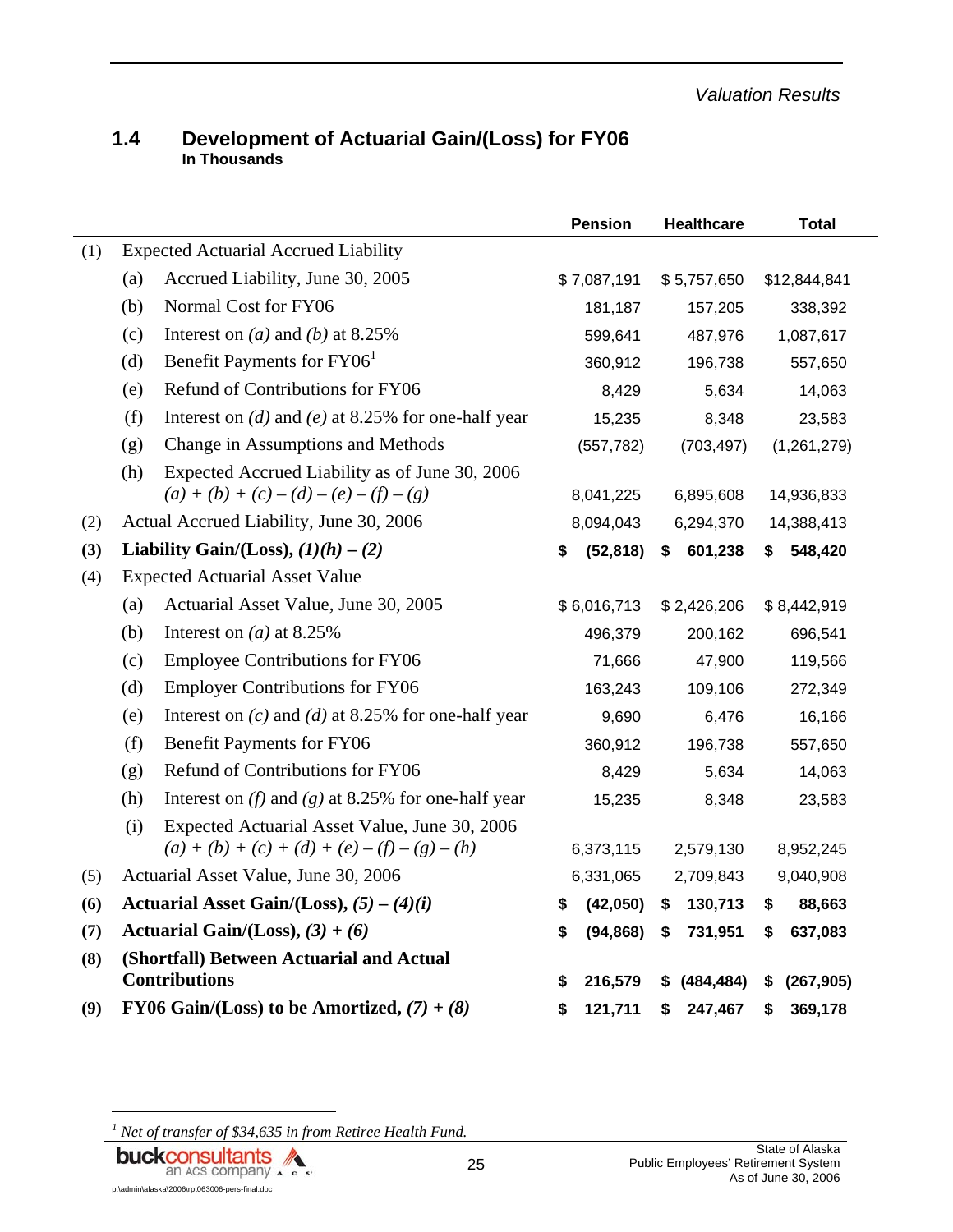*Valuation Results* 

# **1.5(a) Actuarial Projections – Projections at Calculated Rate Based on Total DB and DC Payroll**

### **Key Assumptions**

- 8.25% investment return in all years.
- Actuarial assumptions and methods as described in Section 2.3.
- The actuarially calculated contribution rate with a two-year lag is adopted each year.
- No new DB Plan entrants into Tiers 1, 2 and 3.

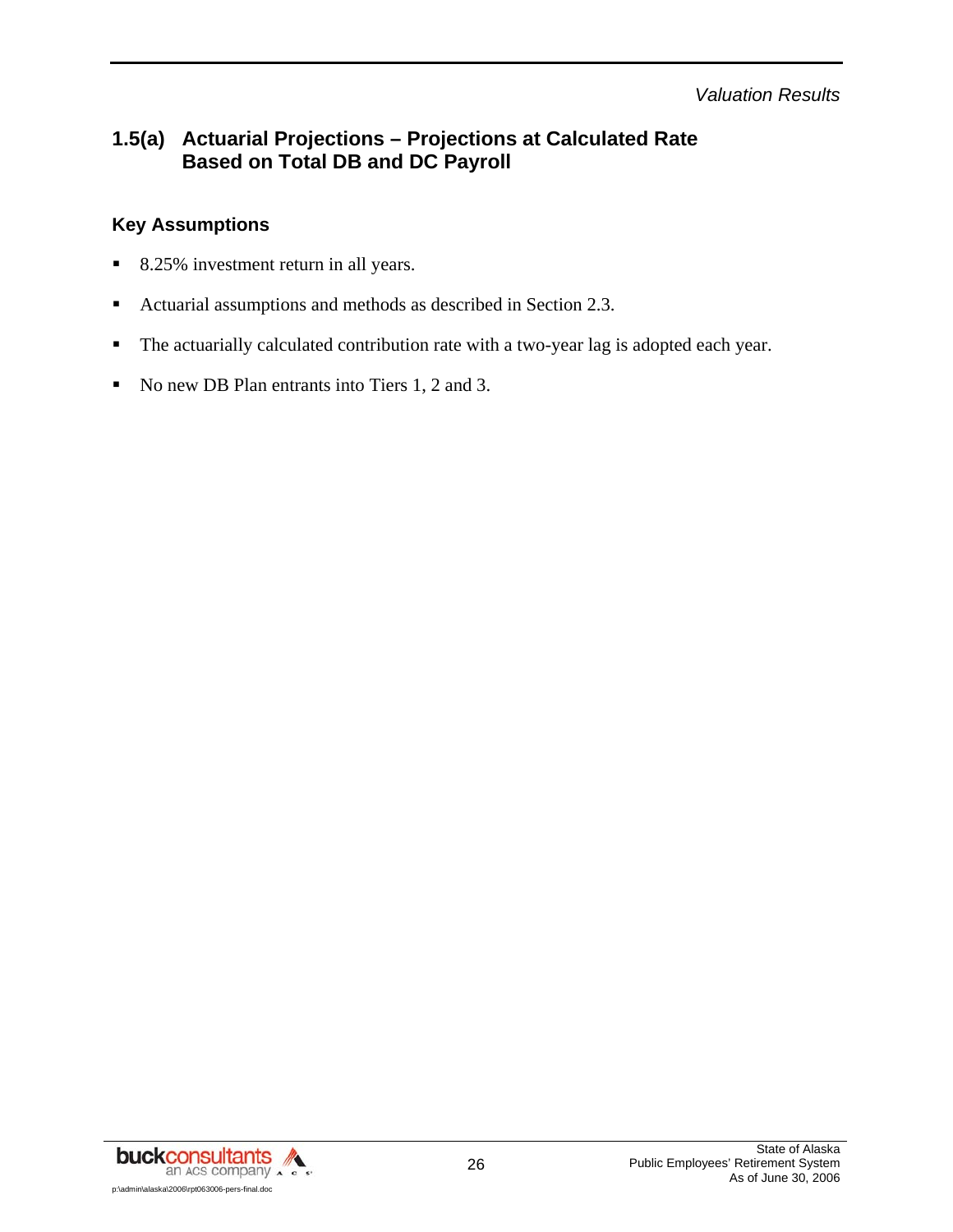## **1.5(a) Actuarial Projections – Projections at Calculated Rate Based on Total DB and DC Payroll** *(continued)*

**Projected Active Member Count** 



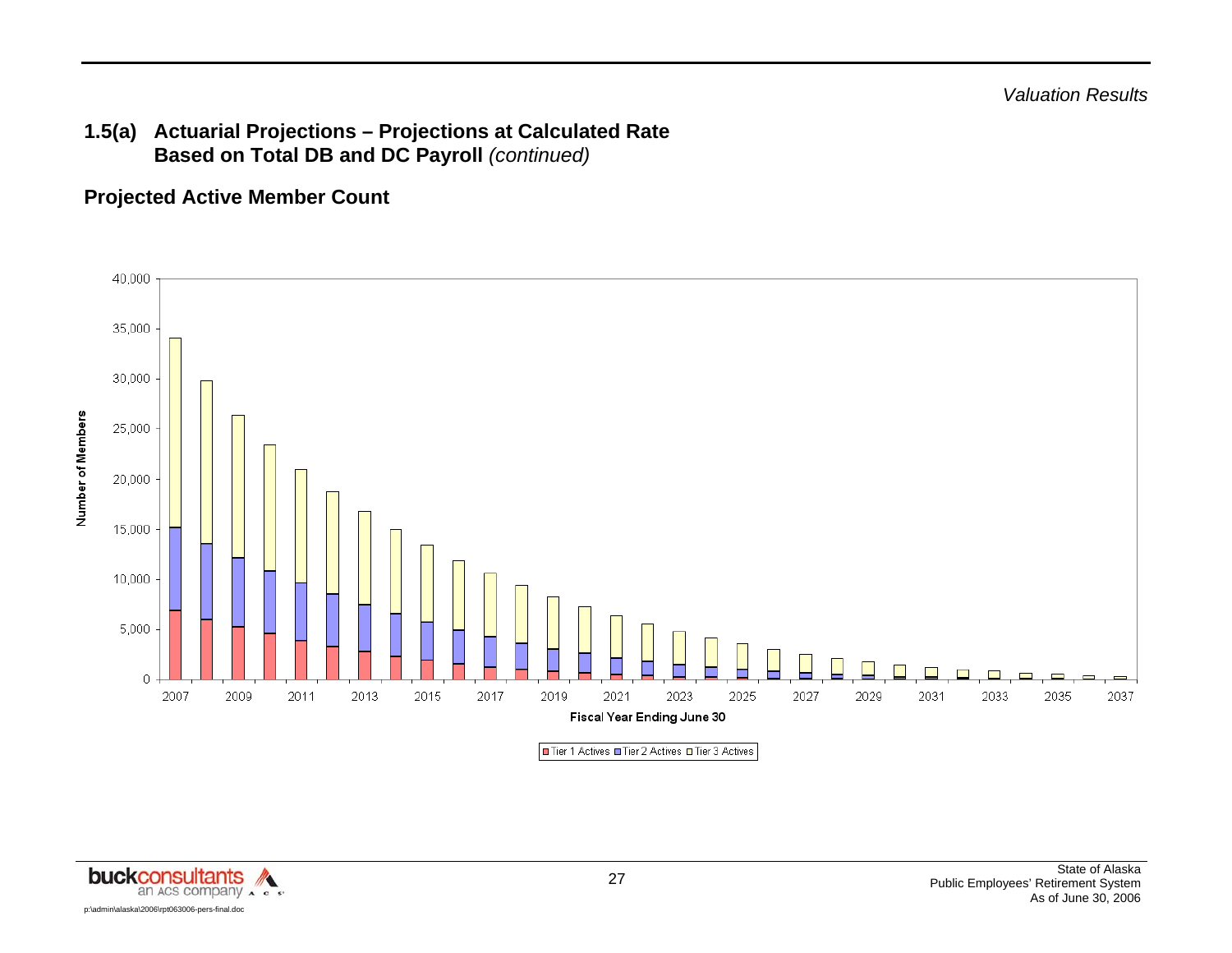*Valuation Results* 

## **1.5(a) Actuarial Projections – Projections at Calculated Rate Based on Total DB and DC Payroll** *(continued)*

## **Projected Inactive Member Count**



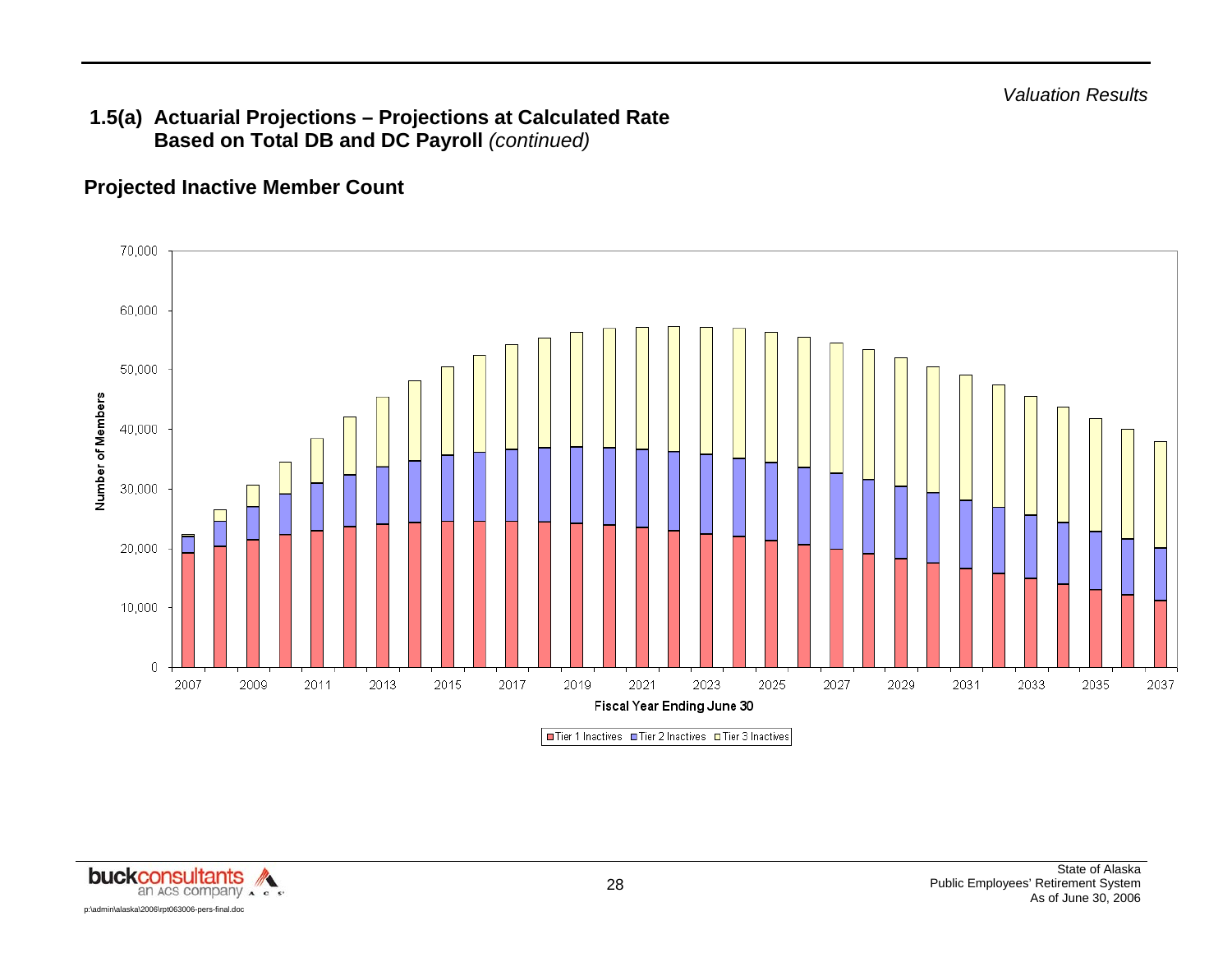*Valuation Results* 

## **1.5(a) Actuarial Projections – Projections at Calculated Rate Based on Total DB and DC Payroll**

## **Observations**

- Contribution amounts have been shown instead of rates. The actual contribution amount provides a more meaningful illustration of the contributions due.
- Contribution amounts decrease slightly after FY10 and then start to steadily increase from FY14 through FY29, before dropping off significantly upon completion of 25-year amortization of recent losses.

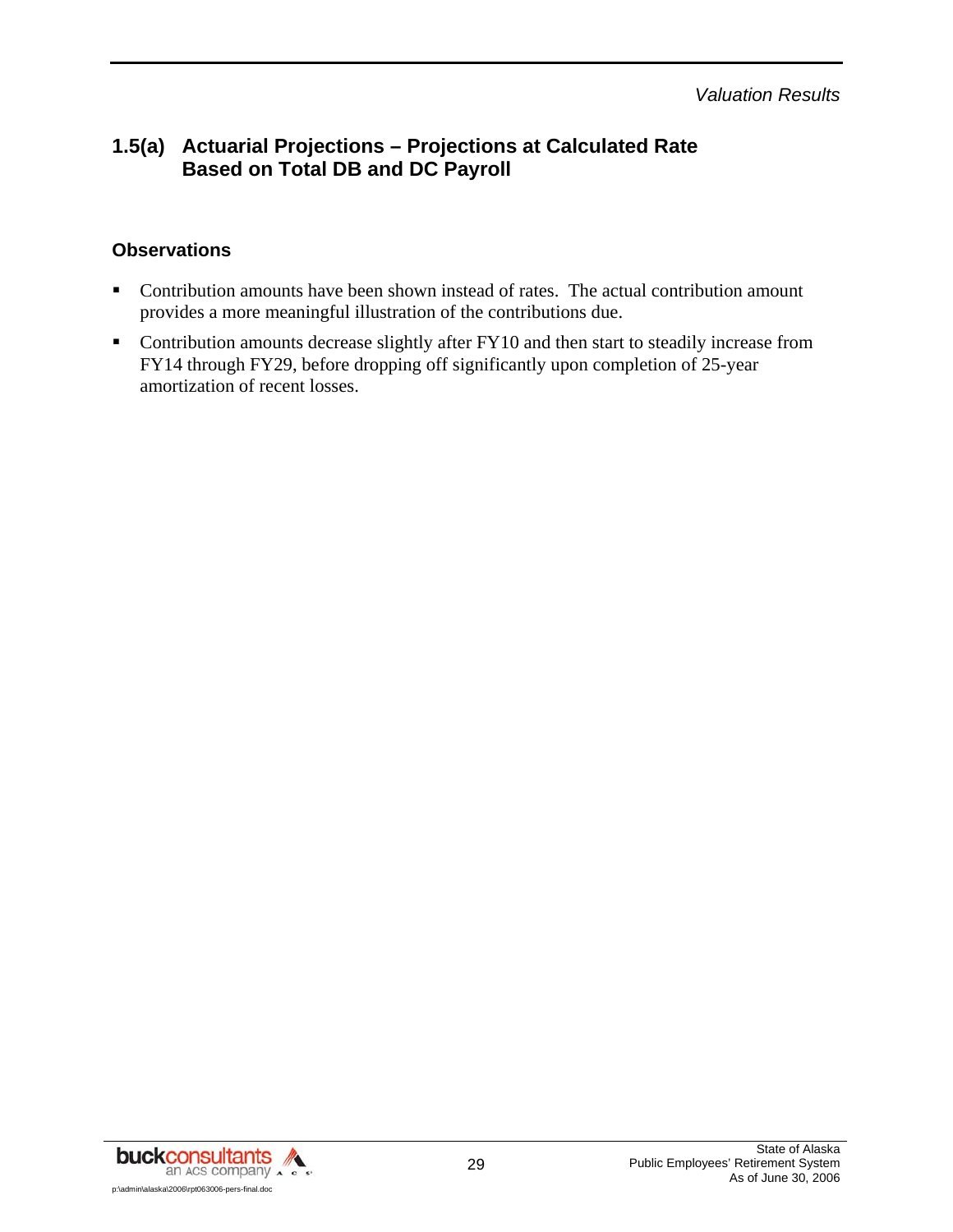## **1.5(a) Actuarial Projections – Projections at Calculated Rate Based on Total DB and DC Payroll** *(continued)*

## **Projected Contribution Amounts**



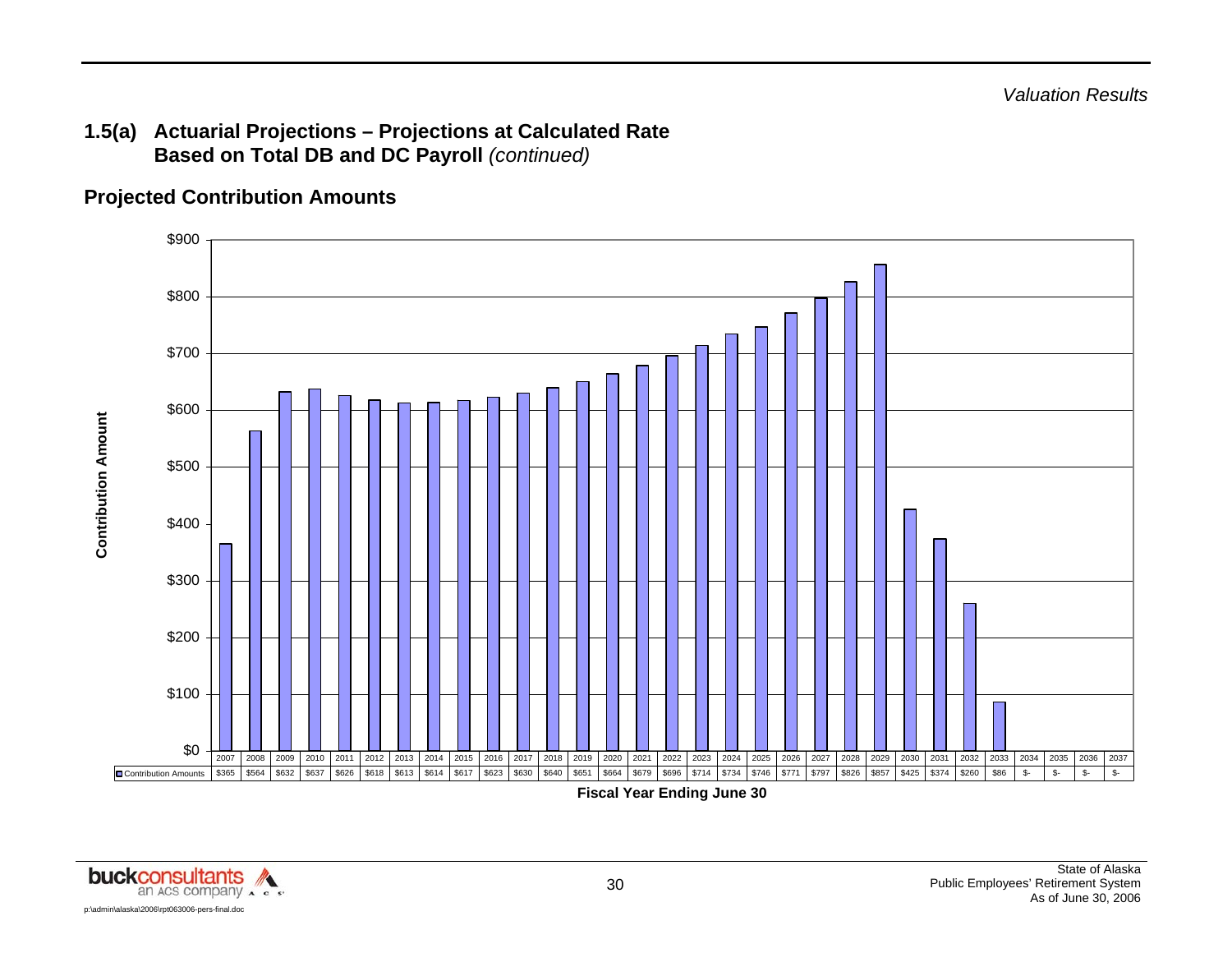*Valuation Results* 

## **1.5(a) Actuarial Projections – Projections at Calculated Rate Based on Total DB and DC Payroll** *(continued)*

# **Projected Funding Ratios**



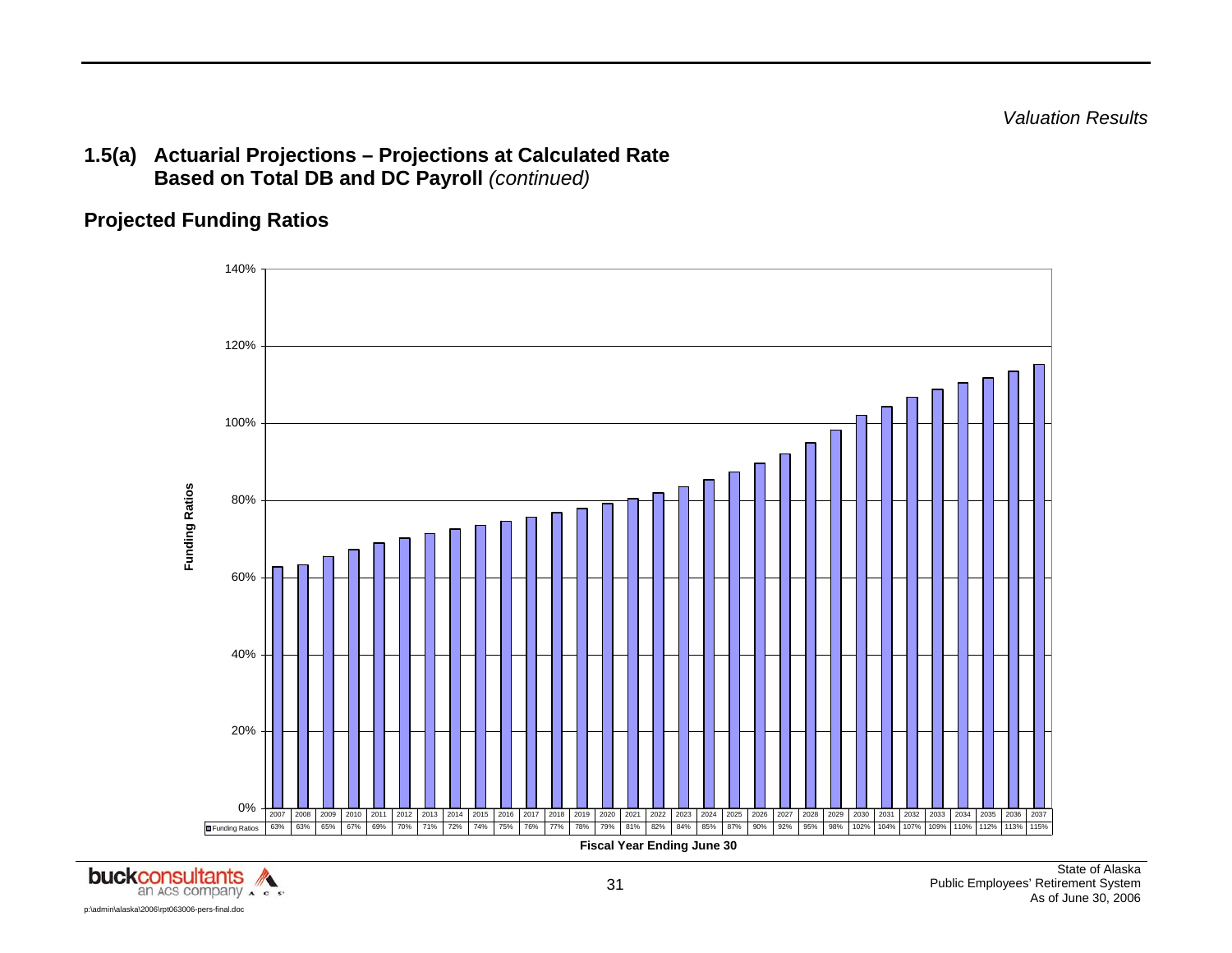# **1.5(a) Actuarial Projections – Projections at Calculated Rate Based on Total DB and DC Payroll** *(continued)*

#### **State of Alaska PERS**

|  | <b>Financial Projections (in Thousands)</b> |  |  |
|--|---------------------------------------------|--|--|
|--|---------------------------------------------|--|--|

|                   |                          | Investment Return: '8.25%<br><b>Valuation Amounts on July 1</b> |                    |                             | <b>Flow Amounts During Following 12 Months</b> |                                    |                                    |                             |                          |                       |                          |                        |                      | Endina                  |
|-------------------|--------------------------|-----------------------------------------------------------------|--------------------|-----------------------------|------------------------------------------------|------------------------------------|------------------------------------|-----------------------------|--------------------------|-----------------------|--------------------------|------------------------|----------------------|-------------------------|
| As of<br>June 30  | Actuarial<br>Assets      | Accrued<br>Liability                                            | Funding<br>Ratio   | <b>Surplus</b><br>(Deficit) | <b>Total</b><br><b>Salaries</b>                | <b>Employer</b><br><b>Ctb Rate</b> | <b>Employer</b><br><b>Contribs</b> | Employee<br><b>Contribs</b> | Total<br><b>Contribs</b> | Benefit<br>Payments   | Net<br><b>Contribs</b>   | Investment<br>Earnings | Asset<br>Gain        | Actuarial<br>Assets     |
| ---------<br>2007 | ---------<br>\$9,040,908 | --------<br>\$14,388,413                                        | --------<br>62.83% | --------<br>(\$5,347,505)   | --------<br>\$1,676,318                        | --------<br>21.77%                 | ---------<br>\$364,934             | --------<br>\$114,660       | ---------<br>\$479,594   | --------<br>\$701,894 | ---------<br>(\$222,300) | --------<br>\$764,818  | --------<br>\$76,467 | --------<br>\$9,659,893 |
| 2008              | 9,659,893                | 15,266,206                                                      | 63.28%             | (5,606,312)                 | 1,733,313                                      | 32.51%                             | 563,500                            | 106,746                     | 670,246                  | 766,374               | (96, 128)                | 814,677                | 150,424              | 10,528,866              |
| 2009              | 10,528,867               | 16,096,720                                                      | 65.41%             | (5,567,853)                 | 1,795,173                                      | 35.22%                             | 632,260                            | 99,787                      | 732,047                  | 835,487               | (103, 440)               | 873,662                | 58,233               | 11,357,323              |
| 2010              | 11,357,323               | 16,889,750                                                      | 67.24%             | (5,532,427)                 | 1,860,399                                      | 34.26%                             | 637,407                            | 93,485                      | 730,892                  | 909,019               | (178, 127)               | 934,186                | 53,439               | 12,166,821              |
| 2011              | 12,166,821               | 17,642,484                                                      | 68.96%             | (5,475,663)                 | 1,927,893                                      | 32.46%                             | 625,739                            | 87,461                      | 713,200                  | 986,360               | (273, 160)               | 992,718                |                      | 12,886,379              |
| 2012              | 12,886,379               | 18,350,227                                                      | 70.22%             | (5,463,848)                 | 1,999,110                                      | 30.92%                             | 618,072                            | 81,864                      | 699,936                  | 1,065,777             | (365, 841)               | 1,048,334              | 0                    | 13,568,872              |
| 2013              | 13,568,872               | 19,009,865                                                      | 71.38%             | (5,440,993)                 | 2,073,858                                      | 29.54%                             | 612,684                            | 76,409                      | 689,093                  | 1,143,078             | (453,985)                | 1,101,076              | 0                    | 14,215,963              |
| 2014              | 14,215,963               | 19,618,698                                                      | 72.46%             | (5,402,735)                 | 2,153,122                                      | 28.52%                             | 613,966                            | 71,182                      | 685,148                  | 1,217,073             | (531, 925)               | 1,151,310              | n                    | 14,835,348              |
| 2015              | 14,835,348               | 20,178,625                                                      | 73.52%             | (5,343,277)                 | 2,236,936                                      | 27.60%                             | 617,493                            | 66,241                      | 683,734                  | 1,286,982             | (603, 248)               | 1,199,525              | n                    | 15,431,626              |
| 2016              | 15,431,626               | 20,692,854                                                      | 74.57%             | (5,261,228)                 | 2,324,644                                      | 26.80%                             | 622,927                            | 61,417                      | 684,344                  | 1,353,613             | (669, 269)               | 1,246,049              |                      | 16,008,405              |
| 2017              | 16,008,405               | 21,162,709                                                      | 75.64%             | (5,154,304)                 | 2,417,310                                      | 26.08%                             | 630,345                            | 56,849                      | 687,194                  | 1,416,485             | (729, 291)               | 1,291,206              |                      | 16,570,320              |
| 2018              | 16,570,320               | 21,589,851                                                      | 76.75%             | (5,019,530)                 | 2,514,636                                      | 25.45%                             | 639,944                            | 52,414                      | 692,358                  | 1,476,870             | (784, 511)               | 1,335,332              |                      | 17,121,140              |
| 2019              | 17,121,140               | 21,972,666                                                      | 77.92%             | (4,851,525)                 | 2,616,898                                      | 24.87%                             | 650,791                            | 48,073                      | 698,864                  | 1,539,419             | (840, 555)               | 1,378,508              | 0                    | 17,659,094              |
| 2020              | 17,659,094               | 22,307,748                                                      | 79.16%             | (4,648,655)                 | 2,724,927                                      | 24.37%                             | 664,120                            | 43,970                      | 708,090                  | 1,597,966             | (889, 876)               | 1,420,895              |                      | 18,190,113              |
| 2021              | 18,190,113               | 22,596,114                                                      | 80.50%             | (4,406,000)                 | 2,837,797                                      | 23.92%                             | 678,908                            | 39,932                      | 718,840                  | 1,654,333             | (935, 492)               | 1,462,860              | Ω                    | 18,717,481              |
| 2022              | 18,717,481               | 22,837,437                                                      | 81.96%             | (4,119,956)                 | 2,956,894                                      | 23.53%                             | 695,657                            | 36,134                      | 731,791                  | 1,713,885             | (982,095)                | 1,504,484              | n.                   | 19,239,870              |
| 2023              | 19,239,870               | 23,023,919                                                      | 83.56%             | (3,784,049)                 | 3,082,096                                      | 23.17%                             | 714,149                            | 32,422                      | 746,571                  | 1,769,867             | (1,023,296)              | 1,545,915              | n                    | 19,762,489              |
| 2024              | 19,762,489               | 23,156,010                                                      | 85.34%             | (3,393,520)                 | 3,212,959                                      | 22.86%                             | 734,433                            | 28,911                      | 763,345                  | 1,824,919             | (1,061,574)              | 1,587,483              | n                    | 20,288,398              |
| 2025              | 20,288,398               | 23,230,624                                                      | 87.33%             | (2,942,226)                 | 3,350,720                                      | 22.27%                             | 746,270                            | 25,624                      | 771,894                  | 1,876,258             | (1, 104, 364)            | 1,629,140              |                      | 20,813,175              |
| 2026              | 20,813,175               | 23,243,315                                                      | 89.54%             | (2,430,140)                 | 3,495,447                                      | 22.06%                             | 770,955                            | 22,523                      | 793,478                  | 1,924,676             | (1,131,198)              | 1,671,350              |                      | 21,353,326              |
| 2027              | 21,353,326               | 23,196,333                                                      | 92.05%             | (1,843,007)                 | 3,647,567                                      | 21.86%                             | 797,396                            | 19,668                      | 817,064                  | 1,966,365             | (1,149,300)              | 1,715,180              | 0                    | 21,919,206              |
| 2028              | 21,919,206               | 23,090,871                                                      | 94.93%             | (1,171,665)                 | 3,808,207                                      | 21.70%                             | 826,211                            | 17,082                      | 843,293                  | 2,003,696             | (1,160,403)              | 1,761,416              | n                    | 22,520,219              |
| 2029              | 22,520,219               | 22,924,024                                                      | 98.24%             | (403, 804)                  | 3,976,655                                      | 21.54%                             | 856,638                            | 14,760                      | 871,397                  | 2,036,653             | (1,165,256)              | 1,810,804              |                      | 23,165,767              |
| 2030              | 23,165,767               | 22,696,292                                                      | 102.07%            | 469,475                     | 4,153,816                                      | 10.24%                             | 425,161                            | 12,684                      | 437,845                  | 2,062,466             | (1,624,620)              | 1,845,488              |                      | 23,386,635              |
| 2031              | 23,386,635               | 22,411,352                                                      | 104.35%            | 975,283                     | 4,339,755                                      | 8.61%                              | 373,740                            | 10,822                      | 384,563                  | 2,086,661             | (1,702,099)              | 1,860,577              | n                    | 23,545,113              |
| 2032              | 23,545,113               | 22,067,382                                                      | 106.70%            | 1,477,732                   | 4,534,803                                      | 5.73%                              | 259,942                            | 9,137                       | 269,079                  | 2,102,050             | (1,832,971)              | 1,868,360              | n                    | 23,580,503              |
| 2033              | 23,580,503               | 21,668,807                                                      | 108.82%            | 1,911,696                   | 4,739,689                                      | 1.82%                              | 86,124                             | 7,634                       | 93,759                   | 2,111,825             | (2,018,066)              | 1,863,796              | n                    | 23,426,232              |
| 2034              | 23,426,232               | 21,218,252                                                      | 110.41%            | 2,207,980                   | 4,953,486                                      | $-1.89%$                           | 0                                  | 6,293                       | 6,293                    | 2,112,805             | (2,106,512)              | 1,847,492              |                      | 23,167,212              |
| 2035              | 23,167,212               | 20,721,661                                                      | 111.80%            | 2,445,551                   | 5,177,905                                      | $-3.16%$                           | 0                                  | 5,144                       | 5,144                    | 2,104,265             | (2,099,120)              | 1,826,422              |                      | 22,894,514              |
| 2036              | 22,894,514               | 20,186,911                                                      | 113.41%            | 2,707,602                   | 5,412,788                                      | $-3.28%$                           | 0                                  | 4,134                       | 4,134                    | 2,086,025             | (2,081,891)              | 1,804,621              |                      | 22,617,244              |
| 2037              | 22,617,244               | 19,621,356                                                      | 115.27%            | 2,995,888                   | 5,658,650                                      | $-3.35%$                           | $\Omega$                           | 3,260                       | 3,260                    | 2,064,296             | (2,061,036)              | 1,782,590              | n.                   | 22,338,798              |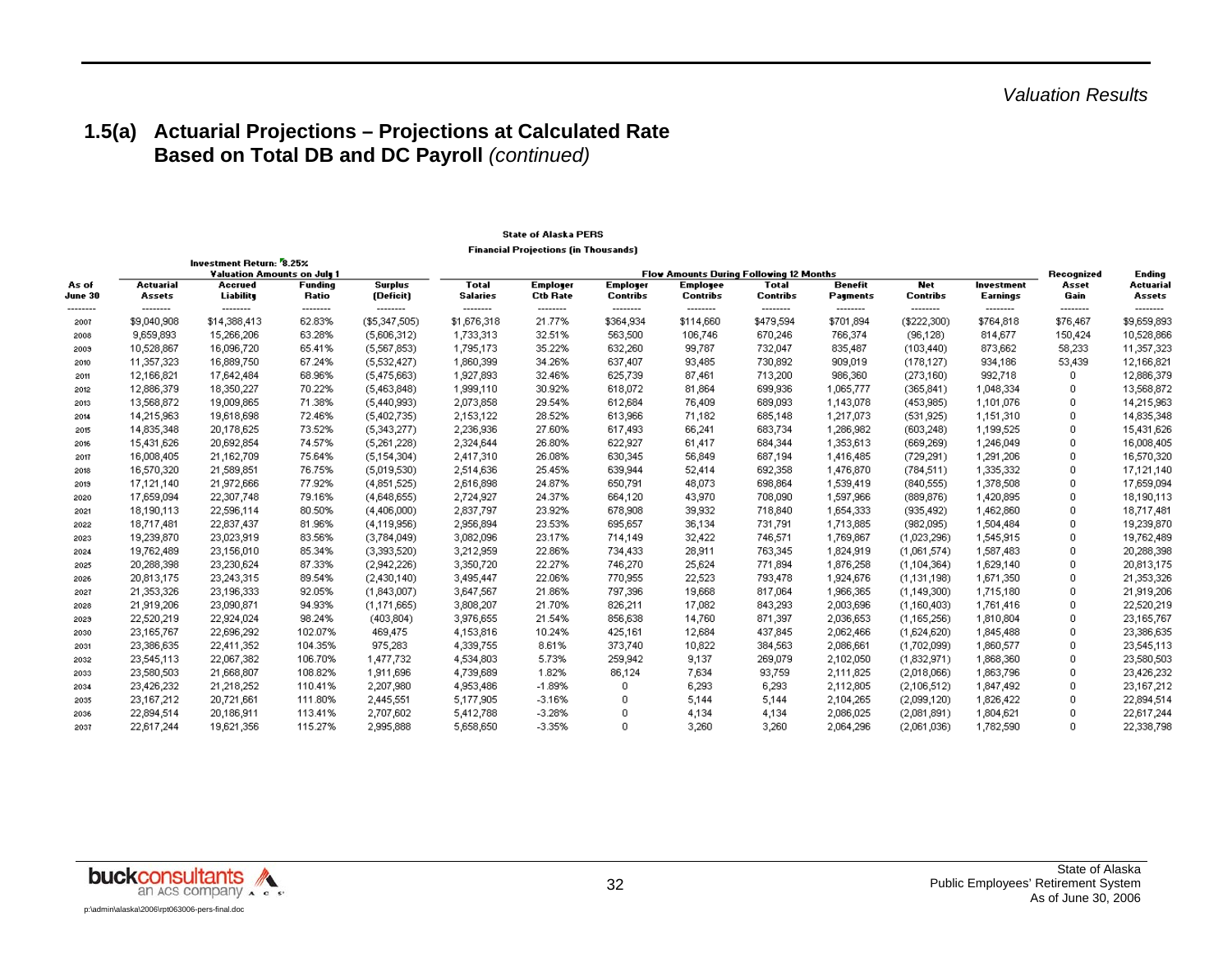*Valuation Results* 

# **1.5(b) Actuarial Projections – Projections at Current Rate Based on Total DB and DC Payroll**

## **Key Assumptions**

All assumptions and methods are the same as Section 1.5(a), except adopted contribution rate is maintained at the FY09 level for all future years.

#### **Observations**

- **•** Contribution amounts increase through the projection period.
- **Funded ratios improve through the projection period.**

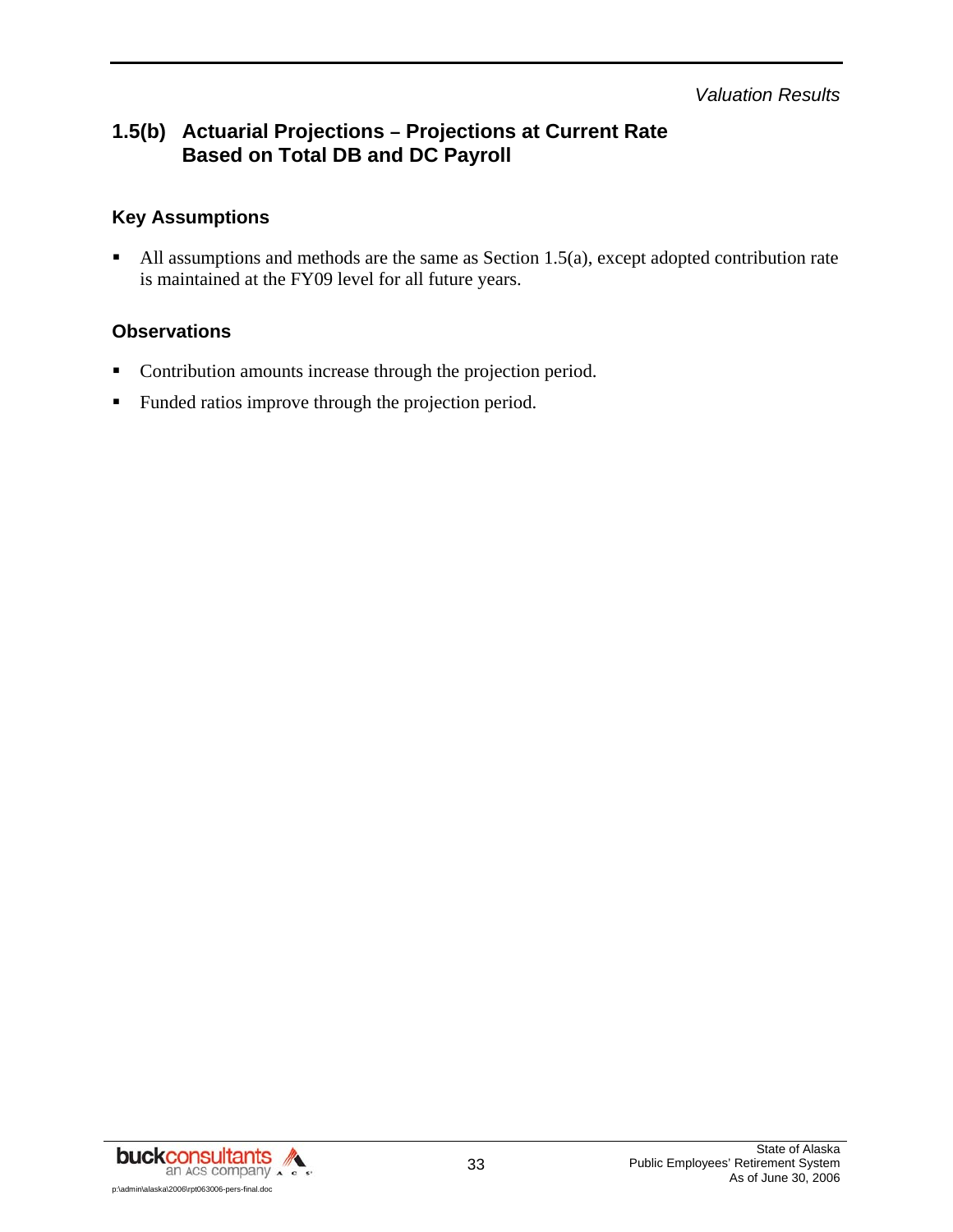# **1.5(b) Actuarial Projections – Projections at Current Rate Based on Total DB and DC Payroll** *(continued)*

# **Contribution Amounts**



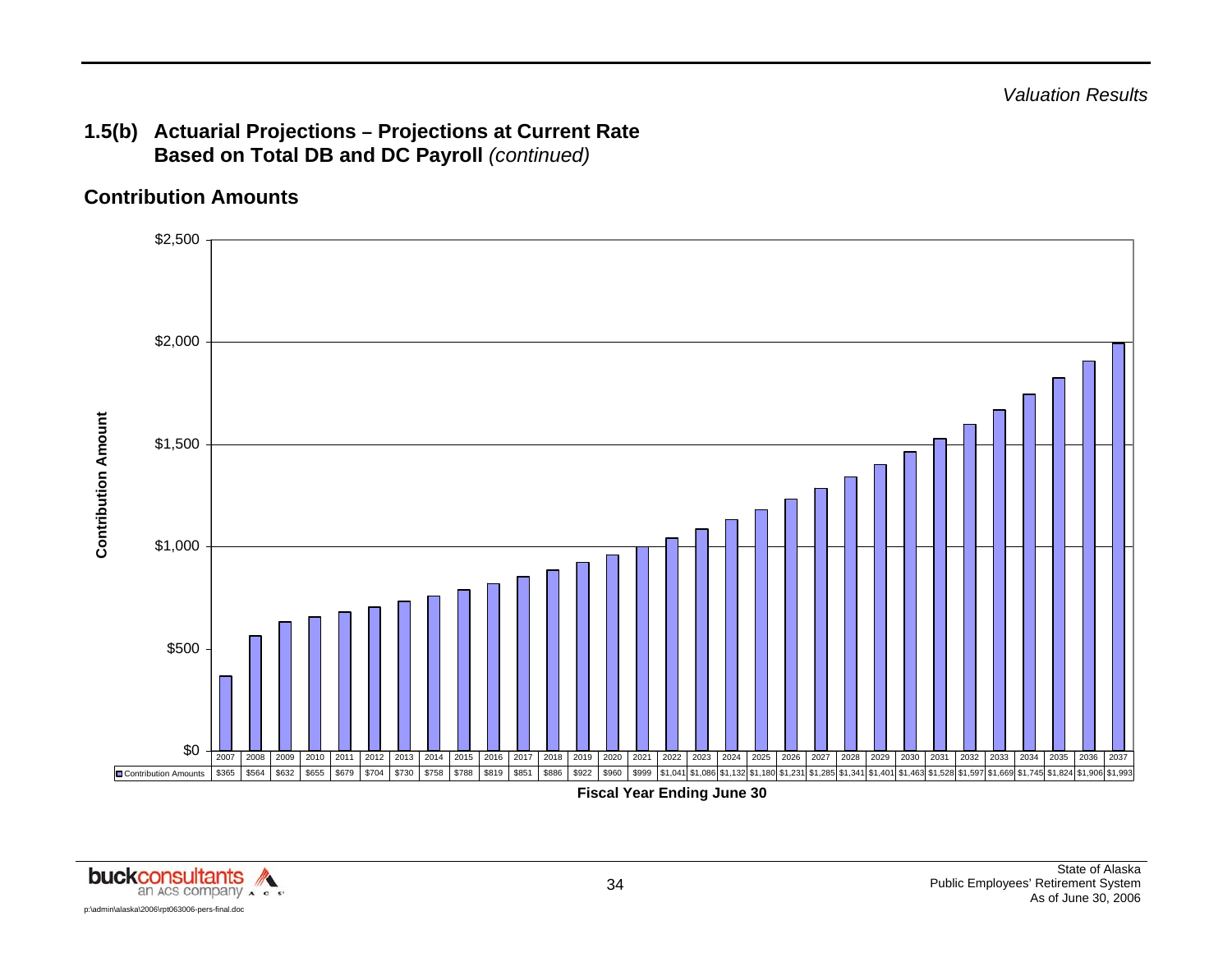*Valuation Results* 

## **1.5(b) Actuarial Projections – Projections at Current Rate Based on Total DB and DC Payroll** *(continued)*

# **Funding Ratio**



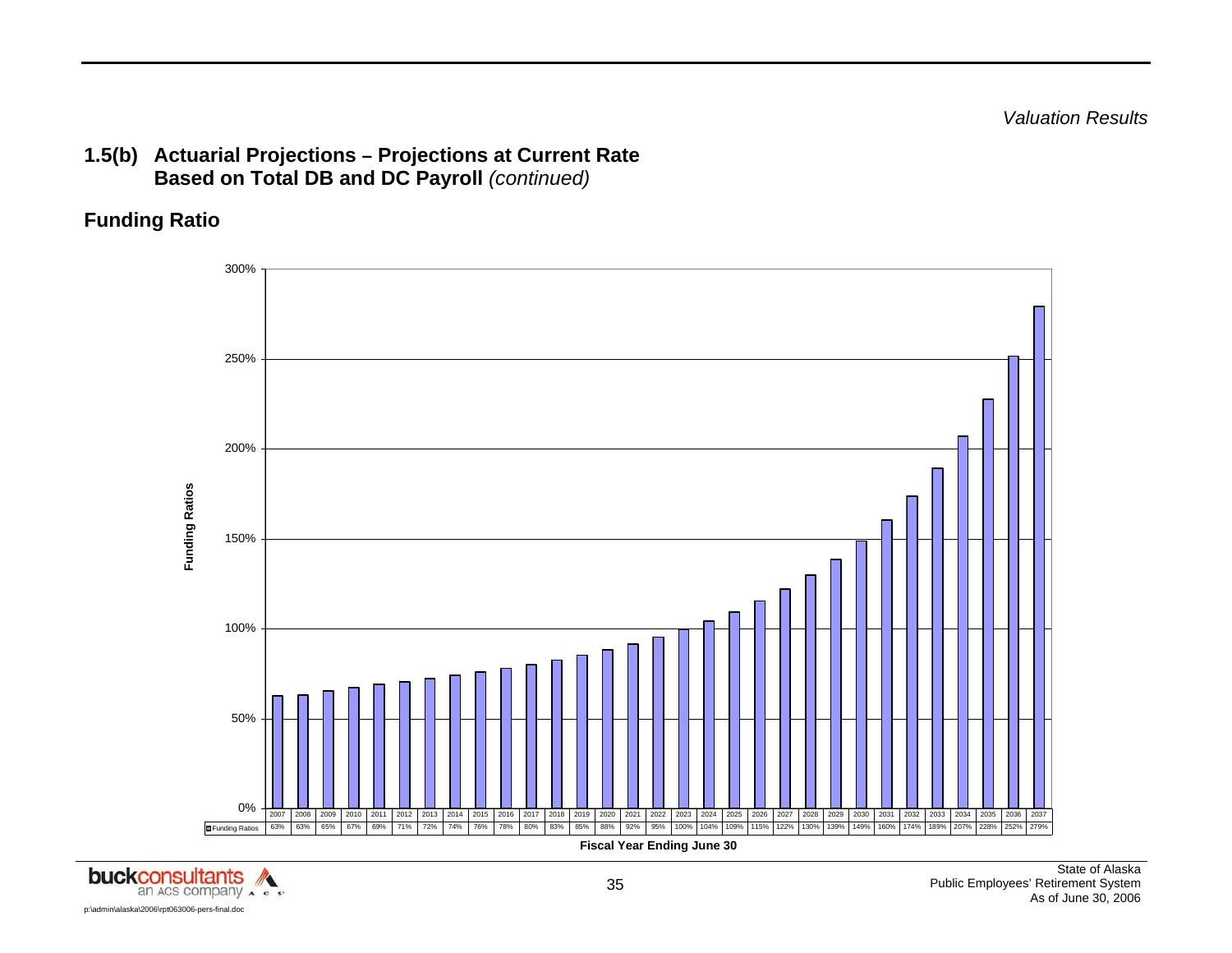# **1.5(b) Actuarial Projections – Projections at Current Rate Based on Total DB and DC Payroll** *(continued)*

#### **State of Alaska PERS**

**Financial Projections (in Thousands)** 

|                   |                         | Investment Return: '8.25%<br><b>Valuation Amounts on July 1</b> |                         |                             | , manoia, , rejevolons (m. rueasanas)<br><b>Flow Amounts During Following 12 Months</b> |                                    |                                    |                                    |                       |                       |                         |                        |                      | Ending                  |
|-------------------|-------------------------|-----------------------------------------------------------------|-------------------------|-----------------------------|-----------------------------------------------------------------------------------------|------------------------------------|------------------------------------|------------------------------------|-----------------------|-----------------------|-------------------------|------------------------|----------------------|-------------------------|
| As of<br>June 30  | Actuarial<br>Assets     | Accrued<br>Liability                                            | <b>Funding</b><br>Ratio | <b>Surplus</b><br>(Deficit) | <b>Total</b><br><b>Salaries</b>                                                         | <b>Employer</b><br><b>Ctb Rate</b> | <b>Employer</b><br><b>Contribs</b> | <b>Employee</b><br><b>Contribs</b> | Total<br>Contribs     | Benefit<br>Payments   | Net<br><b>Contribs</b>  | Investment<br>Earnings | Asset<br>Gain        | Actuarial<br>Assets     |
| ---------<br>2007 | --------<br>\$9,040,908 | --------<br>\$14,388,413                                        | --------<br>62.83%      | --------<br>(\$5,347,505)   | --------<br>\$1,676,318                                                                 | --------<br>21.77%                 | --------<br>\$364,934              | --------<br>\$114,660              | --------<br>\$479,594 | --------<br>\$701,894 | --------<br>(\$222,300) | --------<br>\$764,818  | --------<br>\$76,467 | --------<br>\$9,659,893 |
| 2008              | 9,659,893               | 15,266,206                                                      | 63.28%                  | (5,606,312)                 | 1,733,313                                                                               | 32.51%                             | 563,500                            | 106,746                            | 670,246               | 766,374               | (96, 128)               | 814,677                | 150,424              | 10,528,866              |
| 2009              | 10,528,867              | 16,096,720                                                      | 65.41%                  | (5,567,853)                 | 1,795,173                                                                               | 35.22%                             | 632,260                            | 99,787                             | 732,047               | 835,487               | (103, 440)              | 873,662                | 58,233               | 11,357,323              |
| 2010              | 11,357,323              | 16,889,750                                                      | 67.24%                  | (5,532,427)                 | 1,860,399                                                                               | 35.22%                             | 655,233                            | 93,485                             | 748,717               | 909,019               | (160, 302)              | 934,906                | 53,439               | 12,185,367              |
| 2011              | 12,185,367              | 17,642,484                                                      | 69.07%                  | (5,457,117)                 | 1,927,893                                                                               | 35.22%                             | 679,004                            | 87,461                             | 766,465               | 986,360               | (219, 895)              | 996,402                | n                    | 12,961,874              |
| 2012              | 12,961,874              | 18,350,227                                                      | 70.64%                  | (5,388,353)                 | 1,999,110                                                                               | 35.22%                             | 704,087                            | 81,864                             | 785,950               | 1,065,777             | (279, 827)              | 1,058,040              | n                    | 13,740,087              |
| 2013              | 13,740,087              | 19,009,865                                                      | 72.28%                  | (5,269,777)                 | 2,073,858                                                                               | 35.22%                             | 730,413                            | 76,409                             | 806,822               | 1,143,078             | (336, 256)              | 1,119,961              | n                    | 14,523,793              |
| 2014              | 14,523,793              | 19,618,698                                                      | 74.03%                  | (5,094,906)                 | 2,153,122                                                                               | 35.22%                             | 758,330                            | 71,182                             | 829,511               | 1,217,073             | (387, 561)              | 1,182,543              |                      | 15,318,774              |
| 2015              | 15,318,774              | 20,178,625                                                      | 75.92%                  | (4,859,851)                 | 2,236,936                                                                               | 35.22%                             | 787,849                            | 66,241                             | 854,090               | 1,286,982             | (432, 892)              | 1,246,296              |                      | 16,132,178              |
| 2016              | 16,132,178              | 20,692,854                                                      | 77.96%                  | (4,560,676)                 | 2,324,644                                                                               | 35.22%                             | 818,740                            | 61,417                             | 880,157               | 1,353,613             | (473, 456)              | 1,311,762              |                      | 16,970,483              |
| 2017              | 16,970,483              | 21,162,709                                                      | 80.19%                  | (4,192,226)                 | 2,417,310                                                                               | 35.22%                             | 851,377                            | 56,849                             | 908,225               | 1,416,485             | (508, 259)              | 1,379,515              | Ω                    | 17,841,738              |
| 2018              | 17,841,738              | 21,589,851                                                      | 82.64%                  | (3,748,112)                 | 2,514,636                                                                               | 35.22%                             | 885,655                            | 52,414                             | 938,069               | 1,476,870             | (538,800)               | 1,450,158              |                      | 18,753,096              |
| 2013              | 18,753,096              | 21,972,666                                                      | 85.35%                  | (3,219,570)                 | 2,616,898                                                                               | 35.22%                             | 921,671                            | 48,073                             | 969,745               | 1,539,419             | (569, 674)              | 1,524,097              |                      | 19,707,519              |
| 2020              | 19,707,519              | 22,307,748                                                      | 88.34%                  | (2,600,229)                 | 2,724,927                                                                               | 35.22%                             | 959,719                            | 43,970                             | 1,003,689             | 1,597,966             | (594, 277)              | 1,601,842              |                      | 20,715,085              |
| 2021              | 20,715,085              | 22,596,114                                                      | 91.68%                  | (1,881,029)                 | 2,837,797                                                                               | 35.22%                             | 999,472                            | 39,932                             | 1,039,404             | 1,654,333             | (614, 928)              | 1,684,131              | 0                    | 21,784,288              |
| 2022              | 21,784,288              | 22,837,437                                                      | 95.39%                  | (1,053,150)                 | 2,956,894                                                                               | 35.22%                             | 1,041,418                          | 36,134                             | 1,077,552             | 1,713,885             | (636, 333)              | 1,771,475              | n                    | 22,919,430              |
| 2023              | 22,919,430              | 23,023,919                                                      | 99.55%                  | (104, 490)                  | 3,082,096                                                                               | 35.22%                             | 1,085,514                          | 32,422                             | 1,117,937             | 1,769,867             | (651, 930)              | 1,864,494              | n                    | 24,131,993              |
| 2024              | 24,131,993              | 23,156,010                                                      | 104.21%                 | 975,984                     | 3,212,959                                                                               | 35.22%                             | 1,131,604                          | 28,911                             | 1,160,515             | 1,824,919             | (664, 404)              | 1,964,026              |                      | 25,431,615              |
| 2025              | 25,431,615              | 23,230,624                                                      | 109.47%                 | 2,200,992                   | 3,350,720                                                                               | 35.22%                             | 1,180,124                          | 25,624                             | 1,205,748             | 1,876,258             | (670, 510)              | 2,070,998              |                      | 26,832,103              |
| 2026              | 26,832,103              | 23,243,315                                                      | 115.44%                 | 3,588,789                   | 3,495,447                                                                               | 35.22%                             | 1,231,096                          | 22,523                             | 1,253,619             | 1,924,676             | (671, 057)              | 2,186,516              |                      | 28,347,562              |
| 2027              | 28,347,562              | 23,196,333                                                      | 122.21%                 | 5,151,229                   | 3,647,567                                                                               | 35.22%                             | 1,284,673                          | 19,668                             | 1,304,341             | 1,966,365             | (662,024)               | 2,311,907              | Ω                    | 29,997,445              |
| 2028              | 29,997,445              | 23,090,871                                                      | 129.91%                 | 6,906,574                   | 3,808,207                                                                               | 35.22%                             | 1,341,251                          | 17,082                             | 1,358,332             | 2,003,696             | (645, 363)              | 2,448,695              | n                    | 31,800,777              |
| 2029              | 31,800,777              | 22,924,024                                                      | 138.72%                 | 8,876,754                   | 3,976,655                                                                               | 35.22%                             | 1,400,578                          | 14,760                             | 1,415,338             | 2,036,653             | (621, 316)              | 2,598,443              | n                    | 33,777,904              |
| 2030              | 33,777,904              | 22,696,292                                                      | 148.83%                 | 11,081,613                  | 4,153,816                                                                               | 35.22%                             | 1,462,974                          | 12,684                             | 1,475,658             | 2,062,466             | (586, 807)              | 2,762,951              |                      | 35,954,048              |
| 2031              | 35,954,048              | 22,411,352                                                      | 160.43%                 | 13,542,696                  | 4,339,755                                                                               | 35.22%                             | 1,528,462                          | 10,822                             | 1,539,284             | 2,086,661             | (547, 377)              | 2,944,077              |                      | 38,350,748              |
| 2032              | 38,350,748              | 22,067,382                                                      | 173.79%                 | 16,283,366                  | 4,534,803                                                                               | 35.22%                             | 1,597,158                          | 9,137                              | 1,606,295             | 2,102,050             | (495, 755)              | 3,143,892              |                      | 40,998,885              |
| 2033              | 40,998,885              | 21,668,807                                                      | 189.21%                 | 19,330,078                  | 4,739,689                                                                               | 35.22%                             | 1,669,318                          | 7,634                              | 1,676,953             | 2,111,825             | (434, 872)              | 3,364,825              | n                    | 43,928,838              |
| 2034              | 43,928,838              | 21,218,252                                                      | 207.03%                 | 22,710,586                  | 4,953,486                                                                               | 35.22%                             | 1,744,618                          | 6,293                              | 1,750,910             | 2,112,805             | (361, 895)              | 3,609,497              |                      | 47,176,440              |
| 2035              | 47,176,440              | 20,721,661                                                      | 227.67%                 | 26,454,779                  | 5,177,905                                                                               | 35.22%                             | 1,823,658                          | 5,144                              | 1,828,802             | 2,104,265             | (275, 462)              | 3,880,919              |                      | 50,781,897              |
| 2036              | 50,781,897              | 20,186,911                                                      | 251.56%                 | 30,594,985                  | 5,412,788                                                                               | 35.22%                             | 1,906,384                          | 4,134                              | 1,910,518             | 2,086,025             | (175, 507)              | 4,182,410              |                      | 54,788,800              |
| 2037              | 54,788,800              | 19,621,356                                                      | 279.23%                 | 35,167,444                  | 5,658,650                                                                               | 35.22%                             | 1,992,977                          | 3,260                              | 1,996,237             | 2,064,296             | (68,059)                | 4,517,324              | n.                   | 59,238,065              |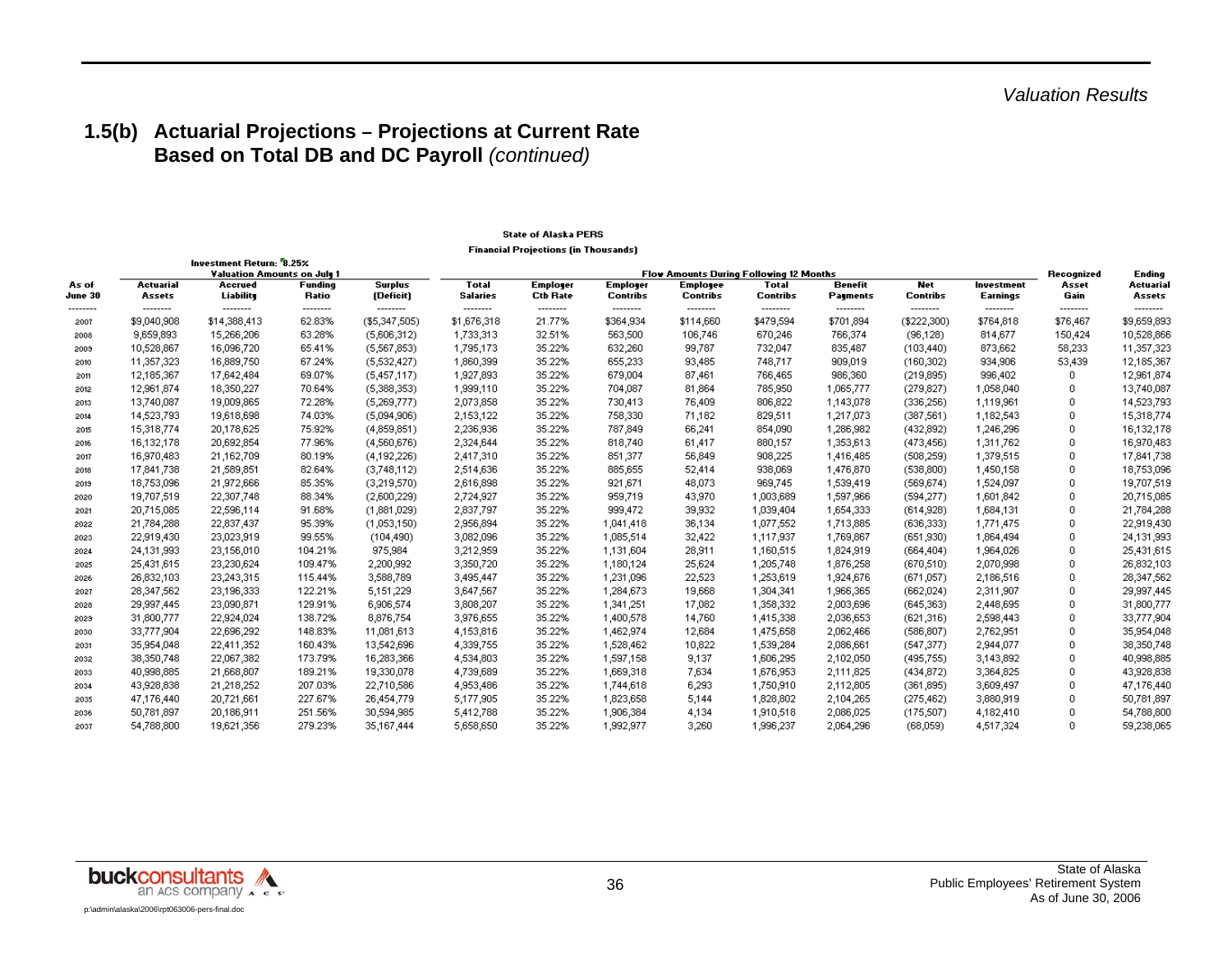*Valuation Results* 

# **1.5(c) Actuarial Projections – Effect of Economic Scenarios Based on Total DB and DC Payroll**

### **Key Assumptions**

 All assumptions and methods are the same as Section 1.5(a) except investment returns are assumed as follows:

| Base Case:   | 8.25% for all future years |
|--------------|----------------------------|
| Optimistic:  | 9.00% for all future years |
| Pessimistic: | 7.50% for all future years |

In all cases, liabilities have been projected using  $8.25\%$  as the discount rate for future benefit payments. These scenarios are intended to illustrate the impact if investment rates are different than the 8.25% assumed investment return. They do not illustrate the effect of changing the assumed investment return for determining liabilities.

### **Observations**

- As expected, lower investment returns would yield higher contribution requirements and higher investment returns would yield lower contribution requirements.
- In all scenarios, contribution amounts decrease towards end of the projection period upon completion of 25-year amortizations of recent losses.

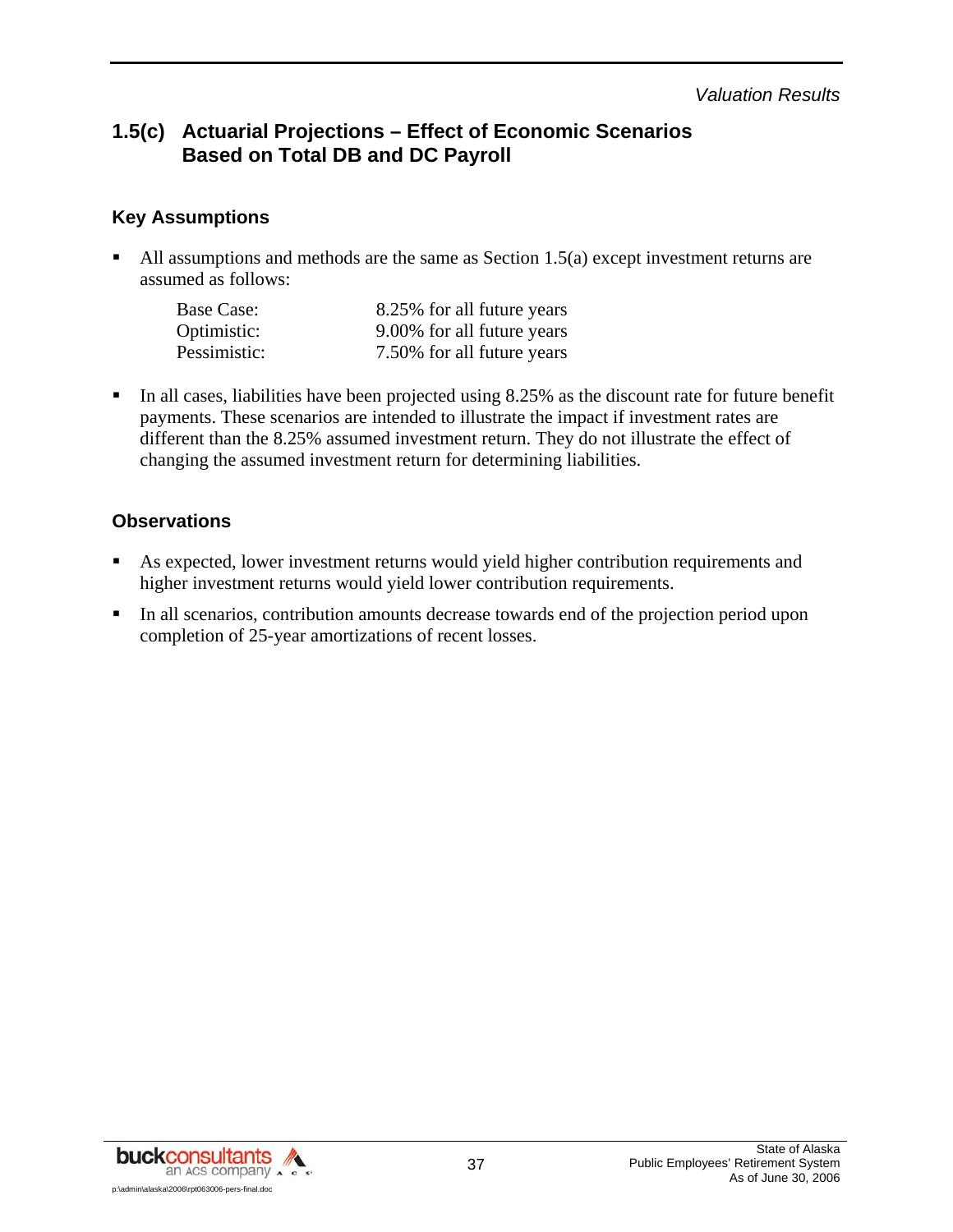**1.5(c) Actuarial Projections – Projections at Calculated Rate Effect of Economic Scenarios Based on Total DB and DC Payroll** *(continued)*

## **Contribution Amounts**



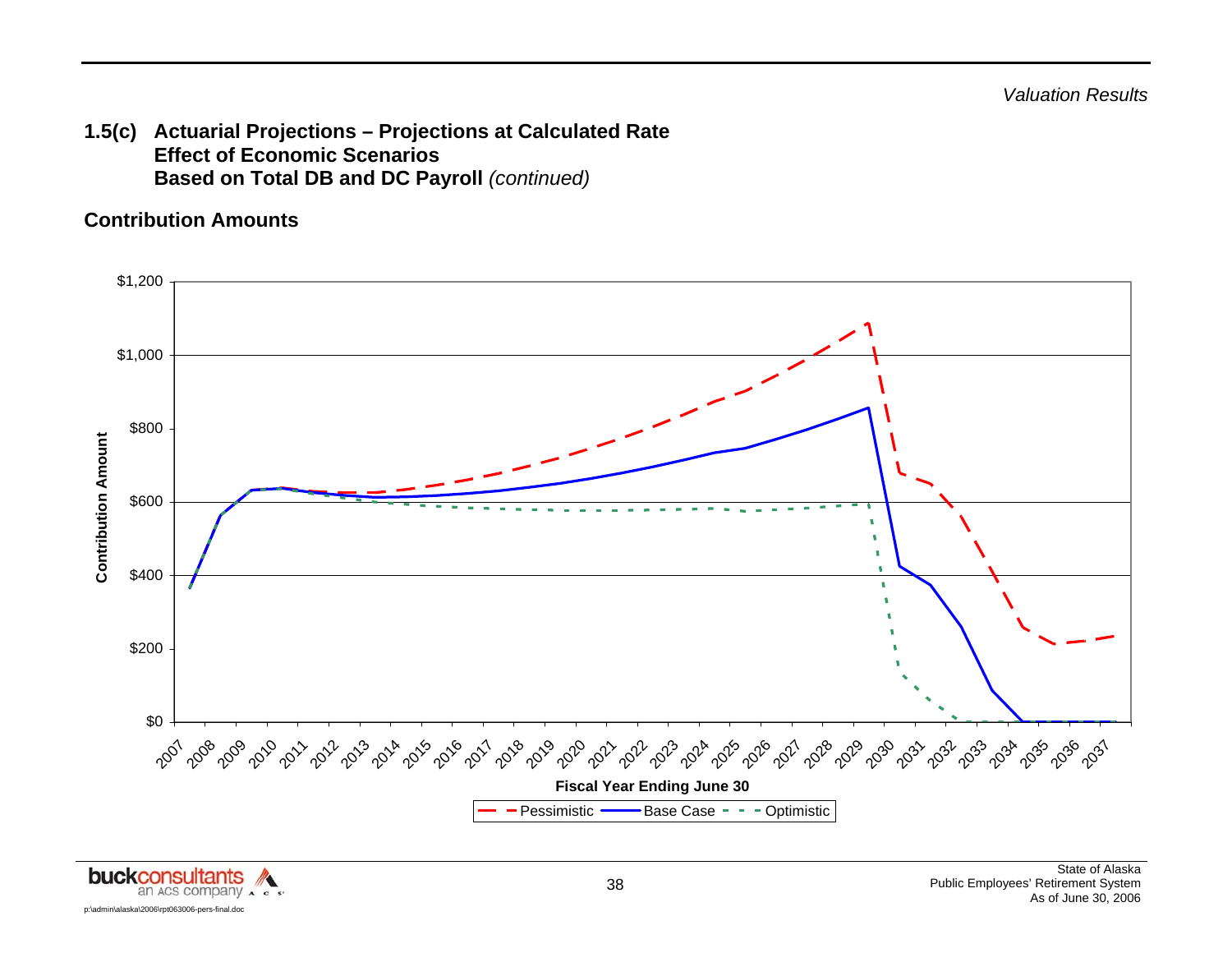# **Section 2**

In this section, the basis of the valuation is presented and described. This information–the provisions of the plan and the census of participants–is the foundation of the valuation, since these are the present facts upon which benefit payments will depend.

A summary of plan provisions is provided in Section 2.1 and participant census information is shown in Section 2.2.

The valuation is based upon the premise that the plan will continue in existence, so that future events must also be considered. These future events are assumed to occur in accordance with the actuarial assumptions and concern such events as the earnings of the fund, the number of participants who will retire, die, terminate their services, their ages at such termination and their expected benefits.

The actuarial assumptions and the actuarial cost method, or funding method, which have been adopted to guide the sponsor in funding the plan in a reasonable and acceptable manner, are described in Section 2.3.

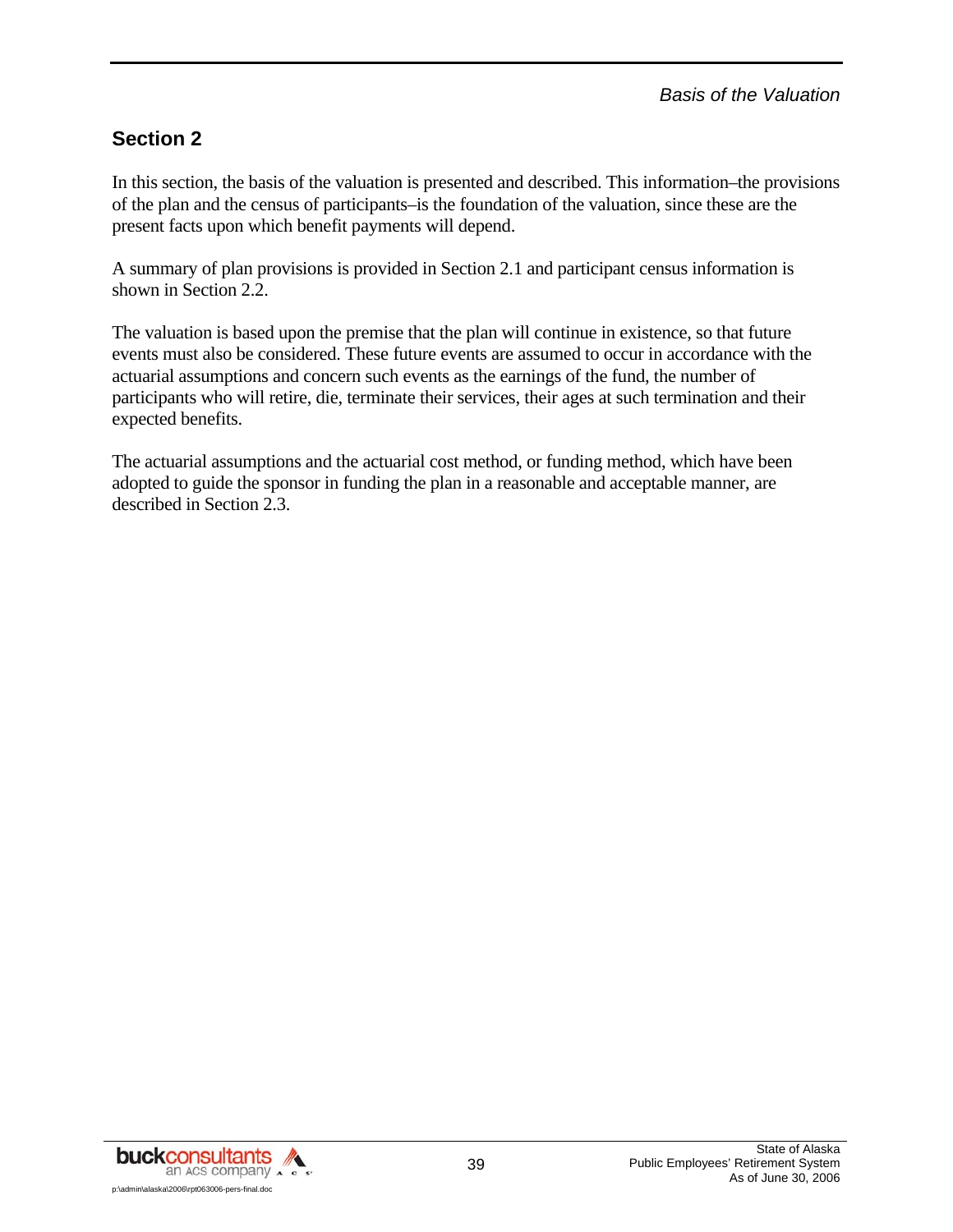### **(1) Effective Date**

January 1, 1961, with amendments through June 30, 2006. Chapter 82, 1986 Session Laws of Alaska, created a two-tier retirement system. Members who were first hired under the PERS before July 1, 1986, are eligible for different benefits than members hired after June 30, 1986. Chapter 4, 1996 Session Laws of Alaska created a third tier. Members who were first hired after June 30, 1996 have a 10-year requirement for system paid health benefits and non-Peace Officer/Firefighter members have a different Final Average Earnings calculation than members from the other tiers.

#### **(2) Administration of Plan**

The Commissioner of Administration is responsible for administering the system. The Attorney General represents the system in legal proceedings.

Prior to June 30, 2005, the Public Employees' Retirement Board prescribed policies and adopted regulations and performed other activities necessary to carry out the provisions of the system. The Alaska State Pension Investment Board, Department of Revenue, Treasury Division was responsible for investing PERS funds.

On July 27, 2005, Senate Bill 141, enacted as Chapter 9, 2005 Session laws of Alaska, replaced the Public Employees' Retirement Board and the Alaska State Pension Investment Board with the Alaska Retirement Management Board.

## **(3) Employers Included**

Currently there are 160 employers participating in the PERS, including the State of Alaska and 159 political subdivisions and public organizations.

## **(4) Membership**

PERS membership is mandatory for all permanent full-time and part-time employees of the State of Alaska and participating political subdivisions and public organizations, unless they are specifically excluded by Alaska Statute or employer participation agreements. Employees participating in the University of Alaska's Optional Retirement Plan or other retirement plans funded by the State are not covered by the PERS. Elected officials may waive PERS membership.

Certain members of the Alaska Teachers' Retirement System (TRS) are eligible for PERS retirement benefits for their concurrent elected public official service with municipalities. In addition, employees who work half-time in the PERS and TRS simultaneously are eligible for half-time PERS and TRS credit.

Senate Bill 141, signed into law on July 27, 2005, closes the Plan effective July 1, 2006, to new members first hired on or after July 1, 2006.

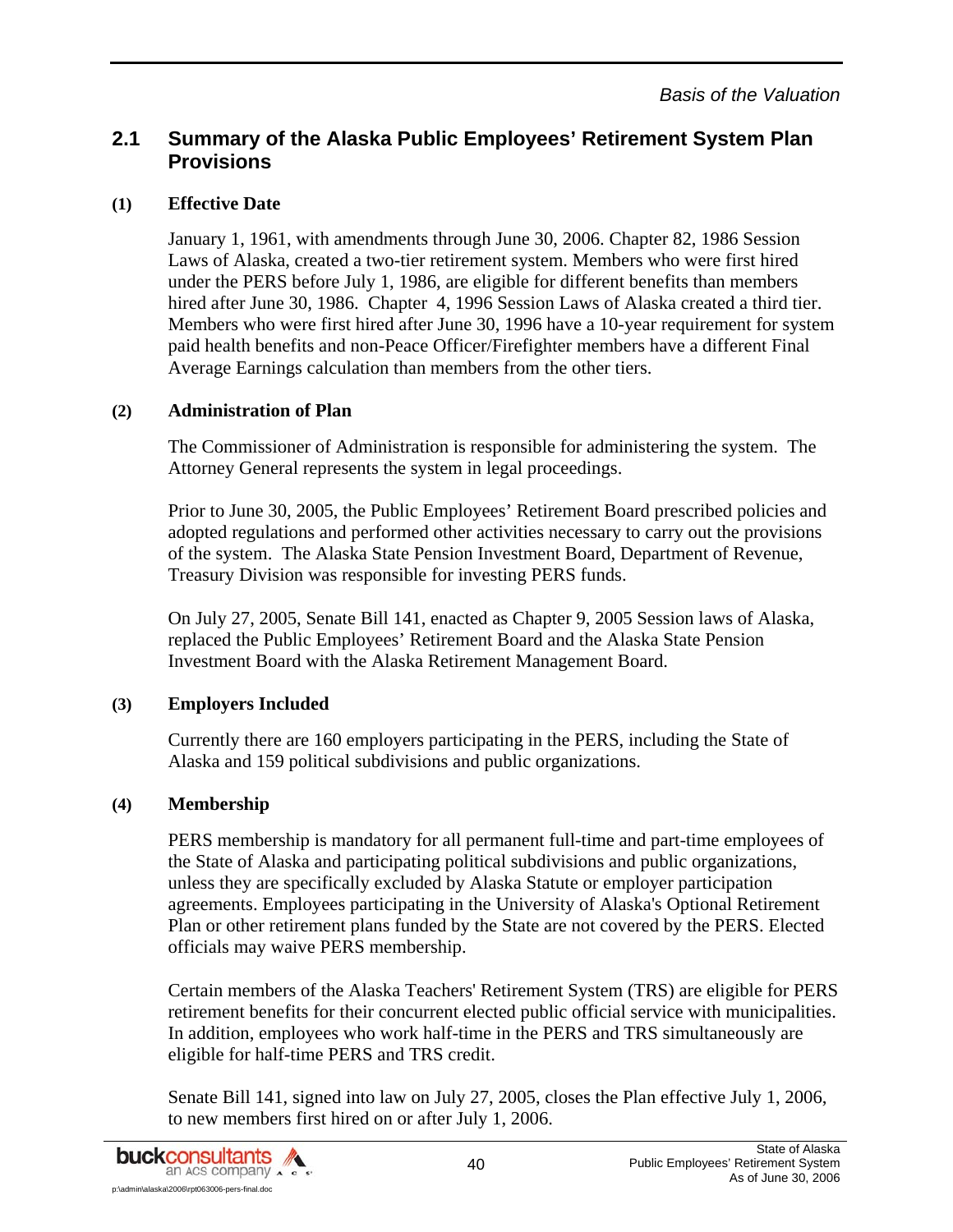### **(5) Credited Service**

Permanent employees who work at least 30 hours a week earn full-time credit; part-time employees working between 15 and 30 hours a week earn partial credit based upon the number of hours worked. Members receiving PERS occupational disability benefits continue to earn PERS credit while disabled. Members whose survivors are receiving occupational death benefits continue to earn PERS credit while occupational survivor benefits are being paid.

Members may claim other types of service, including:

- part-time State of Alaska service rendered after December 31, 1960, and before January 1, 1976;
- service with the State, former Territory of Alaska, or U.S. Government in Alaska before January 1, 1961;
- **Example 3** past Peace Officer, correctional officer, fire fighter, and special officer service after January 1, 1961;
- military service (not more than five years may be claimed);
- temporary service after December 31, 1960;
- elected official service before January 1, 1981;
- Alaska Bureau of Indian Affairs service;
- **Past service rendered by employees who worked half-time in the PERS and Teachers'** Retirement System (TRS) simultaneously;
- leave without pay service after June 13, 1987, while receiving Workers' Compensation;
- Village Public Safety Officer service; and
- service as a temporary employee of the legislature before July 1, 1979, but this service must have been claimed no later than July 1, 2003, or by the date of retirement, if sooner (not more than 10 years may be claimed).

Except for service before January 1, 1961, with the State, former Territory of Alaska, or U.S. Government in Alaska, contributions are required for all past service.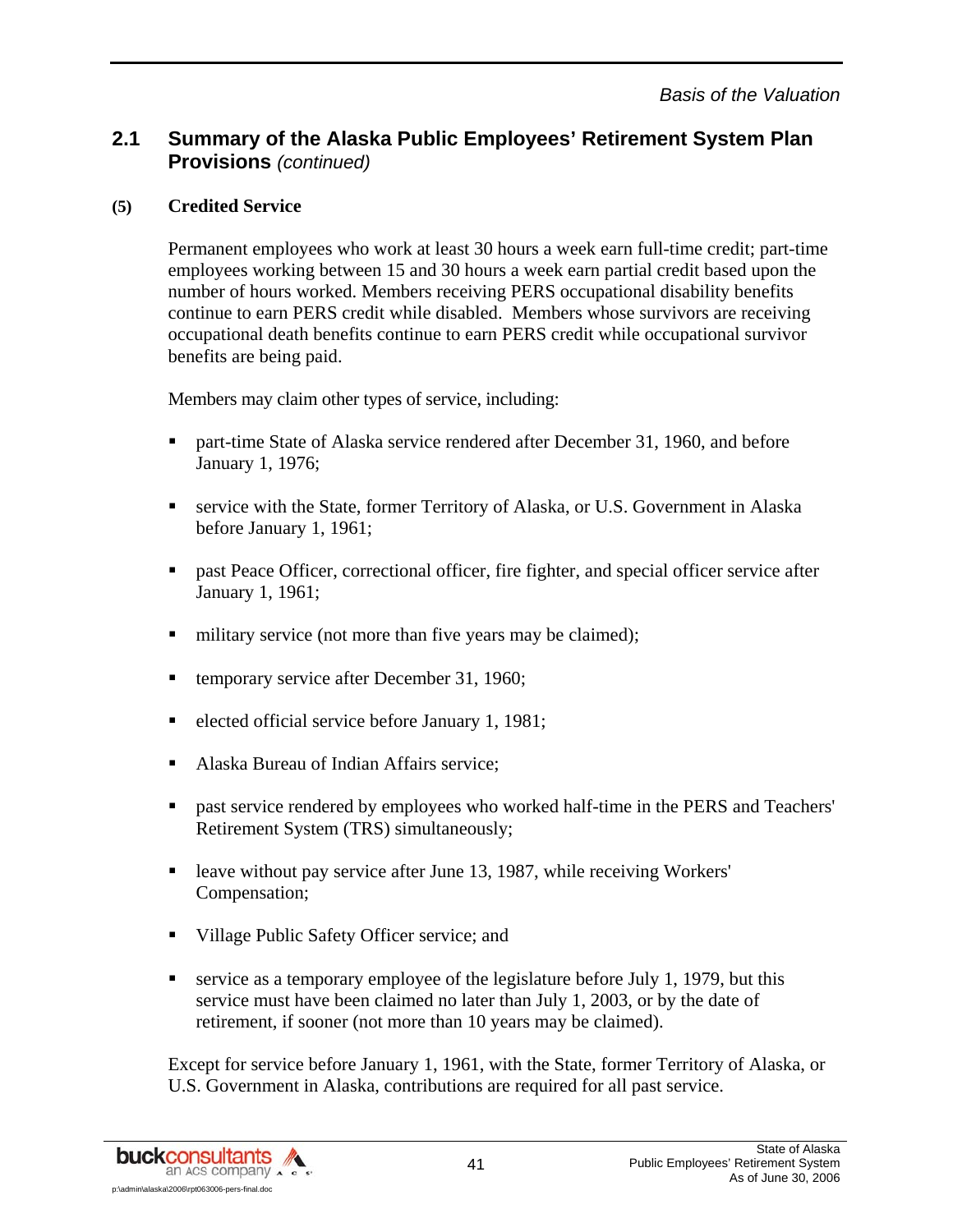Past employment with participating political subdivisions that occurred before the employers joined the PERS is creditable if the employers agree to pay the required contributions.

At the election of certain PERS members, certain service may be credited in the same fashion as members in the State of Alaska Teachers' Retirement System (TRS).

Members employed as dispatchers or within a state correctional facility may, at retirement, elect to convert their dispatcher or correctional facility service from "all other" service to Peace Officer/Firefighter service and retire under the 20 year retirement option. Members pay the full actuarial cost of conversion.

#### **(6) Employer Contributions**

Individual contribution rates are established for PERS employers based on the consolidated normal cost and their past service rates.

The consolidated normal cost rate is a uniform rate for all participating employers (less the value of members' contributions).

The past service rate is determined separately for each employer to amortize their unfunded past service liability with payments that are a level percentage of pay amount over fixed 25-year periods.

Employer rates cannot be less than the consolidated normal cost rate.

#### **(7) Member Contributions**

Mandatory Contributions: Peace Officer/Firefighter members are required to contribute 7.5% of their compensation; all Others contribute 6.75%. Those all Others who have elected to have their service calculated under the Teachers' Retirement System rules contribute 9.76% of their compensation. Members' contributions are deducted from gross wages before federal income taxes are withheld.

Contributions for Claimed Service: Member contributions are also required for most of the claimed service described in (5) above.

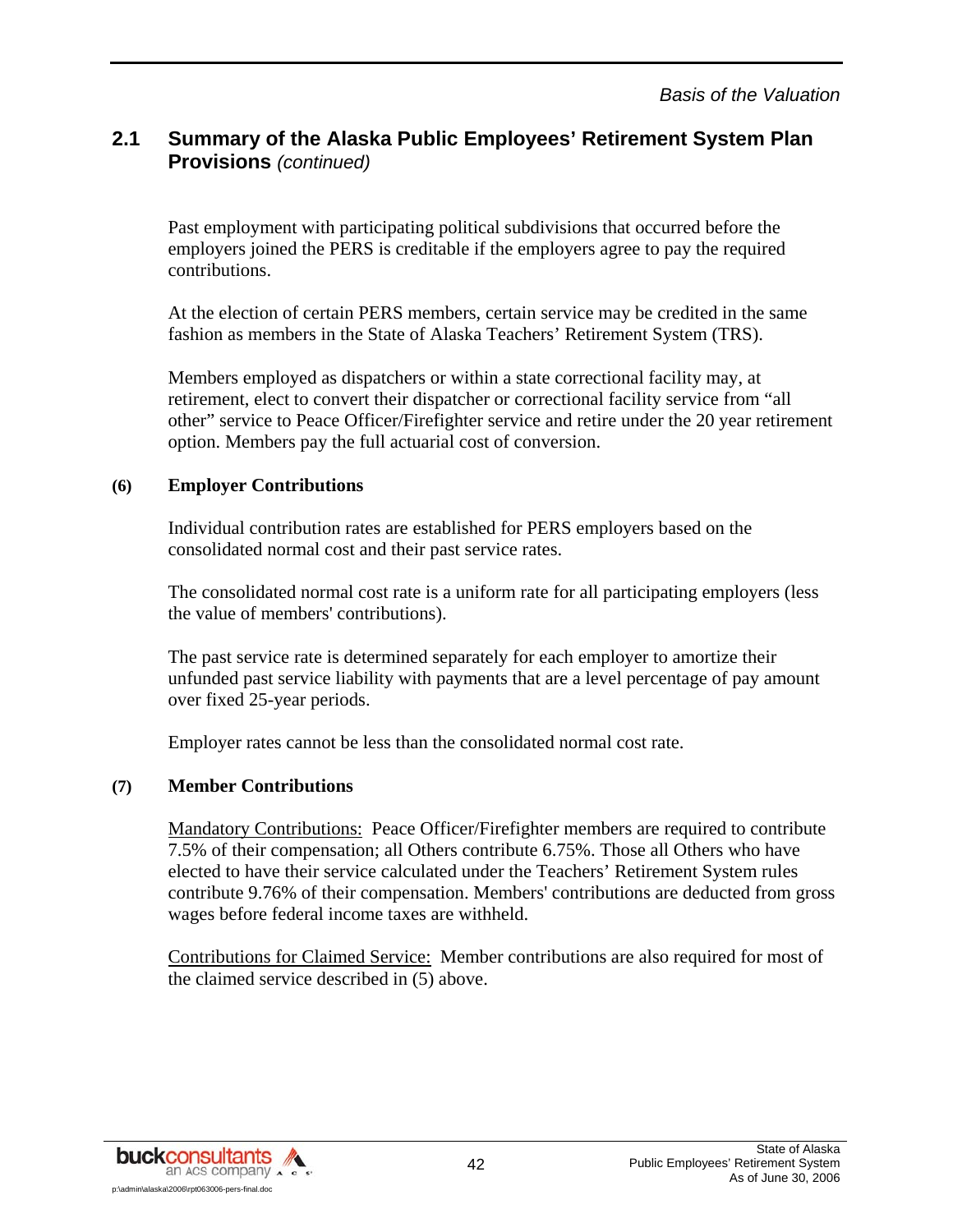Voluntary Contributions: Members may voluntarily contribute up to 5% of their salary on an after-tax basis. Voluntary contributions are recorded in a separate account and are payable to the:

- (a) member in lump sum payment upon termination of employment;
- (b) member's beneficiary if the member dies; or
- (c) member in a lump sum, life annuity, or payments over a designated period of time when the member retires.

Interest: Members' contributions earn 4.5% interest, compounded semiannually on June 30 and December 31.

Refund of Contributions: Terminated members may receive refunds of their member contribution accounts, which includes their mandatory and voluntary contributions, indebtedness payments, and interest earned. Terminated members' accounts may be attached to satisfy claims under Alaska Statute 09.38.065, federal income tax levies, and valid Qualified Domestic Relations Orders.

Reinstatement of Contributions: Refunded accounts and the corresponding PERS service may be reinstated upon reemployment in the PERS prior to July 1, 2010. Accounts attached to satisfy claims under Alaska Statute 09.38.065 or a federal tax levy may be reinstated at any time. Interest accrues on refunds until paid in full or members retire.

#### **(8) Retirement Benefits**

#### Eligibility:

- (a) Members, including deferred vested members, are eligible for normal retirement at age  $60<sup>1</sup>$ , or early retirement at age 55, if they have at least:
	- (i) five years of paid-up PERS service;
	- (ii) 60 days of paid-up PERS service as employees of the legislature during each of five legislative sessions and they were first hired under the PERS before May 30, 1987;

*<sup>1</sup> Members participating before July 1, 1986 are eligible for normal retirement at age 55 or early retirement at age 50.* 



l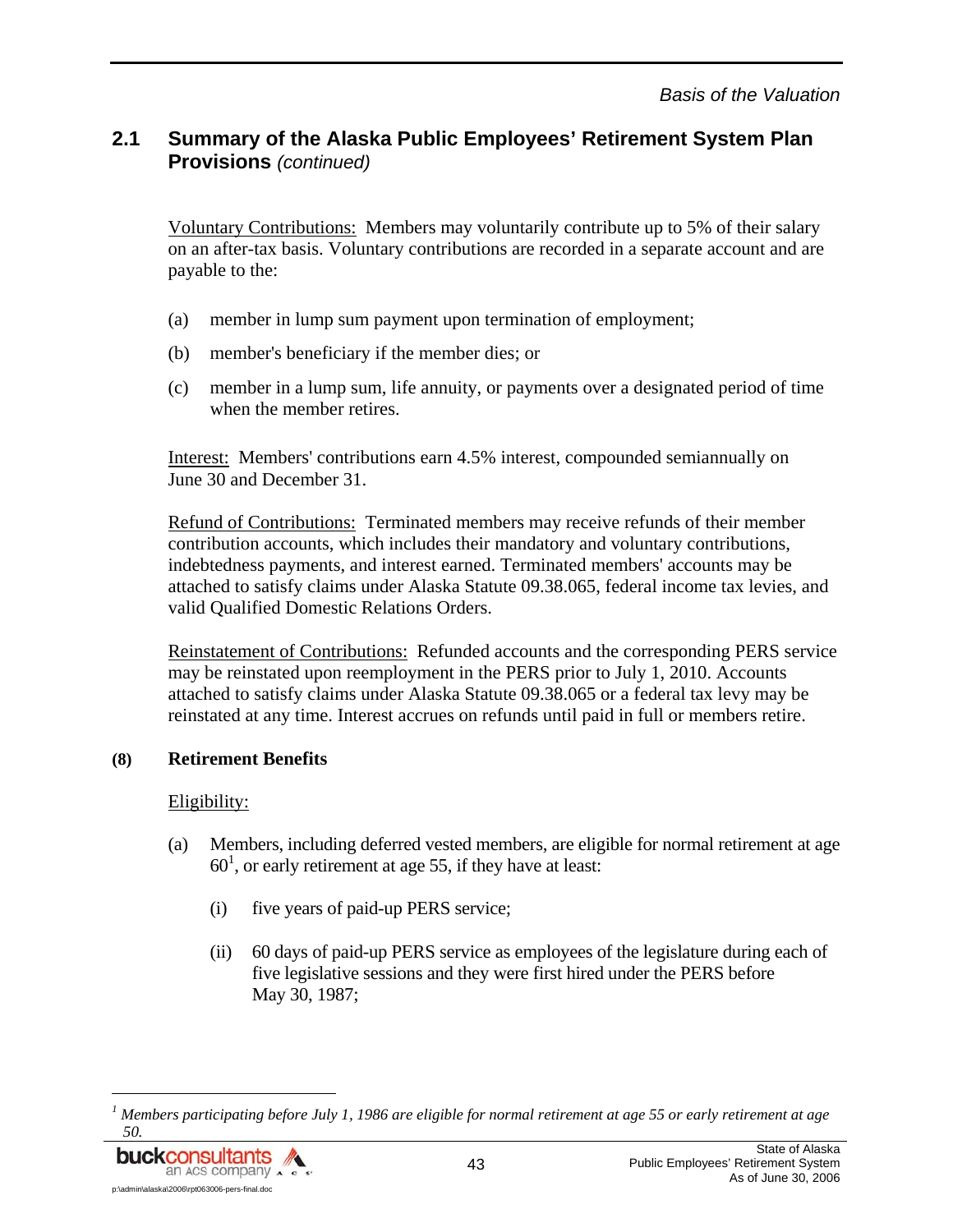- (iii) 80 days of paid-up PERS service as employees of the legislature during each of five legislative sessions and they were first hired under the PERS after May 29, 1987;
- (iv) two years of paid-up PERS service and they are vested in the Teachers' Retirement System; or
- (v) two years of paid-up PERS service and a minimum three years of TRS service to qualify for a public service benefit.
- (b) Members may retire at any age when they have:
	- (i) 20 paid-up years of PERS Peace Officer/Firefighter service; or
	- (ii) 30 paid-up years of PERS "all other" or "elected official" service.

Benefit Type: Lifetime benefits are paid to members. Eligible members may receive normal, unreduced benefits when they (1) reach normal retirement age and complete the service required; or (2) satisfy the minimum service requirements under the "20 and out" or "30 and out" provisions. Members may receive early, actuarially reduced benefits when they reach early retirement age and complete the service required.

Members may elect an early retirement or a joint and survivor option. Members who entered the PERS prior to July 1, 1986 may also select a 66-2/3 last survivor option and a level income option. Under these options and early retirement, benefits are actuarially adjusted so that members receive the actuarial equivalents of their normal benefit amounts.

Benefit Calculations: Retirement benefits are calculated by multiplying the average monthly compensation (AMC) times credited PERS service times the percentage multiplier. The AMC is determined by averaging the salaries earned during the five highest (three highest for Peace Officer/Firefighter members or members hired prior to July 1, 1996) consecutive payroll years. Members must earn at least 115 days of credit in the last year worked to include it in the AMC calculation. The PERS pays a minimum benefit of \$25.00 per month for each year of service when the calculated benefit is less.

The percentage multipliers for Peace Officer/Firefighter members are 2% for the first ten years of service and 2.5% for all service over 10 years.

The percentage multipliers for all Others are 2% for the first ten years, 2.25% for the next ten years, and 2.5% for all remaining service earned on or after July 1, 1986. All service before that date is calculated at 2%.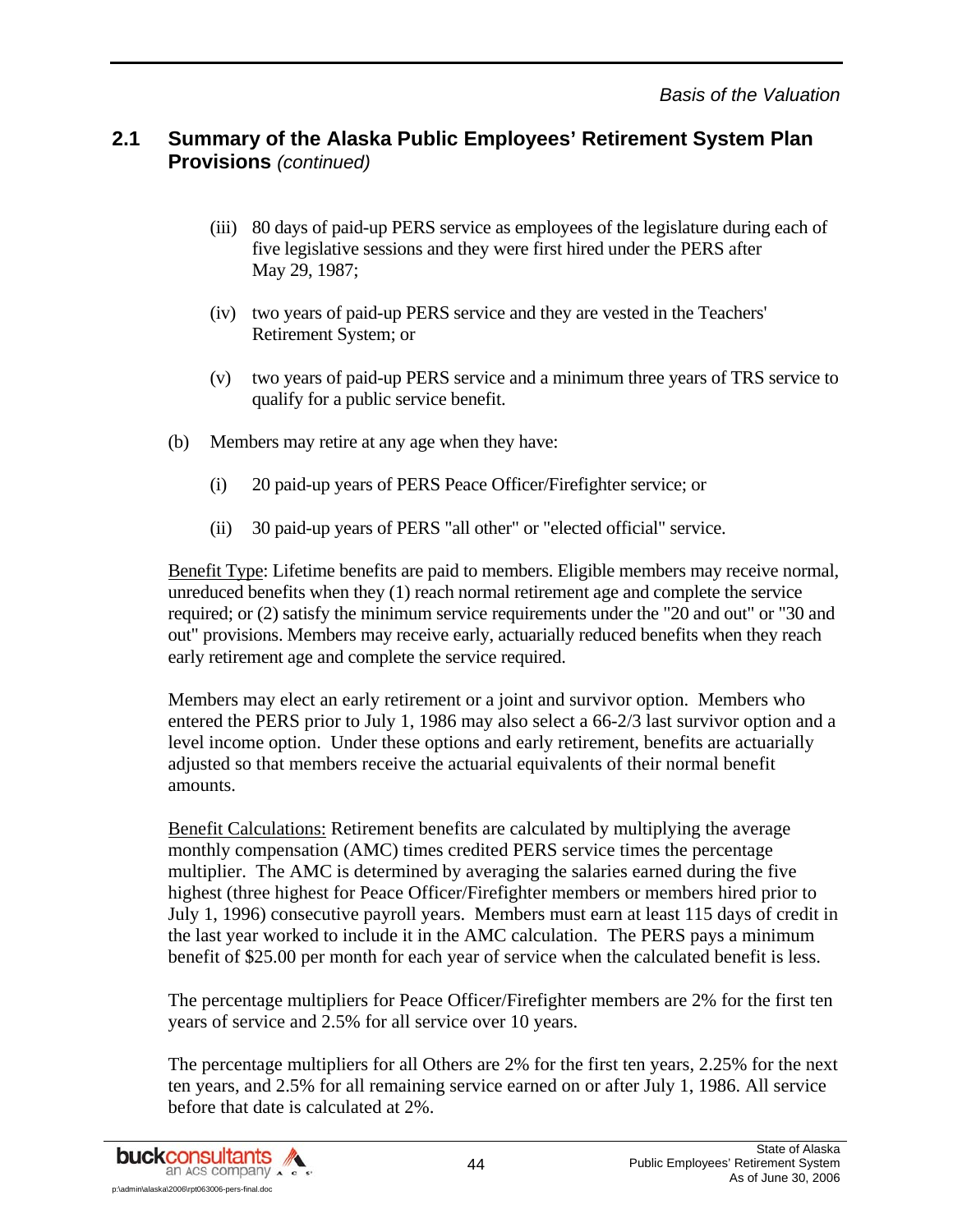Indebtedness: Members who terminate and refund their PERS contributions are not eligible to retire, unless they return to PERS employment and pay back their refunds, plus interest, or accrue additional service which qualifies them for retirement. PERS refunds must be paid in full if the corresponding service is to count toward the minimum service requirements for retirement. Refunded PERS service is included in total service for the purpose of calculating retirement benefits. However, if a member is otherwise eligible to retire, when refunds are not completely paid before retirement, benefits are actuarially reduced for life.

#### **(9) Reemployment of Retired Members**

Retirement and retiree healthcare benefits are suspended while retired members are reemployed under the PERS. During reemployment, members earn additional PERS service and contributions are withheld from their wages. A member who retired with a normal retirement benefit can elect to waive payment of PERS contributions. The waiver allows the member to continue receiving the retirement benefit during the period of reemployment. Members who elect the waiver option do not earn additional PERS service. The Waiver Option first became effective July 1, 2005 and applies to reemployment periods after that date. The Waiver Option is not available to members who retired early or under the Retirement Incentive Programs (RIPs). The Waiver Option is no longer available after June 30, 2009.

Members retired under the Retirement Incentive Programs (RIPs) who return to employment under the PERS, Teachers' Retirement System (TRS), or the University of Alaska's Optional Retirement Plan will:

- (a) forfeit the three years of incentive credits that they received;
- (b) owe the PERS 150% of the benefits that they received for state and political subdivision members, and 110% for school district employees, under the 1996-2000 RIP, which may include costs for health insurance, excluding amounts that they paid to participate for the 1986 and 1989 RIPs. Under prior RIPs, the penalty is 110% of the benefits received; and
- (c) be charged 7% interest from the date that they are reemployed until their indebtedness is paid in full or they retire again. If the indebtedness is not completely paid, future benefits will be actuarially reduced for life.

Employers make contributions to the unfunded liability of the plan on behalf of rehired retired members at the rate the employer is making contributions to the unfunded liability of the plan for other members.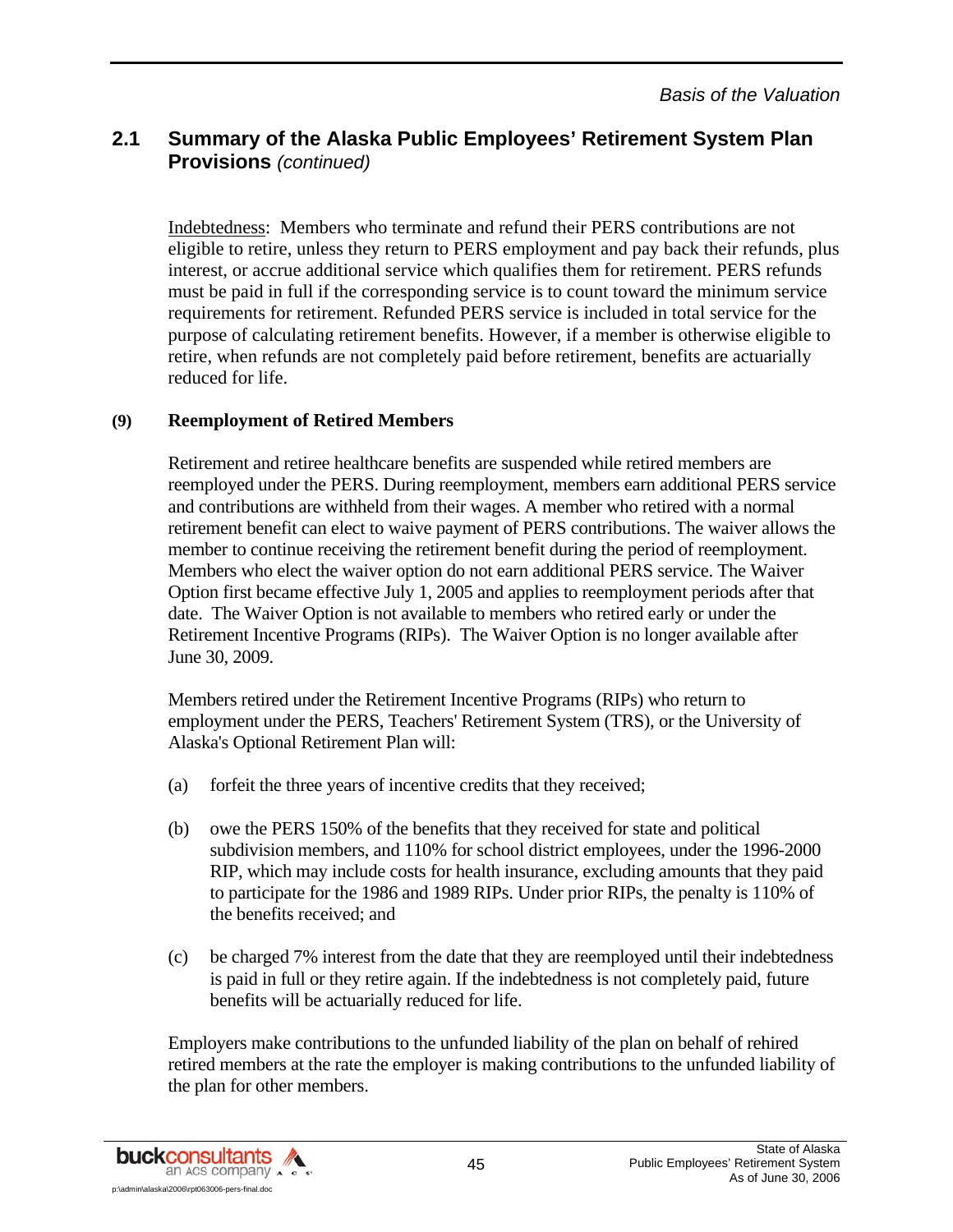#### **(10) Postemployment Healthcare Benefits**

Major medical benefits are provided to retirees by the PERS for all employees hired before July 1, 1986. Employees hired after June 30, 1986 with five years of credited service (or ten years of credited service for those first hired after June 30, 1996) must pay the full monthly premium if they are under age sixty and will receive benefits paid by the PERS if they are over age sixty. In addition, Peace Officers with twenty-five years of Peace Officer service and other employees with thirty years of membership service receive benefits paid by the PERS, regardless of their age or date of hire.

#### **(11) Disability Benefits**

Monthly disability benefits are paid to permanently disabled members until they die, recover or become eligible for normal retirement. Members are appointed to normal retirement on the first of the month after they become eligible.

Occupational Disability: Members are not required to satisfy age or service requirements to be eligible for occupational disability. Monthly benefits are equal to 40% of their gross monthly compensation on the date of their disability. Members on occupational disability continue to earn PERS service until they become eligible for normal retirement. Peace Officer/Firefighter members may elect to retain the disability benefit formula for the calculation of their normal retirement benefits.

Nonoccupational Disability: Members must be vested (five paid-up years of PERS service) to be eligible for nonoccupational disability benefits. Monthly benefits are calculated based on the member's average monthly compensation and PERS service on the date of termination from employment because of disability. Members do not earn PERS service while on nonoccupational disability.

#### **(12) Death Benefits**

Monthly death benefits may be paid to a spouse or dependent children upon the death of a member. If monthly benefits are not payable under the occupational and nonoccupational death provisions, the designated beneficiary receives the lump sum benefit described below.

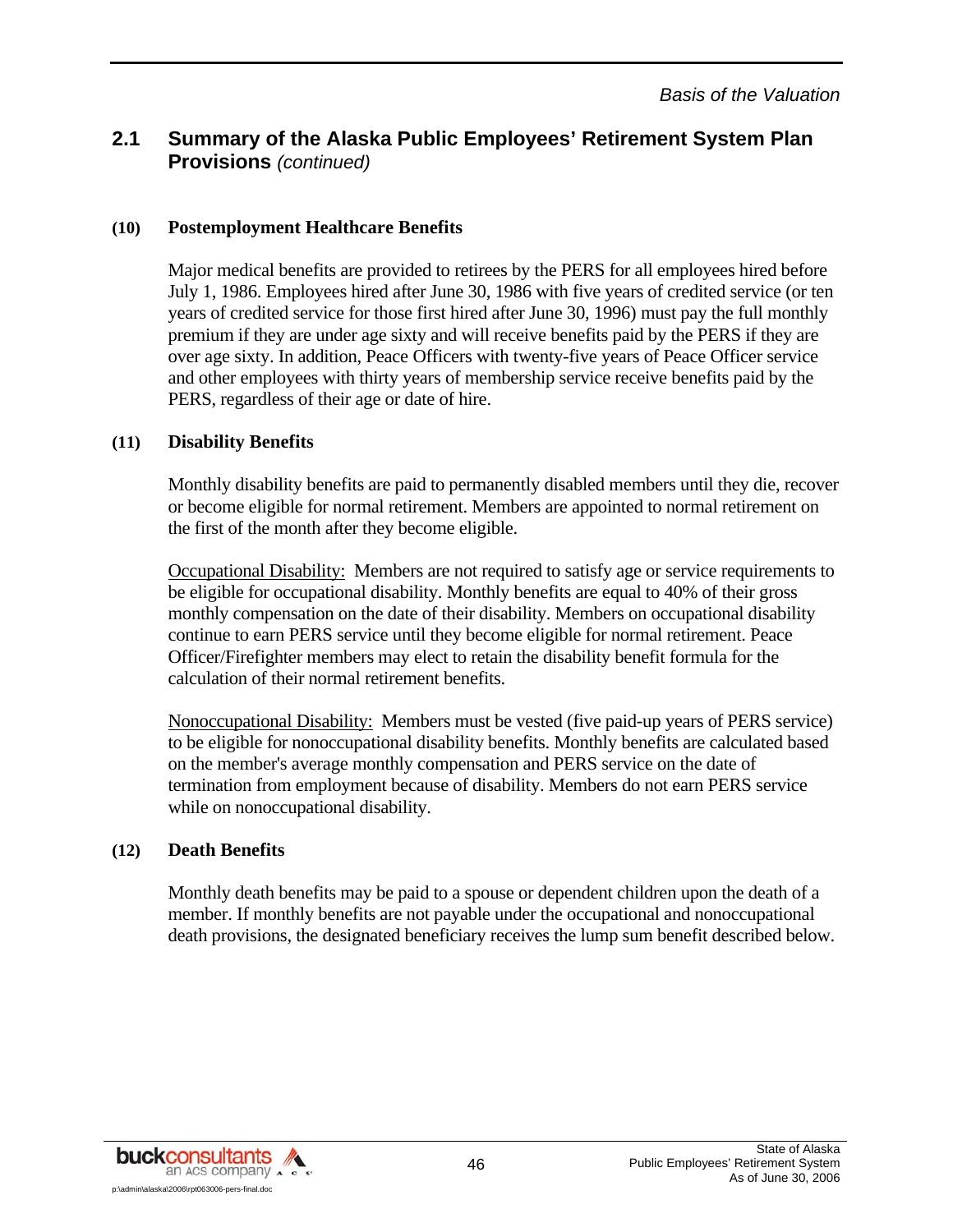Occupational Death: When an active member (vested or nonvested) dies from occupational causes, a monthly survivor's pension may be paid to the spouse. The pension equals 40% of the member's gross monthly compensation on the date of death or disability, if earlier. If there is no spouse, the pension may be paid to the member's dependent children. On the member's normal retirement date, the benefit converts to a normal retirement benefit. The normal benefit is based on the member's salary on the date of death and service, including service accumulated from the date of the member's death to the normal retirement date. Survivors of Peace Officer/Firefighter members receive the greater of 50% of the member's gross monthly compensation on the date of death or disability, or 75% of the member's monthly normal retirement benefit (including service projected to Normal Retirement).

Death after Occupational Disability: When a member dies while occupationally disabled, benefits are paid as described above in Occupational Death.

Nonoccupational Death: When a vested member dies from nonoccupational causes, the surviving spouse may elect to receive a monthly 50% joint and survivor benefit or a lump sum benefit. The monthly benefit is calculated on the member's average monthly compensation and PERS service at the time of termination or death.

Lump Sum Nonoccupational Death Benefit: Upon the death of a member who has less than one year of service, the designated beneficiary receives the member's contribution account, which includes mandatory and voluntary contributions, indebtedness payments, and interest earned. If the member has more than one year of PERS service, the beneficiary also receives \$1,000 and \$100 for each year of PERS service.

Death After Retirement: When a retired member dies, the designated beneficiary receives the member's contribution account, less any benefits already paid and the member's last benefit check. If the member selected a survivor option at retirement, the eligible spouse receives continuing, lifetime monthly benefits.

#### **(13) Post Retirement Pension Adjustments**

Post retirement pension adjustments (PRPAs) are granted annually to eligible benefit recipients when the consumer price index (CPI) increases during the preceding calendar year. PRPAs are calculated by multiplying the recipient's base benefit, including past PRPAs, times:

- (a) 75% of the CPI increase in the preceding calendar year or 9%, whichever is less, if the recipient is at least age 65 or on PERS disability; or
- (b) 50% of the CPI increase in the preceding calendar year or 6%, whichever is less, if the recipient is at least age 60, or has been receiving benefits for at least five years.

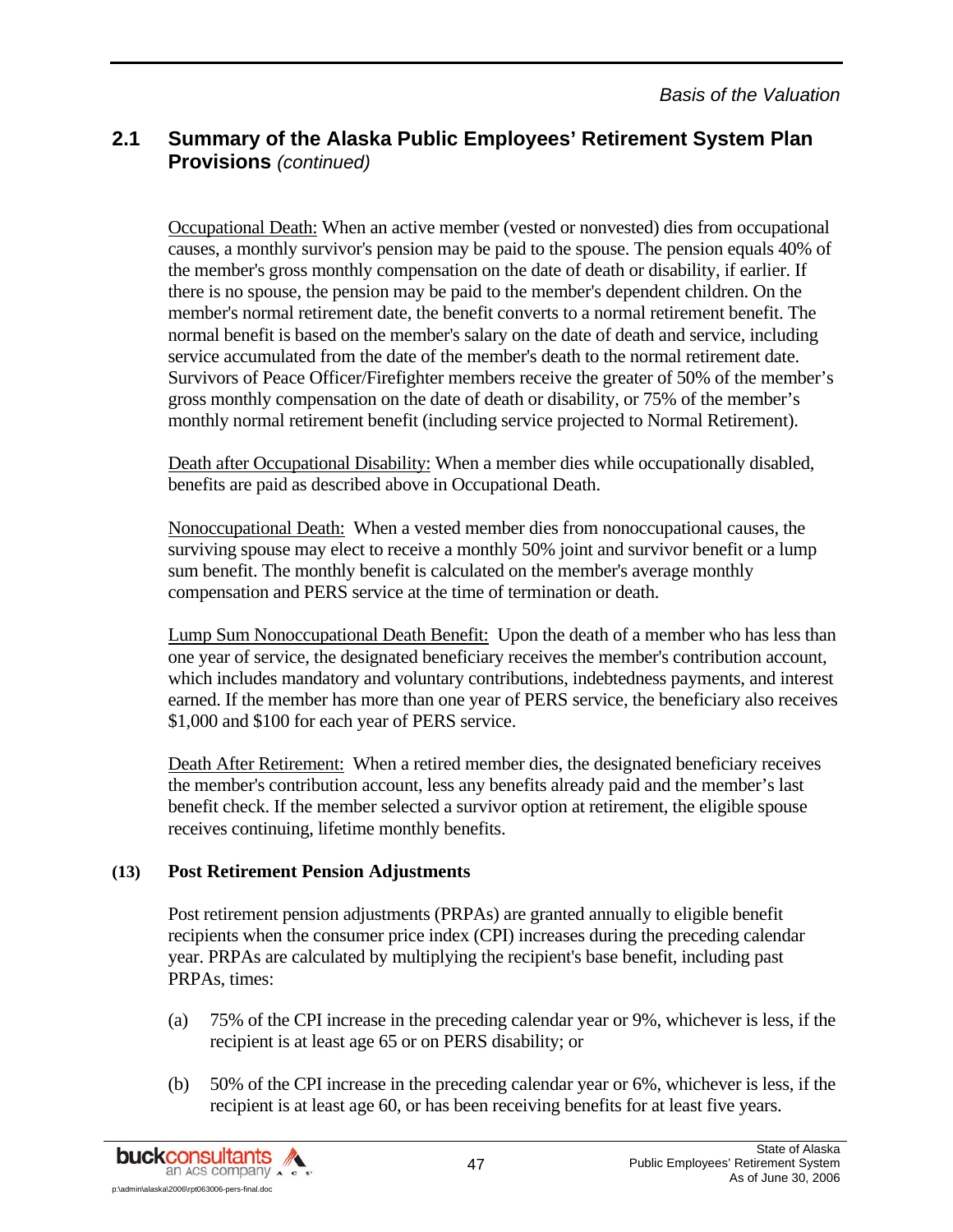Ad hoc PRPAs, up to a maximum of 4%, may be granted to eligible recipients who first entered the PERS before July 1, 1986, if the CPI increases and the funding ratio is at least 105%.

In a year where an ad hoc PRPA is granted, eligible recipients will receive the higher of the two calculations.

#### **(14) Alaska Cost of Living Allowance**

Eligible benefit recipients who reside in Alaska receive an Alaska cost of living allowance (COLA) equal to 10% of their base benefits or \$50, whichever is more. The following benefit recipients are eligible:

- (a) members who first entered the PERS before July 1, 1986, and their survivors;
- (b) members who first entered the PERS after June 30, 1986, and their survivors if they are at least age 65; and
- (c) all disabled members.

#### **Changes in Plan Provisions Since the Prior Valuation**

There have been no changes in plan provisions since the prior valuation.

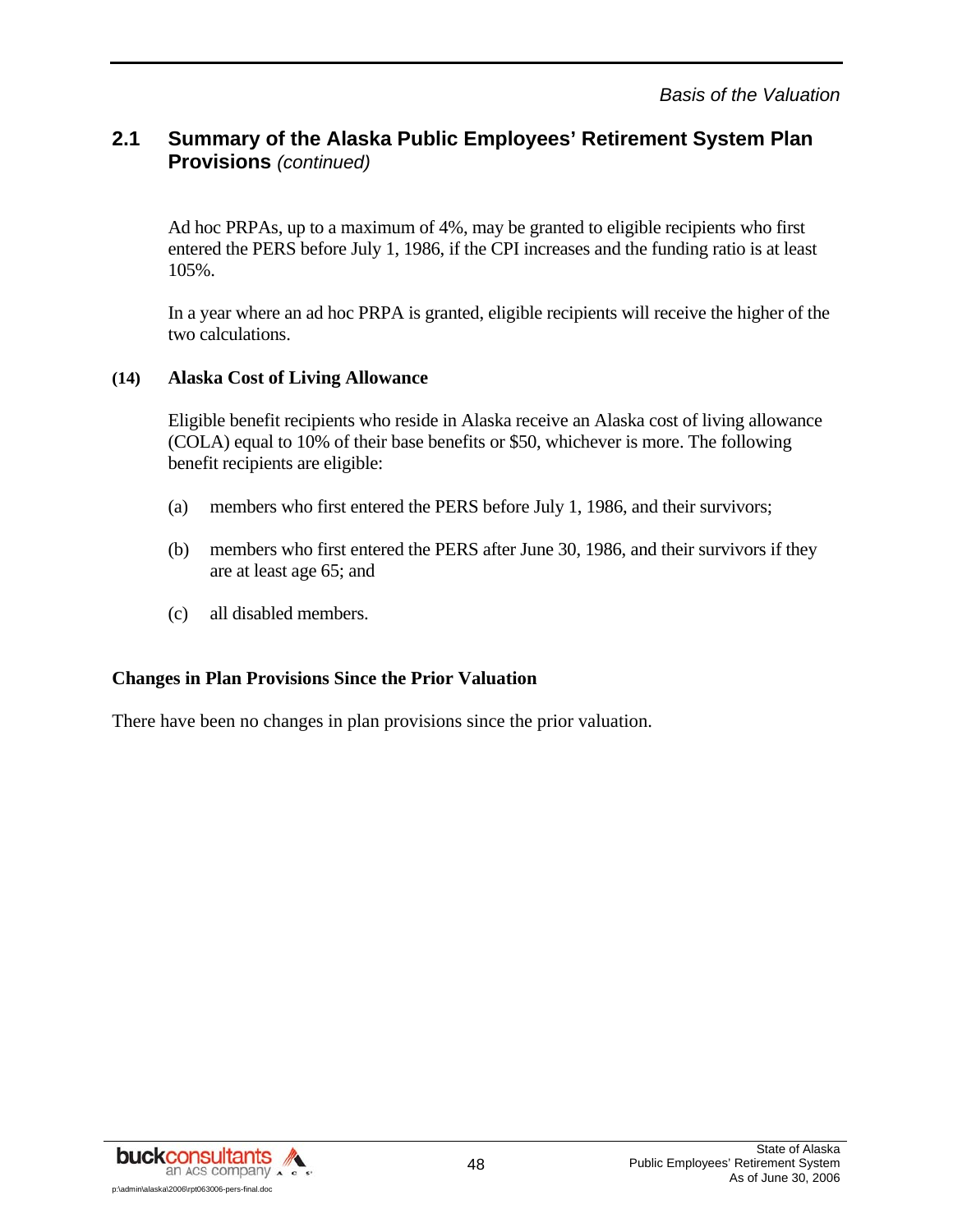# **2.2(a) Member Census Information – Total PERS**

| As of June 30                                                                                         | 2002        | 2003        | 2004         |              | 2005   | 2006         |
|-------------------------------------------------------------------------------------------------------|-------------|-------------|--------------|--------------|--------|--------------|
| <b>Active Members</b>                                                                                 |             |             |              |              |        |              |
| $(1)$ Number                                                                                          | 33,242      | 34,065      | 33,612       |              | 33,730 | 34,071       |
| (2) Average Age                                                                                       | 43.99       | 44.23       | 44.64        |              | 44.82  | 45.04        |
| (3) Average Credited Service                                                                          | 8.47        | 8.51        | 8.7          |              | 8.72   | 8.92         |
| (4) Average Annual Earnings                                                                           | \$42,196    | \$42,882    | \$<br>43,823 | $\mathbb{S}$ | 44,860 | \$<br>46,688 |
| (5) Number Vested                                                                                     | 18,569      | 18,108      | 18,337       |              | 19,349 | 19,032       |
| (6) Percent Who Are Vested                                                                            | 56.1%       | 53.2%       | 54.6%        |              | 57.4%  | 55.9%        |
| <b>Retirees and Beneficiaries</b>                                                                     |             |             |              |              |        |              |
| $(1)$ Number                                                                                          | 17,215      | 18,431      | 19,572       |              | 20,703 | 21,901       |
| (2) Average Age                                                                                       | 64.7        | 64.81       | 64.99        |              | 65.21  | 65.40        |
| (3) Average Monthly Benefit:                                                                          |             |             |              |              |        |              |
| Base                                                                                                  | \$<br>1,110 | \$<br>1,139 | \$<br>1,163  | \$           | 1,193  | \$<br>1,217  |
| <b>COLA</b>                                                                                           | 77          | 79          | 80           |              | 82     | 83           |
| P.R.P.A.                                                                                              | 231         | 221         | 224          |              | 221    | 222          |
| Adjustment                                                                                            | 1           | 1           | 1            |              | 1      | 1            |
| Total                                                                                                 | \$<br>1,419 | \$<br>1,440 | \$<br>1,468  | \$           | 1,497  | \$<br>1,523  |
| Vested Terminations (vested at time of termination, not refunded contributions or commenced benefits) |             |             |              |              |        |              |
| Number<br>(1)                                                                                         | 5,702       | 5,841       | 5,965        |              | 6,105  | 6,219        |
| Average Age<br>(2)                                                                                    | 47.86       | 47.85       | 48.13        |              | 48.46  | 48.76        |
| <b>Average Monthly Benefit</b><br>(3)                                                                 | \$<br>796   | \$<br>772   | \$<br>779    | \$           | 582    | \$<br>590    |
| Non-Vested Terminations With Account Balances (not vested at termination, not refunded contributions) |             |             |              |              |        |              |
| $(1)$ Number <sup>1</sup>                                                                             | 11,301      | 10,798      | 11,860       |              | 12,761 | 14,155       |
| (2) Average Account Balance                                                                           | \$<br>4,188 | \$<br>3,618 | \$<br>3,766  | \$           | 3,832  | \$<br>3,876  |

*1 Includes deceased participants with account balances.* 



l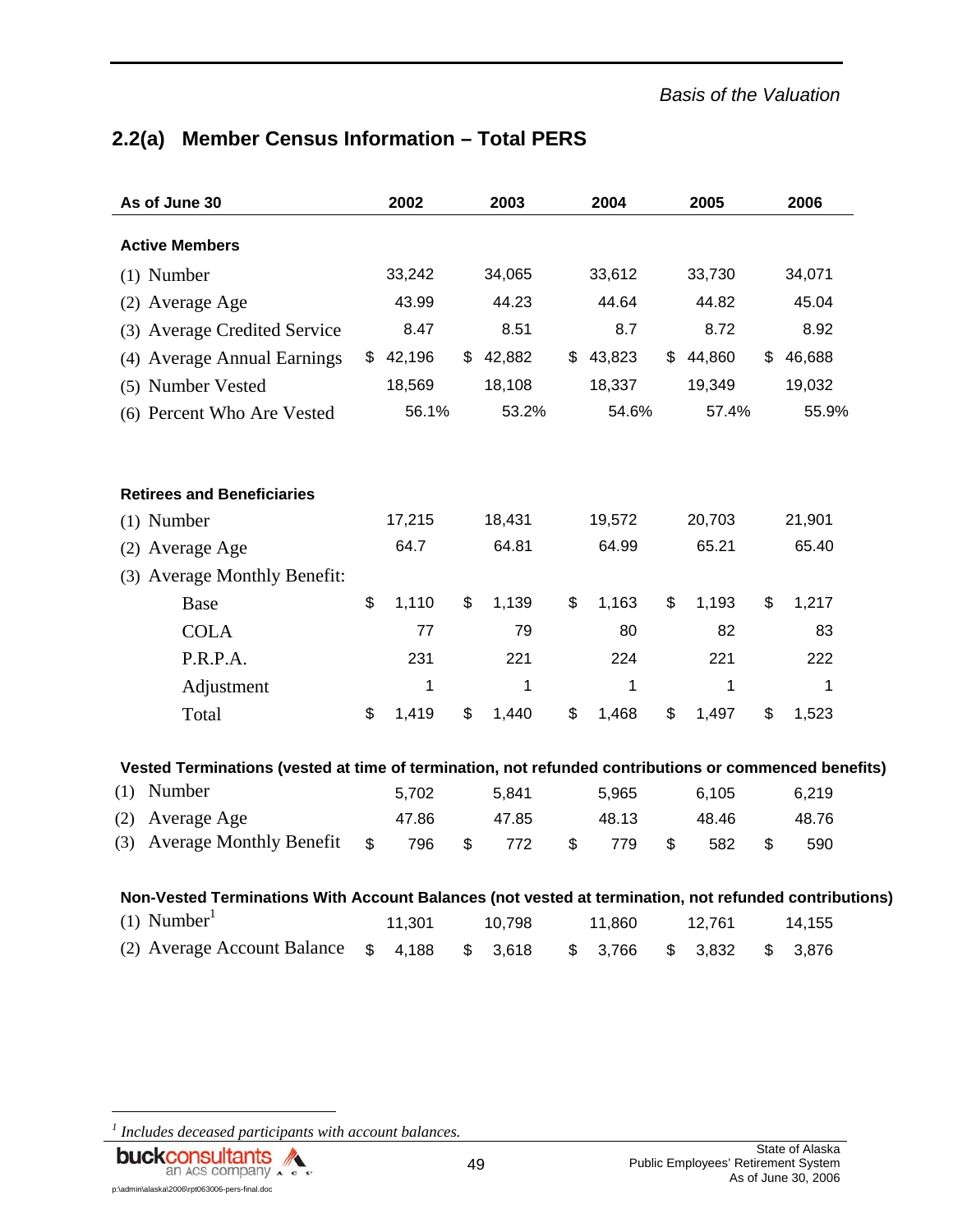# **As of June 30, 2006 Tier 1 Tier 2 Tier 3 Total Retirees and Beneficiaries**  (1) Number 19,106 2,590 205 21,901 (2) Average Age 65.65 63.89 61.77 65.40 (3) Average Monthly Benefit: Base 5 1,289 \$ 731 \$ 616 \$ 1,217 COLA 91 24 25 83 P.R.P.A. 249 41 16 222 Adjustment 1 0 0 1 Total \$ 1,630 \$ 796 \$ 657 \$ 1,523

# **2.2(a) Member Census Information – Total PERS** *(continued)*

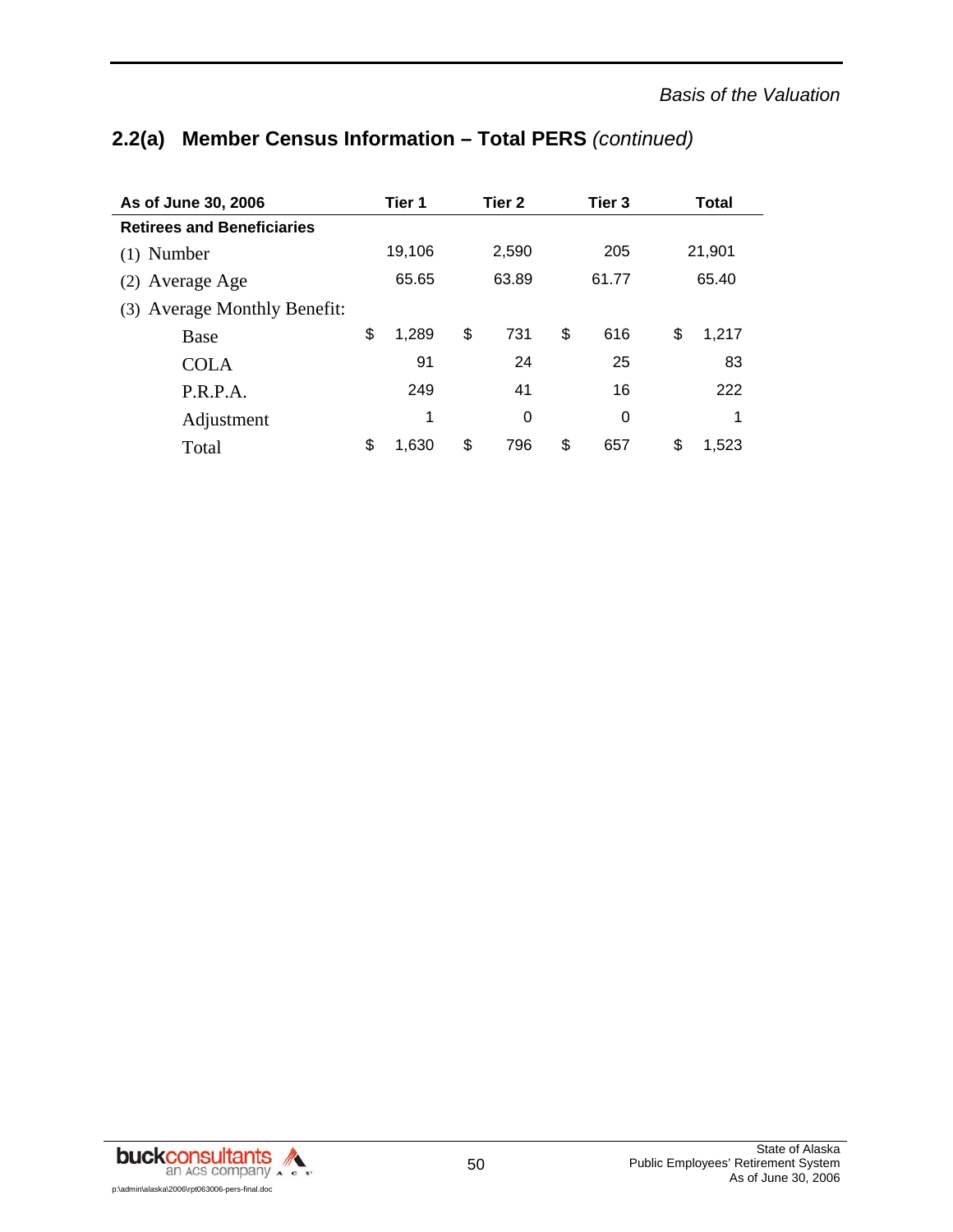# **2.2(b) Additional Information – Active Members**

| As of June 30                    | 2002     | 2003     | 2004     | 2005     | 2006     |
|----------------------------------|----------|----------|----------|----------|----------|
| <b>Peace Officer/Firefighter</b> |          |          |          |          |          |
| $(1)$ Number                     | 2,695    | 2,727    | 2,705    | 2,733    | 2,785    |
|                                  | 40.77    | 40.72    | 40.89    | 40.82    | 40.94    |
| (2) Average Age                  |          |          |          |          |          |
| (3) Average Credited Service     | 9.60     | 9.70     | 9.68     | 9.46     | 9.54     |
| (4) Average Annual Earnings      | \$58,490 | \$58,945 | \$61,855 | \$63,723 | \$65,289 |
| (5) Number Vested                | 1,715    | 1,739    | 1,730    | 1,799    | 1,811    |
| (6) Percent Who Are Vested       | 63.6%    | 63.8%    | 64.0%    | 65.8%    | 65.0%    |
|                                  |          |          |          |          |          |
| <b>Others</b>                    |          |          |          |          |          |
| $(1)$ Number                     | 30,547   | 31,338   | 30,907   | 30,997   | 31,286   |
| (2) Average Age                  | 44.27    | 44.53    | 44.97    | 45.17    | 45.40    |
| (3) Average Credited Service     | 8.37     | 8.41     | 8.61     | 8.65     | 8.86     |
| (4) Average Annual Earnings      | \$40,759 | \$41,484 | \$42,245 | \$43,197 | \$45,032 |
| (5) Number Vested                | 16,944   | 16,369   | 16,607   | 17,550   | 17,221   |
| (6) Percent Who Are Vested       | 55.5%    | 52.2%    | 53.7%    | 56.6%    | 55.0%    |
|                                  |          |          |          |          |          |
| <b>Total</b>                     |          |          |          |          |          |
| $(1)$ Number                     | 33,242   | 34,065   | 33,612   | 33,730   | 34,071   |
| (2) Average Age                  | 43.99    | 44.22    | 44.64    | 44.82    | 45.04    |
| (3) Average Credited Service     | 8.47     | 8.51     | 8.7      | 8.72     | 8.92     |
| (4) Average Annual Earnings      | \$42,196 | \$42,882 | \$43,823 | \$44,860 | \$46,688 |
| (5) Number Vested                | 18,659   | 18,108   | 18,337   | 19,349   | 19,032   |
| (6) Percent Who Are Vested       | 56.1%    | 53.2%    | 54.6%    | 57.4%    | 55.9%    |

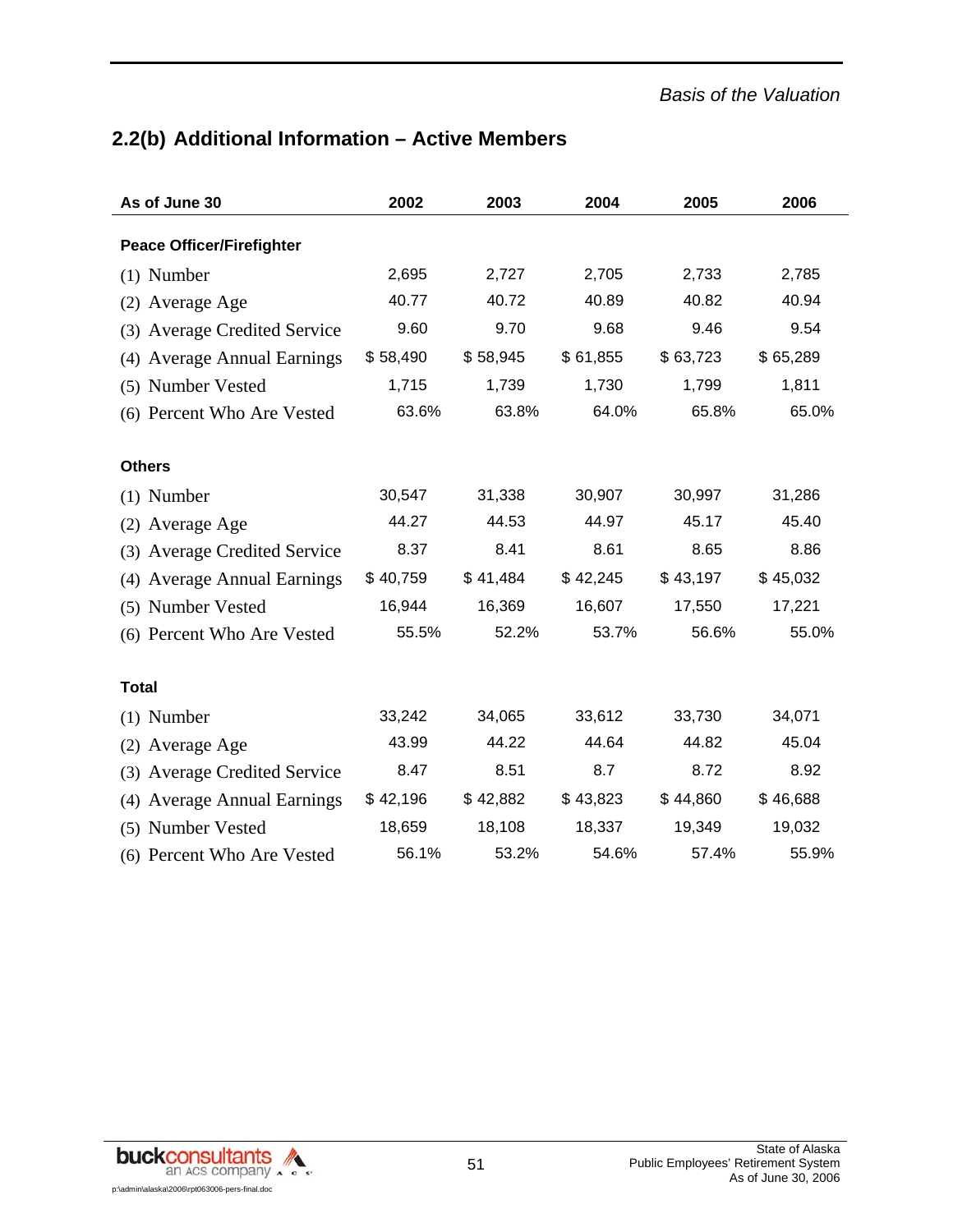

#### **2.2(b) Additional Information – Active Members** *(continued)*

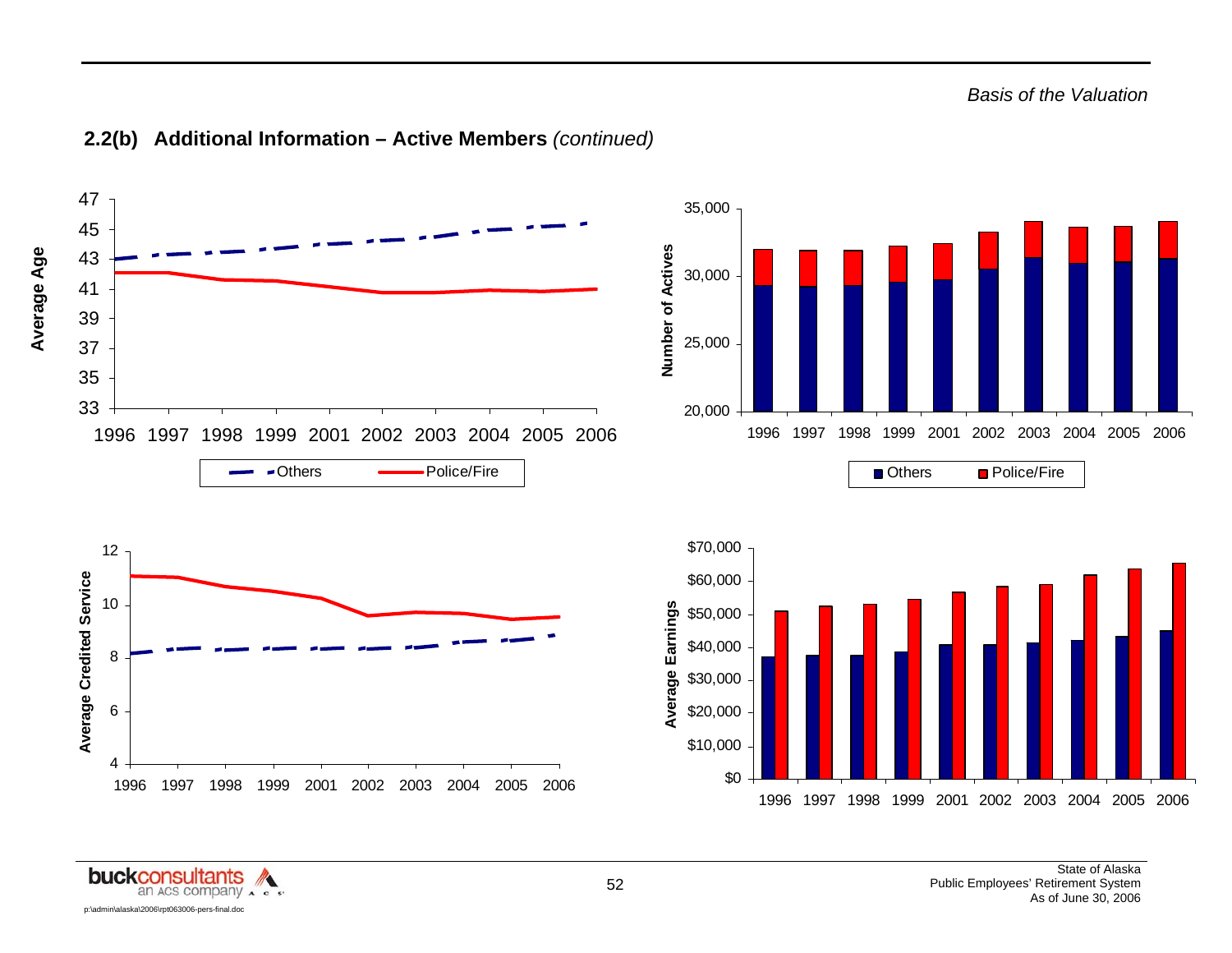# **2.2(c) Distribution of Active Members** – **Peace Officer/Firefighter**

|           |               | Total             | Average      | Years     |        | Total             | Average      |
|-----------|---------------|-------------------|--------------|-----------|--------|-------------------|--------------|
|           |               | Annual            | Annual       | οf        |        | Annual            | Annual       |
| Age       | <b>Number</b> | Earnings          | Earnings     | Service   | Number | Earnings          | Earnings     |
| $0 - 19$  | 0             | \$<br>0           | \$<br>0      | 0         | 216    | \$<br>5,622,287   | \$<br>26,029 |
| $20 - 24$ | 83            | 3.654.582         | 44.031       |           | 208    | 12.205.162        | 58.679       |
| $25 - 29$ | 279           | 15,869,756        | 56,881       | 2         | 131    | 7,783,905         | 59,419       |
| $30 - 34$ | 477           | 30,245,201        | 63,407       | 3         | 164    | 10,095,152        | 61,556       |
| $35 - 39$ | 548           | 36,837,432        | 67,222       | 4         | 222    | 14,255,268        | 64,213       |
| $40 - 44$ | 449           | 31,332,671        | 69,783       | $0 - 4$   | 941    | 49,961,774        | 53,094       |
| $45 - 49$ | 400           | 27.349.821        | 68.375       | $5 - 9$   | 705    | 48.140.886        | 68.285       |
| $50 - 54$ | 312           | 20.898.271        | 66.982       | $10 - 14$ | 492    | 36.323.764        | 73.829       |
| $55 - 59$ | 191           | 12,748,506        | 66,746       | $15 - 19$ | 364    | 26,580,881        | 73,024       |
| $60 - 64$ | 42            | 2,657,456         | 63,273       | $20 - 24$ | 196    | 14.264.296        | 72.777       |
| $65 - 69$ | 4             | 235,844           | 58,961       | $25 - 29$ | 73     | 5,496,990         | 75,301       |
| 70 – 74   | 0             | 0                 | 0            | $30 - 34$ | 11     | 827,141           | 75,195       |
| $75+$     | 0             | 0                 | 0            | $35 - 39$ | 3      | 233.808           | 77.936       |
|           |               |                   |              | $40+$     | 0      | 0                 | 0            |
| Total     | 2,785         | 181,829,540<br>\$ | 65,289<br>\$ | Total     | 2,785  | \$<br>181,829,540 | \$<br>65,289 |

#### Annual Earnings by Age **Annual Earnings by Credited Service Annual Earnings by Credited Service**

#### **Years of Credited Service by Age**

| <b>Years of Service</b> |         |       |           |           |           |       |       |       |       |       |  |
|-------------------------|---------|-------|-----------|-----------|-----------|-------|-------|-------|-------|-------|--|
| Age                     | $0 - 4$ | $5-9$ | $10 - 14$ | $15 - 19$ | $20 - 24$ | 25-29 | 30-34 | 35-39 | $40+$ | Total |  |
| $0 - 19$                | 0       | 0     |           | O         | 0         | 0     |       |       |       |       |  |
| $20 - 24$               | 83      | 0     |           |           |           |       |       |       |       | 83    |  |
| $25 - 29$               | 220     | 59    |           |           |           |       |       |       |       | 279   |  |
| $30 - 34$               | 217     | 195   | 65        |           |           |       |       |       |       | 477   |  |
| $35 - 39$               | 163     | 194   | 144       | 44        |           |       |       |       |       | 548   |  |
| $40 - 44$               | 107     | 111   | 113       | 98        | 20        |       |       |       |       | 449   |  |
| $45 - 49$               | 72      | 75    | 68        | 94        | 72        | 19    |       |       |       | 400   |  |
| $50 - 54$               | 49      | 40    | 57        | 53        | 69        | 40    | 4     |       |       | 312   |  |
| $55 - 59$               | 24      | 24    | 39        | 59        | 28        | 11    | 5     |       |       | 191   |  |
| $60 - 64$               | 6       |       | 5         | 14        | 4         | 2     | ົ     |       |       | 42    |  |
| $65 - 69$               |         |       |           | 2         |           |       |       |       |       | 4     |  |
| $70 - 74$               |         |       |           |           |           |       |       |       |       |       |  |
| $75+$                   | 0       | 0     | 0         | 0         | 0         | 0     | 0     | 0     | 0     | 0     |  |
| Total                   | 941     | 705   | 492       | 364       | 196       | 73    | 11    | 3     | 0     | 2,785 |  |
|                         |         |       |           |           |           |       |       |       |       |       |  |

Total annual earnings are the annualized earnings for the fiscal year ending on the valuation date.

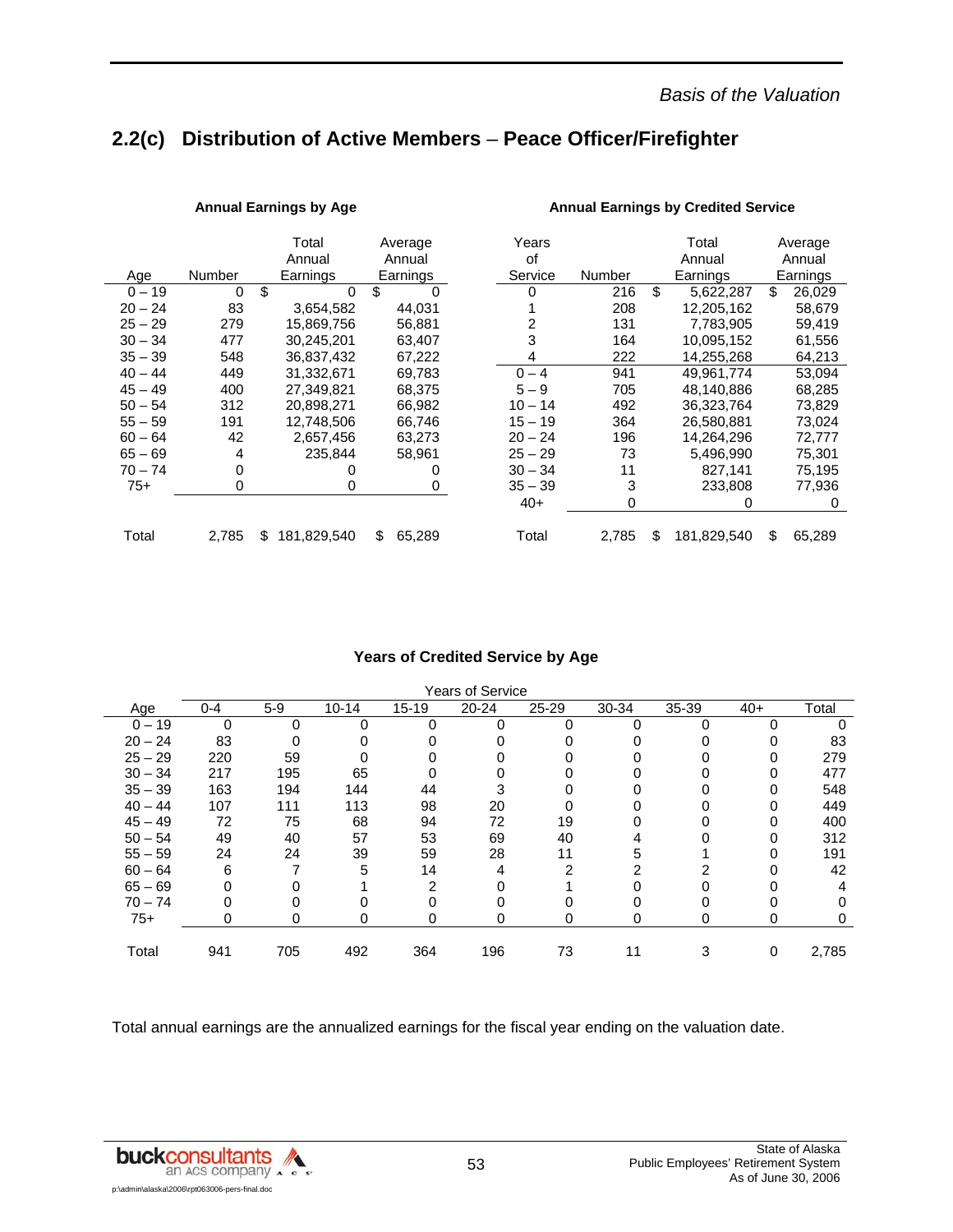| <b>Valuation</b><br><b>Date</b> | <b>Number</b> | Annual<br><b>Earnings</b><br>(000's) | Annual<br>Average<br><b>Earnings</b> | <b>Percent</b><br>Increase/<br>(Decrease)<br>in Average<br><b>Earnings</b> | Number of<br><b>Participating</b><br><b>Employers</b> |
|---------------------------------|---------------|--------------------------------------|--------------------------------------|----------------------------------------------------------------------------|-------------------------------------------------------|
| June 30, 2006                   | 2,785         | 181,830 <sup>1</sup><br>\$           | \$<br>65,289                         | 2.5%                                                                       | 160                                                   |
| June 30, 2005                   | 2,733         | 174,155                              | 63,723                               | 3.0%                                                                       | 160                                                   |
| June 30, 2004                   | 2,705         | 167,317                              | 61,855                               | 4.9%                                                                       | 161                                                   |
| June 30, 2003                   | 2,727         | 160,743                              | 58,945                               | 0.8%                                                                       | 160                                                   |
| June 30, 2002                   | 2,695         | 157,632                              | 58,490                               | 3.4%                                                                       | 161                                                   |
| June 30, 2001                   | 2,683         | 151,701                              | 56,542                               | 3.9%                                                                       | 158                                                   |
| June 30, 1999                   | 2,624         | 142,843                              | 54,437                               | 2.7%                                                                       | 148                                                   |
| June 30, 1998                   | 2,617         | 138,653                              | 52,982                               | 1.0%                                                                       | 148                                                   |
| June 30, 1997                   | 2,587         | 135,702                              | 52,455                               | 2.8%                                                                       | 156                                                   |
| June 30, 1996                   | 2,634         | 134,362                              | 51,011                               | 0.2%                                                                       | 156                                                   |

# **2.2(d) Schedule of Active Member Valuation Data – Peace Officer/Firefighter**

<sup>&</sup>lt;sup>1</sup> Prior to June 30, 2006, unannualized earnings were used. Starting June 30, 2006, annualized earnings are used.



l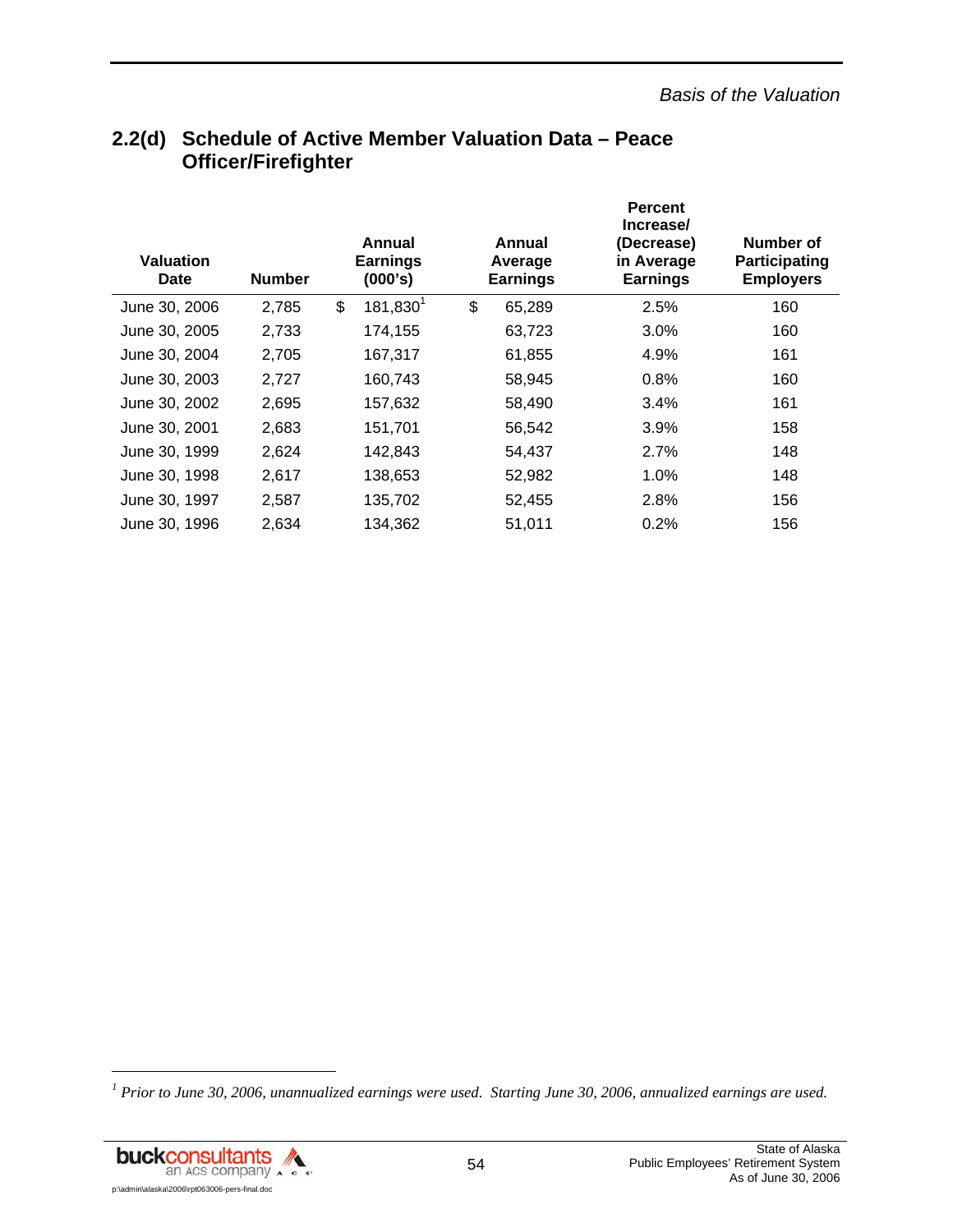# **2.2(e) Distribution of Active Members** – **Others**

|           |        | Total<br>Annual | Average<br>Annual | Years<br>οf |        | Total<br>Annual  | Average<br>Annual |
|-----------|--------|-----------------|-------------------|-------------|--------|------------------|-------------------|
| Age       | Number | Earnings        | Earnings          | Service     | Number | Earnings         | Earnings          |
| $0 - 19$  | 65     | \$<br>940,347   | \$<br>14,467      | 0           | 3,446  | \$<br>68,597,375 | \$<br>19,906      |
| $20 - 24$ | 1.008  | 25.709.834      | 25,506            |             | 3.022  | 116.435.751      | 38.529            |
| $25 - 29$ | 2.123  | 72,995,900      | 34,383            | 2           | 2,229  | 87,944,603       | 39,455            |
| $30 - 34$ | 2,579  | 104,149,165     | 40,384            | 3           | 2,324  | 96,270,837       | 41,425            |
| $35 - 39$ | 3.267  | 137,138,107     | 41.977            | 4           | 2,202  | 94,908,273       | 43,101            |
| $40 - 44$ | 4.579  | 201.678.451     | 44.044            | $0 - 4$     | 13,223 | 464,156,839      | 35,102            |
| $45 - 49$ | 6,000  | 282,915,461     | 47,153            | $5 - 9$     | 7,094  | 325,523,760      | 45,887            |
| $50 - 54$ | 6.165  | 309,810,908     | 50,253            | $10 - 14$   | 4,325  | 221,819,865      | 51,288            |
| $55 - 59$ | 3.715  | 187,788,998     | 50.549            | $15 - 19$   | 3.272  | 184,060,388      | 56,253            |
| $60 - 64$ | 1,354  | 65,882,981      | 48,658            | $20 - 24$   | 2,073  | 128,274,966      | 61,879            |
| $65 - 69$ | 348    | 16,312,274      | 46.874            | $25 - 29$   | 1.129  | 73.189.305       | 64.827            |
| 70 – 74   | 61     | 2,760,671       | 45,257            | $30 - 34$   | 146    | 9,998,436        | 68,482            |
| $75+$     | 22     | 780,013         | 35,455            | $35 - 39$   | 23     | 1,775,179        | 77,182            |
|           |        |                 |                   | $40+$       |        | 64.372           | 64,372            |
| Total     | 31,286 | \$1,408,863,110 | \$<br>45,032      | Total       | 31,286 | \$1,408,863,110  | \$<br>45,032      |

#### **Annual Earnings by Age Annual Earnings by Credited Service**

#### **Years of Credited Service by Age**

|           | Years of Service |       |           |           |           |           |       |       |       |        |  |
|-----------|------------------|-------|-----------|-----------|-----------|-----------|-------|-------|-------|--------|--|
| Age       | $0 - 4$          | $5-9$ | $10 - 14$ | $15 - 19$ | $20 - 24$ | $25 - 29$ | 30-34 | 35-39 | $40+$ | Total  |  |
| $0 - 19$  | 65               | 0     | 0         | 0         | 0         | 0         | 0     | 0     | 0     | 65     |  |
| $20 - 24$ | 998              | 10    | 0         | 0         | 0         | 0         | 0     | 0     | 0     | 1,008  |  |
| $25 - 29$ | 1,894            | 228   |           |           | 0         | 0         | 0     | 0     | 0     | 2,123  |  |
| $30 - 34$ | 1,726            | 734   | 115       |           | 0         |           | 0     | 0     | 0     | 2,579  |  |
| $35 - 39$ | 1,791            | 969   | 383       | 119       | 5         | 0         | 0     | 0     | 0     | 3,267  |  |
| $40 - 44$ | 1,963            | 1,232 | 711       | 512       | 149       | 12        | 0     | 0     | 0     | 4,579  |  |
| $45 - 49$ | 1,935            | 1,342 | 990       | 839       | 617       | 267       | 10    | 0     | 0     | 6,000  |  |
| $50 - 54$ | 1,443            | 1,354 | 1,093     | 942       | 757       | 524       | 52    | 0     | 0     | 6,165  |  |
| $55 - 59$ | 924              | 775   | 715       | 621       | 382       | 236       | 51    | 11    | 0     | 3,715  |  |
| $60 - 64$ | 350              | 347   | 249       | 186       | 119       | 73        | 20    | 9     |       | 1,354  |  |
| $65 - 69$ | 102              | 83    | 58        | 40        | 38        | 15        | 9     | 3     | 0     | 348    |  |
| $70 - 74$ | 22               | 14    | 9         | 6         | 5         |           | 4     | 0     | 0     | 61     |  |
| $75+$     | 10               | 6     |           | 3         |           |           | 0     | 0     | 0     | 22     |  |
|           |                  |       |           |           |           |           |       |       |       |        |  |
| Total     | 13,223           | 7,094 | 4,325     | 3,272     | 2,073     | 1,129     | 146   | 23    |       | 31,286 |  |

Total annual earnings are the annualized earnings for the fiscal year ending on the valuation date.

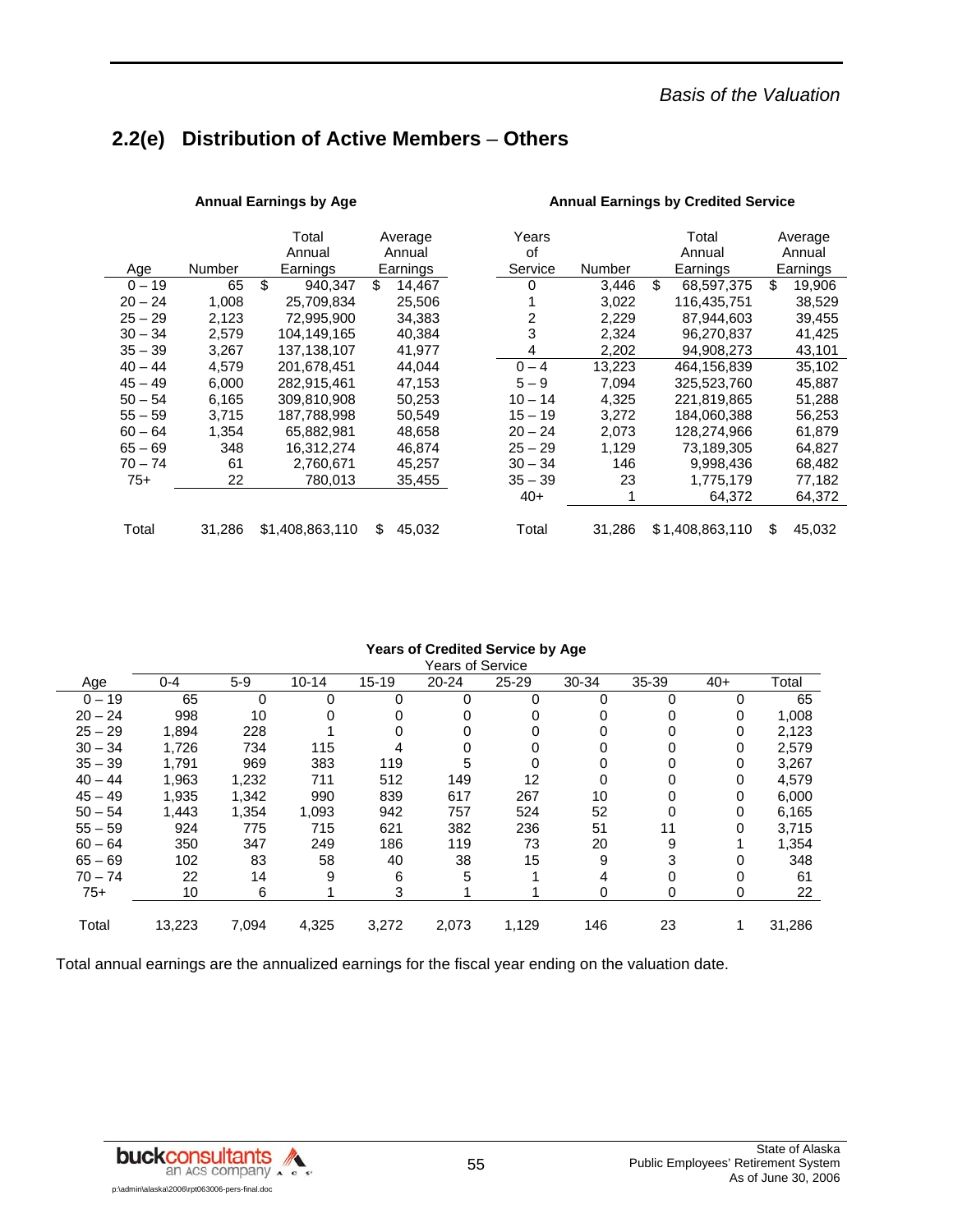# **2.2(f) Schedule of Active Member Valuation Data – Others**

| Valuation<br>Date | <b>Number</b> | Annual<br><b>Earnings</b><br>(000's) | Annual<br>Average<br><b>Earnings</b> | <b>Percent</b><br>Increase/<br>(Decrease)<br>in Average<br><b>Earnings</b> | Number of<br>Participating<br><b>Employers</b> |
|-------------------|---------------|--------------------------------------|--------------------------------------|----------------------------------------------------------------------------|------------------------------------------------|
| June 30, 2006     | 31,286        | $$1,408,863$ <sup>1</sup>            | \$<br>45,032                         | 4.2%                                                                       | 160                                            |
| June 30, 2005     | 30,997        | 1,338,962                            | 43,197                               | 2.3%                                                                       | 160                                            |
| June 30, 2004     | 30,907        | 1,305,670                            | 42,245                               | 1.8%                                                                       | 161                                            |
| June 30, 2003     | 31,338        | 1,300,041                            | 41,484                               | 1.8%                                                                       | 160                                            |
| June 30, 2002     | 30,547        | 1,245,055                            | 40,759                               | 0.3%                                                                       | 161                                            |
| June 30, 2001     | 29,758        | 1,208,700                            | 40,618                               | 5.4%                                                                       | 158                                            |
| June 30, 1999     | 29,590        | 1,140,706                            | 38,550                               | 3.0%                                                                       | 148                                            |
| June 30, 1998     | 29,293        | 1,096,786                            | 37,442                               | 0.2%                                                                       | 148                                            |
| June 30, 1997     | 29,267        | 1,093,433                            | 37,361                               | 0.7%                                                                       | 156                                            |
| June 30, 1996     | 29,326        | 1,087,504                            | 37,083                               | 1.3%                                                                       | 156                                            |

<sup>&</sup>lt;sup>1</sup> Prior to June 30, 2006, unannualized earnings were used. Starting June 30, 2006, annualized earnings are used.



l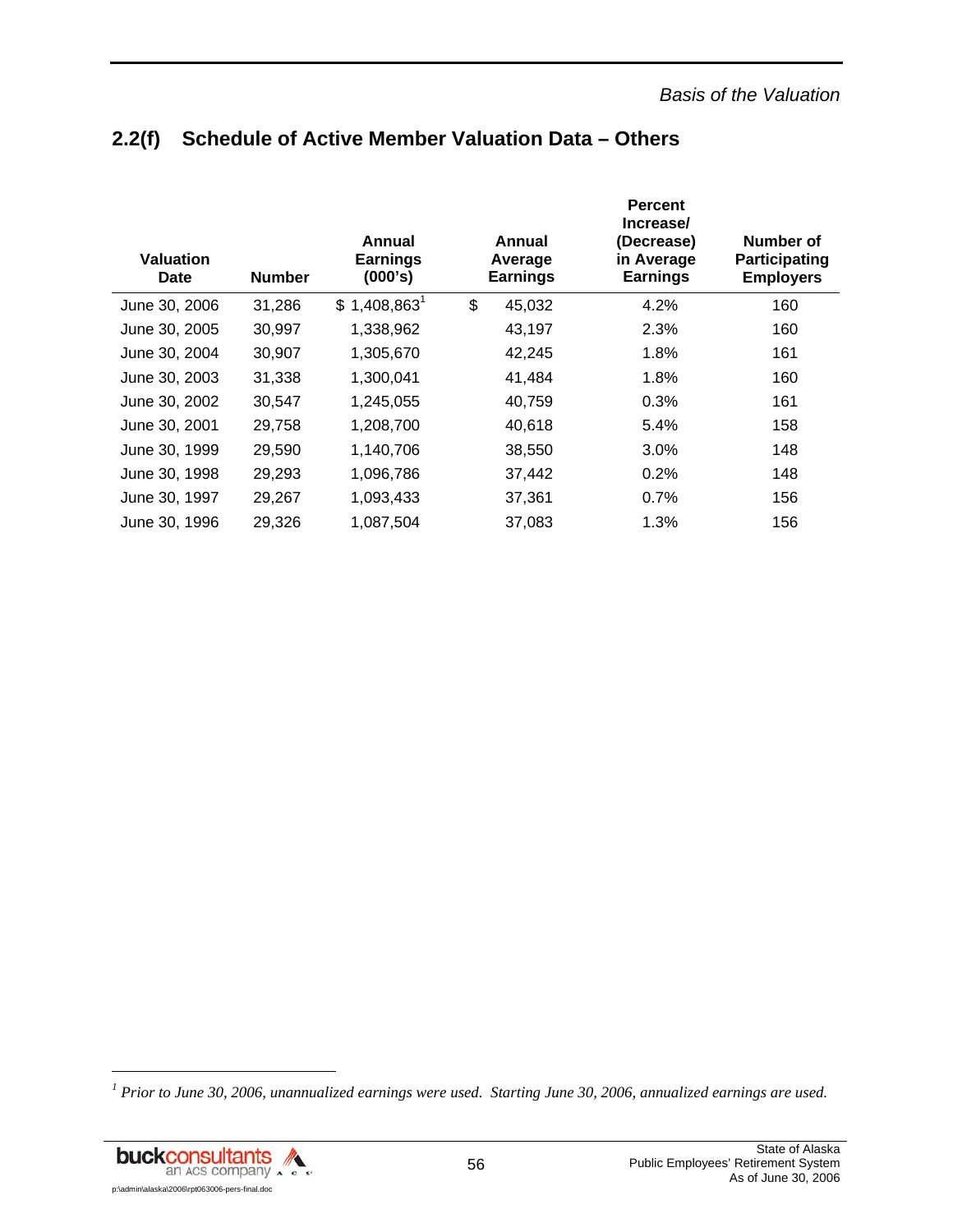# **2.2(g) Statistics on New Benefit Recipients – Peace Officer/Firefighter**

| During the Year Ending June 30                         | 2002        | 2003        | 2004        | 2005        | 2006 |       |
|--------------------------------------------------------|-------------|-------------|-------------|-------------|------|-------|
| <b>Service</b>                                         |             |             |             |             |      |       |
| $(1)$ Number                                           | 128         | 114         | 150         | 121         |      | 91    |
| (2) Average Age at                                     |             |             |             |             |      |       |
| Commencement                                           | 51.17       | 51.72       | 52.43       | 52.98       |      | 54.50 |
| (3) Average Monthly Benefit                            | \$<br>2,681 | \$<br>2,835 | \$<br>2,761 | \$<br>2,435 | \$   | 2,415 |
| <b>Survivor (including surviving spouse and QDROs)</b> |             |             |             |             |      |       |
| $(1)$ Number                                           | 26          | 19          | 19          | $12*$       |      | $22*$ |
| (2) Average Age at                                     |             |             |             |             |      |       |
| Commencement                                           | 52.78       | 56.54       | 57.46       | 49.41       |      | 56.72 |
| (3) Average Monthly Benefit                            | \$<br>1,435 | \$<br>1,265 | \$<br>1,544 | \$<br>876   | \$   | 993   |
| <b>Disability</b>                                      |             |             |             |             |      |       |
| $(1)$ Number                                           | 3           | 10          | 5           | 12          |      | 5     |
| (2) Average Age at                                     | 43.30       | 49.86       | 47.50       | 47.42       |      | 47.21 |
| Commencement                                           |             |             |             |             |      |       |
| (3) Average Monthly Benefit                            | \$<br>1,684 | \$<br>1,945 | \$<br>1,938 | \$<br>1,691 | \$   | 2,032 |
| <b>Total</b>                                           |             |             |             |             |      |       |
| $(1)$ Number                                           | 157         | 143         | 174         | 145         |      | 118   |
| (2) Average Age at                                     |             |             |             |             |      |       |
| Commencement                                           | 51.29       | 52.22       | 52.84       | 52.23       |      | 54.61 |
| (3) Average Monthly Benefit                            | \$<br>2,456 | \$<br>2,564 | \$<br>2,604 | \$<br>2,244 | \$   | 2,134 |

\* Does not include new beneficiaries that were retirees or disabled retirees as of the prior valuation date.

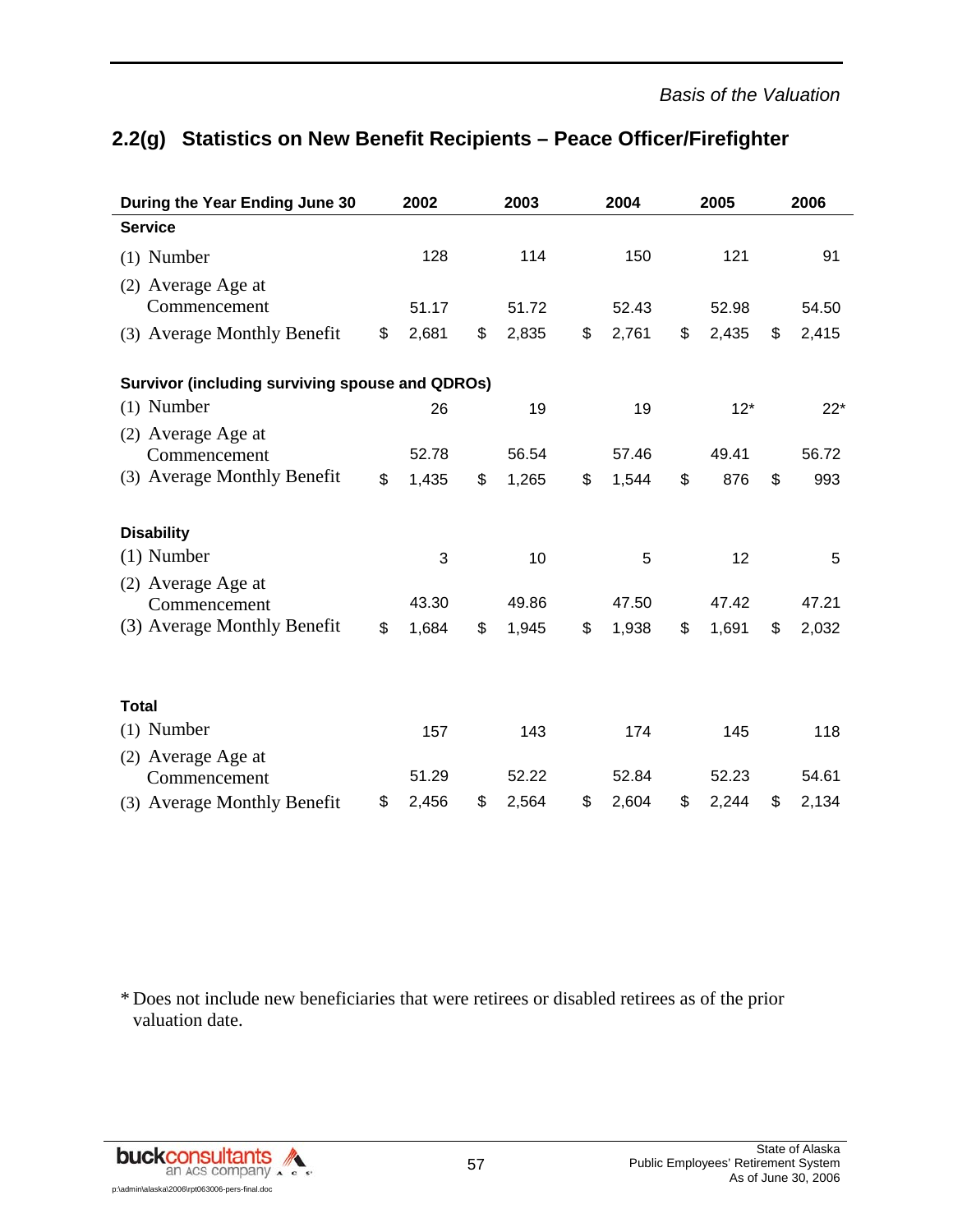|                                                                                                                    | Years of Credited Service |             |    |             |                        |             |           |             |           |              |    |             |    |             |
|--------------------------------------------------------------------------------------------------------------------|---------------------------|-------------|----|-------------|------------------------|-------------|-----------|-------------|-----------|--------------|----|-------------|----|-------------|
|                                                                                                                    | $5 - 9$<br>$0 - 4$        |             |    |             | $15 - 19$<br>$10 - 14$ |             | $20 - 24$ |             | $25 - 29$ |              |    | $30+$       |    |             |
| Period 7/1/05 - 6/30/06: *<br><b>Average Monthly Benefit</b><br>Number of Recipients<br>Period 7/1/04 - 6/30/05: * | \$                        | 1,556<br>5  | \$ | 748<br>11   | \$                     | 1,280<br>9  | \$        | 2,236<br>26 | \$        | 2,931<br>29  | \$ | 3,595<br>13 | \$ | 4,190<br>3  |
| <b>Average Monthly Benefit</b><br>Number of Recipients                                                             | \$                        | 277         | \$ | 700<br>14   | \$                     | 1,209<br>20 | \$        | 1,823<br>23 | \$        | 2,852<br>66  | \$ | 3,804<br>13 | \$ | 3,846<br>3  |
| Period 7/1/03 - 6/30/04:<br><b>Average Monthly Benefit</b><br>Number of Recipients<br>Period 7/1/02 - 6/30/03:     | \$                        | 1,644<br>4  | \$ | 2,392<br>78 | \$                     | 2,298<br>46 | \$        | 2,093<br>43 | \$        | 2,435<br>61  | \$ | 2,895<br>30 | \$ | 2,546<br>8  |
| Average Monthly Benefit<br>Number of Recipients<br>Period 7/1/01 - 6/30/02:                                        | \$                        | 1,594       | \$ | 697<br>9    | \$                     | 1,131<br>20 | \$        | 2,043<br>20 | \$        | 3,013<br>79  | \$ | 4,079<br>11 | \$ | 4,313<br>3  |
| <b>Average Monthly Benefit</b><br>Number of Recipients<br>Period 7/1/00 - 6/30/01:                                 | \$                        | 1,903       | \$ | 466<br>6    | \$                     | 1,056<br>12 | \$        | 1,561<br>19 | \$        | 2,567<br>85  | \$ | 3,447<br>32 | \$ | 5,996<br>2  |
| <b>Average Monthly Benefit</b><br>Number of Recipients<br>Period 7/1/98 - 6/30/00:                                 | \$                        | 1,416<br>2  | \$ | 927<br>13   | \$                     | 1,249<br>34 | \$        | 1,704<br>61 | \$        | 2,824<br>143 | \$ | 2,892<br>57 | \$ | 2,702<br>18 |
| <b>Average Monthly Benefit</b><br>Number of Recipients<br>Period 7/1/97 - 6/30/98:                                 | \$                        | 1,879<br>22 | \$ | 698<br>8    | \$                     | 1,214<br>23 | \$        | 1,808<br>29 | \$        | 2,849<br>61  | \$ | 3,713<br>17 | \$ | 4,097<br>3  |
| <b>Average Monthly Benefit</b><br>Number of Recipients<br>Period 7/1/96 - 6/30/97:                                 | \$                        | 1,472<br>13 | \$ | 723<br>8    | \$                     | 1,177<br>13 | \$        | 2,091<br>40 | \$        | 3,199<br>64  | \$ | 3,548<br>22 | \$ | 3,380<br>4  |
| <b>Average Monthly Benefit</b><br>Number of Recipients                                                             | \$                        | 1,263<br>10 | \$ | 592<br>12   | \$                     | 957<br>18   | \$        | 1,719<br>40 | \$        | 2,811<br>68  | \$ | 3,545<br>15 | \$ | 4,733<br>3  |

### **2.2(h) Schedule of Average Benefit Payments – New Benefit Recipients – Peace Officer/Firefighter**

\*Does not include new beneficiaries that were retirees or disabled retirees as of the prior valuation date.

"Average Monthly Benefit" includes post-retirement pension adjustments and cost-of-living increases.

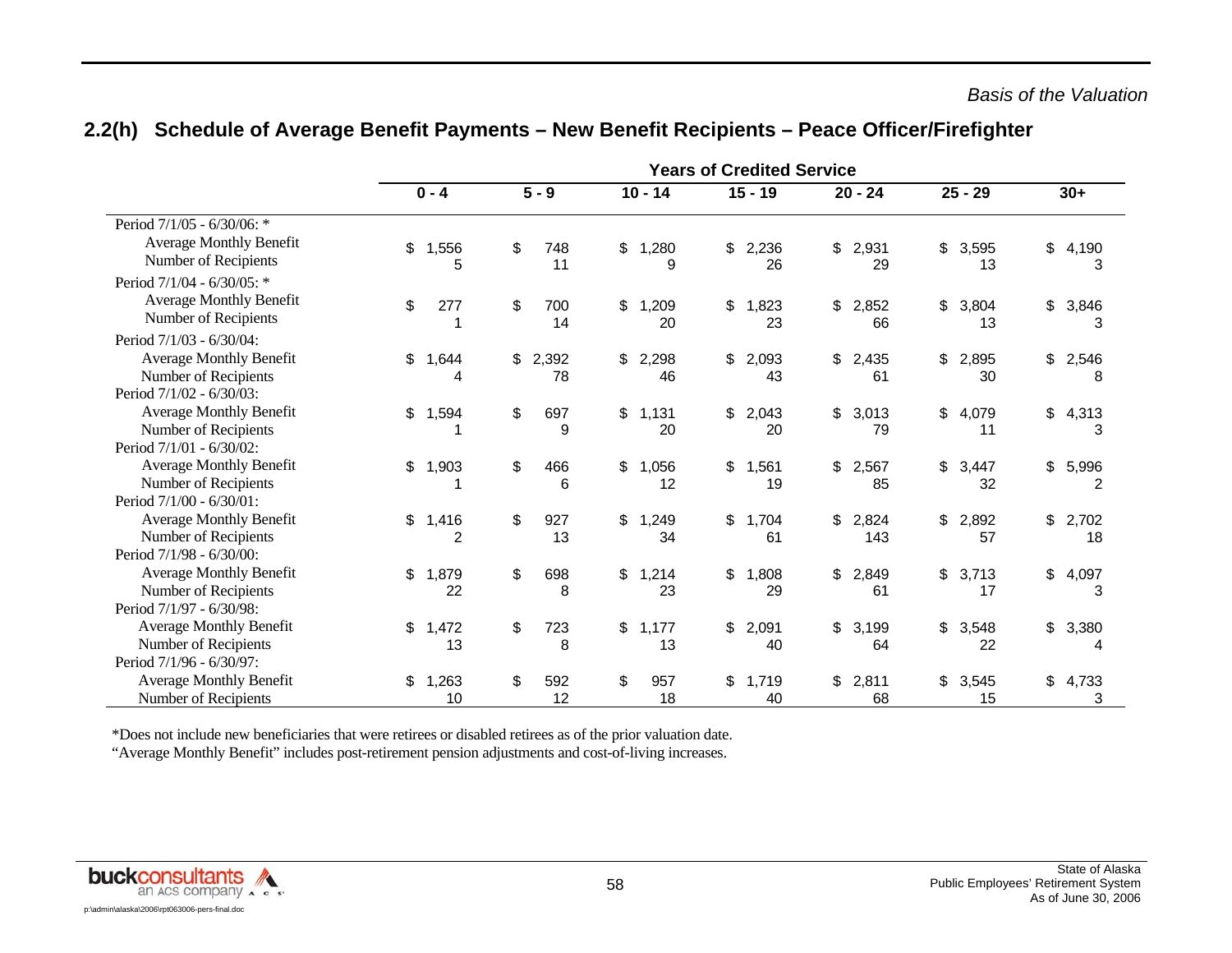# **During the Year Ending June 30 2002 2003 2004 2005 2006 Service**  (1) Number 942 1,247 1,155 1,200 1,308 (2) Average Age at Commencement 56.58 56.85 57.16 57.09 57.41 (3) Average Monthly Benefit \$ 1,481 \$ 1,525 \$ 1,526 \$ 1,524 \$ 1,539 **Survivor (including surviving spouse and QDROs)**  (1) Number 144 136 151 43\* 155\* (2) Average Age at Commencement 62.12 63.24 60.54 55.11 62.33 (3) Average Monthly Benefit \$ 842 \$ 879 \$ 758 \$ 602 \$ 852 **Disability**  (1) Number 49 62 40 44 31 (2) Average Age at Commencement 49.55 49.53 43.22 50.26 49.93 (3) Average Monthly Benefit \$ 1,445 \$ 1,396 \$ 1,268 \$ 1,354 \$ 1,222 **Total**  (1) Number 1,135 1,445 1,346 1,287 1,494 (2) Average Age at Commencement 56.98 57.10 57.12 56.79 57.77 (3) Average Monthly Benefit \$ 1,398 \$ 1,457 \$ 1,432 \$ 1,487 \$ 1,461

# **2.2(i) Statistics on New Benefit Recipients – Others**

\*Does not include new beneficiaries that were retirees or disabled retirees as of the prior valuation date.

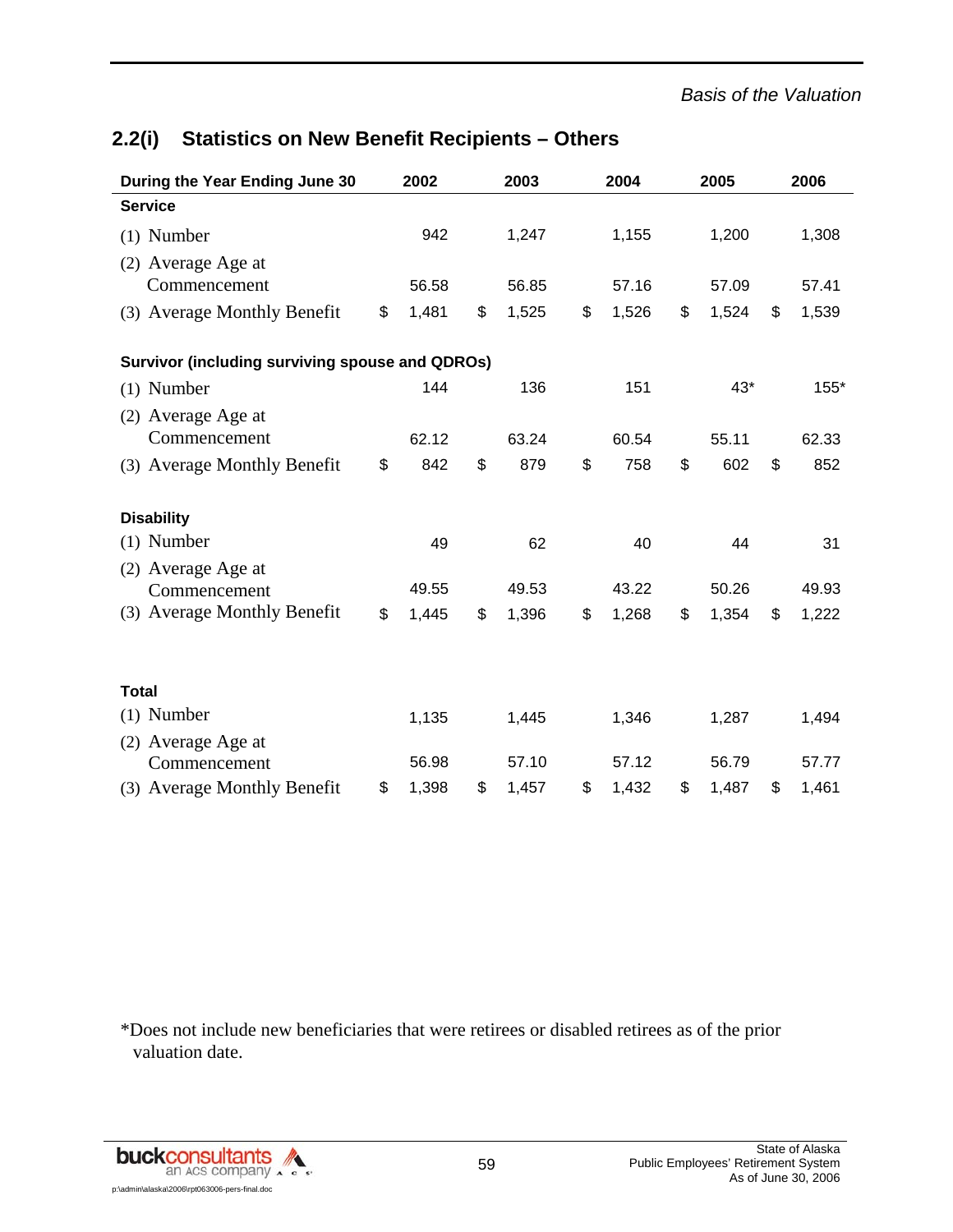|                                                                                      | <b>Years of Credited Service</b> |            |    |            |    |              |    |              |    |              |                    |                    |
|--------------------------------------------------------------------------------------|----------------------------------|------------|----|------------|----|--------------|----|--------------|----|--------------|--------------------|--------------------|
|                                                                                      |                                  | $0 - 4$    |    | $5 - 9$    |    | $10 - 14$    |    | $15 - 19$    |    | $20 - 24$    | $25 - 29$          | $30+$              |
| Period 7/1/05 - 6/30/06: *<br><b>Average Monthly Benefit</b><br>Number of Recipients | \$                               | 519<br>72  | \$ | 536<br>319 | \$ | 950<br>271   | \$ | 1,464<br>246 | \$ | 2,212<br>197 | \$<br>3,247<br>184 | \$<br>3,837<br>50  |
| Period 7/1/04 - 6/30/05: *<br><b>Average Monthly Benefit</b><br>Number of Recipients | \$                               | 423<br>40  | \$ | 516<br>363 | \$ | 1,008<br>266 | \$ | 1,571<br>211 | \$ | 2,249<br>213 | \$<br>3,176<br>118 | \$<br>3,369<br>76  |
| Period 7/1/03 - 6/30/04:<br><b>Average Monthly Benefit</b><br>Number of Recipients   | \$                               | 659<br>28  | \$ | 745<br>300 | \$ | 806<br>231   | \$ | 968<br>218   | \$ | 917<br>234   | \$<br>1,163<br>109 | \$<br>1,488<br>58  |
| Period 7/1/02 - 6/30/03:<br><b>Average Monthly Benefit</b><br>Number of Recipients   | \$                               | 984<br>202 | \$ | 678<br>379 | \$ | 1,022<br>290 | \$ | 1,601<br>219 | \$ | 2,201<br>179 | \$<br>3,116<br>99  | \$<br>4,004<br>77  |
| Period 7/1/01 - 6/30/02:<br><b>Average Monthly Benefit</b><br>Number of Recipients   | \$                               | 488<br>15  | \$ | 500<br>283 | \$ | 886<br>246   | \$ | 1,428<br>227 | \$ | 2,020<br>198 | \$<br>2,663<br>94  | \$<br>3,653<br>72  |
| Period 7/1/00 - 6/30/01:<br><b>Average Monthly Benefit</b><br>Number of Recipients   | \$                               | 602<br>8   | \$ | 577<br>174 | \$ | 791<br>289   | \$ | 1,129<br>594 | \$ | 1,392<br>542 | \$<br>1,771<br>438 | \$<br>1,949<br>297 |
| Period 7/1/98 - 6/30/00:<br><b>Average Monthly Benefit</b><br>Number of Recipients   | \$                               | 653<br>55  | \$ | 518<br>237 | \$ | 894<br>249   | \$ | 1,477<br>225 | \$ | 2,129<br>157 | \$<br>2,853<br>86  | \$<br>3,813<br>44  |
| Period 7/1/97 - 6/30/98:<br><b>Average Monthly Benefit</b><br>Number of Recipients   | \$                               | 943<br>107 | \$ | 511<br>246 | \$ | 935<br>281   | \$ | 1,512<br>282 | \$ | 2,090<br>175 | \$<br>3,007<br>86  | \$<br>3,700<br>42  |
| Period 7/1/96 - 6/30/97:<br>Average Monthly Benefit<br>Number of Recipients          | \$                               | 905<br>43  | \$ | 481<br>254 | \$ | 872<br>223   | \$ | 1,507<br>191 | \$ | 2,086<br>112 | \$<br>2,821<br>54  | \$<br>3,308<br>27  |

# **2.2(j) Schedule of Average Benefit Payments – New Benefit Recipients – Others**

\*Does not include new beneficiaries that were retirees or disabled retirees as of the prior valuation date.

"Average Monthly Benefit" includes post-retirement pension adjustments and cost-of-living increases.

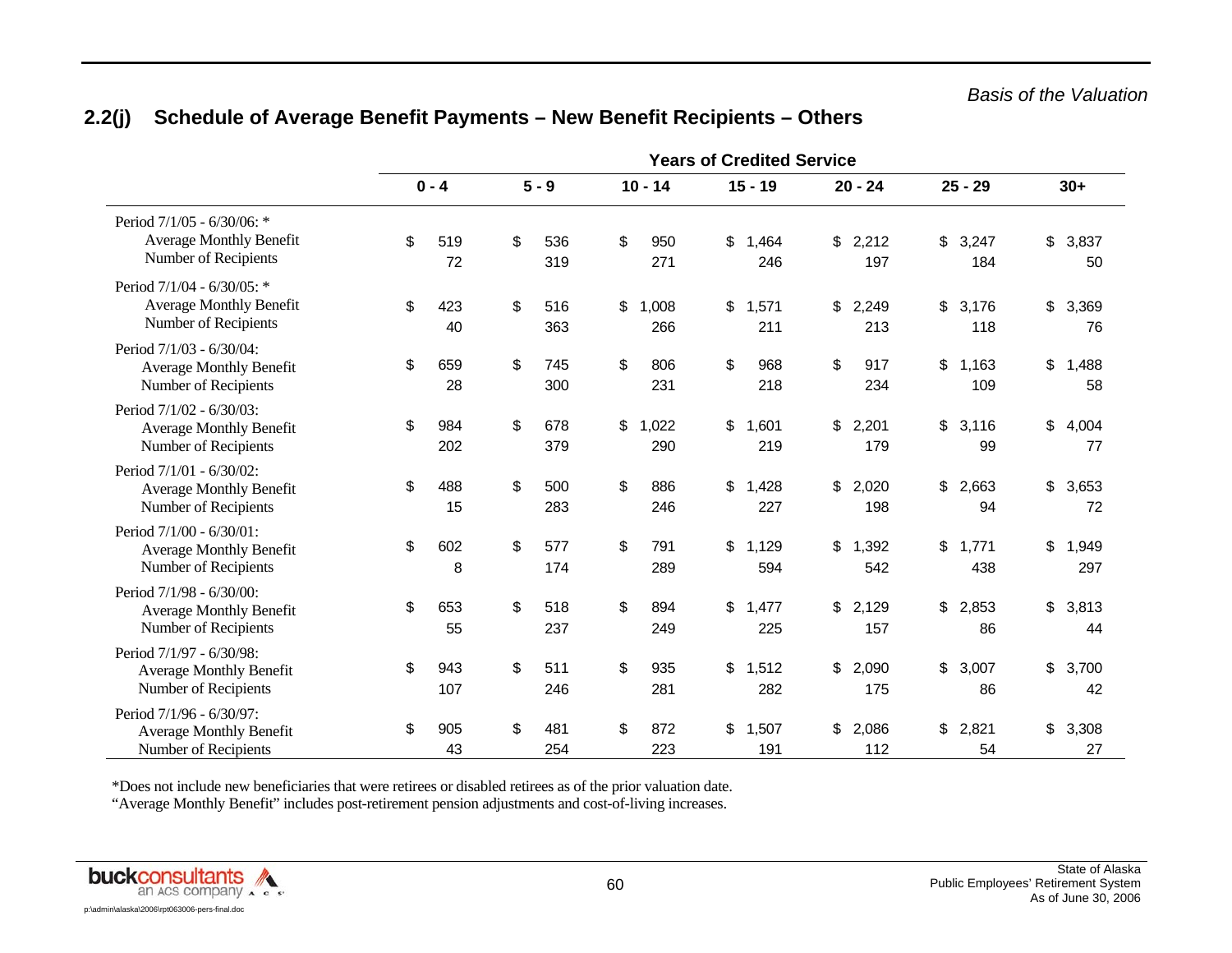# **2.2(k) Statistics on All Benefit Recipients**

|                                                          | <b>Peace Officer/</b><br>Firefighter | <b>Others</b> |
|----------------------------------------------------------|--------------------------------------|---------------|
| <b>Service Retirements</b>                               |                                      |               |
| (1) Number, June 30, 2005                                | 1,995                                | 16,438        |
| (2) Net Change During FY06                               | 73                                   | 1,024         |
| (3) Number, June 30, 2006                                | 2,068                                | 17,462        |
| (3) Average Age At                                       |                                      |               |
| Commencement                                             | 51.32                                | 56.58         |
| (4) Average Current Age                                  | 60.78                                | 66.16         |
| (5) Average Monthly Benefit                              | \$<br>2,634                          | \$<br>1,359   |
| <b>Survivors (including surviving spouses and QDROs)</b> |                                      |               |
| (1) Number, June 30, 2005                                | 222                                  | 1,620         |
| (2) Net Change During FY06                               | 21                                   | 102           |
| (3) Number, June 30, 2006                                | 243                                  | 1,722         |
| (4) Average Age At                                       |                                      |               |
| Commencement                                             | 51.34                                | 57.86         |
| (5) Average Current Age                                  | 59.05                                | 67.40         |
| (6) Average Monthly Benefit                              | \$<br>1,373                          | \$<br>838     |
| <b>Disabilities</b>                                      |                                      |               |
| (1) Number, June 30, 2005                                | 63                                   | 365           |
| (2) Net Change During FY06                               | (6)                                  | (16)          |
| (3) Number, June 30, 2006                                | 57                                   | 349           |
| (4) Average Age At<br>Commencement                       | 45.01                                | 45.17         |
| (5) Average Current Age                                  | 51.30                                | 51.78         |
| (6) Average Monthly Benefit                              | \$<br>1,728                          | \$<br>1,378   |
| <b>Total</b>                                             |                                      |               |
| (1) Number, June 30, 2005                                | 2,280                                | 18,423        |
| (2) Net Change During FY06                               | 88                                   | 1,110         |
| (3) Number, June 30, 2006                                | 2,368                                | 19,533        |
| (4) Average Age At                                       |                                      |               |
| Commencement                                             | 51.17                                | 56.49         |
| (5) Average Current Age                                  | 60.37                                | 66.01         |
| (6) Average Monthly Benefit                              | \$<br>2,483                          | \$<br>1,313   |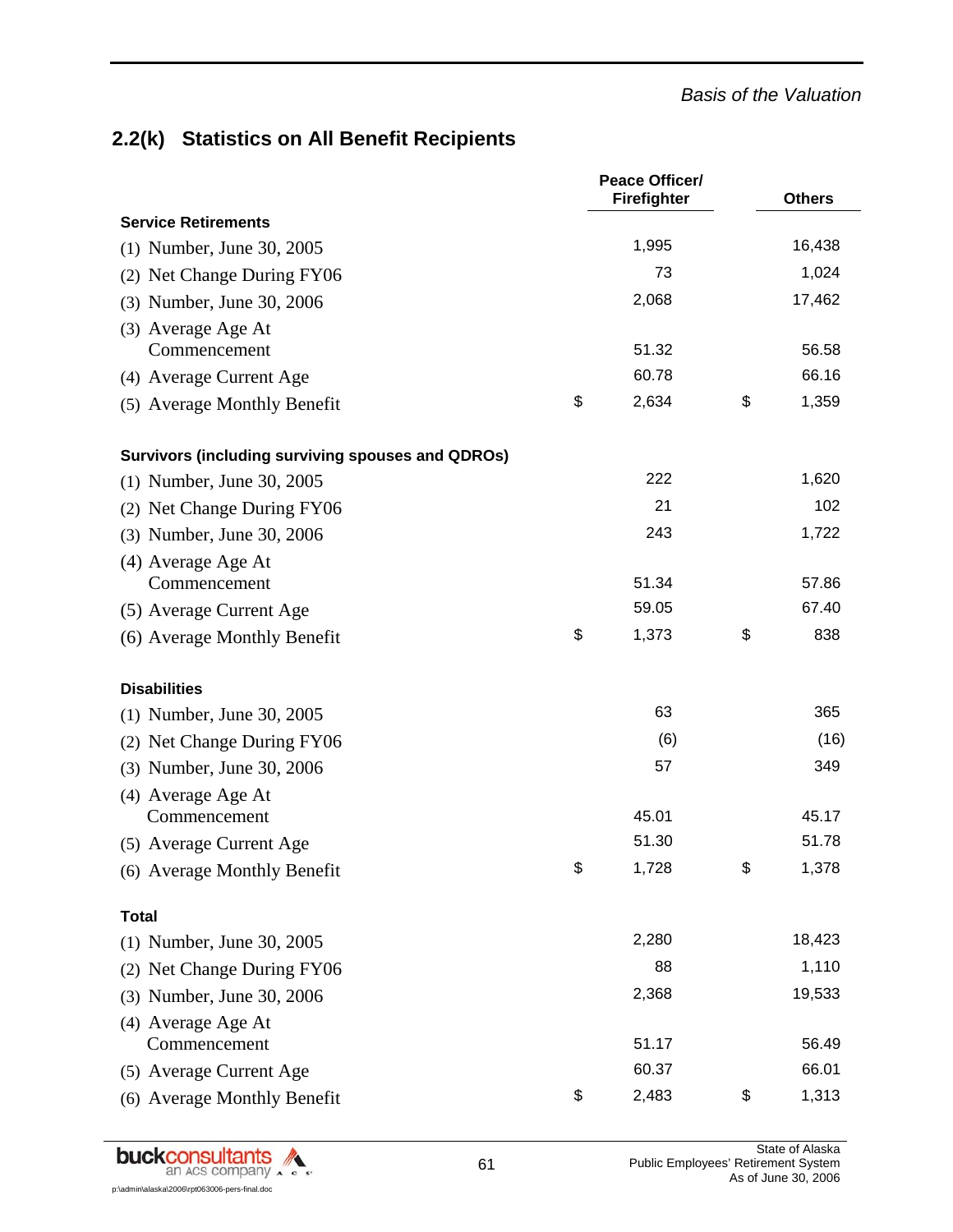*Basis of the Valuation* 

### **2.2(k) Statistics on All Benefit Recipients** *(continued)*



**Peace Officer/Firefighter** 



\$0

\$500

1996 1997 1998 1999 2001 2002 2003 2004 2005 2006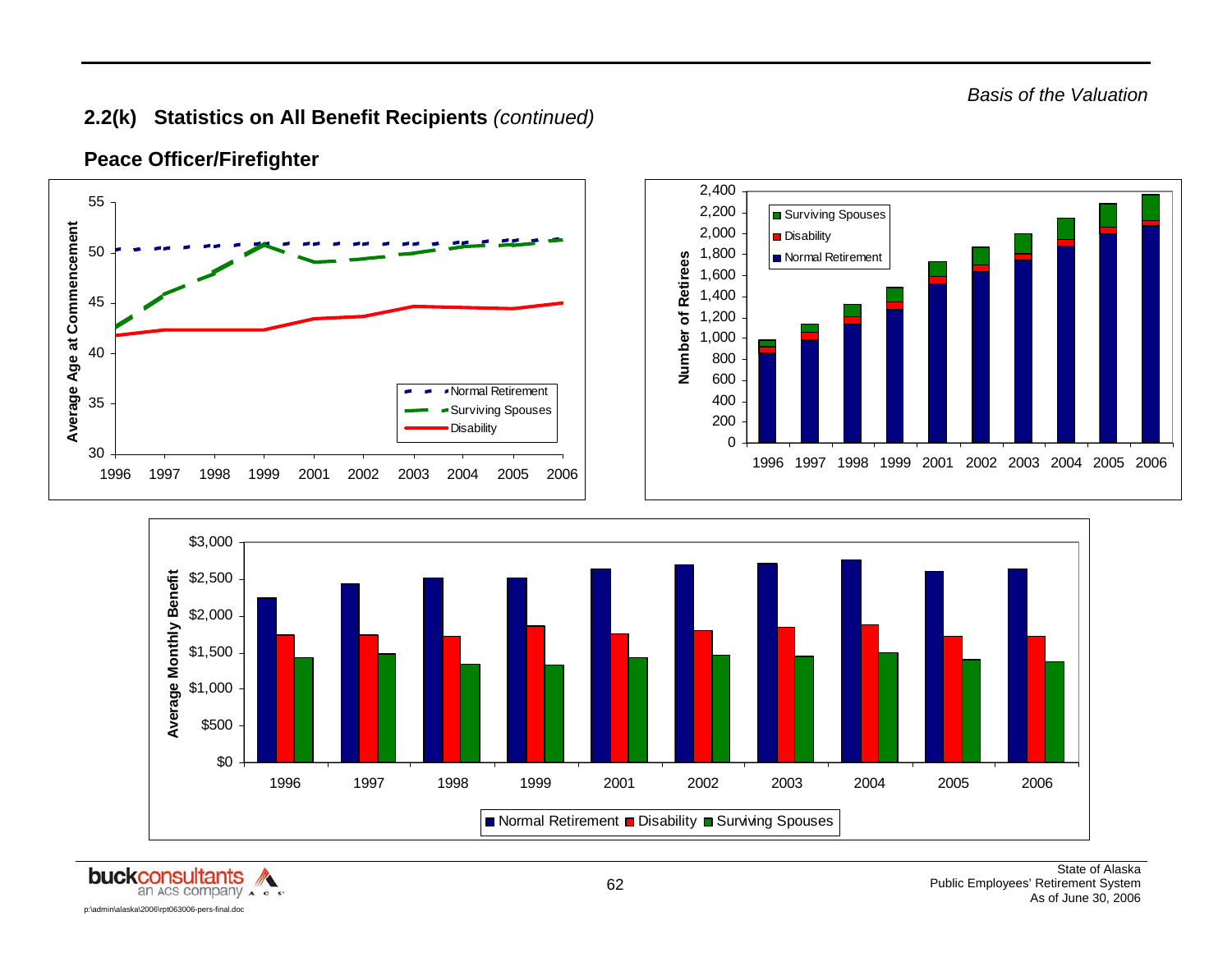# **2.2(k) Statistics on All Benefit Recipients** *(continued)*



**Others** 



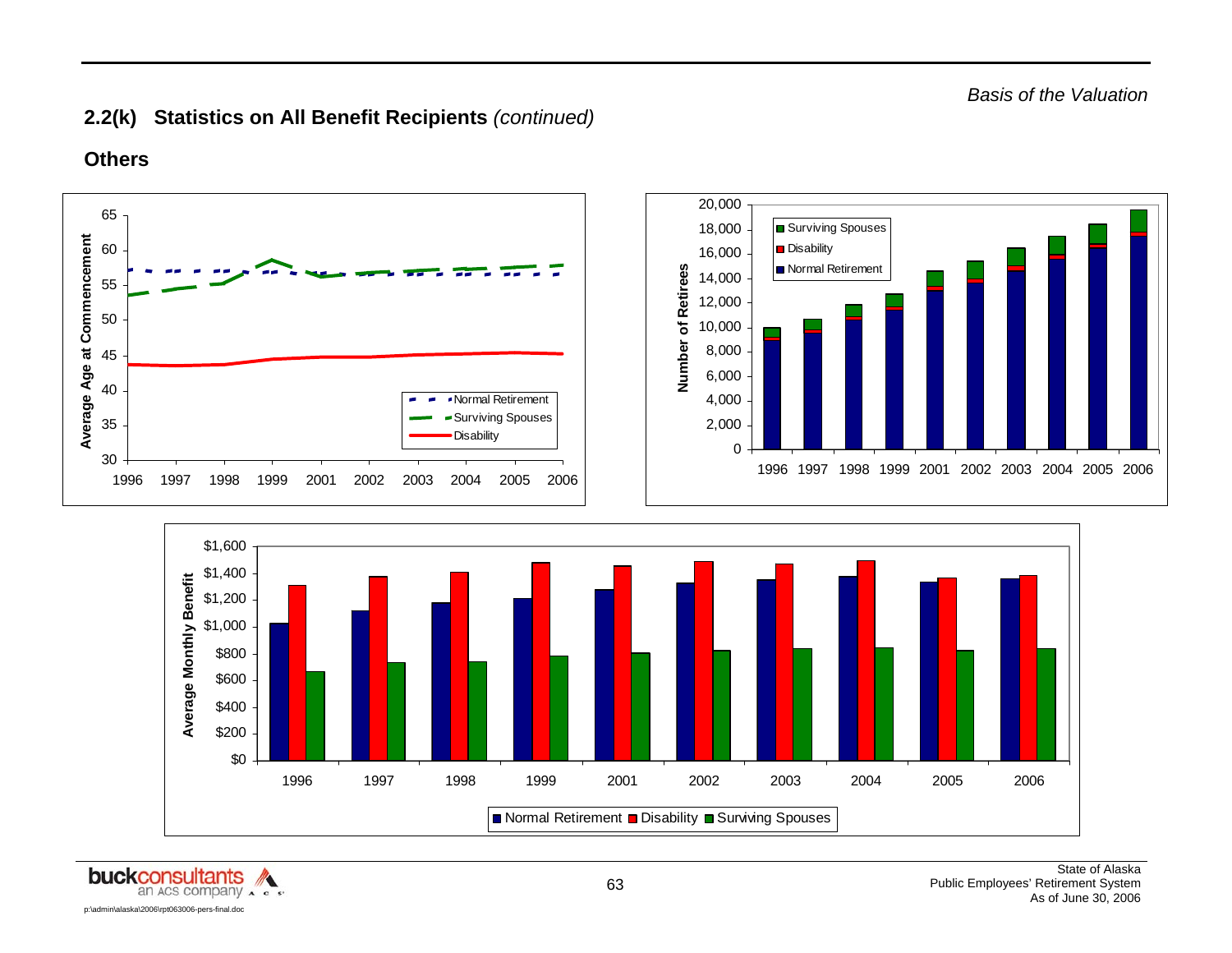*Basis of the Valuation* 

## **2.2(l) Distribution of Annual Benefits for Benefit Recipients – Peace Officer/Firefighter**

|           |        | <b>Annual Benefit by Age</b>      |                                     | <b>Annual Benefit by Years Since Commencement</b> |        |    |                                   |    |                              |  |  |  |
|-----------|--------|-----------------------------------|-------------------------------------|---------------------------------------------------|--------|----|-----------------------------------|----|------------------------------|--|--|--|
| Age       | Number | Total<br>Annual<br><b>Benefit</b> | Average<br>Annual<br><b>Benefit</b> | Years<br>Since<br>Commencement                    | Number |    | Total<br>Annual<br><b>Benefit</b> |    | Average<br>Annual<br>Benefit |  |  |  |
| $0 - 19$  | 0      | \$<br>0                           | \$                                  | 0                                                 | 120    | \$ | 3,092,638                         | \$ | 25,772                       |  |  |  |
| $20 - 24$ | 0      |                                   |                                     |                                                   | 157    |    | 4,157,143                         |    | 26,479                       |  |  |  |
| $25 - 29$ | 0      |                                   |                                     |                                                   | 181    |    | 5,146,606                         |    | 28,434                       |  |  |  |
| $30 - 34$ |        | 22,838                            | 22,838                              | 3                                                 | 132    |    | 3,755,363                         |    | 28,450                       |  |  |  |
| $35 - 39$ | 4      | 75,603                            | 18,901                              | 4                                                 | 165    |    | 4,450,562                         |    | 26,973                       |  |  |  |
| $40 - 44$ | 24     | 588,879                           | 24,537                              | $0 - 4$                                           | 755    |    | 20,602,312                        |    | 27,288                       |  |  |  |
| $45 - 49$ | 175    | 5,334,932                         | 30,485                              | $5 - 9$                                           | 806    |    | 23,597,158                        |    | 29,277                       |  |  |  |
| $50 - 54$ | 416    | 12,829,506                        | 30,840                              | $10 - 14$                                         | 293    |    | 9,018,140                         |    | 30,779                       |  |  |  |
| $55 - 59$ | 630    | 19,775,477                        | 31,390                              | $15 - 19$                                         | 328    |    | 11,280,116                        |    | 34,391                       |  |  |  |
| $60 - 64$ | 521    | 15,126,450                        | 29,033                              | $20 - 24$                                         | 113    |    | 4,002,975                         |    | 35,425                       |  |  |  |
| $65 - 69$ | 309    | 8,680,358                         | 28,092                              | $25 - 29$                                         | 55     |    | 1,602,901                         |    | 29,144                       |  |  |  |
| $70 - 74$ | 155    | 4,560,697                         | 29,424                              | $30 - 34$                                         | 17     |    | 415,139                           |    | 24,420                       |  |  |  |
| 75+       | 133    | 3,548,538                         | 26,681                              | $35 - 39$                                         |        |    | 24,537                            |    | 24,537                       |  |  |  |
|           |        |                                   |                                     | $40+$                                             | 0      |    | 0                                 |    | 0                            |  |  |  |
| Total     | 2,368  | 70,543,278<br>S.                  | \$<br>29,790                        | Total                                             | 2,368  | \$ | 70,543,278                        | \$ | 29,790                       |  |  |  |

#### **Years Since Benefit Commencement by Age**

|           | Years Since Commencement |       |           |           |           |           |       |       |       |       |  |  |  |  |
|-----------|--------------------------|-------|-----------|-----------|-----------|-----------|-------|-------|-------|-------|--|--|--|--|
| Age       | $0 - 4$                  | $5-9$ | $10 - 14$ | $15 - 19$ | $20 - 24$ | $25 - 29$ | 30-34 | 35-39 | $40+$ | Total |  |  |  |  |
| $0 - 19$  | 0                        | ∩     | O         | 0         | 0         | n         | 0     | ∩     |       |       |  |  |  |  |
| $20 - 24$ |                          |       |           |           |           |           |       |       |       |       |  |  |  |  |
| $25 - 29$ |                          |       |           |           |           |           |       |       |       |       |  |  |  |  |
| $30 - 34$ |                          |       |           |           |           |           |       |       |       |       |  |  |  |  |
| $35 - 39$ |                          |       |           |           |           |           |       |       |       |       |  |  |  |  |
| $40 - 44$ | 20                       |       |           |           |           |           |       |       |       | 24    |  |  |  |  |
| $45 - 49$ | 132                      | 38    | 5         |           |           |           |       |       |       | 175   |  |  |  |  |
| $50 - 54$ | 230                      | 160   | 18        | 5         |           |           |       |       |       | 416   |  |  |  |  |
| $55 - 59$ | 234                      | 256   | 89        | 44        |           |           |       |       |       | 630   |  |  |  |  |
| $60 - 64$ | 98                       | 233   | 85        | 91        | 10        |           |       |       |       | 521   |  |  |  |  |
| $65 - 69$ | 24                       | 80    | 71        | 106       | 20        | 5         |       |       |       | 309   |  |  |  |  |
| $70 - 74$ | 6                        | 25    | 20        | 55        | 37        |           |       |       |       | 155   |  |  |  |  |
| $75+$     | 9                        | 9     | 3         | 27        | 40        | 36        | 8     |       |       | 133   |  |  |  |  |
|           |                          |       |           |           |           |           |       |       |       |       |  |  |  |  |
| Total     | 755                      | 806   | 293       | 328       | 113       | 55        | 17    |       | 0     | 2,368 |  |  |  |  |

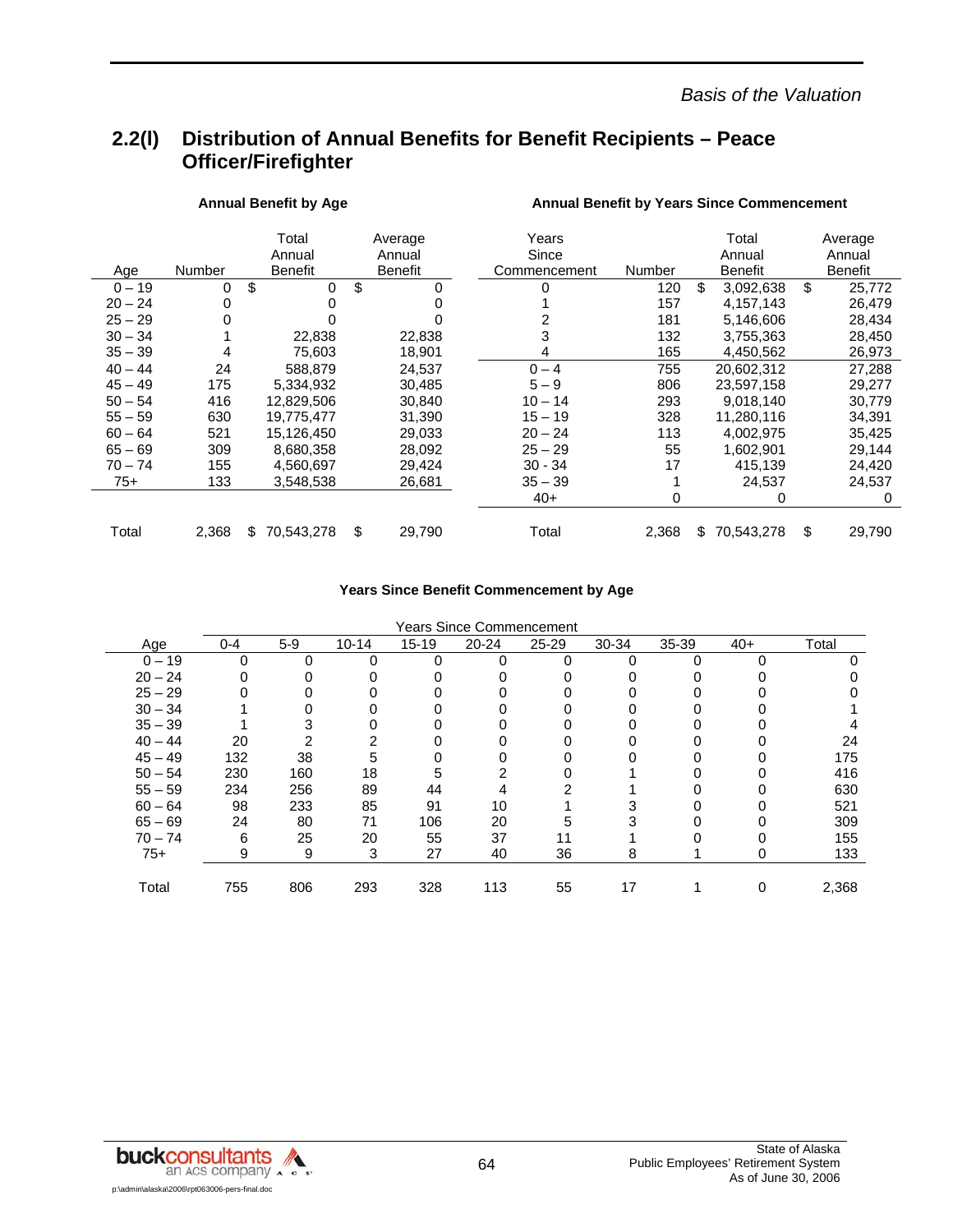## **2.2(m) Schedule of Benefit Recipients by Type of Benefit and Option Selected – Peace Officer/Firefighter**

| <b>Amount of</b> |                          |           | Number of         |       | <b>Type of Benefit</b> |    | <b>Option Selected</b> |              |     |     |     |  |  |
|------------------|--------------------------|-----------|-------------------|-------|------------------------|----|------------------------|--------------|-----|-----|-----|--|--|
|                  | <b>Monthly Benefit</b>   |           | <b>Recipients</b> |       | $\mathbf{2}$           | 3  |                        | $\mathbf{2}$ | 3   | 4   | 5   |  |  |
| \$               |                          | 300<br>\$ | 45                | 28    | 17                     | 0  | 23                     | 8            | 3   |     | 10  |  |  |
| 301              | $\overline{\phantom{m}}$ | 600       | 126               | 87    | 35                     | 4  | 50                     | 37           | 17  | 9   | 13  |  |  |
| 601              |                          | 900       | 115               | 76    | 35                     | 4  | 64                     | 31           | 6   | 10  | 4   |  |  |
| 901              | —                        | 1,200     | 155               | 110   | 42                     | 3  | 71                     | 30           | 23  | 8   | 23  |  |  |
| 1,201            | -                        | 1,500     | 141               | 116   | 19                     | 6  | 56                     | 38           | 18  | 15  | 14  |  |  |
| 1,501            | —                        | 1,800     | 144               | 115   | 20                     | 9  | 56                     | 36           | 24  | 15  | 13  |  |  |
| 1,801            | $\overline{\phantom{m}}$ | 2,100     | 189               | 145   | 27                     | 17 | 77                     | 69           | 22  | 13  | 8   |  |  |
| 2,101            | $\overline{\phantom{m}}$ | 2,400     | 192               | 169   | 14                     | 9  | 55                     | 77           | 29  | 14  | 17  |  |  |
| 2,401            | $\overline{\phantom{m}}$ | 2,700     | 260               | 244   | 13                     | 3  | 56                     | 133          | 38  | 19  | 14  |  |  |
| 2,701            | $\overline{\phantom{m}}$ | 3,000     | 211               | 201   | 9                      |    | 55                     | 104          | 26  | 14  | 12  |  |  |
| 3,001            | $\overline{\phantom{m}}$ | 3,300     | 179               | 175   | 4                      | 0  | 38                     | 93           | 21  | 16  | 11  |  |  |
| 3,301            | -                        | 3,600     | 164               | 161   | $\overline{2}$         |    | 39                     | 76           | 25  | 16  | 8   |  |  |
| 3,601            | —                        | 3,900     | 149               | 147   | $\overline{2}$         | 0  | 26                     | 87           | 14  | 13  | 9   |  |  |
| 3,901            | $\overline{\phantom{m}}$ | 4,200     | 95                | 94    |                        | 0  | 10                     | 56           | 13  | 9   |     |  |  |
|                  | Over \$4,200             |           | 203               | 200   | 3                      | 0  | 45                     | 113          | 21  | 15  | 9   |  |  |
| Totals           |                          |           | 2,368             | 2,068 | 243                    | 57 | 721                    | 988          | 300 | 187 | 172 |  |  |

#### **Type of Benefit Change Option Selected**

# *I. Whole Life Annuity*

- *1.*
- *2.*
- *3.*
- *Survivor payment 2. 75% Joint and Contingent Annuity* 
	- *Disability 3. 50% Joint and Contingent Annuity*
	- *4. 66 2/3% Joint and Survivor Annuity*
	- *5. Level Income Option*

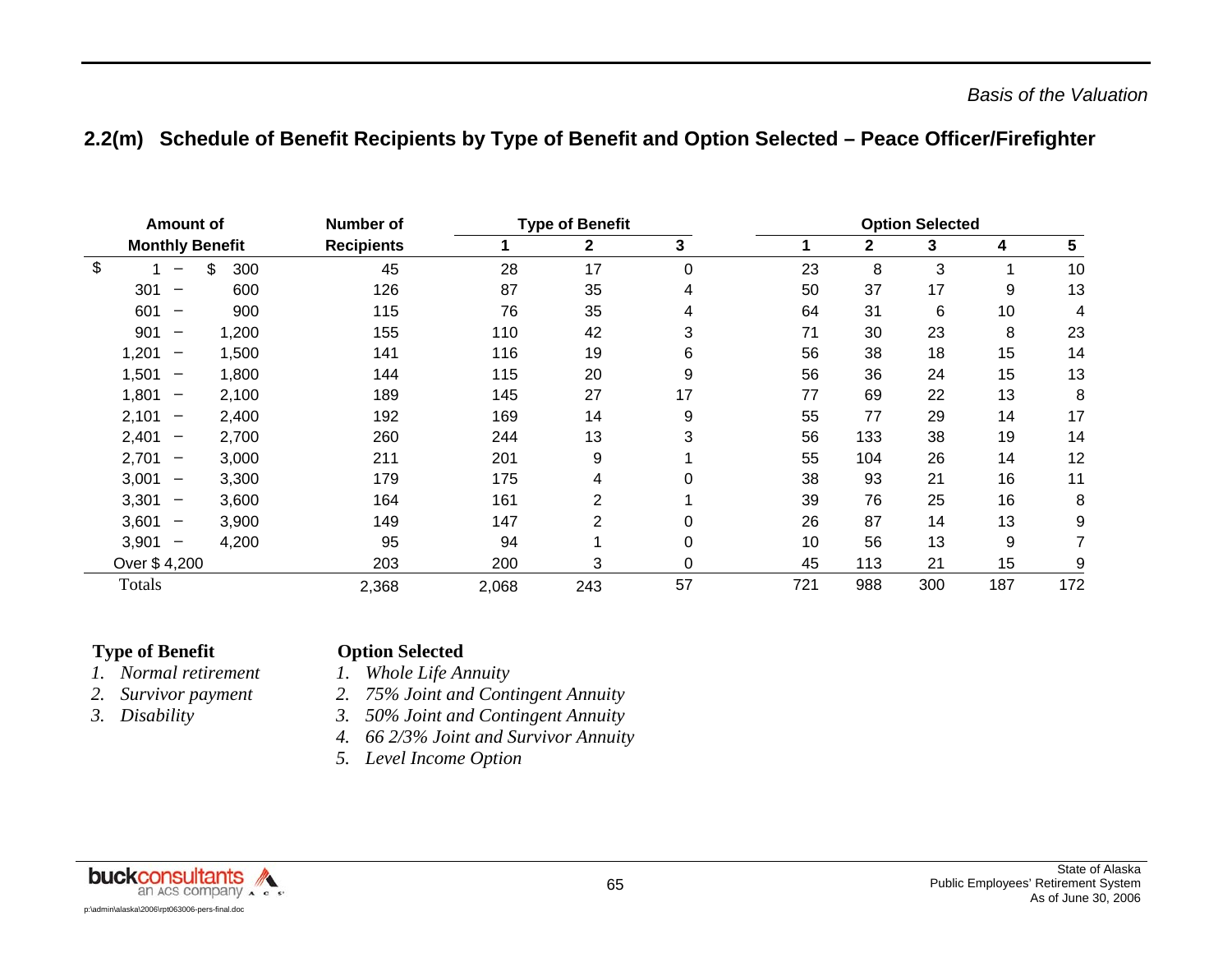### *Basis of the Valuation*

# **2.2(n) Distribution of Annual Benefits for Benefit Recipients** – **Others**

|           |        | <b>Annual Benefit by Age</b>      |                                     | <b>Annual Benefit by Years Since Commencement</b> |        |                   |    |                                     |  |  |  |  |
|-----------|--------|-----------------------------------|-------------------------------------|---------------------------------------------------|--------|-------------------|----|-------------------------------------|--|--|--|--|
| Age       | Number | Total<br>Annual<br><b>Benefit</b> | Average<br>Annual<br><b>Benefit</b> | Years<br>Since<br>Commencement                    | Number |                   |    | Average<br>Annual<br><b>Benefit</b> |  |  |  |  |
| $0 - 19$  |        | \$<br>25,046                      | \$<br>25,046                        | 0                                                 | 1,462  | 26,235,383<br>\$. | \$ | 17,945                              |  |  |  |  |
| $20 - 24$ | 0      | O                                 |                                     |                                                   | 1,398  | 24,294,978        |    | 17,378                              |  |  |  |  |
| $25 - 29$ | 0      |                                   |                                     |                                                   | 1,336  | 22,083,787        |    | 16,530                              |  |  |  |  |
| $30 - 34$ | 2      | 12.416                            | 6.208                               | 3                                                 | 1,325  | 21,333,658        |    | 16,101                              |  |  |  |  |
| $35 - 39$ | 15     | 162,530                           | 10,835                              | 4                                                 | 1,147  | 18,371,393        |    | 16,017                              |  |  |  |  |
| $40 - 44$ | 45     | 533,213                           | 11,849                              | $0 - 4$                                           | 6,668  | 112,319,199       |    | 16,845                              |  |  |  |  |
| $45 - 49$ | 148    | 1,988,404                         | 13,435                              | $5 - 9$                                           | 5,427  | 88,406,903        |    | 16,290                              |  |  |  |  |
| $50 - 54$ | 1,225  | 19,769,448                        | 16,138                              | $10 - 14$                                         | 2,585  | 36,276,813        |    | 14,034                              |  |  |  |  |
| $55 - 59$ | 4,284  | 76.539.576                        | 17.866                              | $15 - 19$                                         | 2,879  | 43.394.401        |    | 15,073                              |  |  |  |  |
| $60 - 64$ | 4,421  | 72,516,465                        | 16,403                              | $20 - 24$                                         | 1,196  | 17,106,949        |    | 14,303                              |  |  |  |  |
| $65 - 69$ | 3,471  | 51,031,364                        | 14,702                              | $25 - 29$                                         | 621    | 8,193,552         |    | 13,194                              |  |  |  |  |
| $70 - 74$ | 2,554  | 37,804,288                        | 14,802                              | $30 - 34$                                         | 155    | 2,116,273         |    | 13,653                              |  |  |  |  |
| $75+$     | 3,367  | 47,492,287                        | 14,105                              | $35 - 39$                                         |        | 24,801            |    | 24,801                              |  |  |  |  |
|           |        |                                   |                                     | $40+$                                             |        | 36,146            |    | 36,146                              |  |  |  |  |
| Total     | 19,533 | \$307,875,037                     | \$<br>15,762                        | Total                                             | 19,533 | \$307,875,037     | \$ | 15,762                              |  |  |  |  |

#### **Years Since Benefit Commencement by Age**

| Years Since Commencement |         |       |           |           |           |           |       |       |       |        |  |  |  |
|--------------------------|---------|-------|-----------|-----------|-----------|-----------|-------|-------|-------|--------|--|--|--|
| Age                      | $0 - 4$ | $5-9$ | $10 - 14$ | $15 - 19$ | $20 - 24$ | $25 - 29$ | 30-34 | 35-39 | $40+$ | Total  |  |  |  |
| $0 - 19$                 |         | O     | 0         | 0         | 0         | O         | ∩     | 0     | 0     |        |  |  |  |
| $20 - 24$                |         |       |           | 0         |           |           |       |       |       |        |  |  |  |
| $25 - 29$                |         |       |           | ი         |           |           |       |       |       |        |  |  |  |
| $30 - 34$                |         |       | 0         | 0         |           |           |       |       |       |        |  |  |  |
| $35 - 39$                | 8       |       | 2         |           |           |           |       |       |       | 15     |  |  |  |
| $40 - 44$                | 20      | 17    | 6         |           |           |           |       |       |       | 45     |  |  |  |
| $45 - 49$                | 84      | 36    | 20        | 6         |           |           |       |       |       | 148    |  |  |  |
| $50 - 54$                | 1,030   | 123   | 42        | 25        | 5         |           |       |       |       | 1,225  |  |  |  |
| $55 - 59$                | 2,995   | 1,224 | 35        | 17        | 6         |           |       |       |       | 4,284  |  |  |  |
| $60 - 64$                | 1,543   | 2,151 | 570       | 141       |           |           |       |       |       | 4,421  |  |  |  |
| $65 - 69$                | 611     | 1,081 | 960       | 776       | 25        | 13        |       |       |       | 3,471  |  |  |  |
| $70 - 74$                | 212     | 553   | 547       | 976       | 241       | 17        | 6     |       |       | 2,554  |  |  |  |
| $75+$                    | 162     | 238   | 403       | 935       | 911       | 575       | 143   | 0     | 0     | 3,367  |  |  |  |
| Total                    | 6,668   | 5,427 | 2,585     | 2,879     | 1,196     | 621       | 155   |       |       | 19,533 |  |  |  |
|                          |         |       |           |           |           |           |       |       |       |        |  |  |  |

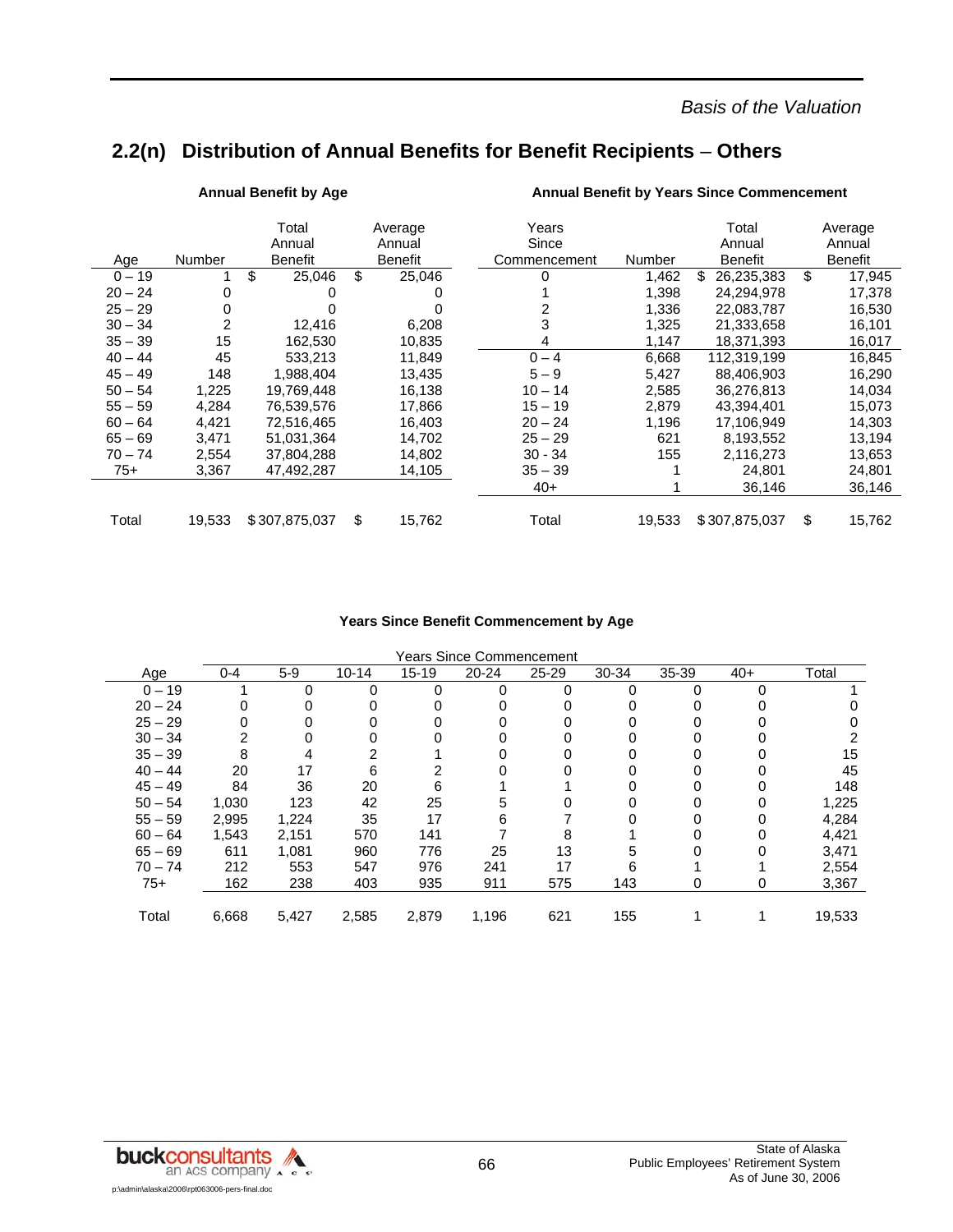|  | 2.2(o) Schedule of Benefit Recipients by Type of Benefit and Option Selected - Others |  |  |  |
|--|---------------------------------------------------------------------------------------|--|--|--|
|--|---------------------------------------------------------------------------------------|--|--|--|

| Amount of                         |           | Number of         |        | <b>Type of Benefit</b> |                | <b>Option Selected</b> |              |       |       |       |
|-----------------------------------|-----------|-------------------|--------|------------------------|----------------|------------------------|--------------|-------|-------|-------|
| <b>Monthly Benefit</b>            |           | <b>Recipients</b> |        | 2                      | 3              |                        | $\mathbf{2}$ | 3     | 4     | 5     |
| \$                                | \$<br>300 | 1,966             | 1,595  | 359                    | 12             | 878                    | 404          | 280   | 83    | 321   |
| 301<br>$\overline{\phantom{m}}$   | 600       | 3,681             | 3,211  | 429                    | 41             | 1,733                  | 913          | 571   | 220   | 244   |
| 601<br>$\overline{\phantom{m}}$   | 900       | 3,081             | 2,705  | 327                    | 49             | 1,444                  | 757          | 451   | 226   | 203   |
| 901<br>$\overline{\phantom{m}}$   | 1,200     | 2,558             | 2,297  | 215                    | 46             | 1,112                  | 695          | 392   | 181   | 178   |
| 1,201<br>$\overline{\phantom{m}}$ | 1,500     | 1,902             | 1,681  | 157                    | 64             | 796                    | 531          | 296   | 110   | 169   |
| 1,501<br>$\overline{\phantom{m}}$ | 1,800     | 1,508             | 1,378  | 86                     | 44             | 575                    | 449          | 243   | 127   | 114   |
| 1,801<br>$\overline{\phantom{m}}$ | 2,100     | 1,165             | 1,067  | 51                     | 47             | 423                    | 383          | 188   | 81    | 90    |
| 2,101<br>$\overline{\phantom{m}}$ | 2,400     | 874               | 813    | 38                     | 23             | 299                    | 286          | 160   | 61    | 68    |
| 2,401<br>$\qquad \qquad -$        | 2,700     | 668               | 637    | 23                     | 8              | 223                    | 226          | 119   | 50    | 50    |
| 2,701<br>$\qquad \qquad -$        | 3,000     | 559               | 537    | 17                     | 5              | 149                    | 220          | 109   | 41    | 40    |
| 3,001<br>$\qquad \qquad -$        | 3,300     | 405               | 393    | 10                     | $\overline{2}$ | 131                    | 147          | 59    | 32    | 36    |
| 3,301<br>$\qquad \qquad -$        | 3,600     | 326               | 319    | 3                      | 4              | 98                     | 146          | 45    | 21    | 16    |
| 3,601<br>$\qquad \qquad$          | 3,900     | 225               | 220    | 3                      | $\overline{2}$ | 62                     | 97           | 42    | 14    | 10    |
| 3,901<br>$\qquad \qquad -$        | 4,200     | 187               | 184    | $\overline{2}$         |                | 52                     | 85           | 31    | 11    | 8     |
| Over \$4,200                      |           | 428               | 425    | $\overline{2}$         |                | 123                    | 175          | 66    | 43    | 21    |
| Totals                            |           | 19,533            | 17,462 | 1,722                  | 349            | 8,098                  | 5,514        | 3,052 | 1,301 | 1,568 |

#### **Type of Benefit Contract Option Selected**

- *1. Normal retirement 1. Whole Life Annuity* 
	-
- 
- *2. Survivor payment 2. 75% Joint and Contingent Annuity*
- *3. Disability 3. 50% Joint and Contingent Annuity* 
	- *4. 66 2/3% Joint and Survivor Annuity*
	- *5. Level Income Option*

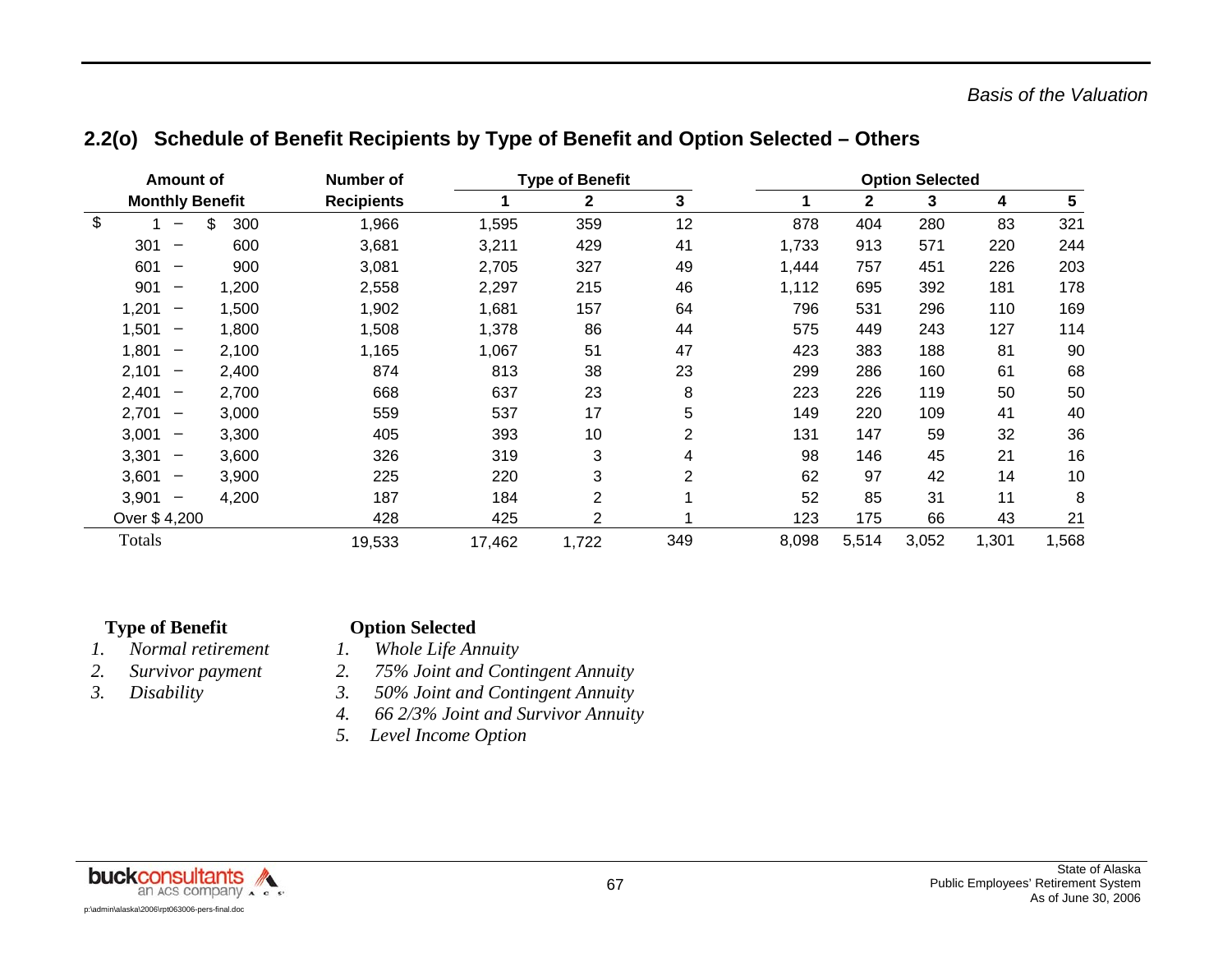|                      | <b>Added to Rolls</b> |                                 |                  | <b>Removed from Rolls</b>       |       | Rolls - End of Year       | <b>Percent</b>                           |                                     |  |
|----------------------|-----------------------|---------------------------------|------------------|---------------------------------|-------|---------------------------|------------------------------------------|-------------------------------------|--|
| Year<br><b>Ended</b> | No. <sup>1</sup>      | Annual<br>Benefits <sup>1</sup> | No. <sup>1</sup> | Annual<br>Benefits <sup>1</sup> | No.   | Annual<br><b>Benefits</b> | Increase in<br>Annual<br><b>Benefits</b> | Average<br>Annual<br><b>Benefit</b> |  |
| June 30, 2006        | 118                   | \$3,289,370                     | 30               | \$<br>209,287                   | 2,368 | \$70,543,278              | 4.6%                                     | 29,790<br>$\mathsf{\$}$             |  |
| June 30, 2005        | 145                   | 3,904,737                       | 5                | 3,332,357                       | 2,280 | 67,463,195                | 0.9%                                     | 29,589                              |  |
| June 30, 2004        | 174                   | 6,388,270                       | 25               | 904,310                         | 2,140 | 66,890,815                | 8.9%                                     | 31,257                              |  |
| June 30, 2003        | 143                   | 4,923,581                       | 21               | 802,499                         | 1,991 | 61,406,855                | 7.2%                                     | 30,842                              |  |
| June 30, 2002        | 157                   | 6,155,365                       | 19               | 744,917                         | 1,869 | 57,285,773                | 10.4%                                    | 30,650                              |  |
| June 30, 2001        | 328                   | 12,637,854                      | 75               | 2,889,753                       | 1,731 | 51,875,325                | 23.1%                                    | 29,968                              |  |
| June 30, 1999        | 163                   | 4,761,117                       | 8                | 233,673                         | 1,478 | 42,127,224                | 12.0%                                    | 28,503                              |  |
| June 30, 1998        | 195                   | 6,096,918                       | $\overline{2}$   | 62,532                          | 1,323 | 37,599,780                | 19.1%                                    | 28,420                              |  |
| June 30, 1997        | 161                   | 6,672,261 <sup>2</sup>          | 9                | 372,984 <sup>2</sup>            | 1,130 | 31,565,394                | 24.9%                                    | 27,934                              |  |
| June 30, 1996        | 88                    | 2,217,256                       | $\overline{2}$   | 50,392                          | 978   | 25,266,117                | 9.4%                                     | 25,834                              |  |

#### **2.2(p) Schedule of Benefit Recipients Added to and Removed from Rolls – Peace Officer/Firefighter**

*<sup>2</sup> Includes additional benefits to current retirees from a one time retroactive ad hoc Post-Retirement Pension Adjustment* 



*<sup>1</sup> Numbers are estimated, and include other internal transfers.*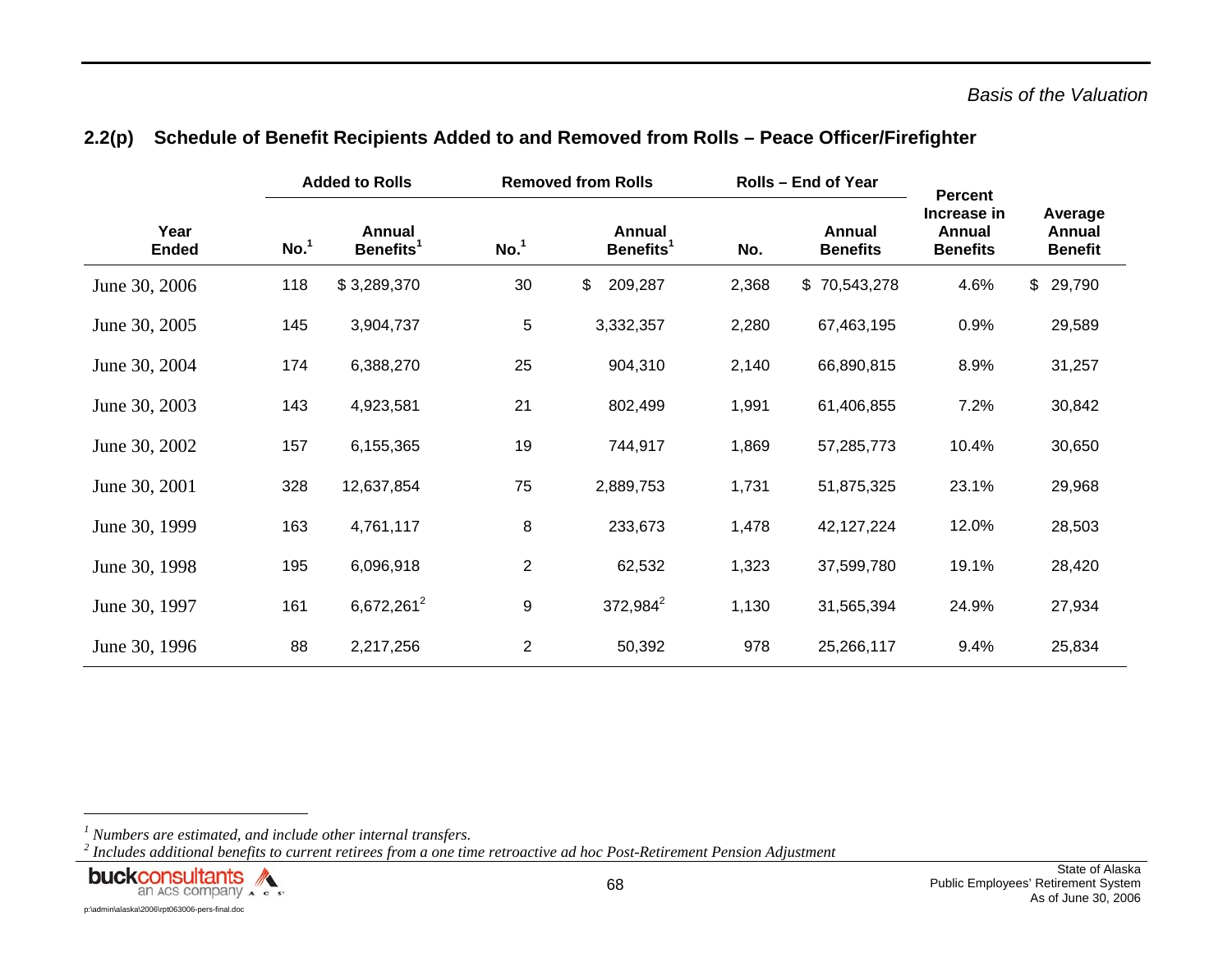#### *Basis of the Valuation*

## **2.2(q) Schedule of Benefit Recipients Added to and Removed from Rolls – Others**

|                      |                  | <b>Added to Rolls</b>           |                  | <b>Removed from Rolls</b>              |        | <b>Rolls - End of Year</b> | <b>Percent</b>                           |                                     |  |
|----------------------|------------------|---------------------------------|------------------|----------------------------------------|--------|----------------------------|------------------------------------------|-------------------------------------|--|
| Year<br><b>Ended</b> | No. <sup>1</sup> | Annual<br>Benefits <sup>1</sup> | No. <sup>1</sup> | <b>Annual</b><br>Benefits <sup>1</sup> | No.    | Annual<br><b>Benefits</b>  | Increase in<br>Annual<br><b>Benefits</b> | Average<br>Annual<br><b>Benefit</b> |  |
| June 30, 2006        | 1,494            | \$26,193,750                    | 384              | \$2,265,651                            | 19,533 | \$307,875,037              | 8.4%                                     | \$<br>15,762                        |  |
| June 30, 2005        | 1,287            | 22,966,842                      | 296              | 17,019,851                             | 18,423 | 283,946,938                | 2.1%                                     | 15,413                              |  |
| June 30, 2004        | 1,346            | 27,617,383                      | 354              | 6,823,010                              | 17,432 | 277,999,947                | 8.1%                                     | 15,948                              |  |
| June 30, 2003        | 1,445            | 27,802,265                      | 351              | 6,507,821                              | 16,440 | 257,205,574                | 9.0%                                     | 15,645                              |  |
| June 30, 2002        | 1,135            | 27,484,388                      | 332              | 8,039,486                              | 15,346 | 235,911,130                | 9.0%                                     | 15,071                              |  |
| June 30, 2001        | 2,342            | 46,880,694                      | 506              | 10,128,792                             | 14,543 | 216,466,228                | 20.5%                                    | 14,885                              |  |
| June 30, 1999        | 1,053            | 19,402,623                      | 124              | 2,284,829                              | 12,707 | 179,714,326                | 10.5%                                    | 14,143                              |  |
| June 30, 1998        | 1,219            | 25,116,364                      | 113              | 2,328,260                              | 11,778 | 162,596,532                | 16.3%                                    | 13,100                              |  |
| June 30, 1997        | 830              | 23,255,081 <sup>2</sup>         | 101              | $2,829,835^2$                          | 10,672 | 139,808,955                | 7.2%                                     | 13,101                              |  |
| June 30, 1996        | 702              | 8,803,872                       | 40               | 501,645                                | 9,943  | 119,383,182                | 7.5%                                     | 12,007                              |  |



*<sup>1</sup> Numbers are estimated, and include other internal transfers.* 

*<sup>2</sup> Includes additional benefits to current retirees from a one-time retroactive ad hoc Post-Retirement Pension Adjustment.*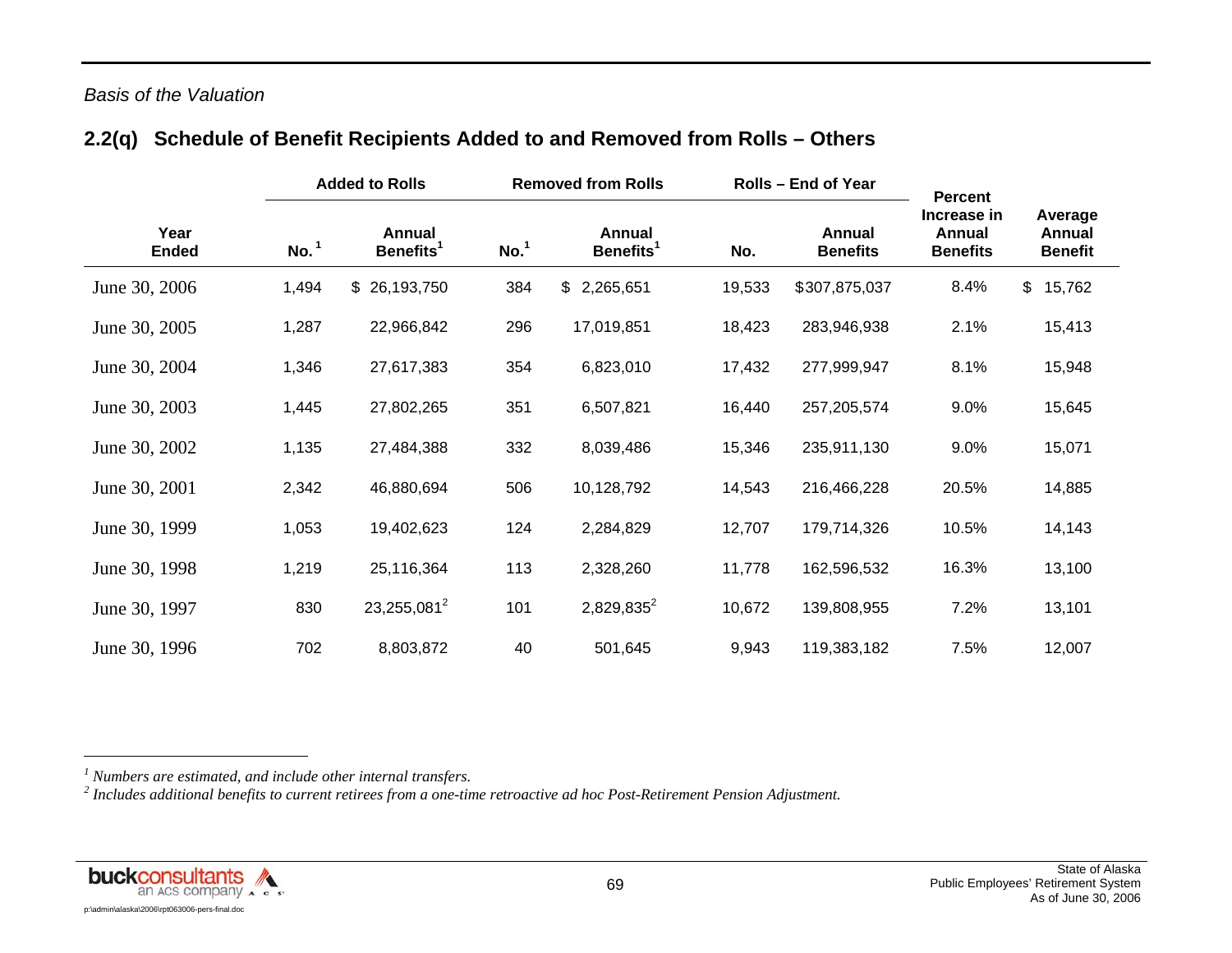#### *Basis of the Valuation*

## **2.3 Summary of Actuarial Assumptions, Methods and Procedures**

The demographic and economic assumptions used in the June 30, 2006 valuation are described below. Unless noted otherwise, these assumptions were adopted by the Board in October 2006. These assumptions were the result of an experience study performed as of June 30, 2005. The funding method used in this valuation was adopted by the Board in October 2006. The asset smoothing method used to determine valuation assets was changed effective June 30, 2002.

Benefits valued are those delineated in Alaska State statutes as of the valuation date. Changes in State statutes effective after the valuation date are not taken into consideration in setting the assumptions and methods.

#### **Valuation of Liabilities**

#### **(A) Actuarial Method** – Entry Age Actuarial Cost

 Liabilities and contributions shown in the report are computed using the Entry Age Actuarial Cost method of funding. Any funding surpluses or unfunded accrued liability is amortized over 25 years as a level percent of pay. Payroll is assumed to increase 4.0% per year for this purpose. State statutes allow the contribution rate to be determined on payroll for all members, defined benefit and defined contribution member payroll combined. However, in keeping with GASB requirements, the net amortization period will not exceed 30 years and the level dollar amortization method is used since the defined benefit plan membership was closed effective July 1, 2006.

 Projected pension and postemployment healthcare benefits were determined for all active members. Cost factors designed to produce annual costs as a constant percentage of each member's expected compensation in each year for pension benefits (constant dollar amount for healthcare benefits), from the assumed entry age to the assumed retirement age were applied to the projected benefits to determine the normal cost (the portion of the total cost of the plan allocated to the current year under the method). The normal cost is determined by summing intermediate results for active members and determining an average normal cost rate which is then related to the total payroll of active members. The actuarial accrued liability for active members (the portion of the total cost of the plan allocated to prior years under the method) was determined as the excess of the actuarial present value of projected benefits over the actuarial present value of future normal costs.

 The actuarial accrued liability for retired members and their beneficiaries currently receiving benefits, terminated vested members and disabled members not yet receiving benefits was determined as the actuarial present value of the benefits expected to be paid. No future normal costs are payable for these members.

 The actuarial accrued liability under this method at any point in time is the theoretical amount of the fund that would have been accumulated had annual contributions equal to the normal cost been made in prior years (it does not represent the liability for benefits accrued to the valuation date). The unfunded actuarial accrued liability is the excess of the actuarial accrued liability over the actuarial value of plan assets measured on the valuation date.

 Under this method, experience gains or losses, i.e., decreases or increases in accrued liabilities attributable to deviations in experience from the actuarial assumptions, adjust the unfunded actuarial accrued liability.

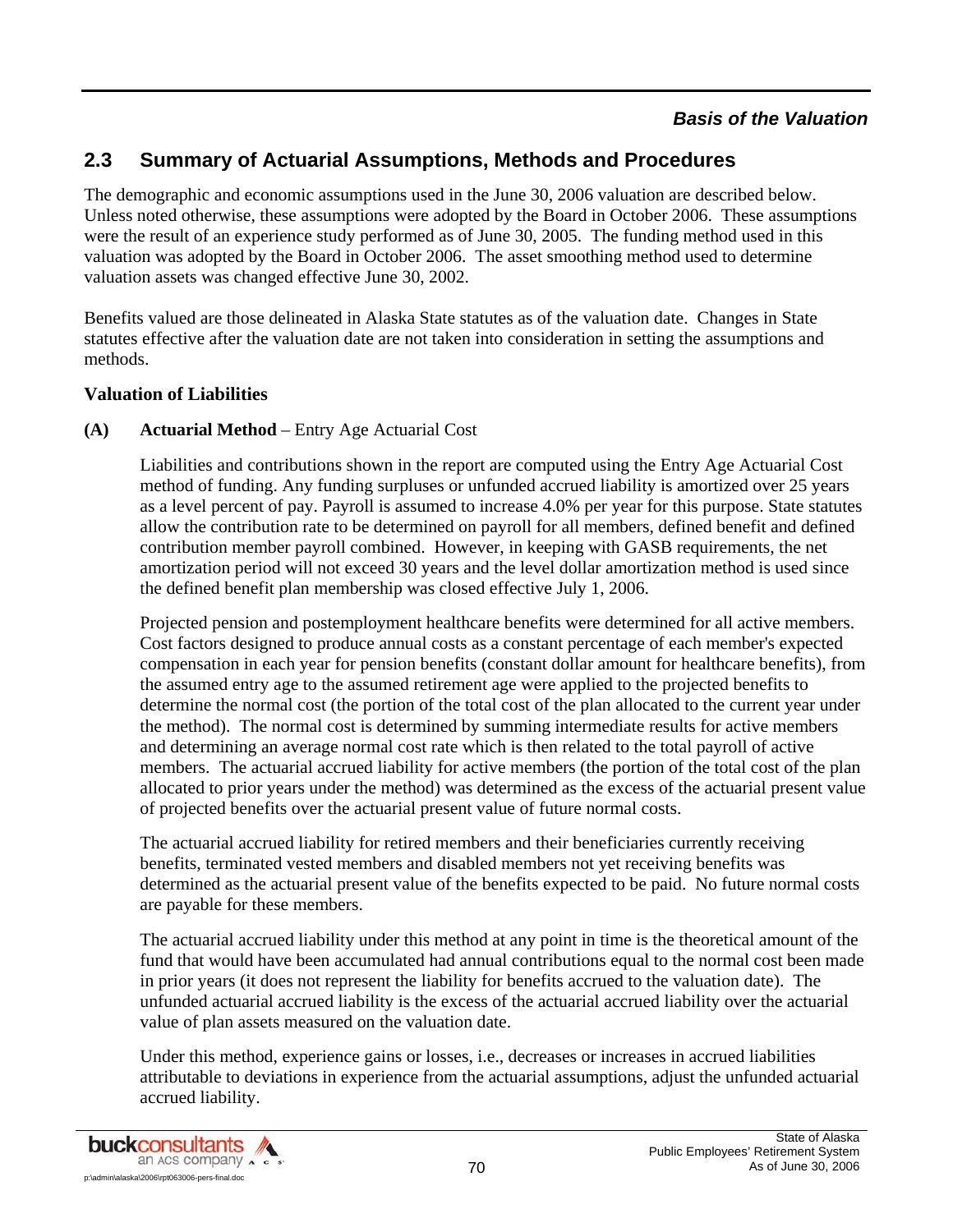#### **Changes in Methods from the Prior Valuation**

 The actuarial cost method was changed from Projected Unit Credit to Entry Age Normal effective with the June 30, 2006 valuation.

#### **(B) Valuation of Assets**

Effective June 30, 2002, the asset valuation method recognizes 20% of the investment gain or loss in each of the current and preceding four years. This method will be phased in over the next five years. All assets are valued at market value. Assets are accounted for on an accrued basis and are taken directly from financial statements audited by KPMG LLP. Valuation assets are constrained to a range of 80% to 120% of the market value of assets.

#### **(C) Valuation of Medical Benefits**

This section outlines the detailed methodology used to develop the initial per capita claims cost rates for the State of Alaska Public Employees' Retirement System postemployment healthcare plan. Note that methodology is greatly revised from the prior valuation and reflects the results of our Experience Study for the period July 1, 2001 to June 30, 2005.

Base claims cost rates are incurred healthcare costs expressed as a rate per member per year. Ideally, claims cost rates should be derived for each significant component of cost that can be expected to require differing projection assumptions or methods, i.e., medical claims, prescription drug claims, administrative costs, etc. Separate analysis is limited by the availability and credibility of cost and enrollment data for each component of cost. This valuation reflects non-prescription claims separated by Medicare status, including eligibility for free Part A coverage. Prescription drug costs are analyzed separately as in prior valuations. Administrative costs are assumed in the final per capita claims cost rates used for valuation purposes, as described below. Analysis to date on Medicare Part A coverage is limited since Part A coverage is not available by individual, nor is this status incorporated into historical claims data.

We analyzed Aetna management-level reporting for calendar 2003 through fiscal 2006 and derived recommended base claims cost rates as described in the following steps:

- 1. Based on analysis described in our Experience Study, dental, vision and audio claims (DVA) are excluded from data analyzed for this valuation.
- 2. Available reporting does not show claims or enrollment separately for Medicare and non-Medicare plan participants, but does include overall statistics as to the percentage of claims and enrollment attributable to both groups. We used summary statistics provided to split claims and enrollment into Medicare and non-Medicare buckets each year.
- 3. Alaska retirees who do not have 40 quarters of Medicare-covered compensation do not qualify for Medicare Part A coverage free of charge. This is a relatively small and closed

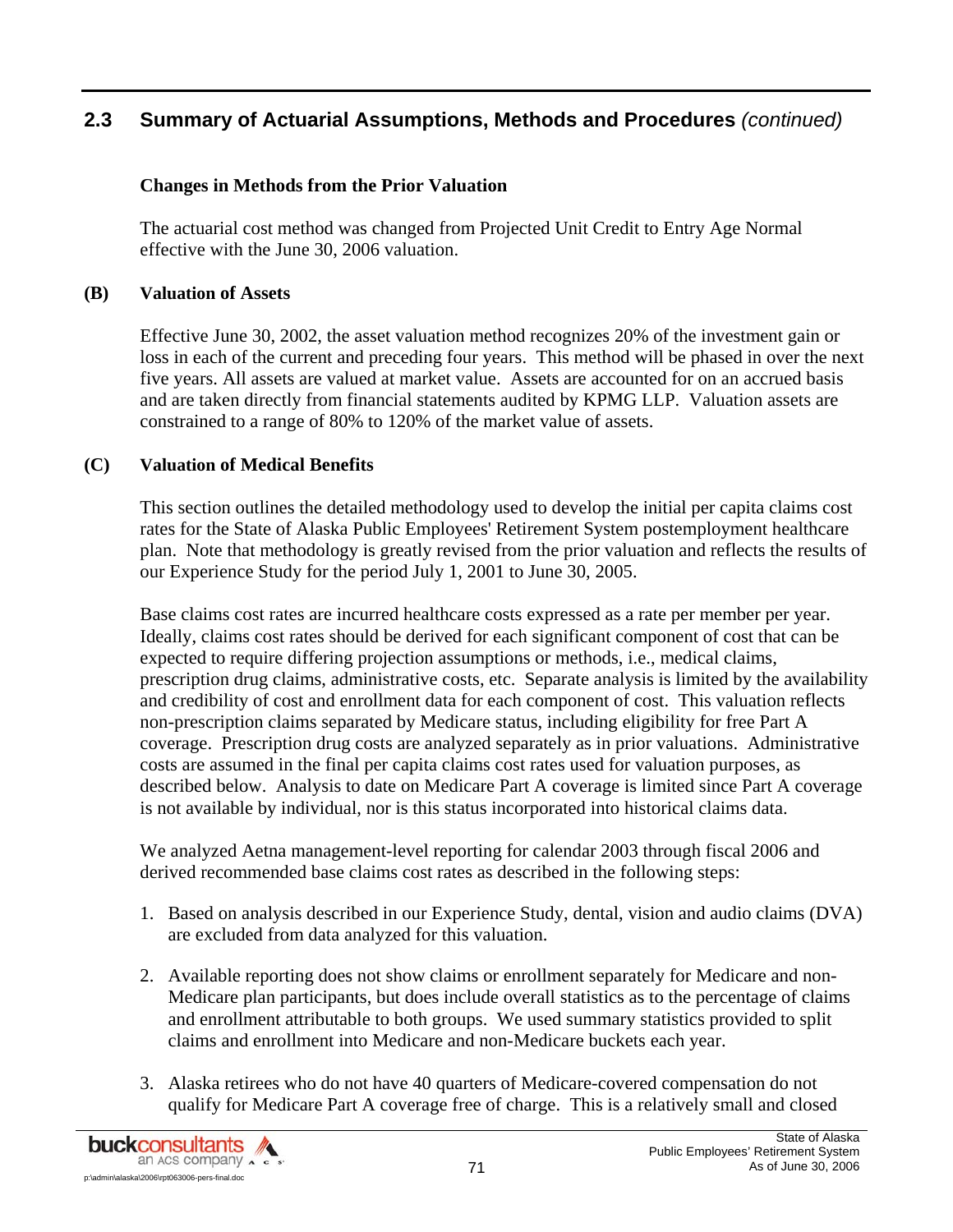group. Medicare was applied to State employment for all employees hired after March 31, 1986. For these "no-Part A" individuals, the State is the primary payer for hospital bills and other Part A services. Thus, claims costs are higher for the no-Part A group. To date, claims and enrollment experience is not available separately for participants with both Medicare Parts A and B and those with Part B only. Therefore, higher no-Part A claims are spread across the entire retired population and have been applied to future claims of current active employees projected to retire in the future. To the extent that no-Part A claims can be isolated and applied strictly to the appropriate closed group, actuarial accrued liability will be more accurate and will be lower. The larger the no-Part A population, the more accrued liabilities will decrease.

Current retiree census does not include date of hire, although the Tier indicator does imply that Tier I PERS retirees should probably be considered as no-Part A retirees. After analysis of active employee data, and accounting for retirees who return to work and therefore pay Medicare taxes, we assume that 7.5% of the active and inactive workforce will not qualify for free Part A coverage when they retire. Similarly, we assume 7.5% of the current retiree population does not receive Part A coverage.

We are working with the State to compile census records for no-Part A members to build an historic claims database isolating no-Part A members.

Due to data constraints, we were unable to establish credible rates for Medicare A&B and Medicare B only. We therefore conservatively set Medicare A&B rates relatively close to aggregate Medicare rates previously established and then set Medicare B only rates to reflect a reasonable no-Part A cost to the State's plan. To the extent future data specific to Medicare subgroups becomes credible, we can modify this conservative assumption.

4. The steps above result in separate paid claims cost rates for medical and prescription benefits for non-Medicare, Medicare Part B only and Medicare Part A&B members for the past four calendar years. Medical claims cost rates reflect differing average ages and levels of Medicare coordination for each group. Prescription drug claims cost rates reflect differing average ages. We converted paid claims data to incurred cost rates projected from each historical data period to the valuation year and developed weighted average incurred claims cost rates. The assumed lag between medical claim incurred and paid dates is 2 months. This "trend and blend" methodology differs mechanically from the prior method that essentially averaged three years of paid claims before projecting forward to an incurred basis for the valuation year. During transition to a trended blended average basis, we recommend weighting each year's data in the 4-year experience period at 25% and further averaging such results with expected claims cost rates based on prior valuation methodology. Because prior methodology produces significantly greater claims costs for Medicare members we have assumed that resulting per capita claims cost rates are sufficient to cover administrative costs. In the future, we will incorporate actual administrative costs and may recommend weighting recent experience more heavily and/or reducing the experience period analyzed back to a 3 year period.

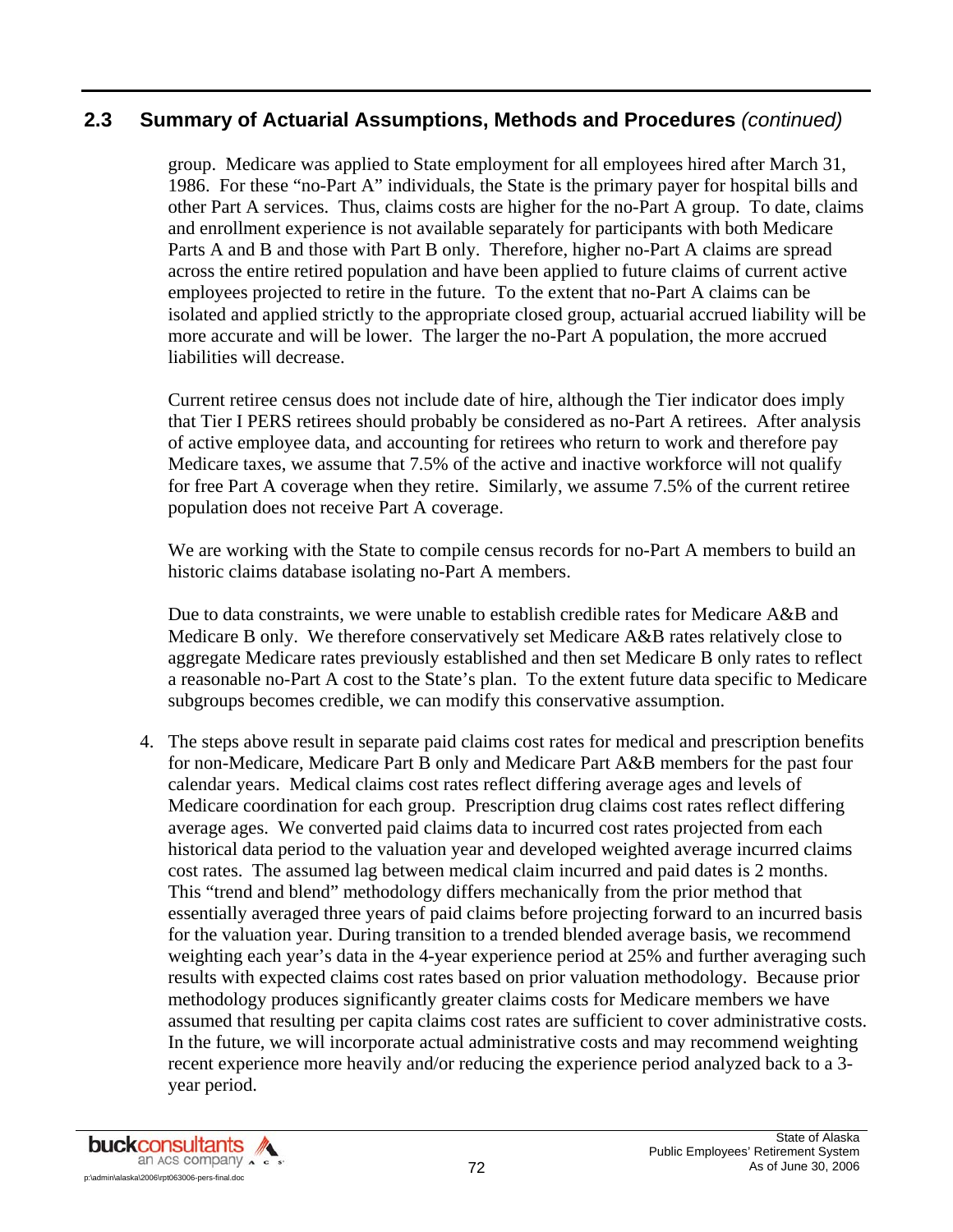## **2.3 Summary of Actuarial Assumptions and Methods** *(continued)*

|                                                                             |                     | <b>Medical</b>         |                           |                                     |               |
|-----------------------------------------------------------------------------|---------------------|------------------------|---------------------------|-------------------------------------|---------------|
|                                                                             | <b>Pre-Medicare</b> | <b>Medicare</b><br>A&B | <b>Medicare B</b><br>Only | <b>Prescription</b><br><b>Drugs</b> | <b>Total</b>  |
| <b>Calendar 2003 Paid Claims</b>                                            | \$123,938,420       | \$<br>4,006,301        | \$<br>1,087,554           | \$<br>57,596,427                    | \$186,628,703 |
| Membership                                                                  | 31,619              | 15,748                 | 1,277                     | 48,644                              | 48,644        |
| Paid Claims Cost Rate                                                       | \$<br>3,920         | \$<br>254              | \$<br>852                 | \$<br>1,184                         | \$<br>3,837   |
| Trend to FY2007                                                             | 1.383               | 1.383                  | 1.383                     | 1.592                               |               |
| FY 2007 Paid Cost Rate                                                      | \$<br>5,422         | \$<br>352              | \$<br>1,178               | \$<br>1,885                         |               |
| Paid to Incurred Factor**                                                   | 1.015               | 1.015                  | 1.015                     | 1.007                               |               |
| FY 2007 Incurred Cost Rate                                                  | \$<br>5,503         | \$<br>357              | \$<br>1,196               | \$<br>1,899                         |               |
| <b>Calendar 2004 Paid Claims</b>                                            | \$139,793,036       | \$<br>7,336,033        | \$<br>1,379,219           | \$<br>69,523,105                    | \$218,031,393 |
| Membership                                                                  | 32,858              | 17,096                 | 1,386                     | 51,340                              | 51,340        |
| Paid Claims Cost Rate                                                       | \$<br>4,254         | \$<br>429              | \$<br>995                 | \$<br>1,354                         | \$<br>4,247   |
| Trend to FY2007                                                             | 1.252               | 1.252                  | 1.252                     | 1.385                               |               |
| FY 2007 Paid Cost Rate                                                      | \$<br>5,326         | \$<br>537              | \$<br>1,246               | \$<br>1,875                         |               |
| Paid to Incurred Factor**                                                   | 1.015               | 1.015                  | 1.015                     | 1.007                               |               |
| FY 2007 Incurred Cost Rate                                                  | \$<br>5,405         | \$<br>545              | \$<br>1,264               | \$<br>1,889                         |               |
| <b>Calendar 2005 Paid Claims</b>                                            | \$163,066,241       | \$<br>11,021,966       | \$<br>1,863,519           | \$<br>80,293,244                    | \$256,244,971 |
| Membership                                                                  | 33,343              | 18,114                 | 1,469                     | 52,926                              | 52,926        |
| Paid Claims Cost Rate                                                       | \$<br>4,891         | \$<br>608              | \$<br>1,269               | \$<br>1,517                         | \$<br>4,842   |
| Trend to FY2007                                                             | 1.143               | 1.143                  | 1.143                     | 1.215                               |               |
| FY 2007 Paid Cost Rate                                                      | \$<br>5,591         | \$<br>696              | \$<br>1,450               | \$<br>1,843                         |               |
| Paid to Incurred Factor**                                                   | 1.015               | 1.015                  | 1.015                     | 1.007                               |               |
| <b>FY 2007 Incurred Cost Rate</b>                                           | \$<br>5,674         | \$<br>706              | \$<br>1,472               | \$<br>1,856                         |               |
| <b>Fiscal 2006 Paid Claims</b>                                              | \$166,902,156       | \$<br>10,350,915       | \$<br>1,660,228           | \$<br>87,341,702                    | \$266,255,001 |
| Membership                                                                  | 35,601              | 16,777                 | 1,360                     | 53,738                              | 53,738        |
| Paid Claims Cost Rate                                                       | \$<br>4,688         | \$<br>617              | \$<br>1,221               | \$<br>1,625                         | \$<br>4,955   |
| Trend to FY2007                                                             | 1.090               | 1.090                  | 1.090                     | 1.130                               |               |
| FY 2007 Paid Cost Rate                                                      | \$<br>5,110         | \$<br>672              | \$<br>1,331               | \$<br>1,837                         |               |
| Paid to Incurred Factor**                                                   | 1.015               | 1.015                  | 1.015                     | 1.007                               |               |
| FY 2007 Incurred Cost Rate                                                  | \$<br>5,186         | \$<br>682              | \$<br>1,350               | \$<br>1,850                         |               |
| Weighted Average $7/2006 - 6/2007$ Incurred Claims Cost Rates               |                     |                        |                           |                                     |               |
| At average age                                                              | \$<br>5,442         | \$<br>573              | \$<br>1,320               | \$<br>1,873                         |               |
| At age $65*$                                                                | \$<br>9,112         | \$<br>395              | \$<br>793                 | \$<br>2,635                         |               |
| Prior Methodology FY2007 Incurred Cost Rates (6/2005 valuation with trend): |                     |                        |                           |                                     |               |
| At age $65*$                                                                | \$<br>9,078         | \$<br>1,528            | \$<br>3,056               | \$<br>2,193                         |               |
| <b>Final Base Cost Rates at age 65</b>                                      | \$<br>9,095         | \$<br>962              | \$<br>1,924               | \$<br>2,414                         |               |

**June 30, 2006 Valuation – FY 2007 Claims Cost Rates** 

\* Final Medicare rates are adjusted so that net plan cost for members with Parts A & B are one-half of net plan costs for members with Part B only. Also, prior methodology did not include separate Part B only analysis; applicable rates above are determined so that the composite Medicare rate equates to separate A&B and B only rates based on the 7.5% of membership assumed to lack Part A.

\*\* As data specific to Medicare and Pre-Medicare retirees is provided, lag factors specific to Medicare status will be reflected.

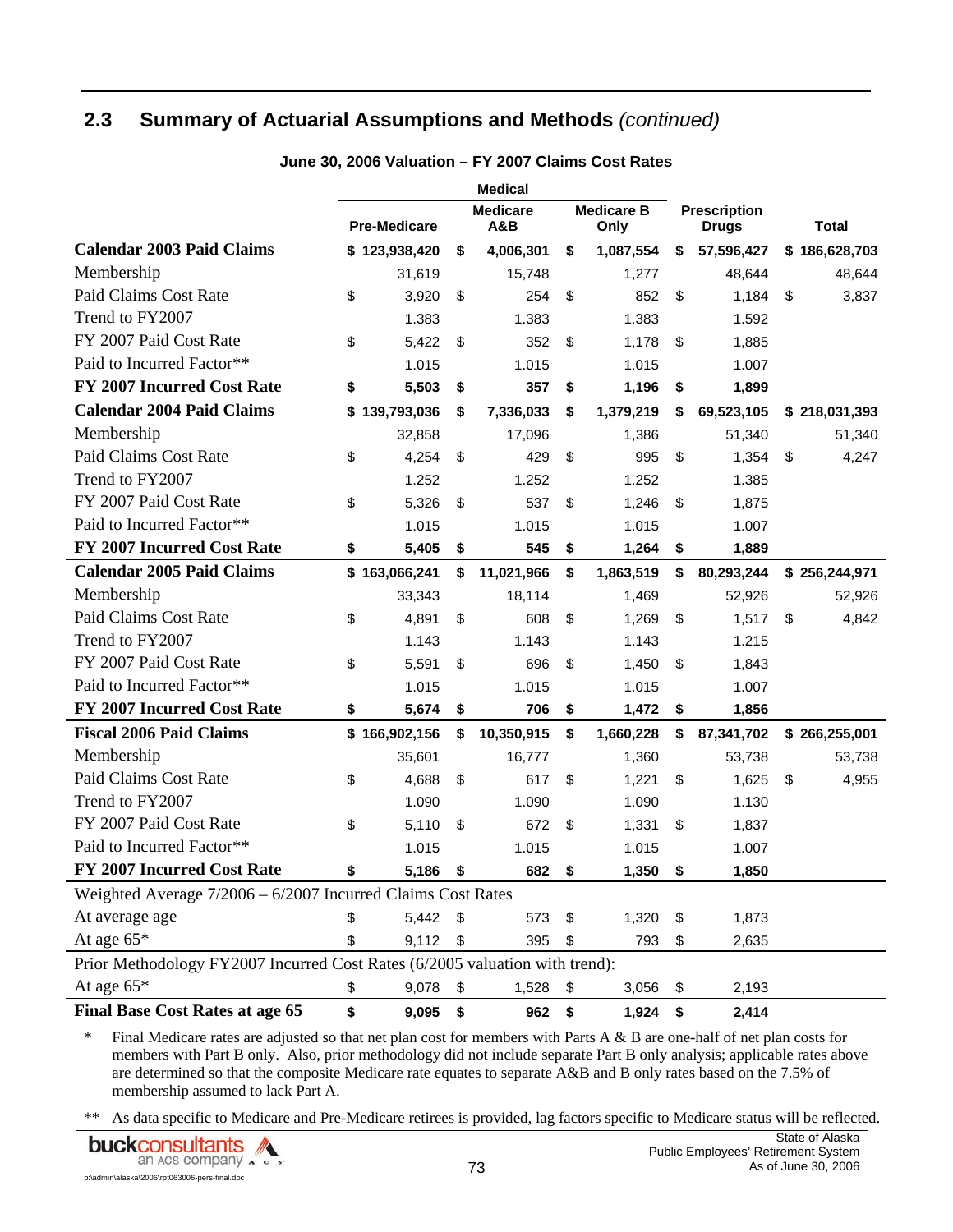## **2.3 Summary of Actuarial Assumptions and Methods** *(continued)*

Following the development of total projected costs, a distribution of per capita claims cost was developed. This was accomplished by allocating total projected costs to the population census used in the valuation. The allocation was done separately for each of prescription drugs and medical costs for the Medicare eligible and pre-Medicare populations. The allocation weights were developed using participant counts by age and assumed morbidity and aging factors. Results were tested for reasonableness based on historical trend and external benchmarks for costs paid by Medicare.

Below are the results of this analysis:

| Age | <b>Medical and</b><br><b>Medicare</b><br>Parts A & B | <b>Medical and</b><br><b>Medicare</b><br><b>Part B Only</b> | <b>Prescription</b><br>Drug and<br><b>Medicare Retiree</b><br><b>Drug Subsidy</b> |
|-----|------------------------------------------------------|-------------------------------------------------------------|-----------------------------------------------------------------------------------|
| 45  | \$5,037                                              | \$5,037                                                     | \$1,273                                                                           |
| 50  | 5,699                                                | 5,699                                                       | 1,512                                                                             |
| 55  | 6,448                                                | 6,448                                                       | 1,796                                                                             |
| 60  | 7,658                                                | 7,658                                                       | 2,082                                                                             |
| 65  | 962                                                  | 1,924                                                       | 1,898                                                                             |
| 70  | 1,170                                                | 2,341                                                       | 2,045                                                                             |
| 75  | 1,390                                                | 2,779                                                       | 2,181                                                                             |
| 80  | 1,497                                                | 2,994                                                       | 2,236                                                                             |

#### **Distribution of Per Capita Claims Cost by Age for the Period July 1, 2006 through June 30, 2007**

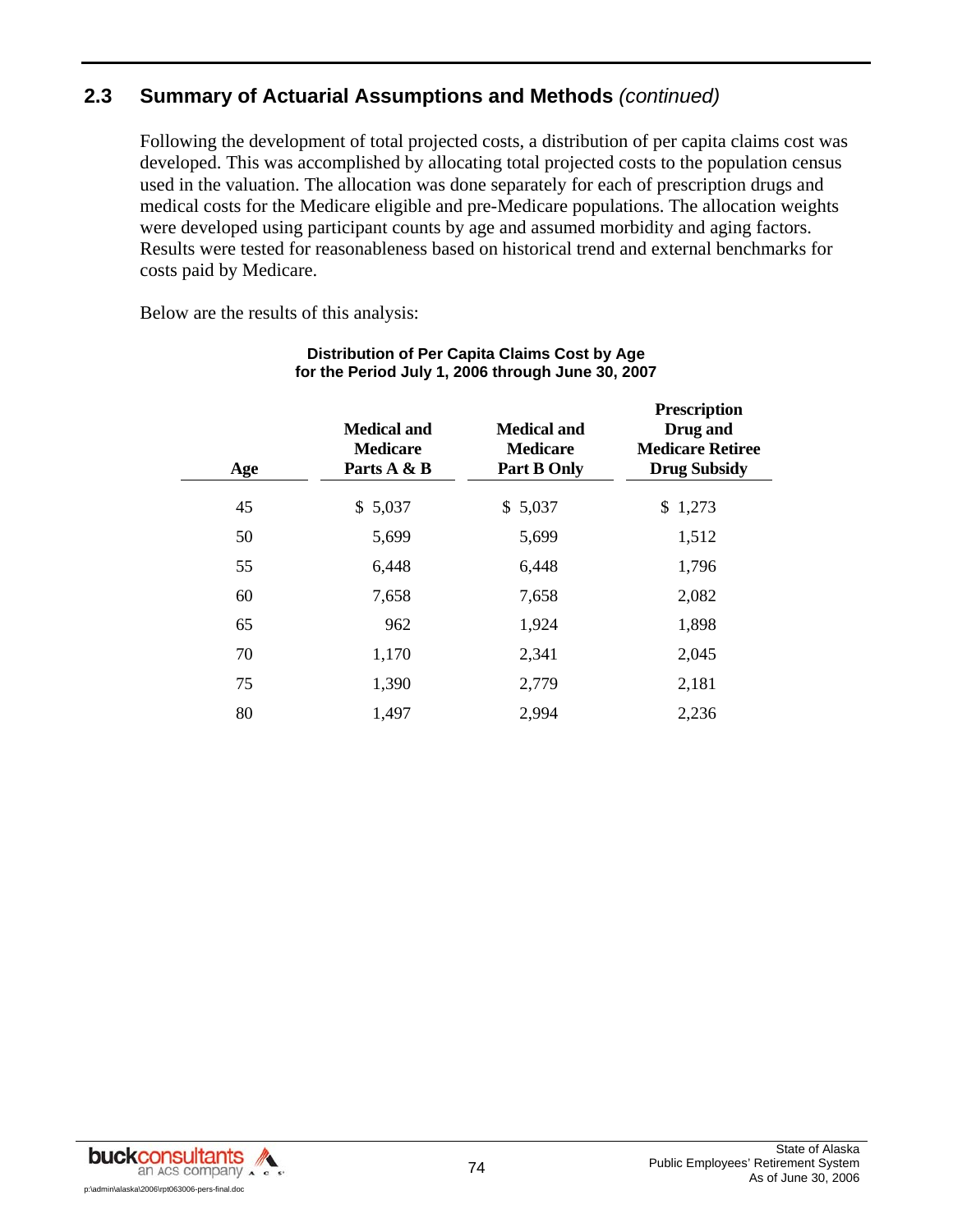#### **(D) Actuarial Assumptions**

| <b>Investment Return / Discount Rate</b> | 8.25% per year, compounded annually, net of expenses.                                                                                                                                                                                                                                                                                                                                                                                     |
|------------------------------------------|-------------------------------------------------------------------------------------------------------------------------------------------------------------------------------------------------------------------------------------------------------------------------------------------------------------------------------------------------------------------------------------------------------------------------------------------|
| <b>Salary Scale</b>                      | Inflation $-3.5%$ per year                                                                                                                                                                                                                                                                                                                                                                                                                |
|                                          | Peace Officer/Firefighter:                                                                                                                                                                                                                                                                                                                                                                                                                |
|                                          | Merit $-2.5%$ per year for the first 6 years of employment, 0.5%                                                                                                                                                                                                                                                                                                                                                                          |
|                                          | thereafter.                                                                                                                                                                                                                                                                                                                                                                                                                               |
|                                          | Productivity $-0.5%$ per year                                                                                                                                                                                                                                                                                                                                                                                                             |
|                                          | Others:                                                                                                                                                                                                                                                                                                                                                                                                                                   |
|                                          | Merit $-5.5\%$ per year grading down to 1.5% after 5 years; for more<br>than 6 years of service, 1.0% grading down to 0%.                                                                                                                                                                                                                                                                                                                 |
|                                          | Productivity $-0.5%$ per year                                                                                                                                                                                                                                                                                                                                                                                                             |
| Payroll Growth                           | 4.0% per year                                                                                                                                                                                                                                                                                                                                                                                                                             |
| <b>Total Inflation</b>                   | Total inflation as measured by the Consumer Price Index for urban<br>and clerical workers for Anchorage is assumed to increase 3.5%<br>annually.                                                                                                                                                                                                                                                                                          |
| Mortality (Pre-retirement)               | Peace Officer/Firefighters:<br>1994 Group Annuity Mortality Basic Table for males and females,<br>1994 Base Year.                                                                                                                                                                                                                                                                                                                         |
|                                          | Others:<br>Based upon the 2001-2005 actual mortality experience (see Table 1).<br>42% of the 1994 Group Annuity Table, 1994 Base Year for males<br>and females.                                                                                                                                                                                                                                                                           |
|                                          | Deaths are assumed to be occupational 75% of the time for Peace<br>Officer/Firefighter, 50% of the time for Others.                                                                                                                                                                                                                                                                                                                       |
| Mortality (Post-retirement)              | 1994 Group Annuity Mortality Basic Table for males and females,<br>1994 Base Year.                                                                                                                                                                                                                                                                                                                                                        |
| <b>Total Turnover</b>                    | Based upon the 2001-2005 actual withdrawal experience. (See Table<br>$2)$ .                                                                                                                                                                                                                                                                                                                                                               |
| Disability                               | Incidence rates based upon the 2001-2005 actual experience, in<br>accordance with Table 3. Post-disability mortality in accordance<br>with the 1974 Pension Benefit Guaranty Corporation Disability<br>Mortality Table to reflect mortality of those receiving disability<br>benefits under Social Security. Disabilities are assumed to be<br>occupational 75% of the time for Peace Officer/Firefighter, 50% of<br>the time for Others. |
| Retirement                               | Retirement rates based upon the 2001-2005 actual experience in<br>accordance with Tables 4 and 5. Deferred vested members are<br>assumed to retire at their earliest retirement date.                                                                                                                                                                                                                                                     |
| Marriage and Age Difference              | Wives are assumed to be three years younger than husbands. 80%<br>of male members and 70% of female members are assumed to be<br>married.                                                                                                                                                                                                                                                                                                 |
| Dependent Children                       | Benefits to dependent children have been valued assuming members<br>who are married and between the ages of 25 and 45 have two<br>dependent children.                                                                                                                                                                                                                                                                                     |
| <b>Contribution Refunds</b>              | 15% if terminated members are assumed to have their contributions<br>refunded.                                                                                                                                                                                                                                                                                                                                                            |

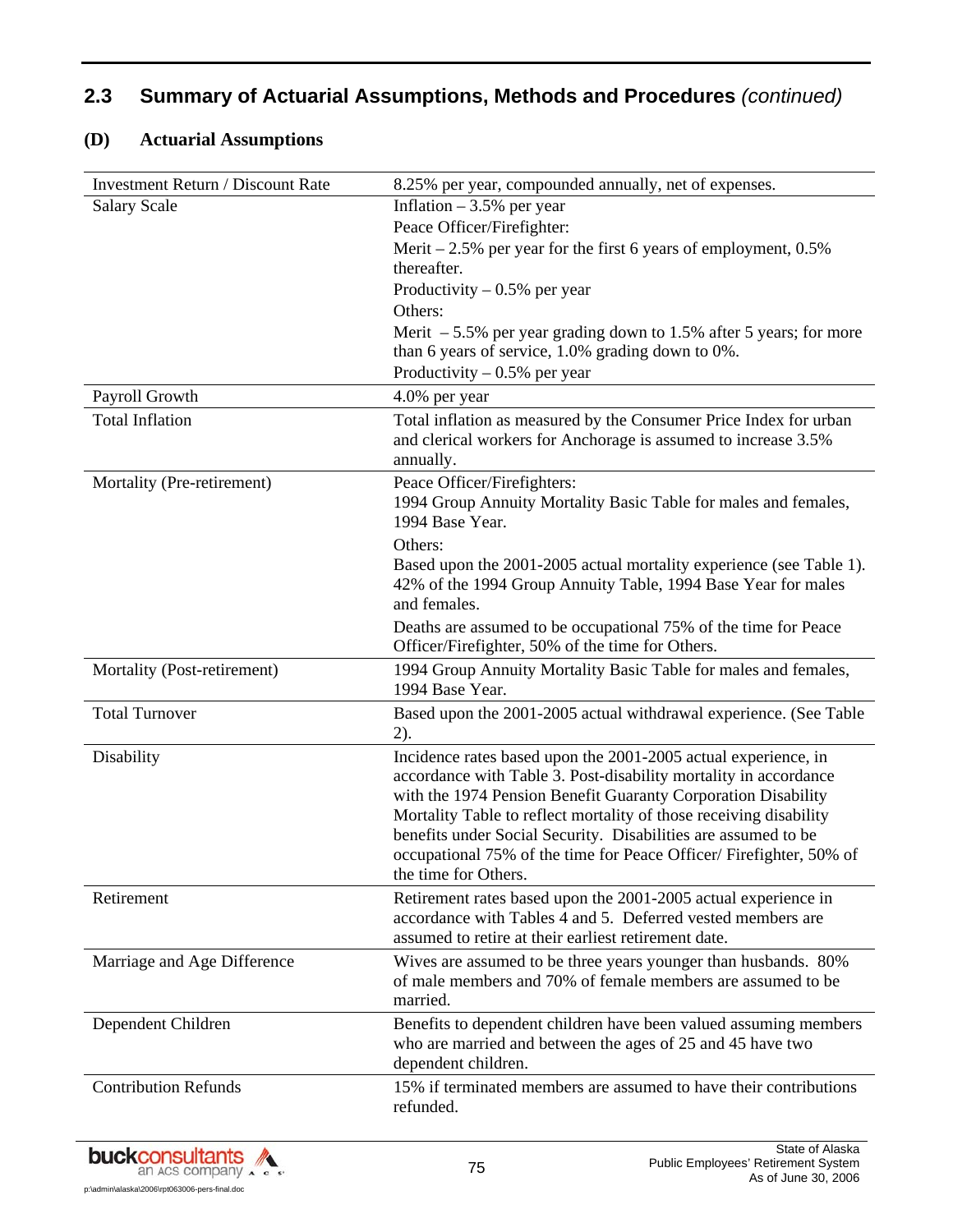| <b>COLA</b>                        | Of those benefit recipients who are eligible for the COLA,<br>60% are assumed to remain in Alaska and receive the COLA.                                                                 |                |                     |  |  |  |
|------------------------------------|-----------------------------------------------------------------------------------------------------------------------------------------------------------------------------------------|----------------|---------------------|--|--|--|
| Post-Retirement Pension Adjustment | 50% and 75% of assumed inflation, or 1.75% and 2.625%<br>respectively, is valued for the annual automatic Post-<br>Retirement Pension Adjustment (PRPA) as specified in the<br>statute. |                |                     |  |  |  |
| Expenses                           | All expenses are included in the investment return assumption.                                                                                                                          |                |                     |  |  |  |
| <b>Part-Time Status</b>            | Part-time employees are assumed to earn 1.00 years of credited<br>service per year for Peace Officer/Firefighters and 0.65 years<br>of credited service per year for Other members.     |                |                     |  |  |  |
| Per Capita Claims Cost             | Sample claims cost rates for FY07 medical and prescription<br>are shown below:                                                                                                          |                |                     |  |  |  |
|                                    |                                                                                                                                                                                         |                | <b>Prescription</b> |  |  |  |
|                                    |                                                                                                                                                                                         | <b>Medical</b> | <b>Drugs</b>        |  |  |  |
|                                    | Total                                                                                                                                                                                   | \$9,095        | \$2,414             |  |  |  |
|                                    | Medicare Parts A & B                                                                                                                                                                    | \$8,133        | N/A                 |  |  |  |
|                                    | Medicare Part B Only                                                                                                                                                                    | \$7,171        | N/A                 |  |  |  |
|                                    | Medicare Part D                                                                                                                                                                         | N/A            | \$<br>516           |  |  |  |
| <b>Health Cost Trend</b>           |                                                                                                                                                                                         |                | <b>Prescription</b> |  |  |  |
|                                    |                                                                                                                                                                                         | <b>Medical</b> | <b>Drugs</b>        |  |  |  |
|                                    | <b>FY07</b>                                                                                                                                                                             | 9.0%           | 13%                 |  |  |  |
|                                    | <b>FY08</b>                                                                                                                                                                             | 8.5%           | 12%                 |  |  |  |
|                                    | <b>FY09</b>                                                                                                                                                                             | 8.0%           | 11%                 |  |  |  |
|                                    | <b>FY10</b>                                                                                                                                                                             | 7.5%           | 10%                 |  |  |  |
|                                    | <b>FY11</b>                                                                                                                                                                             | 7.0%           | 9%                  |  |  |  |
|                                    | <b>FY12</b>                                                                                                                                                                             | 6.5%           | 8%                  |  |  |  |
|                                    | <b>FY13</b>                                                                                                                                                                             | 6.0%           | 7%                  |  |  |  |
|                                    | <b>FY14</b>                                                                                                                                                                             | 5.5%           | 6%                  |  |  |  |
|                                    | <b>FY15</b>                                                                                                                                                                             | 5.0%           | 5%                  |  |  |  |
|                                    | <b>FY16</b>                                                                                                                                                                             | 5.0%           | 5%                  |  |  |  |
|                                    | FY17 and later                                                                                                                                                                          | 5.0%           | 5%                  |  |  |  |

#### **(D) Actuarial Assumptions**

For the June 30, 2005 valuation, graded Healthcare Cost Trend Rates (HCCTR) were reinitialized. A survey of healthcare trends in the past year has revealed a general lowering of HCCTR. No reinitialization is required this year, so the trend rates will follow the same pattern as for the 2005 valuation.

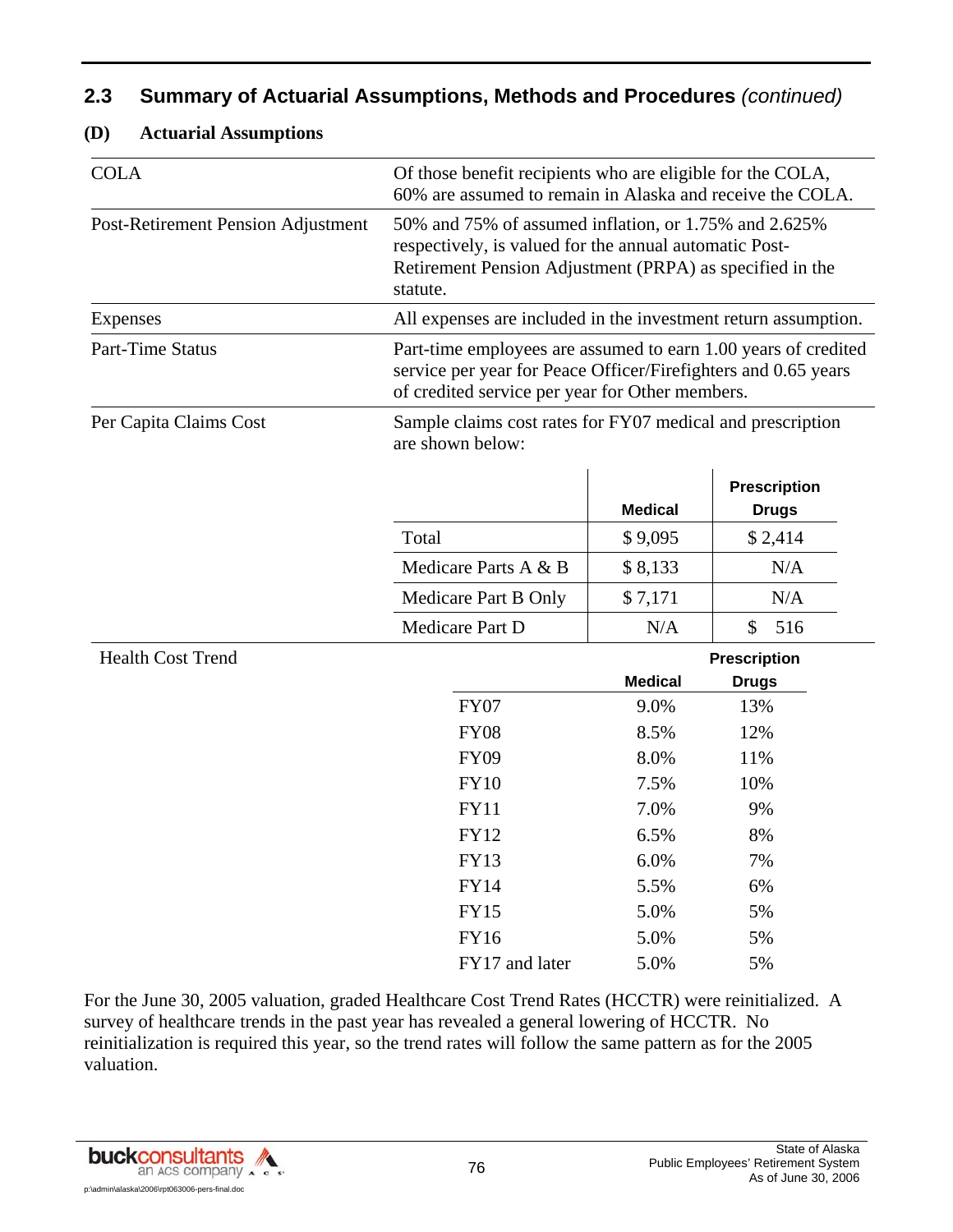| <b>Aging Factors</b> | Age      | Medical | Prescription Drugs |
|----------------------|----------|---------|--------------------|
|                      | $0 - 44$ | 2.0%    | 4.5%               |
|                      | 45-54    | 2.5%    | 3.5%               |
|                      | 55-64    | 3.5%    | 3.0%               |
|                      | 65-74    | 4.0%    | 1.5%               |
|                      | 75-84    | 1.5%    | $0.5\%$            |
|                      | $85+$    | 0.5%    | 0.0%               |

#### **(D) Actuarial Assumptions**

Retired Member Contributions for Medical Benefits

Currently contributions are required for PERS members who are under age 60 and have less than 30 years of service (25 for Peace Officer/Firefighter). Eligible Tier 1 members are exempt from contribution requirements. Annual FY07 contributions based on monthly rates shown below for calendar 2006 and 2007 are assumed based on the coverage category for current retirees. The composite rate shown is used for current active and inactive members assumed to retire prior to age 60 with less than 30 years of service.

| <b>Coverage Category</b>              | <b>FY07 Annual</b><br><b>Contribution</b> | Calendar 2007<br><b>Monthly</b><br><b>Contribution</b> | Calendar 2006<br><b>Monthly</b><br><b>Contribution</b> |
|---------------------------------------|-------------------------------------------|--------------------------------------------------------|--------------------------------------------------------|
| Retiree Only                          | S<br>7,080                                | \$<br>590                                              | \$<br>590                                              |
| Retiree and Spouse                    | \$<br>14,148                              | \$<br>1,179                                            | \$<br>1,179                                            |
| Retiree and Child(ren)                | \$<br>9,996                               | \$<br>883                                              | \$<br>883                                              |
| Retiree and Family                    | \$<br>17,076                              | \$<br>1,423                                            | \$<br>1,423                                            |
| Composite                             | \$.<br>10,512                             | \$<br>876                                              | \$<br>876                                              |
| Trend Rate for Retired Member Medical | <b>FY08</b>                               | 8.0%                                                   |                                                        |
| Contributions                         | <b>FY09</b>                               | 7.7%                                                   |                                                        |
|                                       | <b>FY10</b>                               | 7.3%                                                   |                                                        |
|                                       | <b>FY11</b>                               | 7.0%                                                   |                                                        |
|                                       | <b>FY12</b>                               | 6.7%                                                   |                                                        |
|                                       | FY13                                      | 6.3%                                                   |                                                        |
|                                       | <b>FY14</b>                               | 6.0%                                                   |                                                        |
|                                       | <b>FY15</b>                               | 5.7%                                                   |                                                        |
|                                       | FY16                                      | 5.3%                                                   |                                                        |
|                                       | FY17 and later                            | 5.0%                                                   |                                                        |

Graded trend rates for retired member medical contributions were reinitialized for the June 30, 2005 valuation. A study of the required contribution history along with assumptions related to the impact of recent accounting regulations leads us to recommend the new rates above for the contribution trends. Note that actual FY07 retired member medical contributions are reflected in the valuation so trend on such contribution during FY07 is not applicable.

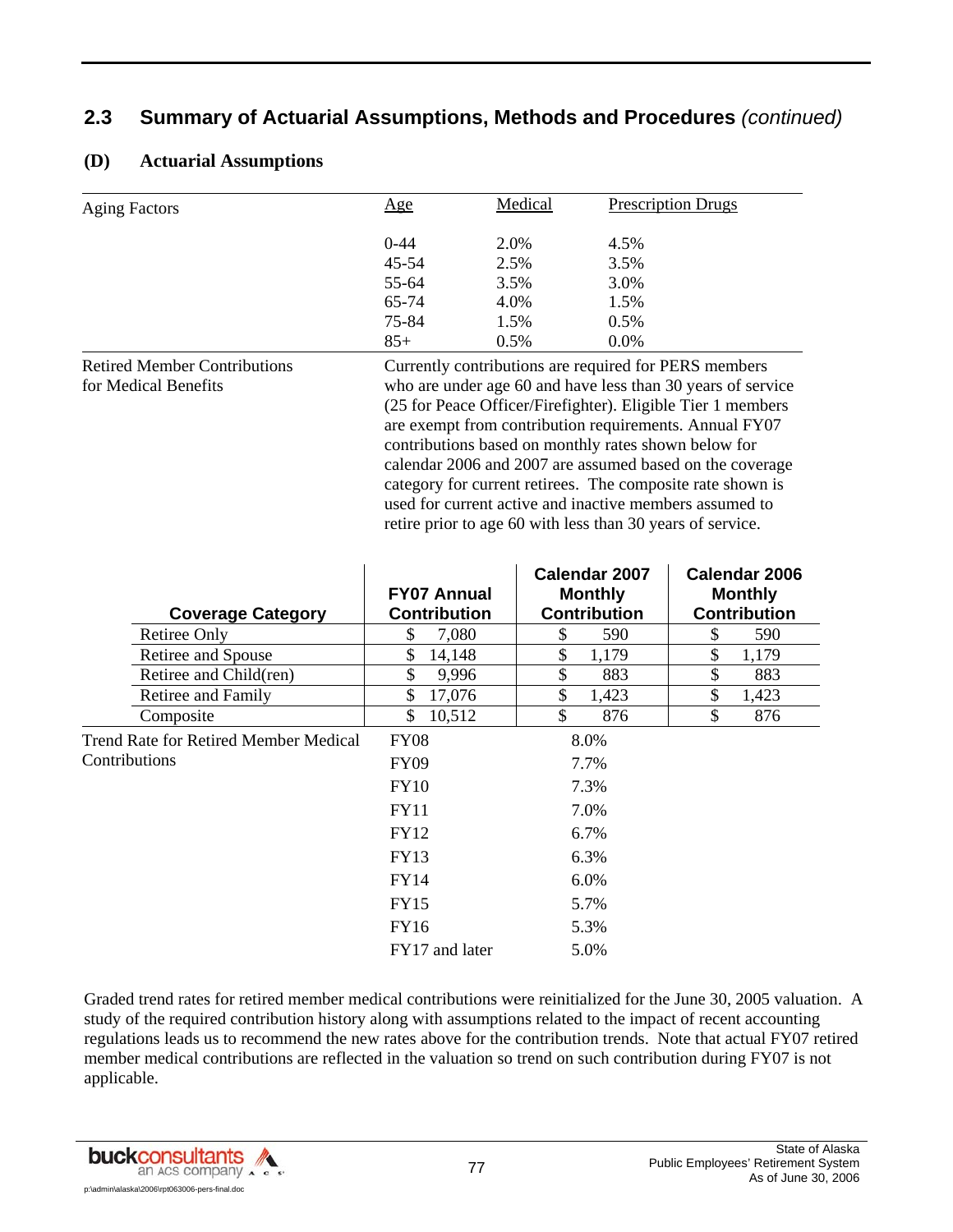## **Table 1 Alaska PERS Others Mortality Table (Preretirement)**

| <u>Age</u> | <b>Male</b> | <b>Female</b> |
|------------|-------------|---------------|
| 20         | .0229%      | .0128%        |
| 21         | .0239       | .0129         |
| 22         | .0251       | .0131         |
| 23         | .0266       | .0131         |
| 24         | .0282       | .0131         |
| 25         | .0299       | .0131         |
| 26         | .0315       | .0133         |
| 27         | .0328       | .0136         |
| 28         | .0341       | .0142         |
| 29         | .0352       | .0150         |
| 30         | .0362       | .0158         |
| 31         | .0371       | .0168         |
| 32         | .0379       | .0179         |
| 33         | .0383       | .0191         |
| 34         | .0383       | .0202         |
| 35         | .0384       | .0216         |
| 36         | .0389       | .0231         |
| 37         | .0402       | .0249         |
| 38         | .0424       | .0270         |
| 39         | .0452       | .0294         |
| 40         | .0484       | .0320         |
| 41         | .0522       | .0347         |
| 42         | .0565       | .0373         |
| 43         | .0611       | .0396         |
| 44         | .0659       | .0417         |
| 45         | .0713       | .0439         |
| 46         | .0778       | .0467         |
| 47         | .0858       | .0502         |
| 48         | .0949       | .0545         |
| 49         | .1050       | .0591         |
| 50         | .1165       | .0645         |
| 51         | .1297       | .0708         |
| 52         | .1451       | .0783         |
| 53         | .1619       | .0861         |
| 54         | .1797       | .0941         |
| 55         | .1998       | .1036         |
| 56         | .2235       | .1157         |
| 57         | .2252       | .1318         |
| 58         | .2845       | .1517         |
| 59         | .3202       | .1745         |
| 60         | .3602       | .2005         |

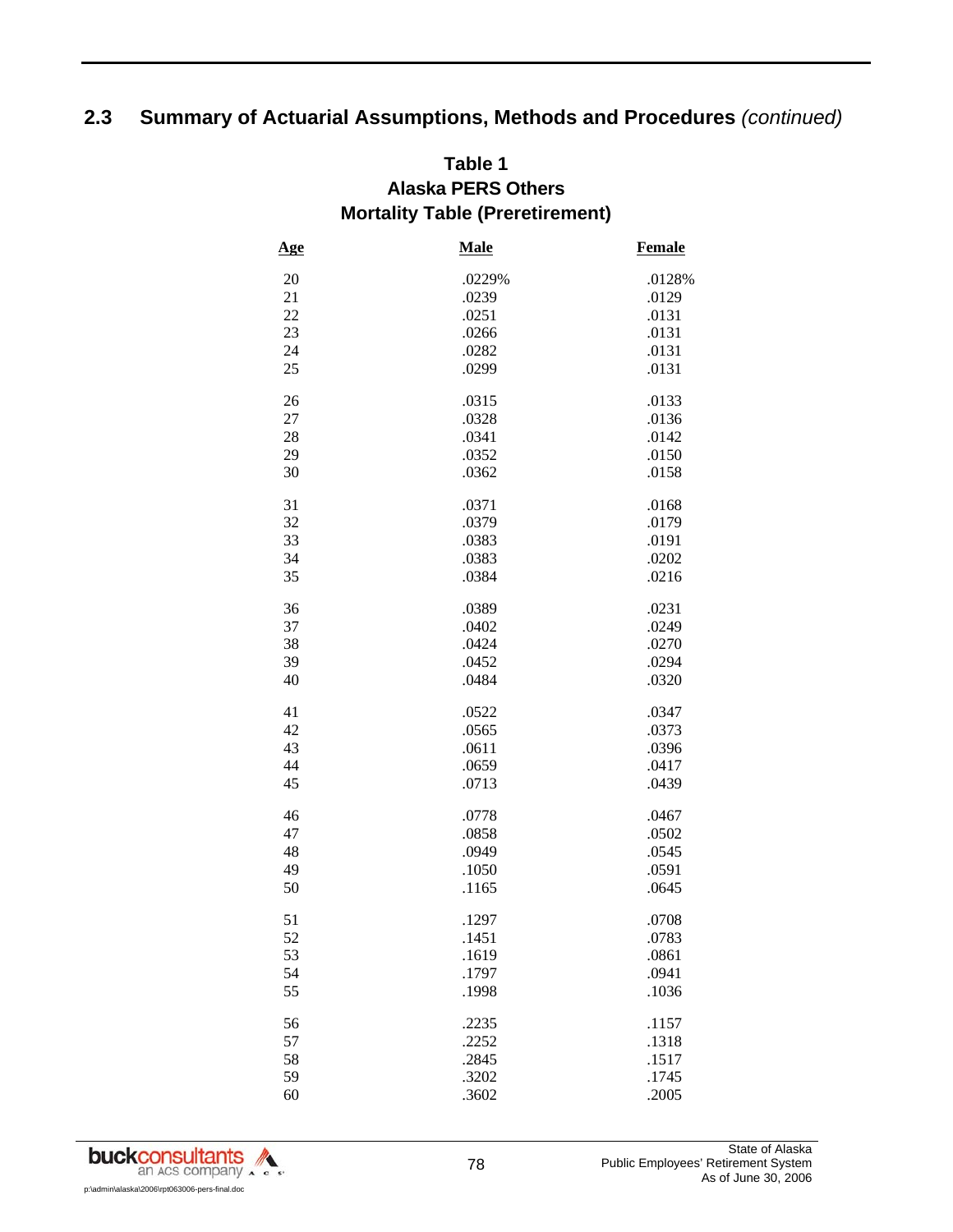## **Table 2 Alaska PERS Total Turnover Assumptions**

| <b>Select Rates of Turnover</b><br>During the First 5 Years of Employment |             |               | <b>Ultimate Rates of Turnover</b><br>After the First 5 Years of Employment |             |               |  |  |
|---------------------------------------------------------------------------|-------------|---------------|----------------------------------------------------------------------------|-------------|---------------|--|--|
| <b>Peace Officer/Firefighter:</b>                                         |             |               |                                                                            |             |               |  |  |
| <b>Year of</b><br><b>Employment</b>                                       | <b>Male</b> | <b>Female</b> | Age                                                                        | <b>Male</b> | <b>Female</b> |  |  |
|                                                                           | 11%         | 12%           | 20                                                                         | 4.57%       | 5.76%         |  |  |
| 2                                                                         | 9           | 10            | 25                                                                         | 4.54        | 5.75          |  |  |
| 3                                                                         |             | 8             | 30                                                                         | 4.49        | 5.71          |  |  |
| 4                                                                         | 6           | 7             | 35                                                                         | 4.46        | 5.66          |  |  |
| 5                                                                         | 5           | 6             | 40                                                                         | 4.39        | 5.56          |  |  |
|                                                                           |             |               | 45                                                                         | 4.20        | 5.38          |  |  |
|                                                                           |             |               | 50                                                                         | 3.88        | 5.09          |  |  |
|                                                                           |             |               | 55                                                                         | 3.24        | 4.51          |  |  |
|                                                                           |             |               | 60                                                                         | 1.74        | 2.94          |  |  |
|                                                                           |             |               | $65+$                                                                      | 4.80        | 6.00          |  |  |

**Others:** 

|                   | <b>Age at Hire</b> |        |             |               |       |             |               |
|-------------------|--------------------|--------|-------------|---------------|-------|-------------|---------------|
| <b>Year of</b>    |                    | 20-34  |             | $35+$         |       |             |               |
| <b>Employment</b> | <b>Male</b>        | Female | <b>Male</b> | <b>Female</b> | Age   | <b>Male</b> | <b>Female</b> |
|                   |                    |        |             |               |       |             |               |
|                   | 25%                | 26%    | 15%         | 16%           | 20    | 12.01%      | 13.68%        |
| $\overline{2}$    | 23                 | 24     | 15          | 16            | 25    | 11.99       | 13.67         |
| 3                 | 20                 | 21     | 13          | 14            | 30    | 11.97       | 13.66         |
| $\overline{4}$    | 16                 | 17     | 12          | 12            | 35    | 8.66        | 9.89          |
| 5                 | 15                 | 16     | 11          | 11            | 40    | 6.42        | 7.35          |
|                   |                    |        |             |               | 45    | 5.24        | 6.04          |
|                   |                    |        |             |               | 50    | 5.09        | 5.94          |
|                   |                    |        |             |               | 55    | 4.80        | 5.74          |
|                   |                    |        |             |               | 60    | 4.19        | 5.23          |
|                   |                    |        |             |               | $65+$ | 5.50        | 6.25          |

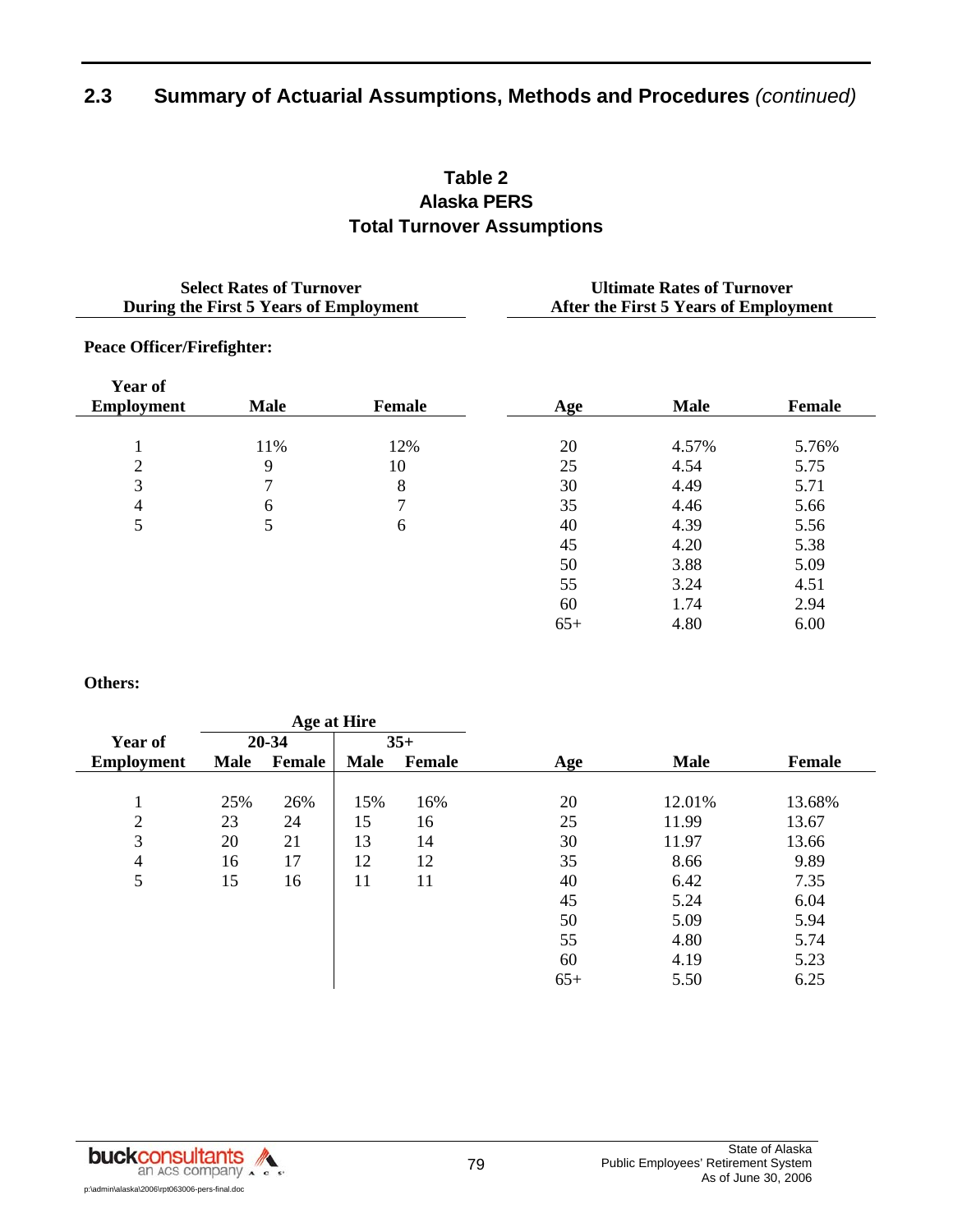## **Table 3 Alaska PERS Disability Table**

| <b>Firefighter Rate</b><br>Male<br><b>Female</b><br><u>Age</u><br>20<br>.088%<br>.032%<br>.029%<br>21<br>.089<br>.032<br>.029<br>22<br>.090<br>.033<br>.031<br>23<br>.091<br>.033<br>.031<br>24<br>.093<br>.035<br>.032<br>25<br>.094<br>.032<br>.035<br>26<br>.095<br>.035<br>.032<br>27<br>.033<br>.098<br>.036<br>28<br>.100<br>.034<br>.037<br>29<br>.103<br>.035<br>.038<br>30<br>.105<br>.039<br>.036<br>31<br>.108<br>.036<br>.039<br>32<br>.110<br>.040<br>.037<br>33<br>.113<br>.041<br>.038<br>34<br>.116<br>.039<br>.043<br>35<br>.120<br>.044<br>.040<br>36<br>.124<br>.046<br>.042<br>37<br>.129<br>.047<br>.043<br>38<br>.134<br>.050<br>.045<br>39<br>.139<br>.051<br>.046<br>40<br>.144<br>.053<br>.048<br>41<br>.150<br>.055<br>.050<br>42<br>.159<br>.054<br>.059<br>43<br>.170<br>.062<br>.057<br>44<br>.185<br>.062<br>.068<br>45<br>.203<br>.075<br>.068<br>46<br>.081<br>.220<br>.074<br>47<br>.239<br>.080<br>.087<br>48<br>.259<br>.096<br>.087<br>49<br>.279<br>.102<br>.094<br>50<br>.300<br>.110<br>.101<br>51<br>.325<br>.120<br>.109<br>52<br>.353<br>.131<br>.120<br>53<br>.146<br>.398<br>.133<br>54<br>.444<br>.163<br>.149<br>55<br>.184<br>.500<br>.168<br>56<br>.574<br>.212<br>.193<br>57<br>.668<br>.246<br>.225<br>58<br>.763<br>.281<br>.256<br>59<br>.331<br>.900<br>.302<br>60<br>.388<br>.354<br>1.054 | Peace Officer/ | <b>Other Member Rate</b> |  |  |
|--------------------------------------------------------------------------------------------------------------------------------------------------------------------------------------------------------------------------------------------------------------------------------------------------------------------------------------------------------------------------------------------------------------------------------------------------------------------------------------------------------------------------------------------------------------------------------------------------------------------------------------------------------------------------------------------------------------------------------------------------------------------------------------------------------------------------------------------------------------------------------------------------------------------------------------------------------------------------------------------------------------------------------------------------------------------------------------------------------------------------------------------------------------------------------------------------------------------------------------------------------------------------------------------------------------------------------------------------|----------------|--------------------------|--|--|
|                                                                                                                                                                                                                                                                                                                                                                                                                                                                                                                                                                                                                                                                                                                                                                                                                                                                                                                                                                                                                                                                                                                                                                                                                                                                                                                                                  |                |                          |  |  |
|                                                                                                                                                                                                                                                                                                                                                                                                                                                                                                                                                                                                                                                                                                                                                                                                                                                                                                                                                                                                                                                                                                                                                                                                                                                                                                                                                  |                |                          |  |  |
|                                                                                                                                                                                                                                                                                                                                                                                                                                                                                                                                                                                                                                                                                                                                                                                                                                                                                                                                                                                                                                                                                                                                                                                                                                                                                                                                                  |                |                          |  |  |
|                                                                                                                                                                                                                                                                                                                                                                                                                                                                                                                                                                                                                                                                                                                                                                                                                                                                                                                                                                                                                                                                                                                                                                                                                                                                                                                                                  |                |                          |  |  |
|                                                                                                                                                                                                                                                                                                                                                                                                                                                                                                                                                                                                                                                                                                                                                                                                                                                                                                                                                                                                                                                                                                                                                                                                                                                                                                                                                  |                |                          |  |  |
|                                                                                                                                                                                                                                                                                                                                                                                                                                                                                                                                                                                                                                                                                                                                                                                                                                                                                                                                                                                                                                                                                                                                                                                                                                                                                                                                                  |                |                          |  |  |
|                                                                                                                                                                                                                                                                                                                                                                                                                                                                                                                                                                                                                                                                                                                                                                                                                                                                                                                                                                                                                                                                                                                                                                                                                                                                                                                                                  |                |                          |  |  |
|                                                                                                                                                                                                                                                                                                                                                                                                                                                                                                                                                                                                                                                                                                                                                                                                                                                                                                                                                                                                                                                                                                                                                                                                                                                                                                                                                  |                |                          |  |  |
|                                                                                                                                                                                                                                                                                                                                                                                                                                                                                                                                                                                                                                                                                                                                                                                                                                                                                                                                                                                                                                                                                                                                                                                                                                                                                                                                                  |                |                          |  |  |
|                                                                                                                                                                                                                                                                                                                                                                                                                                                                                                                                                                                                                                                                                                                                                                                                                                                                                                                                                                                                                                                                                                                                                                                                                                                                                                                                                  |                |                          |  |  |
|                                                                                                                                                                                                                                                                                                                                                                                                                                                                                                                                                                                                                                                                                                                                                                                                                                                                                                                                                                                                                                                                                                                                                                                                                                                                                                                                                  |                |                          |  |  |
|                                                                                                                                                                                                                                                                                                                                                                                                                                                                                                                                                                                                                                                                                                                                                                                                                                                                                                                                                                                                                                                                                                                                                                                                                                                                                                                                                  |                |                          |  |  |
|                                                                                                                                                                                                                                                                                                                                                                                                                                                                                                                                                                                                                                                                                                                                                                                                                                                                                                                                                                                                                                                                                                                                                                                                                                                                                                                                                  |                |                          |  |  |
|                                                                                                                                                                                                                                                                                                                                                                                                                                                                                                                                                                                                                                                                                                                                                                                                                                                                                                                                                                                                                                                                                                                                                                                                                                                                                                                                                  |                |                          |  |  |
|                                                                                                                                                                                                                                                                                                                                                                                                                                                                                                                                                                                                                                                                                                                                                                                                                                                                                                                                                                                                                                                                                                                                                                                                                                                                                                                                                  |                |                          |  |  |
|                                                                                                                                                                                                                                                                                                                                                                                                                                                                                                                                                                                                                                                                                                                                                                                                                                                                                                                                                                                                                                                                                                                                                                                                                                                                                                                                                  |                |                          |  |  |
|                                                                                                                                                                                                                                                                                                                                                                                                                                                                                                                                                                                                                                                                                                                                                                                                                                                                                                                                                                                                                                                                                                                                                                                                                                                                                                                                                  |                |                          |  |  |
|                                                                                                                                                                                                                                                                                                                                                                                                                                                                                                                                                                                                                                                                                                                                                                                                                                                                                                                                                                                                                                                                                                                                                                                                                                                                                                                                                  |                |                          |  |  |
|                                                                                                                                                                                                                                                                                                                                                                                                                                                                                                                                                                                                                                                                                                                                                                                                                                                                                                                                                                                                                                                                                                                                                                                                                                                                                                                                                  |                |                          |  |  |
|                                                                                                                                                                                                                                                                                                                                                                                                                                                                                                                                                                                                                                                                                                                                                                                                                                                                                                                                                                                                                                                                                                                                                                                                                                                                                                                                                  |                |                          |  |  |
|                                                                                                                                                                                                                                                                                                                                                                                                                                                                                                                                                                                                                                                                                                                                                                                                                                                                                                                                                                                                                                                                                                                                                                                                                                                                                                                                                  |                |                          |  |  |
|                                                                                                                                                                                                                                                                                                                                                                                                                                                                                                                                                                                                                                                                                                                                                                                                                                                                                                                                                                                                                                                                                                                                                                                                                                                                                                                                                  |                |                          |  |  |
|                                                                                                                                                                                                                                                                                                                                                                                                                                                                                                                                                                                                                                                                                                                                                                                                                                                                                                                                                                                                                                                                                                                                                                                                                                                                                                                                                  |                |                          |  |  |
|                                                                                                                                                                                                                                                                                                                                                                                                                                                                                                                                                                                                                                                                                                                                                                                                                                                                                                                                                                                                                                                                                                                                                                                                                                                                                                                                                  |                |                          |  |  |
|                                                                                                                                                                                                                                                                                                                                                                                                                                                                                                                                                                                                                                                                                                                                                                                                                                                                                                                                                                                                                                                                                                                                                                                                                                                                                                                                                  |                |                          |  |  |
|                                                                                                                                                                                                                                                                                                                                                                                                                                                                                                                                                                                                                                                                                                                                                                                                                                                                                                                                                                                                                                                                                                                                                                                                                                                                                                                                                  |                |                          |  |  |
|                                                                                                                                                                                                                                                                                                                                                                                                                                                                                                                                                                                                                                                                                                                                                                                                                                                                                                                                                                                                                                                                                                                                                                                                                                                                                                                                                  |                |                          |  |  |
|                                                                                                                                                                                                                                                                                                                                                                                                                                                                                                                                                                                                                                                                                                                                                                                                                                                                                                                                                                                                                                                                                                                                                                                                                                                                                                                                                  |                |                          |  |  |
|                                                                                                                                                                                                                                                                                                                                                                                                                                                                                                                                                                                                                                                                                                                                                                                                                                                                                                                                                                                                                                                                                                                                                                                                                                                                                                                                                  |                |                          |  |  |
|                                                                                                                                                                                                                                                                                                                                                                                                                                                                                                                                                                                                                                                                                                                                                                                                                                                                                                                                                                                                                                                                                                                                                                                                                                                                                                                                                  |                |                          |  |  |
|                                                                                                                                                                                                                                                                                                                                                                                                                                                                                                                                                                                                                                                                                                                                                                                                                                                                                                                                                                                                                                                                                                                                                                                                                                                                                                                                                  |                |                          |  |  |
|                                                                                                                                                                                                                                                                                                                                                                                                                                                                                                                                                                                                                                                                                                                                                                                                                                                                                                                                                                                                                                                                                                                                                                                                                                                                                                                                                  |                |                          |  |  |
|                                                                                                                                                                                                                                                                                                                                                                                                                                                                                                                                                                                                                                                                                                                                                                                                                                                                                                                                                                                                                                                                                                                                                                                                                                                                                                                                                  |                |                          |  |  |
|                                                                                                                                                                                                                                                                                                                                                                                                                                                                                                                                                                                                                                                                                                                                                                                                                                                                                                                                                                                                                                                                                                                                                                                                                                                                                                                                                  |                |                          |  |  |
|                                                                                                                                                                                                                                                                                                                                                                                                                                                                                                                                                                                                                                                                                                                                                                                                                                                                                                                                                                                                                                                                                                                                                                                                                                                                                                                                                  |                |                          |  |  |
|                                                                                                                                                                                                                                                                                                                                                                                                                                                                                                                                                                                                                                                                                                                                                                                                                                                                                                                                                                                                                                                                                                                                                                                                                                                                                                                                                  |                |                          |  |  |
|                                                                                                                                                                                                                                                                                                                                                                                                                                                                                                                                                                                                                                                                                                                                                                                                                                                                                                                                                                                                                                                                                                                                                                                                                                                                                                                                                  |                |                          |  |  |
|                                                                                                                                                                                                                                                                                                                                                                                                                                                                                                                                                                                                                                                                                                                                                                                                                                                                                                                                                                                                                                                                                                                                                                                                                                                                                                                                                  |                |                          |  |  |
|                                                                                                                                                                                                                                                                                                                                                                                                                                                                                                                                                                                                                                                                                                                                                                                                                                                                                                                                                                                                                                                                                                                                                                                                                                                                                                                                                  |                |                          |  |  |
|                                                                                                                                                                                                                                                                                                                                                                                                                                                                                                                                                                                                                                                                                                                                                                                                                                                                                                                                                                                                                                                                                                                                                                                                                                                                                                                                                  |                |                          |  |  |
|                                                                                                                                                                                                                                                                                                                                                                                                                                                                                                                                                                                                                                                                                                                                                                                                                                                                                                                                                                                                                                                                                                                                                                                                                                                                                                                                                  |                |                          |  |  |
|                                                                                                                                                                                                                                                                                                                                                                                                                                                                                                                                                                                                                                                                                                                                                                                                                                                                                                                                                                                                                                                                                                                                                                                                                                                                                                                                                  |                |                          |  |  |
|                                                                                                                                                                                                                                                                                                                                                                                                                                                                                                                                                                                                                                                                                                                                                                                                                                                                                                                                                                                                                                                                                                                                                                                                                                                                                                                                                  |                |                          |  |  |

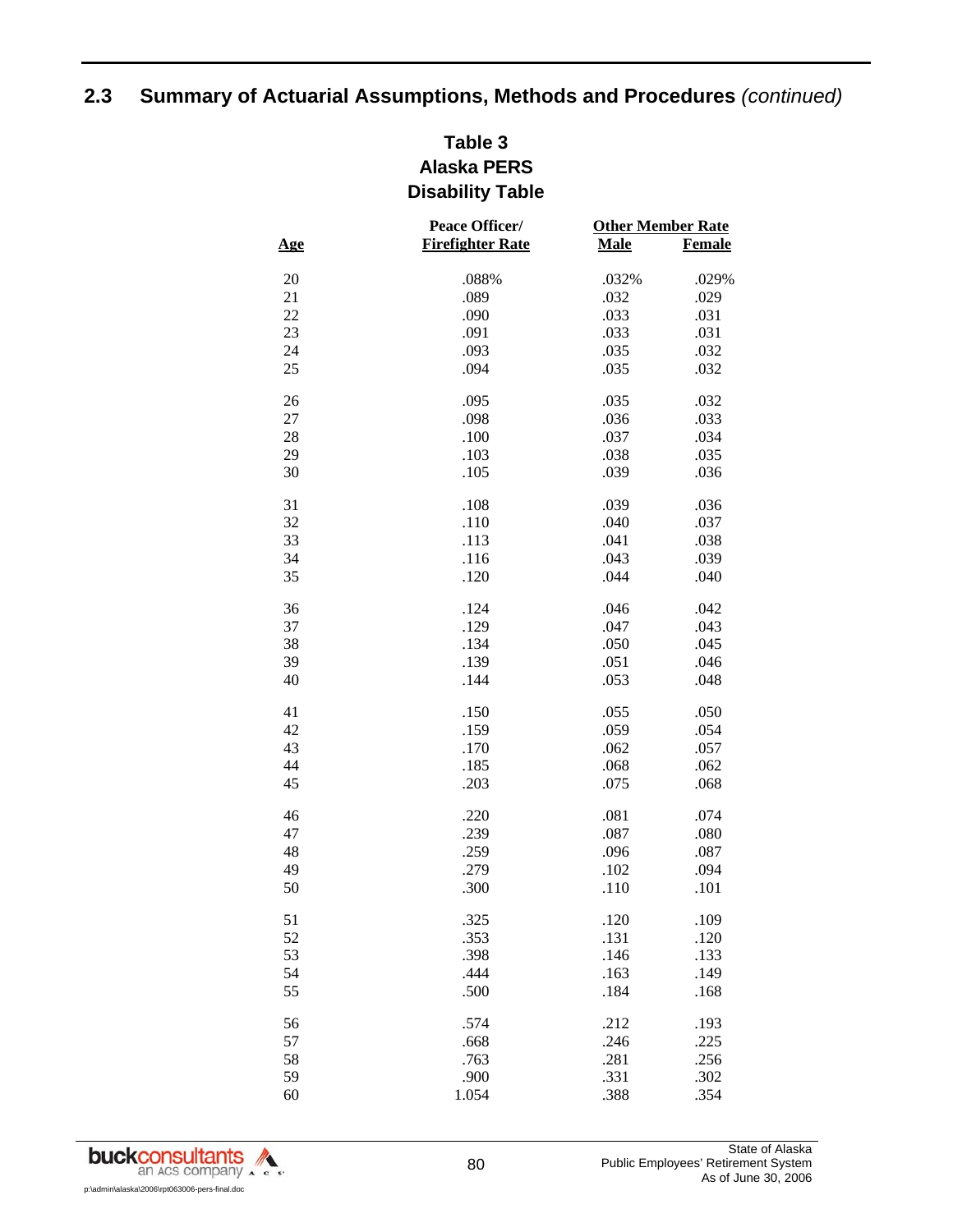| Age at            | <b>Retirement Rate</b> |                |                  |               |  |  |  |
|-------------------|------------------------|----------------|------------------|---------------|--|--|--|
| <b>Retirement</b> |                        | <b>Reduced</b> | <b>Unreduced</b> |               |  |  |  |
|                   | <b>Male</b>            | <b>Female</b>  | <b>Male</b>      | <b>Female</b> |  |  |  |
| $<$ 50            | N/A                    | N/A            | 10.40%           | 10.40%        |  |  |  |
| 50                | 10.50%                 | 6.30%          | 40.00            | 40.00         |  |  |  |
| 51                | 14.80                  | 10.00          | 27.50            | 27.50         |  |  |  |
| 52                | 15.00                  | 10.00          | 27.50            | 27.50         |  |  |  |
| 53                | 19.70                  | 10.00          | 25.00            | 25.00         |  |  |  |
| 54                | 19.60                  | 10.00          | 25.00            | 25.00         |  |  |  |
| 55                | 8.80                   | 15.60          | 30.00            | 30.00         |  |  |  |
| 56                | 9.60                   | 13.00          | 22.75            | 22.75         |  |  |  |
| 57                | 13.00                  | 13.00          | 22.75            | 22.75         |  |  |  |
| 58                | 12.70                  | 13.00          | 15.60            | 15.60         |  |  |  |
| 59                | 13.00                  | 13.00          | 15.60            | 15.60         |  |  |  |
| 60                | N/A                    | N/A            | 25.00            | 25.00         |  |  |  |
| 61                | N/A                    | N/A            | 25.00            | 25.00         |  |  |  |
| 62                | N/A                    | N/A            | 26.00            | 26.00         |  |  |  |
| 63                | N/A                    | N/A            | 25.00            | 25.00         |  |  |  |
| 64                | N/A                    | N/A            | 25.00            | 25.00         |  |  |  |
| 65                | N/A                    | N/A            | 100.00           | 100.00        |  |  |  |

#### **Table 4 Alaska PERS Peace Officer/Firefighter Retirement Table**

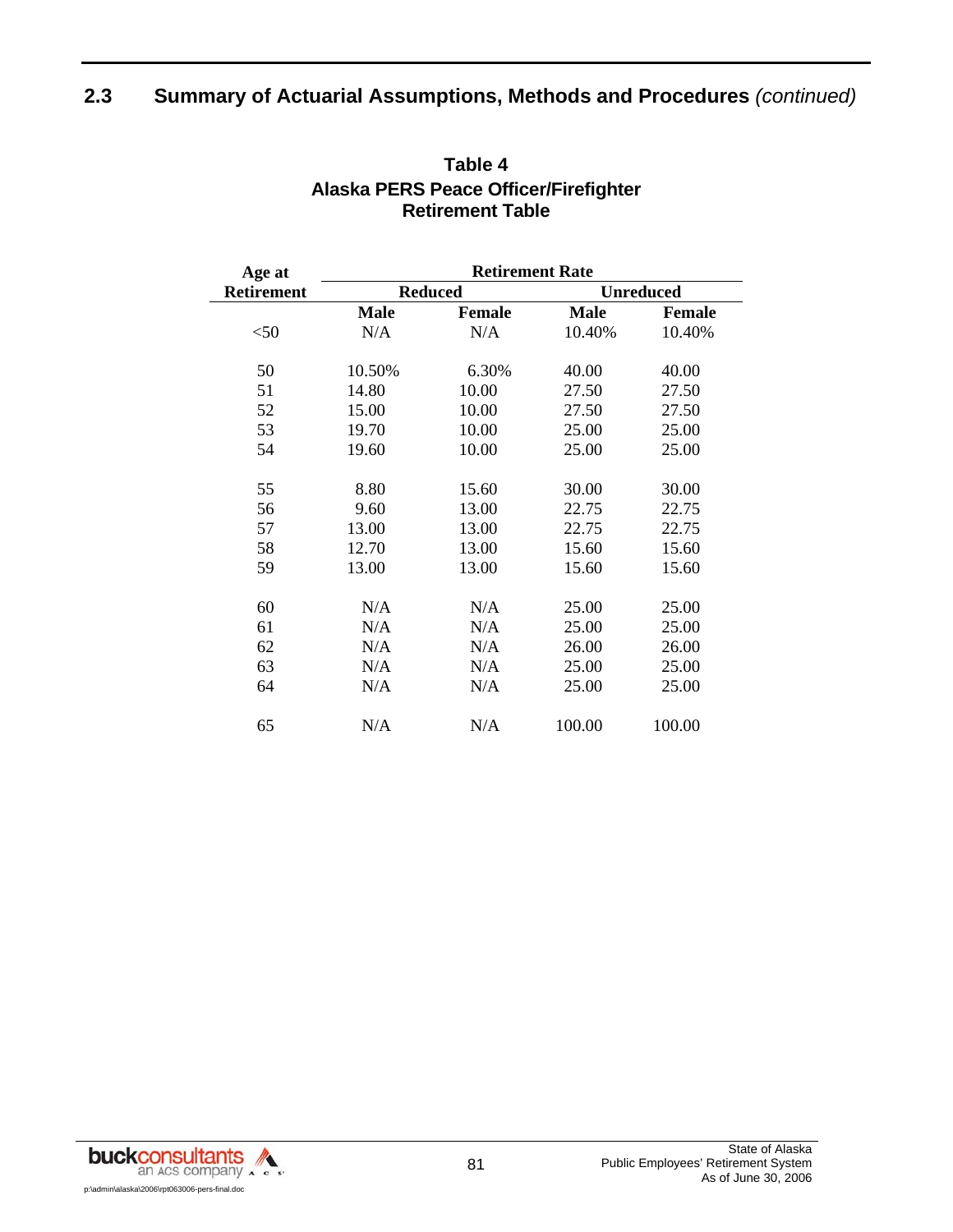| Age at     | <b>Retirement Rate</b> |                |                  |        |  |  |  |
|------------|------------------------|----------------|------------------|--------|--|--|--|
| Retirement |                        | <b>Reduced</b> | <b>Unreduced</b> |        |  |  |  |
|            | <b>Male</b>            | <b>Female</b>  | <b>Male</b>      | Female |  |  |  |
| $<$ 50     | N/A                    | N/A            | 7.10%            | 7.20%  |  |  |  |
| 50         | 6.00%                  | 7.30%          | 20.00            | 20.00  |  |  |  |
| 51         | 6.20                   | 7.50           | 17.50            | 20.00  |  |  |  |
| 52         | 7.50                   | 7.50           | 20.00            | 15.00  |  |  |  |
| 53         | 7.50                   | 8.90           | 18.00            | 24.00  |  |  |  |
| 54         | 6.00                   | 5.40           | 30.00            | 21.00  |  |  |  |
| 55         | 7.90                   | 8.20           | 30.00            | 30.00  |  |  |  |
| 56         | 9.50                   | 9.20           | 17.50            | 17.50  |  |  |  |
| 57         | 9.60                   | 9.10           | 17.50            | 17.50  |  |  |  |
| 58         | 9.50                   | 9.10           | 15.00            | 17.50  |  |  |  |
| 59         | 4.70                   | 3.80           | 15.00            | 17.50  |  |  |  |
| 60         | N/A                    | N/A            | 20.00            | 21.00  |  |  |  |
| 61         | N/A                    | N/A            | 17.50            | 15.00  |  |  |  |
| 62         | N/A                    | N/A            | 30.00            | 18.75  |  |  |  |
| 63         | N/A                    | N/A            | 22.50            | 18.75  |  |  |  |
| 64         | N/A                    | N/A            | 26.25            | 18.75  |  |  |  |
|            |                        |                |                  |        |  |  |  |
| 65         | N/A                    | N/A            | 27.00            | 25.00  |  |  |  |
| 66         | N/A                    | N/A            | 27.00            | 25.00  |  |  |  |
| 67         | N/A                    | N/A            | 27.00            | 25.00  |  |  |  |
| 68         | N/A                    | N/A            | 30.00            | 25.00  |  |  |  |
| 69         | N/A                    | N/A            | 30.00            | 30.00  |  |  |  |
| 70         | N/A                    | N/A            | 100.00           | 100.00 |  |  |  |

## **Table 5 Alaska PERS Others Retirement Table**

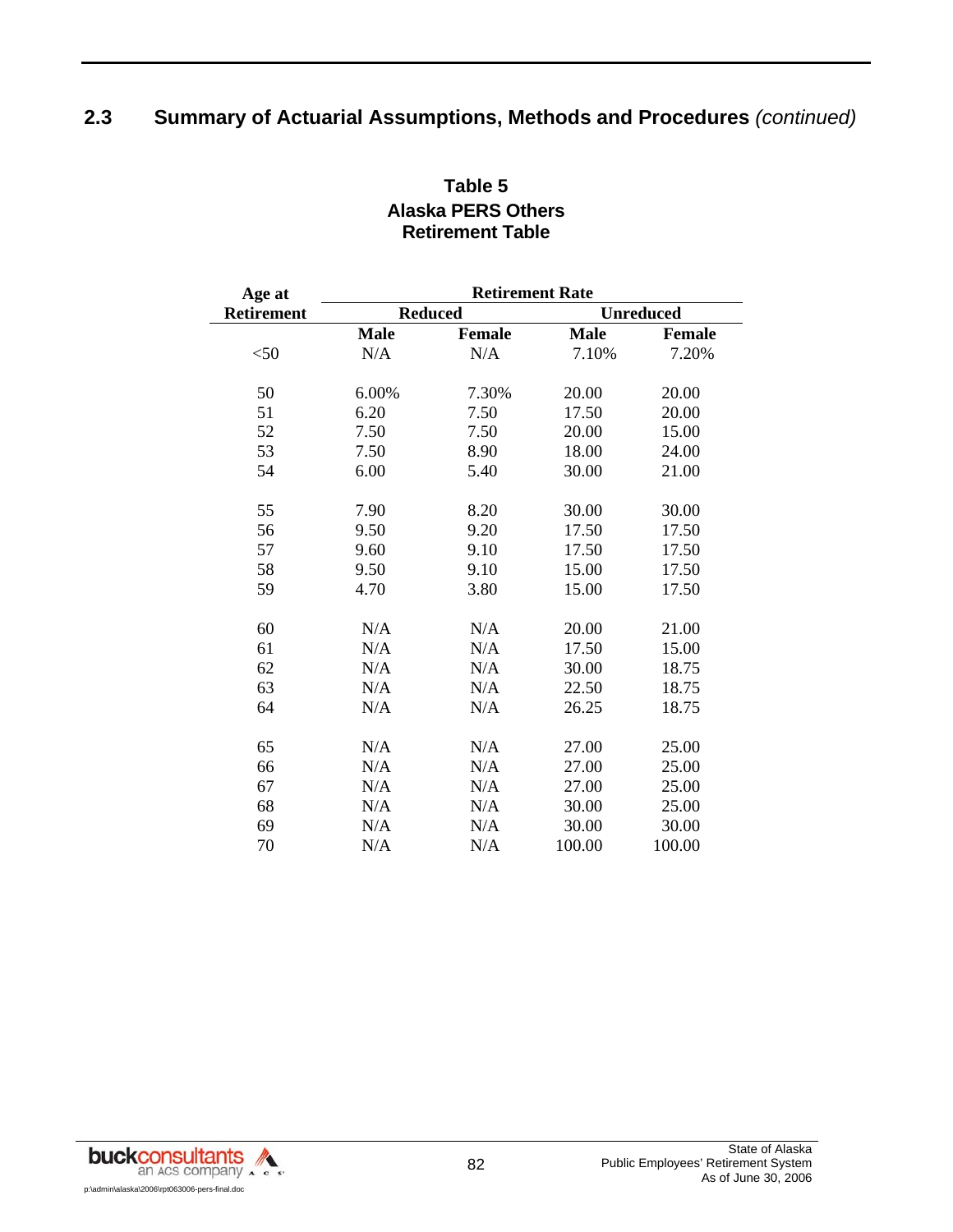|                                   | June 30, 2005                                                                                                                        | June 30, 2006                                                                                                                                                                                                                                                                                                                                                                                                                                                                   |
|-----------------------------------|--------------------------------------------------------------------------------------------------------------------------------------|---------------------------------------------------------------------------------------------------------------------------------------------------------------------------------------------------------------------------------------------------------------------------------------------------------------------------------------------------------------------------------------------------------------------------------------------------------------------------------|
| <b>Salary Scale</b>               | Based on actual experience from<br>1997 to 1999                                                                                      | Others: Based on actual experience<br>from 2001 to 2005.<br>Peace Officer/Firefighter: Rates are<br>increased for the first 6 years. Based<br>on actual experience 2001 to 2005.                                                                                                                                                                                                                                                                                                |
| Payroll Growth                    | 4.25%                                                                                                                                | 4.0%                                                                                                                                                                                                                                                                                                                                                                                                                                                                            |
| <b>Preretirement Mortality</b>    | 1994 GAM table, 1994 base year                                                                                                       | Peace Officer/Firefighter: No change.<br>Others: 42% of the 1994 GAM table,<br>1994 base year.                                                                                                                                                                                                                                                                                                                                                                                  |
| Turnover                          | Based on actual experience from<br>1997 to 1999                                                                                      | Rates adjusted based on actual<br>experience from 2001 to 2005.                                                                                                                                                                                                                                                                                                                                                                                                                 |
| Disability                        | Based on actual experience from<br>1991 to 1995                                                                                      | Peace Officer/Firefighter: No<br>change.<br>Others: Male/Female rates increased<br>by 5% based on actual experience<br>from 2001-2005.                                                                                                                                                                                                                                                                                                                                          |
| Retirement                        | Based on actual experience from<br>1997 to 1999                                                                                      | Rates were adjusted based on actual<br>experience from 2001 to 2005.                                                                                                                                                                                                                                                                                                                                                                                                            |
| Marriage and Age Difference       | If married as of the valuation date,<br>remain married until retirement; same<br>if single.<br>Males 4 years older.                  | Male 80% / Female 70%.<br>Males 3 years older.                                                                                                                                                                                                                                                                                                                                                                                                                                  |
| Dependent Children                | Married members will always have<br>one dependent child                                                                              | Married members have two<br>dependent children from age 25<br>through 45.                                                                                                                                                                                                                                                                                                                                                                                                       |
| <b>Contribution Refunds</b>       | 100% for those vested and under age<br>35 and nonvested, 0% otherwise                                                                | 15% for all ages and vested statuses.                                                                                                                                                                                                                                                                                                                                                                                                                                           |
| <b>COLA</b>                       | Of those benefit recipients who are<br>eligible for the COLA, 68% are<br>assumed to remain in Alaska and<br>receive the COLA.        | Of those benefit recipients who are<br>eligible for the COLA, 60% are<br>assumed to remain in Alaska and<br>receive the COLA.                                                                                                                                                                                                                                                                                                                                                   |
| Part-time Status                  | Part-time employees are assumed to<br>earn 0.60 years of credited service per<br>year.                                               | Part-time employees are assumed to<br>earn 0.65 years of credited service per<br>year. All Peace Officer/Firefighters<br>are assumed to be full-time.                                                                                                                                                                                                                                                                                                                           |
| Occupational Death and Disability | Others: 35%<br>Peace Officer/Firefighters: 85%                                                                                       | Others: 50%<br>Peace Officer/Firefighters: 75%                                                                                                                                                                                                                                                                                                                                                                                                                                  |
| Healthcare                        | Aggregate post-65 claims cost rate.<br>Trend rates for retiree medical<br>contributions started at 10.2% and<br>graded down to 5.0%. | Included effect of Medicare Part A &<br>B vs. Medicare Part B only. Active<br>employees hired after April 1, 1986<br>are assumed to be covered by<br>Medicare Parts A & B. 7.5% of<br>current retirees are assumed to be<br>covered by Part B only. Changed<br>assumed lag between medical claim<br>incurred and paid dates from 3<br>months to 2 lag months. Changed<br>trend rate table for the retiree medical<br>contributions to start at 8.0% and<br>graded down to 5.0%. |

### **Changes in Actuarial Assumptions Since the Prior Valuation**

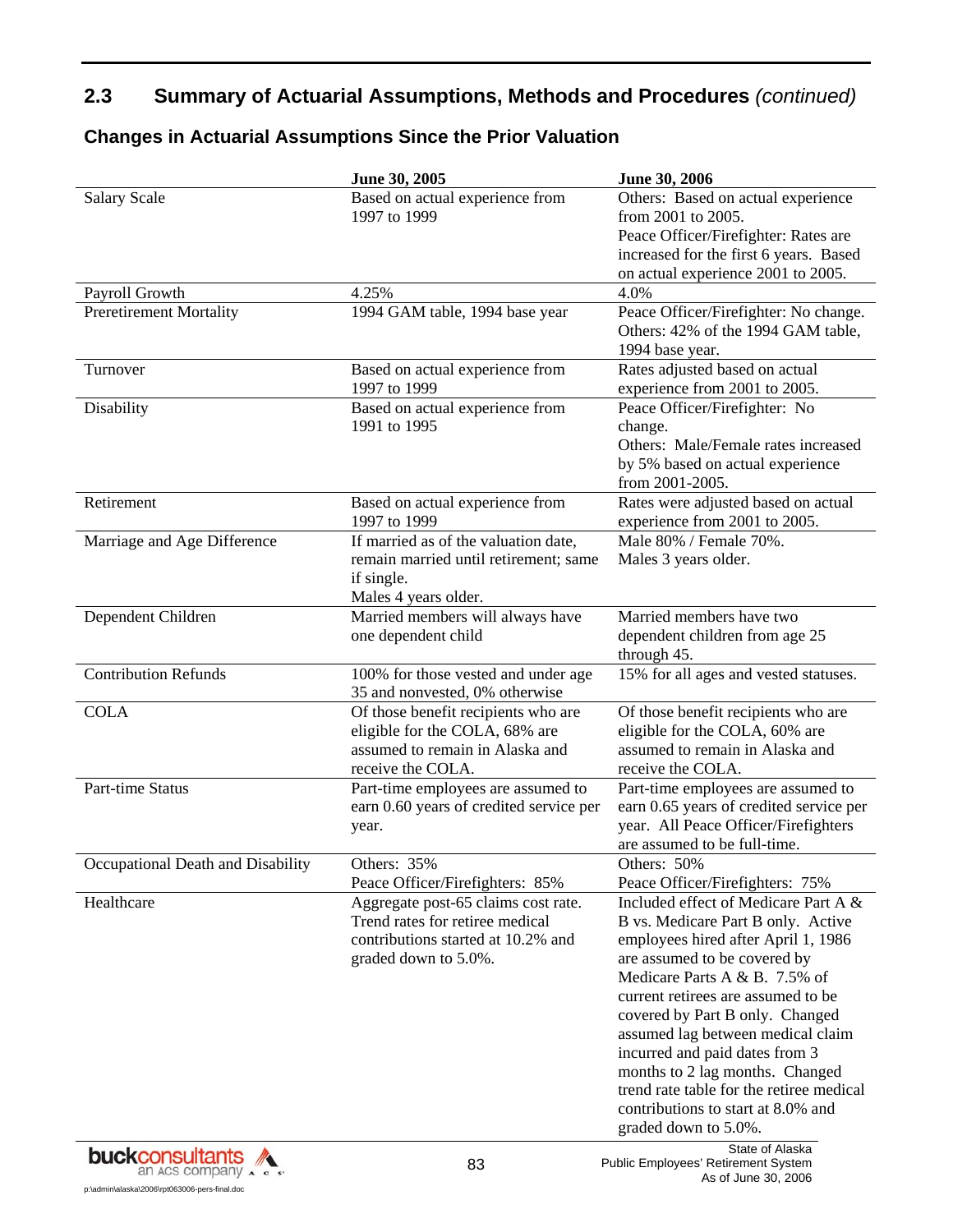#### *Other Historical Information*

## **Section 3**

Section 3.1 Analysis of financial experience. Section  $3.2(a)$  Summary of accrued and unfunded accrued liabilities – Total. Section 3.2(b) Schedule of Employer Contributions. Section 3.2(c) Actuarial Assumptions, Method and Additional Information. Section 3.3 Solvency test.

buckconsultants A an ACS company A c s' p:\admin\alaska\2006\rpt063006-pers-final.doc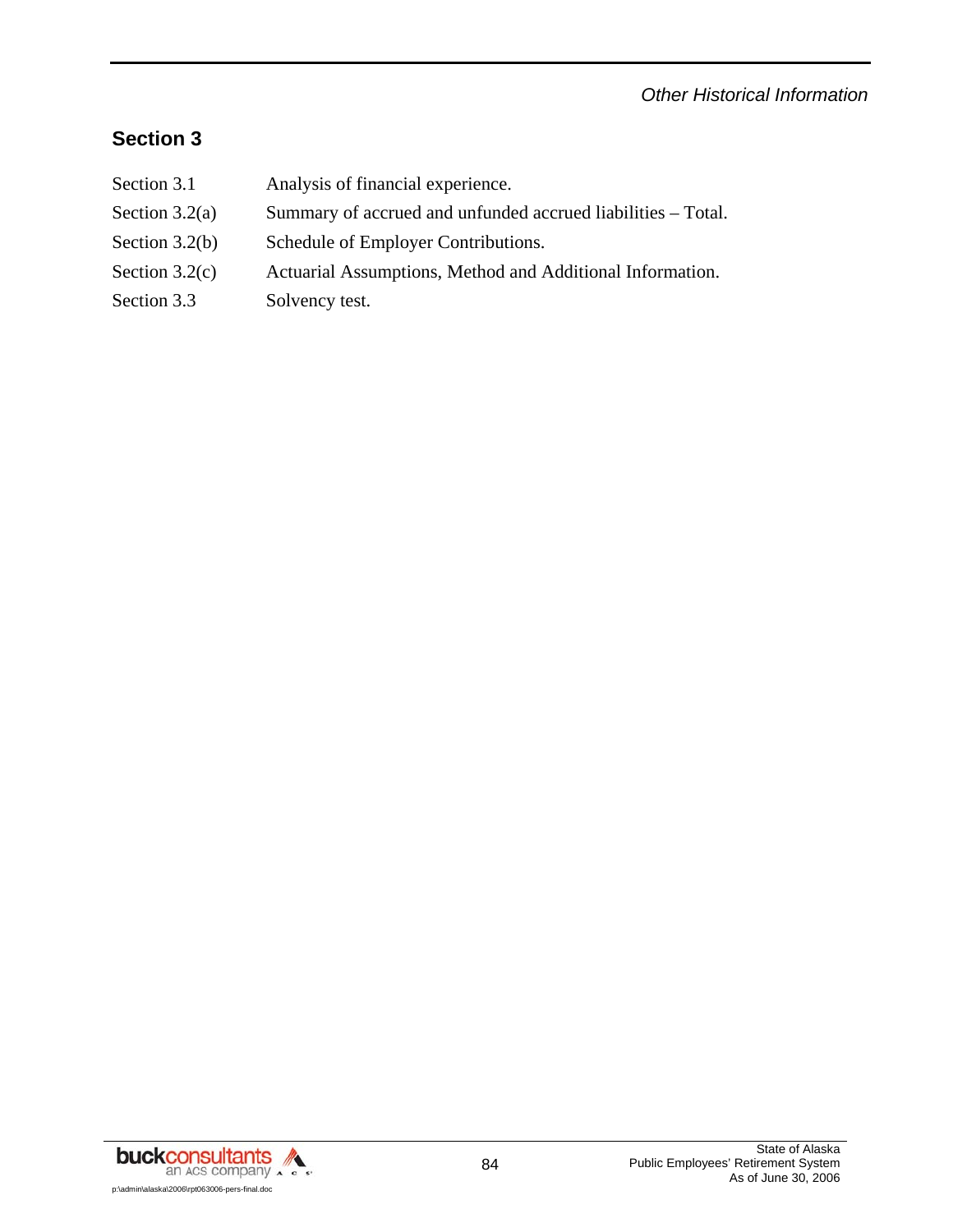# **3.1 Analysis of Financial Experience**

| <b>Change in Average Employer Contribution Rate</b>                              |  |  |  |  |  |
|----------------------------------------------------------------------------------|--|--|--|--|--|
| Due to Gains and Losses in Accrued Liabilities During the Last Five Fiscal Years |  |  |  |  |  |
| Resulting From Differences Between Assumed Experience and Actual Experience      |  |  |  |  |  |

|      |                                                                                                          |             |             |             |             |                | 2006              |              |
|------|----------------------------------------------------------------------------------------------------------|-------------|-------------|-------------|-------------|----------------|-------------------|--------------|
|      | <b>Type of Gain or Loss</b>                                                                              | 2002        | 2003        | 2004        | 2005        | <b>Pension</b> | <b>Healthcare</b> | <b>Total</b> |
| (1)  | Health Experience                                                                                        | 3.68%       | 0.00%       | 0.00%       | 1.49%       | N/A            | $(4.06)\%$        | $(4.06)\%$   |
| (2)  | <b>Salary Experience</b>                                                                                 | (0.20)%     | (0.19)%     | 0.08%       | $(0.32)\%$  | 0.02%          | N/A               | 0.02%        |
| (3)  | <b>Investment Experience</b>                                                                             | 7.24%       | 0.31%       | 0.02%       | (0.02)%     | 0.19%          | (0.48)%           | (0.29)%      |
| (4)  | Demographic Experience                                                                                   | 1.21%       | 0.40%       | 0.54%       | 0.01%       | 1.05%          | N/A               | 1.05%        |
| (5)  | <b>Contribution Shortfall</b>                                                                            | 0.00%       | 1.10%       | 0.89%       | 0.98%       | $(0.81)\%$     | 1.82%             | 1.01%        |
| (6)  | (Gain) or Loss During Year From Experience,<br>$(1) + (2) + (3) + (4) + (5)$                             | 11.93%      | 1.62%       | 1.53%       | 2.14%       | 0.45%          | (2.72)%           | (2.27)%      |
|      | <b>Non-recurring Changes</b>                                                                             |             |             |             |             |                |                   |              |
| (7)  | <b>Asset Valuation Method</b>                                                                            | 4.11%       | 0.00%       | 0.00%       | 0.00%       | 0.00%          | 0.00%             | 0.00%        |
| (8)  | Past Service Amortization Change                                                                         | $(5.06)\%$  | 0.00%       | 0.00%       | 0.00%       | 0.00%          | 0.00%             | 0.00%        |
| (9)  | <b>Assumption and Method Changes</b>                                                                     | 6.98%       | 0.00%       | 1.03%       | 0.00%       | 1.51%          | 3.47%             | 4.98%        |
| (10) | <b>System Benefit Changes</b>                                                                            | 0.04%       | 0.00%       | 0.00%       | 0.00%       | 0.00%          | 0.00%             | 0.00%        |
| (11) | Addition of 102% Target Funding Ratio                                                                    | 0.00%       | 0.00%       | 0.00%       | 0.00%       | 0.00%          | 0.00%             | 0.00%        |
| (12) | Elimination of 102% Target Funding Ratio                                                                 | 0.00%       | $(0.90)$ %  | 0.00%       | 0.00%       | 0.00%          | 0.00%             | 0.00%        |
| (13) | Ad hoc PRPA                                                                                              | 0.14%       | 0.00%       | 0.00%       | 0.00%       | 0.00%          | 0.00%             | 0.00%        |
| (14) | Change due to revaluation of plan liabilities as of<br>June 30, 2004                                     | 0.00%       | 0.00%       | 0.00%       | 2.18%       | 0.00%          | 0.00%             | 0.00%        |
| (15) | Composite (Gain) or Loss During Year,<br>$(6) + (7) + (8) + (9) + (10) + (11) +$<br>$(12) + (13) + (14)$ | 18.14%      | 0.72%       | 2.56%       | 4.32%       | 1.96%          | 0.75%             | 2.71%        |
| (16) | Beginning Average Employer Contribution Rate                                                             | 6.77%       | 24.91%      | 25.63%      | 28.19%      | 8.95%          | 23.56%            | 32.51%       |
| (17) | Ending Average Employer Contribution Rate,<br>$(15) + (16)$                                              | 24.91%      | 25.63%      | 28.19%      | 32.51%      | 10.91%         | 24.31%            | 35.22%       |
| (18) | Fiscal Year Above Rate is Applied                                                                        | <b>FY05</b> | <b>FY06</b> | <b>FY07</b> | <b>FY08</b> | <b>FY09</b>    | <b>FY09</b>       | <b>FY09</b>  |

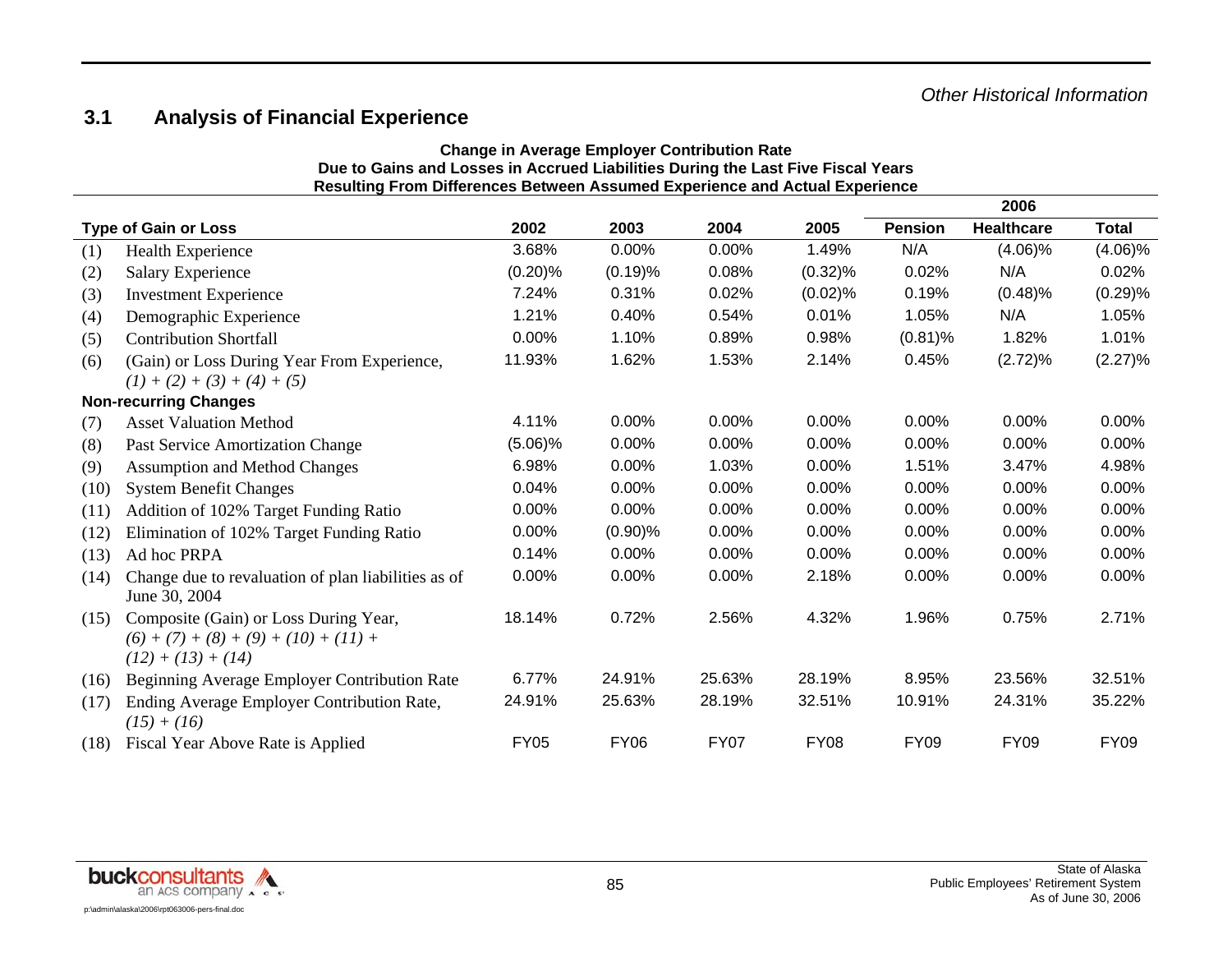### **3.2(a) Summary of Accrued and Unfunded Accrued Liabilities – Total**

| Valuation<br><b>Date</b> | Aggregate<br>Accrued<br>Liability (000's) | Valuation<br>Assets<br>(000's) | Assets as a<br>Percent of<br><b>Accrued</b><br>Liability | <b>Unfunded</b><br><b>Accrued</b><br>Liabilities<br>(UAL) (000's) | Annual<br><b>Active</b><br><b>Member</b><br>Payroll (000's) | UAL as a<br>Percent of<br><b>Annual Active</b><br><b>Member Pavroll</b> |
|--------------------------|-------------------------------------------|--------------------------------|----------------------------------------------------------|-------------------------------------------------------------------|-------------------------------------------------------------|-------------------------------------------------------------------------|
| June 30, 2006            | 8,094,043                                 | \$ 6,331,065                   | 78.2%                                                    | 1,762,978                                                         | 1.590.693                                                   | 110.8%                                                                  |

The exhibit below shows the pension disclosure under GASB No. 25.

The exhibit below shows the post employment healthcare disclosure without regard to the Medicare Part D subsidy under GASB No. 43.

| <b>Valuation</b><br>Date | Aggregate<br>Accrued<br>Liability (000's) | <b>Valuation</b><br>Assets<br>(000's) | Assets as a<br>Percent of<br>Accrued<br>Liability | Unfunded<br>Accrued<br>Liabilities<br>(UAL) (000's) | Annual<br><b>Active</b><br>Member<br>Payroll (000's) | UAL as a<br>Percent of<br><b>Annual Active</b><br><b>Member Payroll</b> |
|--------------------------|-------------------------------------------|---------------------------------------|---------------------------------------------------|-----------------------------------------------------|------------------------------------------------------|-------------------------------------------------------------------------|
| June 30, 2006            | \$11,455,015                              | \$2,709,843                           | 23.7%                                             | 8.745.172                                           | .590.693                                             | 549.8%                                                                  |

For illustration, the exhibit below shows the postemployment healthcare disclosure without regard to the Medicare Part D subsidy discounted at 8.25% and at 4.50% per annum under GASB No. 43. These values show the minimum and maximum accrued liability amounts depending on the portion of ARC actually contributed.

| Valuation<br>Date        | Aggregate<br>Accrued<br>Liability (000's) | <b>Valuation</b><br><b>Assets</b><br>(000's) | Assets as a<br><b>Percent of</b><br>Accrued<br>Liability | <b>Unfunded</b><br><b>Accrued</b><br>Liabilities<br>(UAL) (000's) | Annual<br><b>Active</b><br><b>Member</b><br>Payroll (000's) | UAL as a<br>Percent of<br><b>Annual Active</b><br><b>Member Payroll</b> |
|--------------------------|-------------------------------------------|----------------------------------------------|----------------------------------------------------------|-------------------------------------------------------------------|-------------------------------------------------------------|-------------------------------------------------------------------------|
| June 30, $2006 - 8.25\%$ | 6,825,134                                 | \$2,709,843                                  | 39.7%                                                    | 4.115.291                                                         | .590.693                                                    | 258.7%                                                                  |
| June 30, $2006 - 4.50\%$ | \$11,455,015                              | \$2,709,843                                  | 23.7%                                                    | 8,745,172                                                         | .590.693                                                    | 549.8%                                                                  |

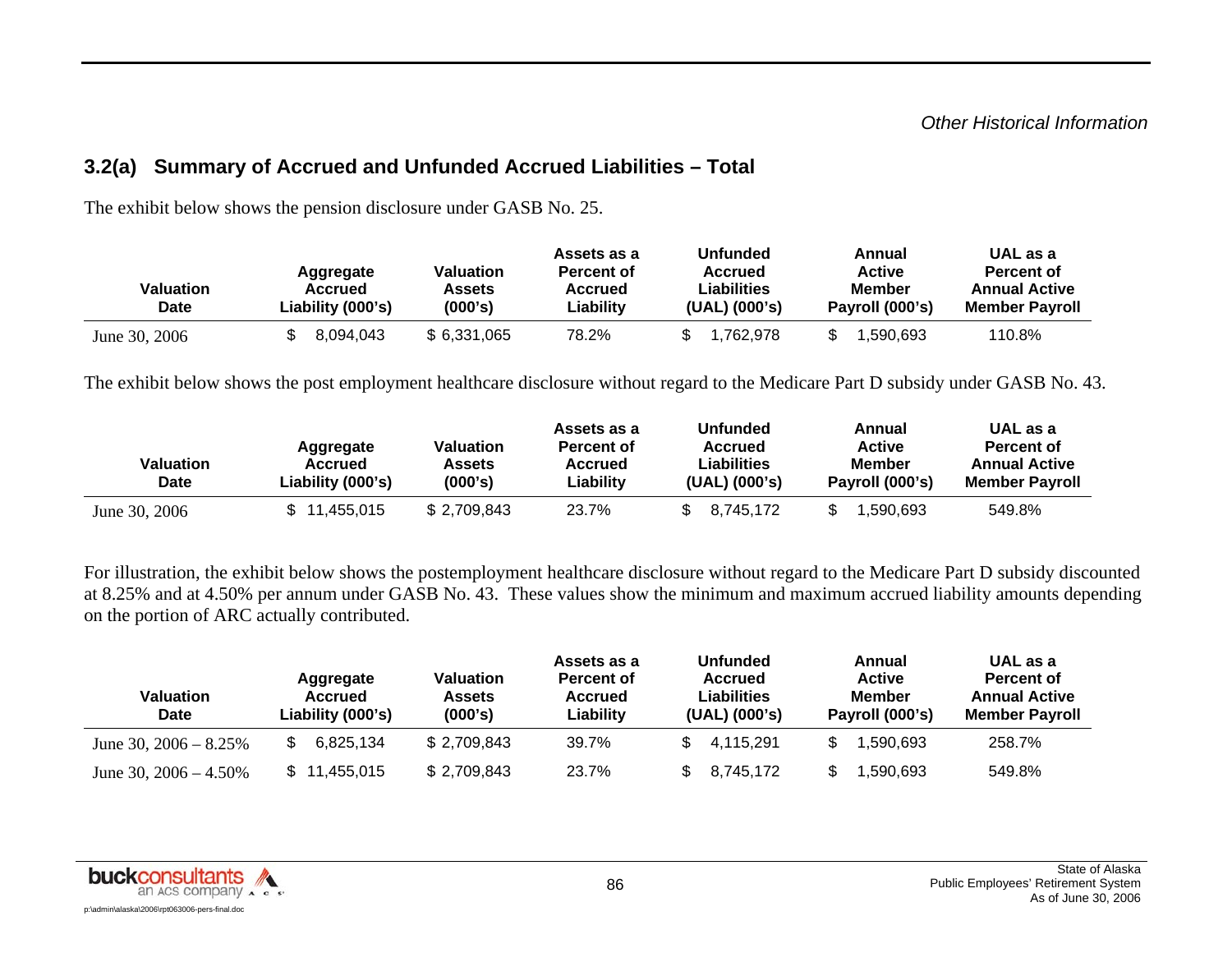## **3.2(a) Summary of Accrued and Unfunded Accrued Liabilities – Total** *(continued)*

The exhibit below shows the combined pension and post employment healthcare disclosure under GASB No. 25, prior to 2006.

| <b>Valuation</b><br><b>Date</b> | Aggregate<br><b>Accrued</b><br>Liability (000's) | Valuation<br><b>Assets</b><br>(000's) | Assets as a<br><b>Percent of</b><br><b>Accrued</b><br>Liability | <b>Unfunded</b><br><b>Accrued</b><br>Liabilities<br>(UAL) (000's) | Annual<br><b>Active</b><br><b>Member</b><br>Payroll (000's) | UAL as a<br>Percent of<br><b>Annual Active</b><br><b>Member Payroll</b> |
|---------------------------------|--------------------------------------------------|---------------------------------------|-----------------------------------------------------------------|-------------------------------------------------------------------|-------------------------------------------------------------|-------------------------------------------------------------------------|
| June 30, 2005                   | \$12,844,841                                     | \$8,442,919                           | 65.7%                                                           | \$<br>4,401,922                                                   | $\mathfrak{S}$<br>1,513,117                                 | 290.9%                                                                  |
| June 30, 2004 <sup>23</sup>     | 11,443,916                                       | 8,030,414                             | 70.2%                                                           | 3,413,502                                                         | 1,472,987                                                   | 231.7%                                                                  |
| June 30, 2003                   | 10,561,653                                       | 7,687,281                             | 72.8%                                                           | 2,874,372                                                         | 1,460,783                                                   | 196.8%                                                                  |
| June 30, 2002 <sup>123</sup>    | 9,859,591                                        | 7,412,833                             | 75.2%                                                           | 2,446,758                                                         | 1,402,687                                                   | 174.4%                                                                  |
| June 30, 2001                   | 7,868,574                                        | 7,941,756                             | 100.9%                                                          | N/A                                                               | 1,360,401                                                   | N/A                                                                     |
| June 30, 2000 $23$              | 7,376,912                                        | 7,454,758                             | 101.1%                                                          | N/A                                                               | 1,324,278                                                   | N/A                                                                     |
| June 30, 1999                   | 6,648,673                                        | 7,016,340                             | 105.5%                                                          | N/A                                                               | 1,279,359                                                   | N/A                                                                     |
| June 30, 1998 <sup>123</sup>    | 6,203,991                                        | 6,571,562                             | 105.9%                                                          | N/A                                                               | 1,232,488                                                   | N/A                                                                     |
| June 30, 1997                   | 5,534,116                                        | 5,885,488                             | 106.3%                                                          | N/A                                                               | 1,227,795                                                   | N/A                                                                     |

*1 Change in Asset Valuation Method* 

*2 Change of Assumptions* 

*3 Change in Methods*

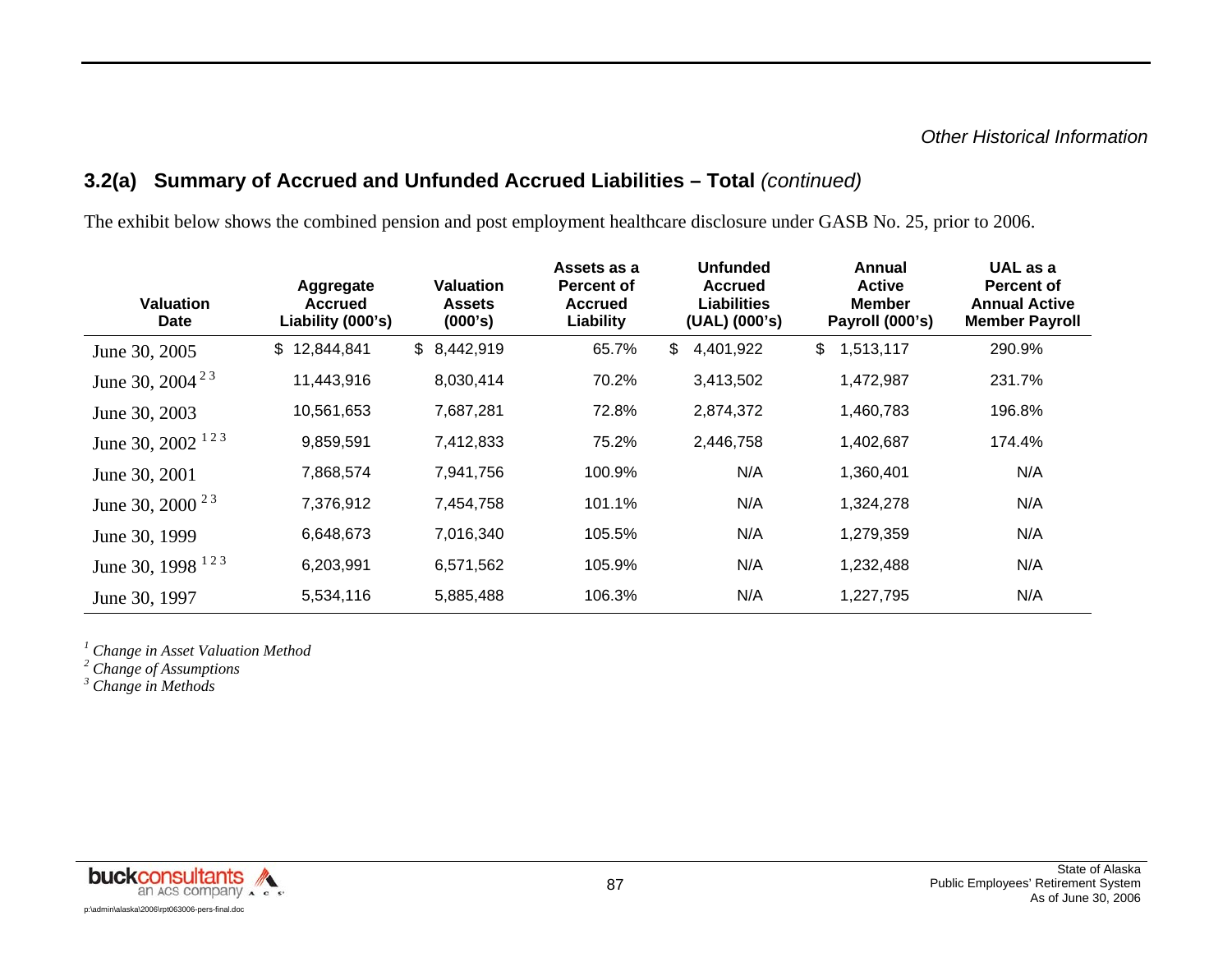#### *Other Historical Information*

# **3.2(b) Schedule of Employer Contributions**

The exhibit below shows the combined pension and post employment healthcare disclosure under GASB No. 25.

| <b>Fiscal Year Ended June 30</b> | <b>Total Annual Required</b><br><b>Contribution</b> | <b>Total Percentage Contributed</b> |
|----------------------------------|-----------------------------------------------------|-------------------------------------|
| 2006                             | \$<br>416,237                                       | 65.4%                               |
| 2005                             | 376,754                                             | 47.3%                               |
| 2004                             | 105,585                                             | 100.0%                              |
| 2003                             | 89,934                                              | 110.3%                              |
| 2002                             | 92,098                                              | 102.9%                              |
| 2001                             | 91,628                                              | 105.3%                              |
| 2000                             | 89,084                                              | 105.2%                              |
| 1999                             | 97,197                                              | 100.0%                              |
| 1998                             | 95,217                                              | 100.0%                              |
| 1997                             | 144,863                                             | 100.0%                              |
| 1996                             | 147,640                                             | 100.0%                              |

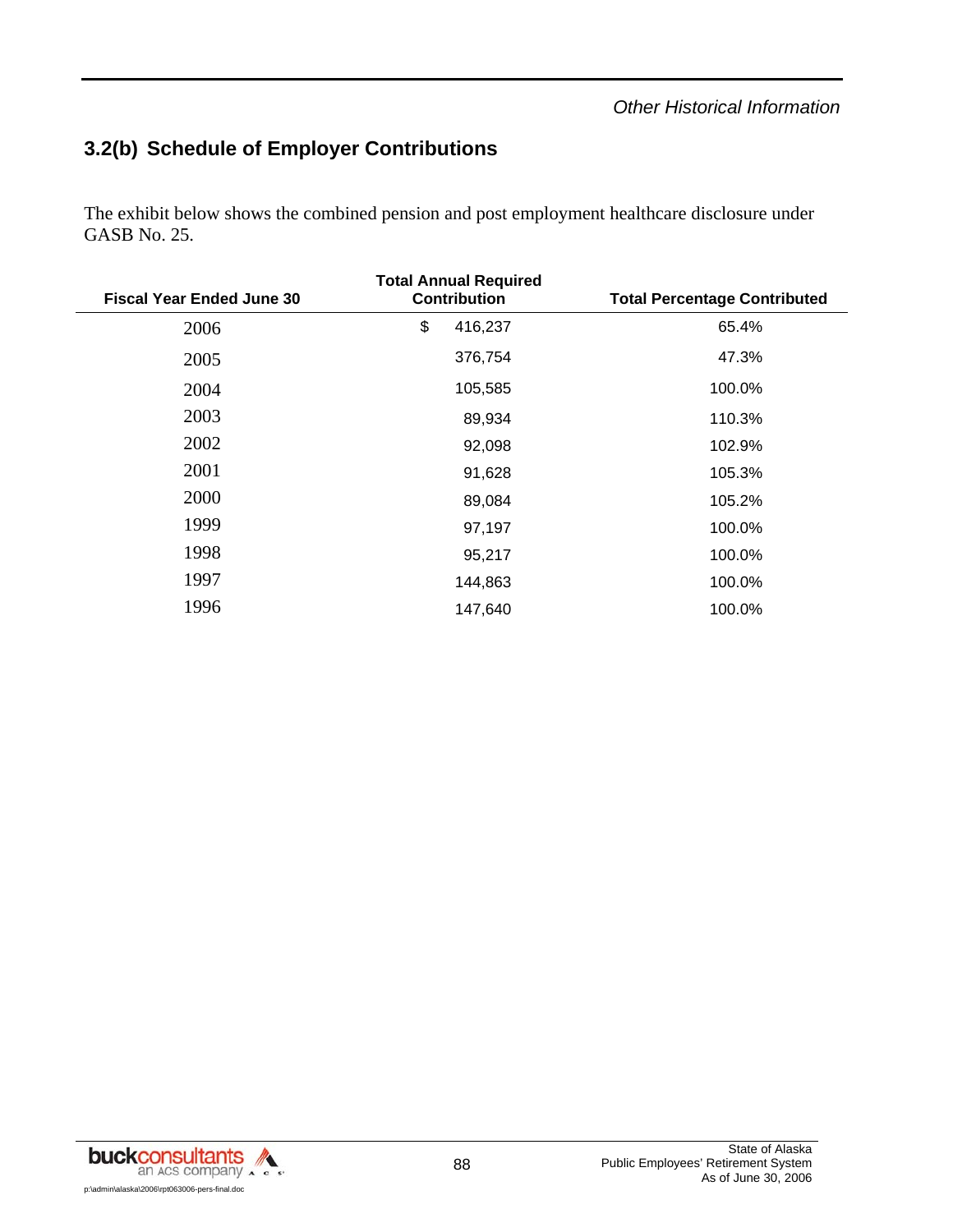# **3.2(c) Actuarial Assumptions, Method and Additional Information**

| <b>Valuation Date</b>                        | June 30, 2006                                                                                                                     |
|----------------------------------------------|-----------------------------------------------------------------------------------------------------------------------------------|
| <b>Actuarial Cost Method</b>                 | Entry Age Normal, Level Percentage of Pay for Pension; Level<br>Dollar for Healthcare.                                            |
| <b>Amortization Method</b>                   | Level dollar, closed                                                                                                              |
| <b>Equivalent Single Amortization Period</b> | 22 years                                                                                                                          |
| <b>Asset Valuation Method</b>                | 5-year smoothed market                                                                                                            |
| <b>Actuarial Assumptions:</b>                |                                                                                                                                   |
| Investment rate of return*                   | 8.25% for pension, 4.50% for healthcare                                                                                           |
| Projected salary increases                   | Peace Officer/Firefighter: Merit $-2.5%$ per year for the first 6 years<br>of employment, 0.5% thereafter.                        |
|                                              | Productivity – 0.5% per year                                                                                                      |
|                                              | Others: Merit $-5.5\%$ per year grading down to 1.5% after 5 years;<br>for more than 6 years of service, 1.0% grading down to 0%. |
|                                              | Productivity $-0.5%$ per year                                                                                                     |
| *Includes inflation at                       | 3.5%                                                                                                                              |
| Cost-of-living adjustment                    | Post-retirement Pension Adjustment as described in Section 2.1,<br>item $(13)$                                                    |

GASB 43 requires that the discount rate used in the valuation be the estimated long-term yield on investments that are expected to finance postemployment benefits. Depending on the method by which a plan is financed, the relevant investments could be plan assets, employer assets or a combination of plan and employer assets. The investment return should reflect the nature and the mix of both current and expected investments and the basis used to determine the actuarial value of assets.

The State of Alaska Public Employees' Retirement System's retiree healthcare benefits are partially funded. GASB outlines two reasonable methods of developing a blended discount rate when a plan is partially funded. These methods base the proportion of assumed plan and employer asset returns on 1) the funded ratio and 2) the percentage of the annual required contribution (ARC) actually being contributed to the plan. The State of Alaska has utilized the second methodology to develop a discount rate of 4.50% as of June 30, 2006, to be used for fiscal 2007 disclosure.

The development of the discount rate used for the healthcare liabilities valuation is summarized below:

|                                | <b>Investment Returns</b>                            |     |          |
|--------------------------------|------------------------------------------------------|-----|----------|
| Plan Assets (Long-Term Return) |                                                      |     | 8.25%    |
|                                | <b>Employer Assets (Estimated Short-Term Return)</b> |     | 4.50%    |
|                                | <b>Based on Percentage of ARC Contributed*</b>       |     |          |
|                                | Contribution Allocated to Healthcare                 |     | 4.80%    |
| 2.                             | Annual Required Contribution, Funding Assumptions    | $=$ | 15.80%   |
| 3.                             | Pay-as-you-go Contribution                           | $=$ | 6.72%    |
| 4.                             | Portion of ARC Contributed: $[(1-3)/(2-3)]$          | $=$ | $0.00\%$ |
| 5.                             | Multiplied by long-term investment return            | $=$ | 0.00%    |
| 6.                             | Portion of ARC not Contributed: 100% - (4)           | $=$ | 100.00%  |
| 7.                             | Multiplied by short-term investment return           |     | 4.50%    |
| 8.                             | Total: $(5) + (7)$                                   |     | 4.50%    |

\*It is assumed that fiscal 2003 contributions allocated to healthcare ARC for funding purposes and pay-as-you-go contributions are used to derive the GASB 43 discount rate applied to the June 30, 2004 valuation (fiscal 2005), which in turn drives the fiscal 2007 GASB 43 ARC.

Using the GASB 43 discount rate determined above and disregarding future Medicare Part D payments, the fiscal 2007 employer ARC rate for accounting purposes is 37.25% of pay for healthcare benefits and 45.72% of pay for healthcare and pension benefits combined.